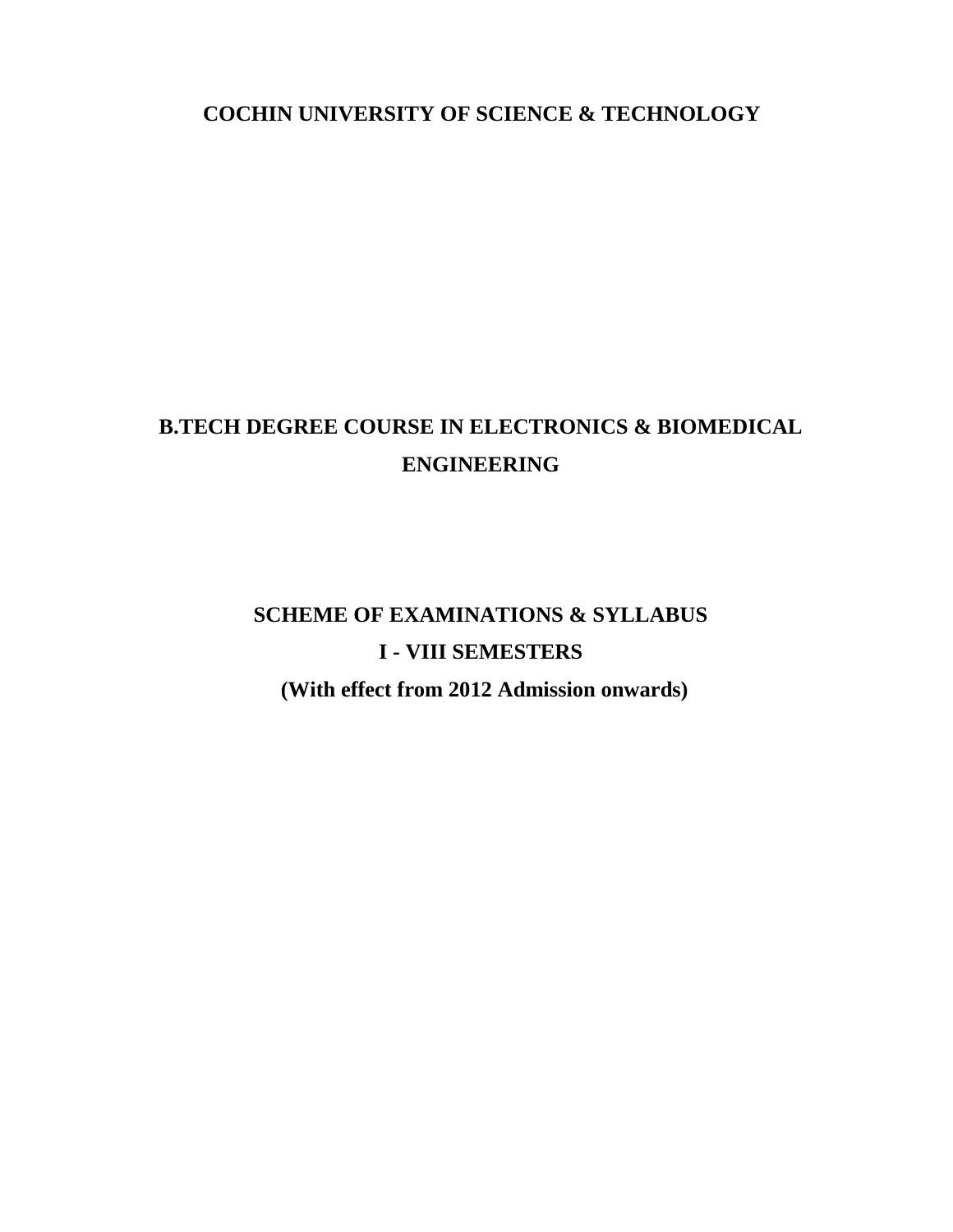## **B.TECH DEGREE COURSE IN ELECTRONICS & BIOMEDICAL ENGINEERING SCHEME OF EXAMINATIONS (2012 ADMISSION ONWARDS)**

### **SEMESTER I & II (Common to all branches)**

| Course Code       | <b>Subject</b>                                                     | L<br>Hrs/<br>Wk              | $\boldsymbol{T}$<br>Hrs/<br>Wk | P<br>Hrs/<br>Wk | <b>Cred</b><br>its | <i>Inter</i><br>nal | <b>Unive</b><br>rsity    | <b>Total</b> |
|-------------------|--------------------------------------------------------------------|------------------------------|--------------------------------|-----------------|--------------------|---------------------|--------------------------|--------------|
| 1101              | Engineering Mathematics -I                                         | $\overline{2}$               | 1                              |                 | 4                  | 50                  | 100                      | 150          |
| 1102              | <b>Engineering Physics</b>                                         | 3                            |                                |                 | 4                  | 50                  | 100                      | 150          |
| 1103              | <b>Engineering Chemistry</b>                                       | 3                            |                                |                 | 4                  | 50                  | 100                      | 150          |
| 1104              | <b>Engineering Mechanics</b>                                       | 3                            | 1                              |                 | 5                  | 50                  | 100                      | 150          |
| 1105              | <b>Engineering Graphics</b>                                        | 1                            |                                | 3               | 5                  | 50                  | 100                      | 150          |
| 1106              | Basic Civil and Mechanical<br>Engineering                          | $\overline{2}$               |                                |                 | 4                  | 50                  | 100                      | 150          |
| 1107              | <b>Basic Electrical and Electronics</b><br>Engineering             | $\overline{2}$               |                                |                 | 4                  | 50                  | 100                      | 150          |
| 1108              | <b>Computer Programming</b>                                        | 1                            |                                |                 | 4                  | 50                  | 100                      | 150          |
| 1109              | <b>Environmental Studies and</b><br><b>Technical Communication</b> | $2*$                         |                                |                 | 3                  | 50                  | 100                      | 150          |
| 11 L1             | <b>Electrical and Mechanical</b><br>Workshop                       | $\overline{\phantom{0}}$     | $\overline{\phantom{a}}$       | 3               | $\overline{4}$     | 100                 | $\overline{\phantom{a}}$ | 100          |
| 11 L <sub>2</sub> | <b>Computer Programming</b><br>Laboratory                          | $\qquad \qquad \blacksquare$ | $\overline{\phantom{a}}$       | 2               | 2                  | 100                 | $\overline{\phantom{a}}$ | 100          |
| 11L3              | Language Laboratory                                                |                              | $\overline{\phantom{a}}$       | 1               | 1                  | 100                 | $\blacksquare$           | 100          |
|                   | <b>TOTAL</b>                                                       | 19                           | $\mathbf{2}$                   | 9               | 44                 |                     |                          |              |

*\* 1 hour/ week each for Environmental Studies and Technical Communication.*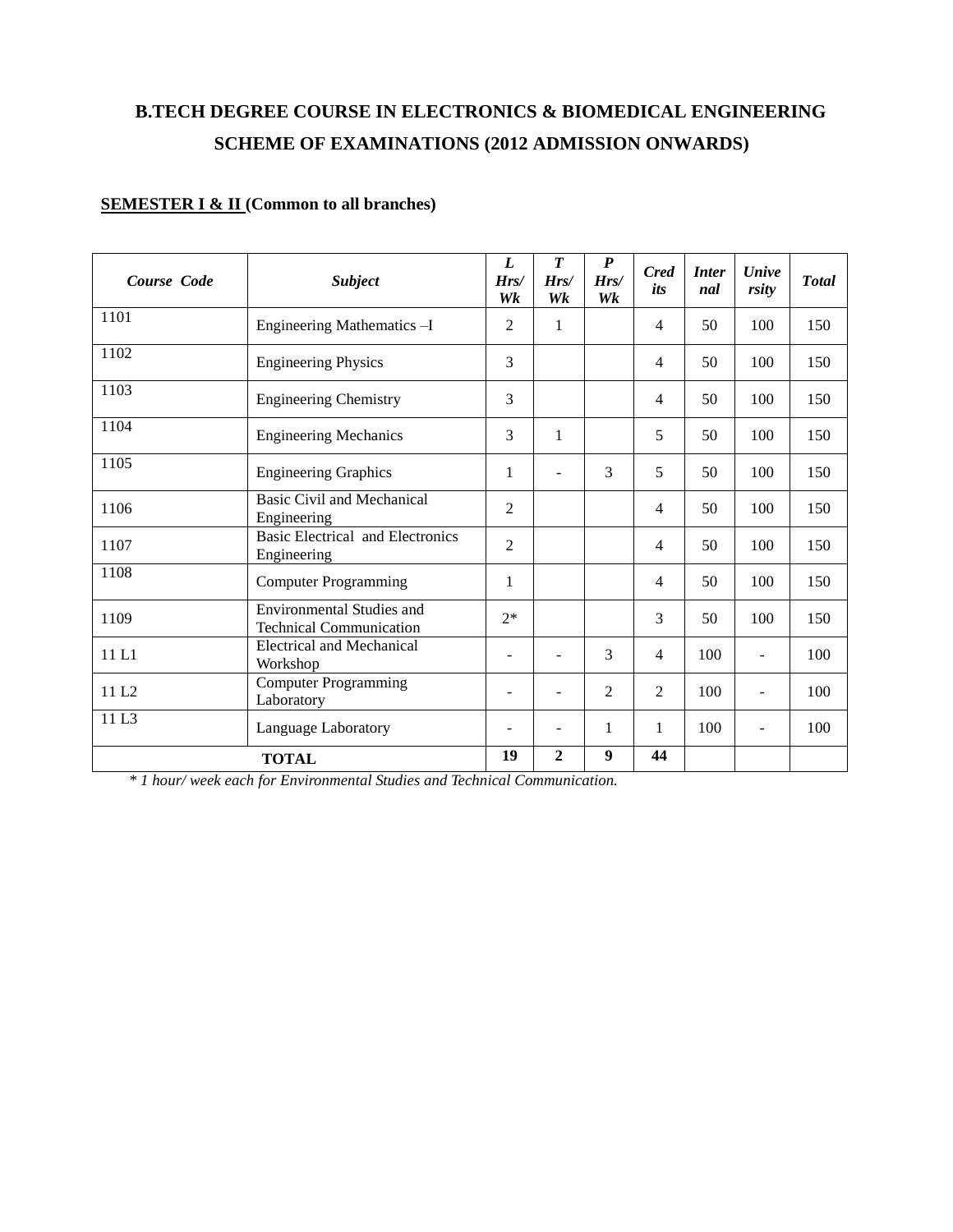## **SEMESTER III**

| Course Code                            | <b>Subject</b>                          | L<br>Hrs/<br>Wk | T<br>Hrs/<br>Wk | $\boldsymbol{P}$<br>Hrs/<br>Wk | <b>Cred</b><br>its | <i>Inter</i><br>nal | <b><i>Unive</i></b><br>rsity | <b>T</b> otal |
|----------------------------------------|-----------------------------------------|-----------------|-----------------|--------------------------------|--------------------|---------------------|------------------------------|---------------|
| CE/CS/EB/EC/EE/EI/<br>FT/IT/ME/SE 1301 | Engineering Mathematics-II              | 3               |                 | 0                              | 3                  | 50                  | 100                          | 150           |
| EB 1302                                | <b>Electrical Machines and Circuits</b> | 3               |                 | 0                              | 3                  | 50                  | 100                          | 150           |
| EB 1303                                | Principles of Anatomy and<br>Physiology | 3               |                 | $\Omega$                       | 3                  | 50                  | 100                          | 150           |
| <b>EB/EC 1304</b>                      | <b>Digital Electronics</b>              | 3               |                 | 0                              | 3                  | 50                  | 100                          | 150           |
| EB 1305                                | <b>Medical Physics</b>                  | 3               |                 | 0                              | 3                  | 50                  | 100                          | 150           |
| <b>CS/EB/EE 1306</b>                   | <b>Electronic Devices and Circuits</b>  | 3               |                 | 0                              | 3                  | 50                  | 100                          | 150           |
| EB 13 L1                               | Analog Circuits Laboratory-I            | $\Omega$        | $\Omega$        | 3                              | 2                  | 100                 | $\overline{\phantom{a}}$     | 100           |
| EB 13 L <sub>2</sub>                   | <b>Electrical Machines Laboratory</b>   | $\Omega$        | $\Omega$        | 3                              | 2                  | 100                 | $\overline{\phantom{a}}$     | 100           |
| <b>TOTAL</b>                           |                                         | 18              | 6               | 6                              | 22                 |                     |                              |               |

#### **SEMESTER IV**

| Course Code                            | <b>Subject</b>                         | L<br>Hrs/<br>Wk | T<br>Hrs/<br>Wk | P<br>Hrs/<br>Wk | <b>Cred</b><br>its | <i>Inter</i><br>nal | <b><i>Unive</i></b><br>rsity | <b>T</b> otal |
|----------------------------------------|----------------------------------------|-----------------|-----------------|-----------------|--------------------|---------------------|------------------------------|---------------|
| CE/CS/EB/EC/EE/EI/<br>FT/IT/ME/SE 1401 | Engineering Mathematics-III            | 3               |                 | $\Omega$        | 3                  | 50                  | 100                          | 150           |
| <b>CS/EB 1402</b>                      | Microprocessors                        | 3               |                 | $\Omega$        | 3                  | 50                  | 100                          | 150           |
| EB 1403                                | <b>Integrated Circuits and Systems</b> | 3               |                 | $\Omega$        | 3                  | 50                  | 100                          | 150           |
| EB 1404                                | Bioelectric Phenomena                  | 3               |                 | $\Omega$        | 3                  | 50                  | 100                          | 150           |
| EB 1405                                | <b>Communication Techniques</b>        | 3               |                 | $\Omega$        | 3                  | 50                  | 100                          | 150           |
| EB 1406                                | <b>Power Electronics</b>               | 3               |                 | $\Omega$        | 3                  | 50                  | 100                          | 150           |
| <b>CS/EB 14 L1</b>                     | Digital Electronics Laboratory         | $\Omega$        | $\theta$        | 3               | $\mathfrak{D}$     | 100                 | $\overline{\phantom{a}}$     | 100           |
| EB 14 L <sub>2</sub>                   | Analog Circuits Laboratory-II          | $\Omega$        | $\theta$        | 3               | 2                  | 100                 | $\overline{\phantom{a}}$     | 100           |
| <b>TOTAL</b>                           |                                        | 18              | 6               | 6               | 22                 |                     |                              |               |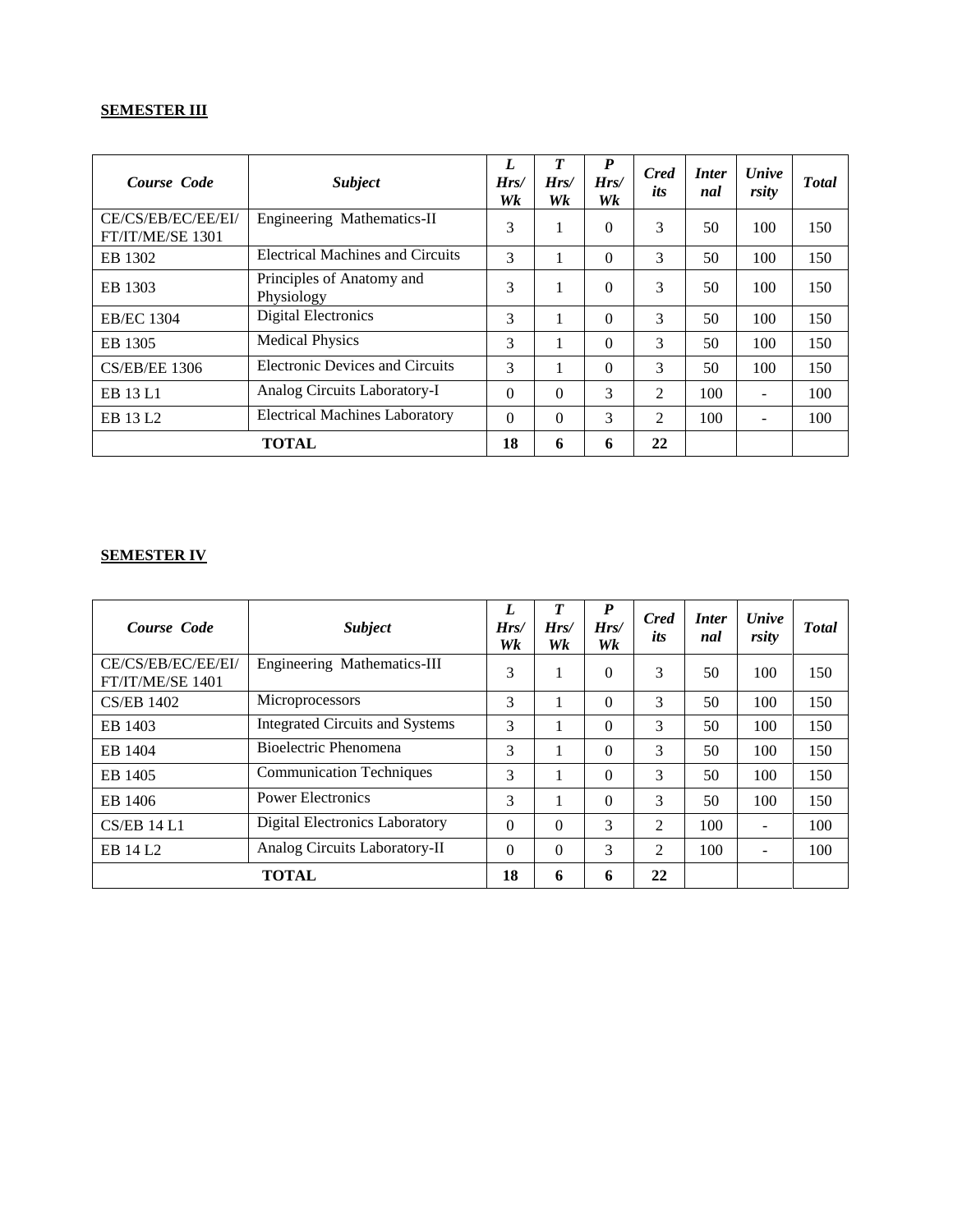#### **SEMESTER V**

| Course Code                            | <b>Subject</b>                              | L<br>Hrs/<br>Wk | Hrs/<br>Wk | $\boldsymbol{P}$<br>Hrs/<br>Wk | <b>Cred</b><br>its | <i>Inter</i><br>nal | <b><i>Unive</i></b><br>rsity | <b>T</b> otal |
|----------------------------------------|---------------------------------------------|-----------------|------------|--------------------------------|--------------------|---------------------|------------------------------|---------------|
| CE/CS/EB/EC/EE/EI/<br>FT/IT/ME/SE 1501 | Engineering Mathematics-IV                  | 3               |            | $\Omega$                       | 3                  | 50                  | 100                          | 150           |
| EB 1502                                | <b>Biosensors and Transducers</b>           | 3               |            | $\Omega$                       | 3                  | 50                  | 100                          | 150           |
| EB 1503                                | <b>Hospital Engineering</b>                 | 3               |            | $\Omega$                       | 3                  | 50                  | 100                          | 150           |
| EB 1504                                | <b>Biosignal Processing-I</b>               | 3               |            | $\Omega$                       | 3                  | 50                  | 100                          | 150           |
| EB 1505                                | Bioinstrumentation-I                        | 3               |            | $\Omega$                       | 3                  | 50                  | 100                          | 150           |
| <b>CS/EB 1506</b>                      | System<br>Microprocessor<br>based<br>Design | $\mathcal{R}$   |            | $\Omega$                       | 3                  | 50                  | 100                          | 150           |
| EB 15 L1                               | Microprocessor Laboratory                   | $\Omega$        | $\Omega$   | 3                              | 2                  | 100                 | $\overline{\phantom{a}}$     | 100           |
| EB 15 L <sub>2</sub>                   | Medical Electronics Laboratory-I            | $\Omega$        | $\Omega$   | 3                              | 2                  | 100                 |                              | 100           |
|                                        | <b>TOTAL</b>                                | 18              | 6          | 6                              | 22                 |                     |                              |               |

#### **SEMESTER VI**

| Course Code          | <b>Subject</b>                               | L<br>Hrs/<br>Wk | $\boldsymbol{T}$<br>Hrs/<br>Wk | $\boldsymbol{P}$<br>Hrs/<br>Wk | <b>Cred</b><br>its | <i>Inter</i><br>nal | <b><i>Unive</i></b><br>rsity | <b>T</b> otal |
|----------------------|----------------------------------------------|-----------------|--------------------------------|--------------------------------|--------------------|---------------------|------------------------------|---------------|
| EB 1601              | <b>Medical Imaging Techniques</b>            | 3               |                                | $\Omega$                       | 3                  | 50                  | 100                          | 150           |
| EB 1602              | <b>Biosignal Processing-II</b>               | 3               |                                | $\Omega$                       | 3                  | 50                  | 100                          | 150           |
| EB 1603              | Bioinstrumentation-II                        | 3               |                                | $\Omega$                       | 3                  | 50                  | 100                          | 150           |
| EB 1604              | Principles of Object Oriented<br>Programming | 3               |                                | $\Omega$                       | 3                  | 50                  | 100                          | 150           |
| <b>CS/EB 1605</b>    | Modern Control Systems                       | 3               |                                | $\Omega$                       | 3                  | 50                  | 100                          | 150           |
| EB 1606 E            | Elective-I                                   | 3               |                                | $\Omega$                       | 3                  | 50                  | 100                          | 150           |
| EB 16 L1             | Medical Electronics Laboratory-II            | $\Omega$        | $\Omega$                       | $\mathcal{R}$                  | 2                  | 100                 | -                            | 100           |
| EB 16 L <sub>2</sub> | Mini Project                                 | $\theta$        | $\theta$                       | 3                              | 2                  | 100                 | $\overline{\phantom{0}}$     | 100           |
| <b>TOTAL</b>         |                                              | 18              | 6                              | 6                              | 22                 |                     |                              |               |

#### **EB 1606 E Elective-I**

| <b>EB 1606 E1</b> | <b>Artificial Neural Networks</b> |
|-------------------|-----------------------------------|
| <b>EB 1606 E2</b> | <b>Computer Communications</b>    |
| <b>EB 1606 E3</b> | <b>Digital System Design</b>      |
| ED 1707 E4        | <b>DEAIRMO</b> UN                 |

**EB 1606 E4 BioMEMS and Nanotechnology**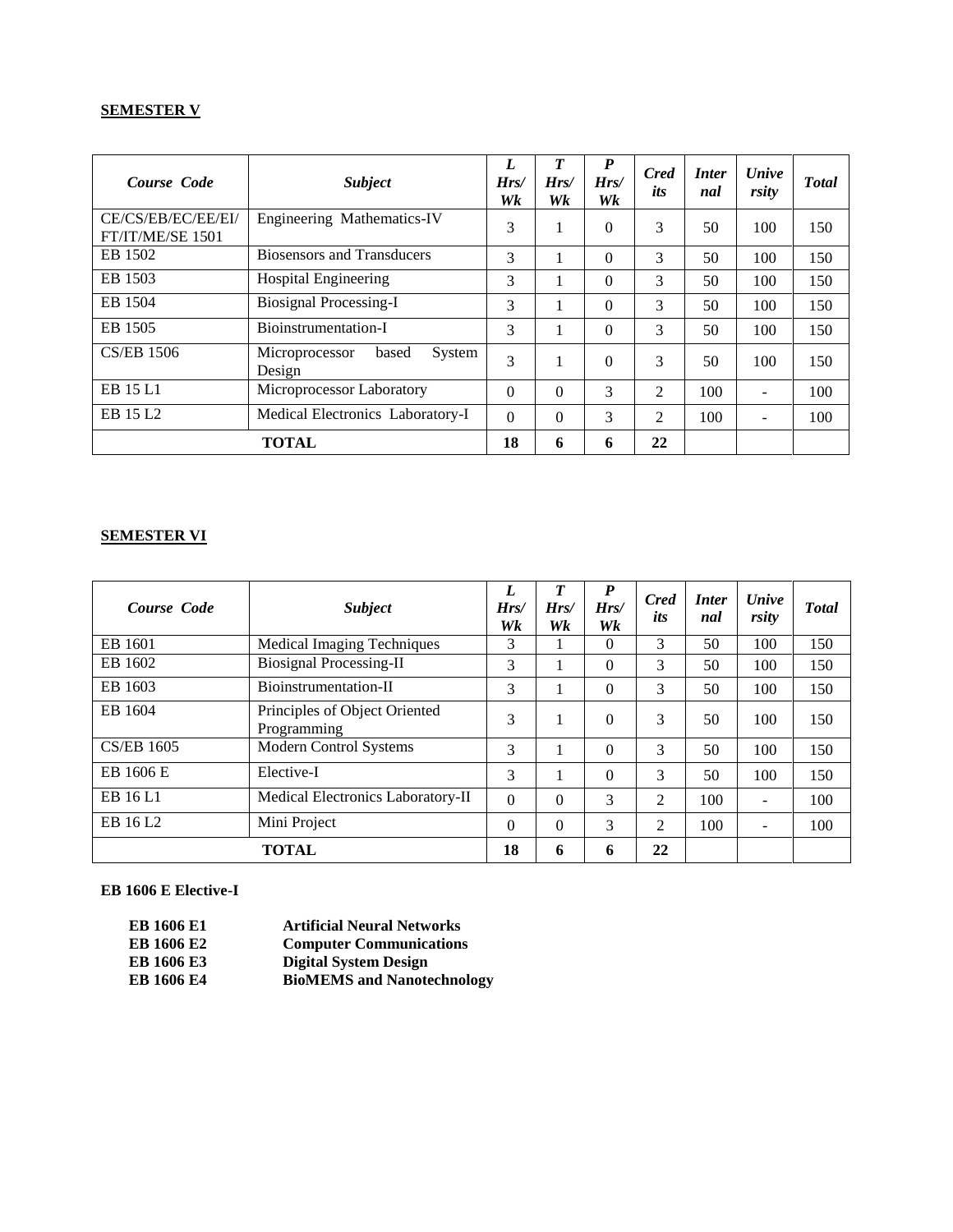#### **SEMESTER VII**

| Course Code               | <b>Subject</b>                            | L<br>Hrs/<br>Wk | T<br>Hrs/<br>Wk | $\boldsymbol{P}$<br>Hrs/<br>Wk | <b>Cred</b><br>its | <i>Inter</i><br>nal | Univ<br>ersity | <b>Total</b> |
|---------------------------|-------------------------------------------|-----------------|-----------------|--------------------------------|--------------------|---------------------|----------------|--------------|
| CS/EB/EC/EE/EI/IT<br>1701 | Industrial Organization and<br>Management | 3               |                 | $\Omega$                       | 3                  | 50                  | 100            | 150          |
| EB 1702                   | <b>Biomechanics</b>                       | 3               | 1               | $\Omega$                       | 3                  | 50                  | 100            | 150          |
| EB 1703                   | <b>Medical Image Processing</b>           | 3               |                 | $\Omega$                       | 3                  | 50                  | 100            | 150          |
| EB 1704                   | Therapeutic Equipments                    | 3               | 1               | $\Omega$                       | 3                  | 50                  | 100            | 150          |
| EB 1705 E                 | Elective-II                               | 3               | 1               | $\Omega$                       | 3                  | 50                  | 100            | 150          |
| EB 17 L1                  | <b>Biosignal Processing Laboratory</b>    | $\theta$        | $\Omega$        | $\mathcal{F}$                  | 2                  | 100                 |                | 100          |
| EB 17 L <sub>2</sub>      | Bioengineering Laboratory                 | $\theta$        | $\Omega$        | 3                              | 2                  | 100                 |                | 100          |
| EB 17 L3                  | Project Design                            | $\theta$        | $\Omega$        | $\mathfrak{D}$                 |                    | 50                  |                | 50           |
| EB 17 L <sub>4</sub>      | Seminar                                   | $\Omega$        | $\Omega$        | 2                              | 2                  | 50                  |                | 50           |
|                           | <b>TOTAL</b>                              | 15              | 5               | 10                             | 22                 |                     |                |              |

#### **EB 1705 E Elective-II**

| EB 1705 E1           | <b>Modeling of Physiological Systems</b>       |
|----------------------|------------------------------------------------|
| EB 1705 E2           | <b>Biostatistics and Design of Experiments</b> |
| <b>EB 1705 E3</b>    | <b>Embedded Systems and Applications</b>       |
| <b>EB/EC 1705 E4</b> | <b>Mechatronics</b>                            |

#### **SEMESTER VIII**

| Course Code          | <b>Subject</b>                                    | L<br>Hrs/<br>Wk | $\boldsymbol{T}$<br>Hrs/<br>Wk | $\boldsymbol{P}$<br>Hrs/<br>Wk | <b>Cred</b><br>its | <i>Inter</i><br>nal | <b><i>Unive</i></b><br>rsity | <b>T</b> otal |
|----------------------|---------------------------------------------------|-----------------|--------------------------------|--------------------------------|--------------------|---------------------|------------------------------|---------------|
| EB 1801              | Principles of Radio diagnosis and<br>Radiotherapy | 3               |                                | $\Omega$                       | 3                  | 50                  | 100                          | 150           |
| EB 1802              | <b>Biomaterials</b>                               | 3               |                                | $\Omega$                       | 3                  | 50                  | 100                          | 150           |
| EB 1803              | <b>Biophotonics</b>                               | 3               |                                | $\Omega$                       | 3                  | 50                  | 100                          | 150           |
| EB 1804 E            | Elective-III                                      | 3               |                                | $\Omega$                       | 3                  | 50                  | 100                          | 150           |
| EB 18 L1             | Project                                           | $\theta$        | $\Omega$                       | 14                             | 8                  | 300                 | $\overline{\phantom{a}}$     | 300           |
| EB 18 L <sub>2</sub> | Viva voce                                         |                 |                                | ۰                              | 2                  | ۰                   | 100                          | 100           |
|                      | <b>TOTAL</b>                                      | 12              | 4                              | 14                             | 22                 |                     |                              |               |

#### **EB 1804 E Elective-III**

| <b>EB 1804 E1</b> | <b>Telemedicine</b>                               |
|-------------------|---------------------------------------------------|
| <b>EB 1804 E2</b> | <b>Bioinformatics</b>                             |
| <b>EB 1804 E3</b> | <b>Computer Graphics and Volume Visualization</b> |
| <b>EB 1804 E4</b> | <b>VLSI</b> Design                                |
|                   |                                                   |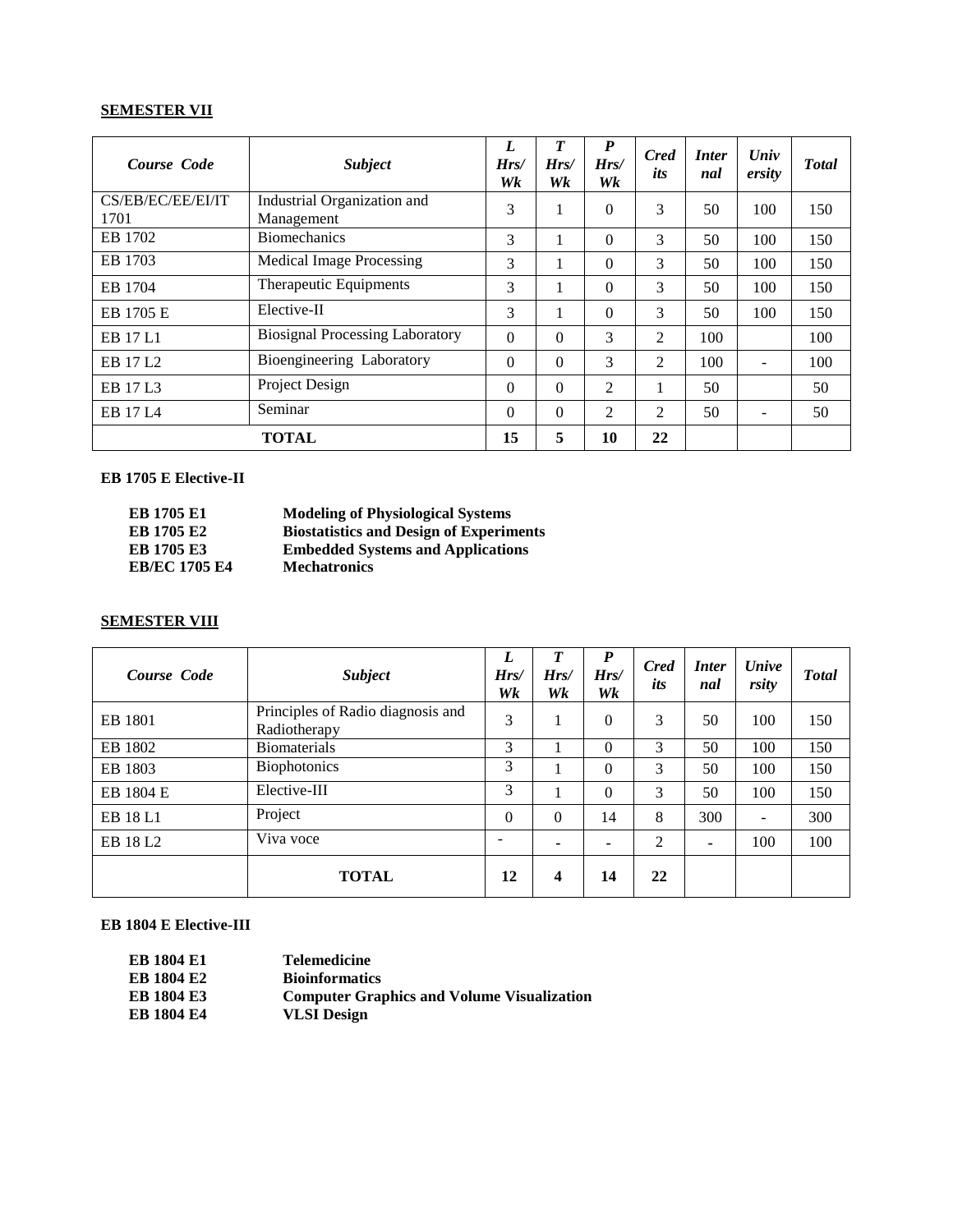### **B.TECH DEGREE COURSE IN ELECTRONICS & BIOMEDICAL ENGINEERING**

**SYLLABUS I - VIII SEMESTERS (2012 ADMISSION ONWARDS)**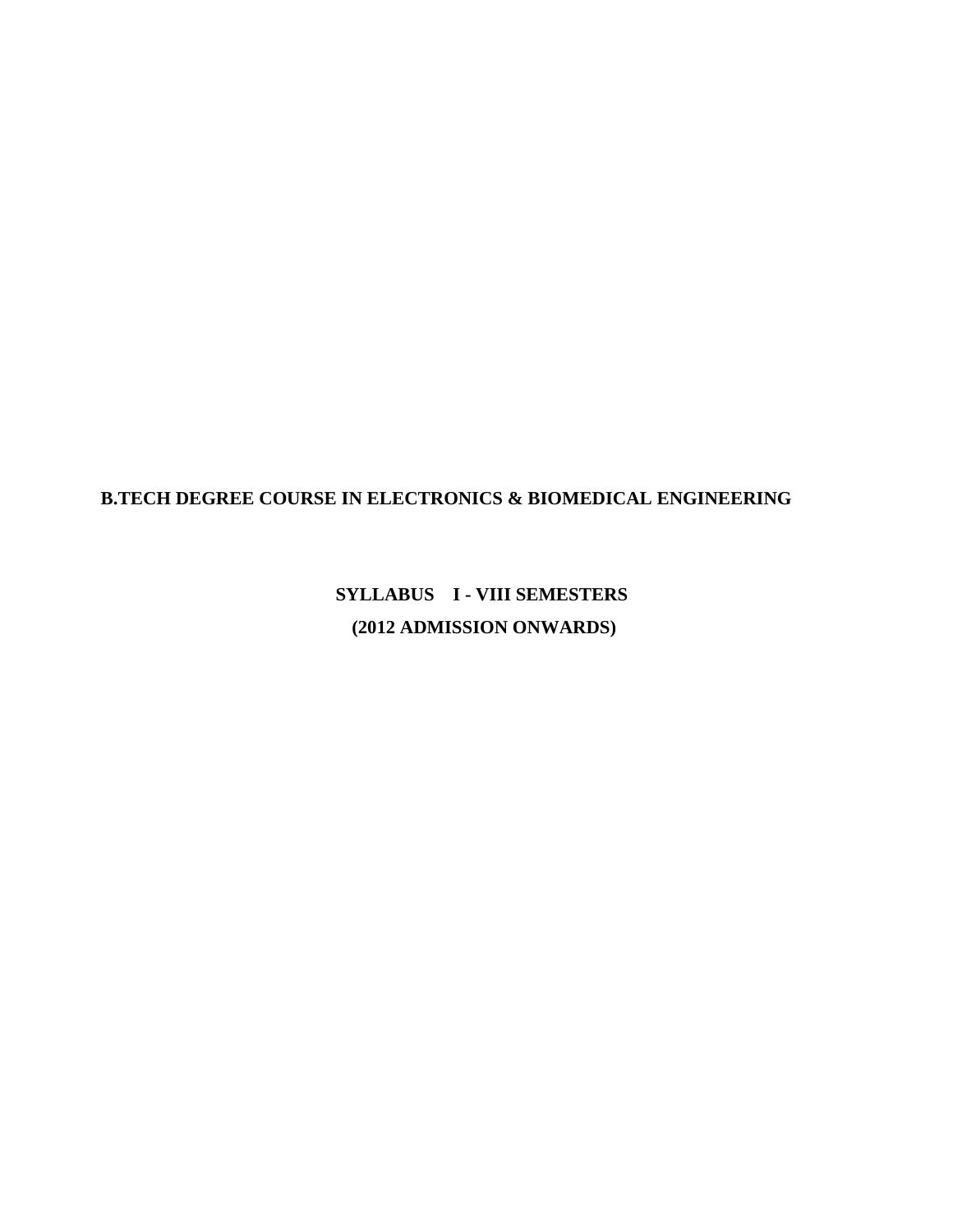#### **SEMESTER I & II**

#### **1101 ENGINEERING MATHEMATICS-I**

#### **Module I**

**Ordinary differential equations**: First order differential equations - exact differential equations, Bernoulli's equations-- Methods of solution and Simple applications.

Linear differential equations of higher orders with constant co-efficients-Methods of solution of these equations. Cauchy's linear differential equations. Simultaneous linear differential equations- Simple applications of linear differential equations in engineering problems –Electrical Circuits, Mechanical Systems.

#### **Module II**

**Infinite series**: Integral test, comparison test, ratio test, Cauchy's root test, Raabe's test, seies of positive and negative terms, concept of absolute convergence, alternating series, Leibniz test(No proofs for any of the above tests)

**Power series** : Taylor and Maclaurin series of functions, Leibniz formula for the nth derivative of the product of two functions (No proof),use of Leibniz formula for the determination of co-efficients of the power series.

#### **Module III**

Partial differentiation: Partial differentiation-Concept of partial derivative - Chain rule- Total derivative- Euler's theorem for homogeneous functions, Differentials and their applications in errors and approximations, Jacobians - Maxima minima of functions of two variables(Proof of the result not required)-Simple applications.

**Co-ordinate systems:** Rectangular co-ordinates-Polar co-ordinates-In plane and in Space-Cylindrical polar co-ordinates-Spherical polar co-ordinates.

#### **Module IV**

#### **Integral calculus**:

Application of definite integrals: Area, Volume, Arc length, Surface area.

Multiple integrals : Evaluation of double integrals-Change of order of integration. Evaluation of triple integrals-Change of Variables in integrals.

Applications of multiple integrals. Plane Area, Surface area &Volumes of solids

#### **References**:

- 1. S.S.Sastry, Engineering Mathematics -Vol1, PHI publishers.
- 2. Erwin Kreyzig, Advanced Engineering Mathematics, Wiley Eastern.
- 3. T.Veerarajan, Engineering Mathematics, TMGH Publishers.
- 4. B.S.Grewal, Higher Engineering Mathematics, Khanna Publishers

#### *Type of Questions for University Exam.*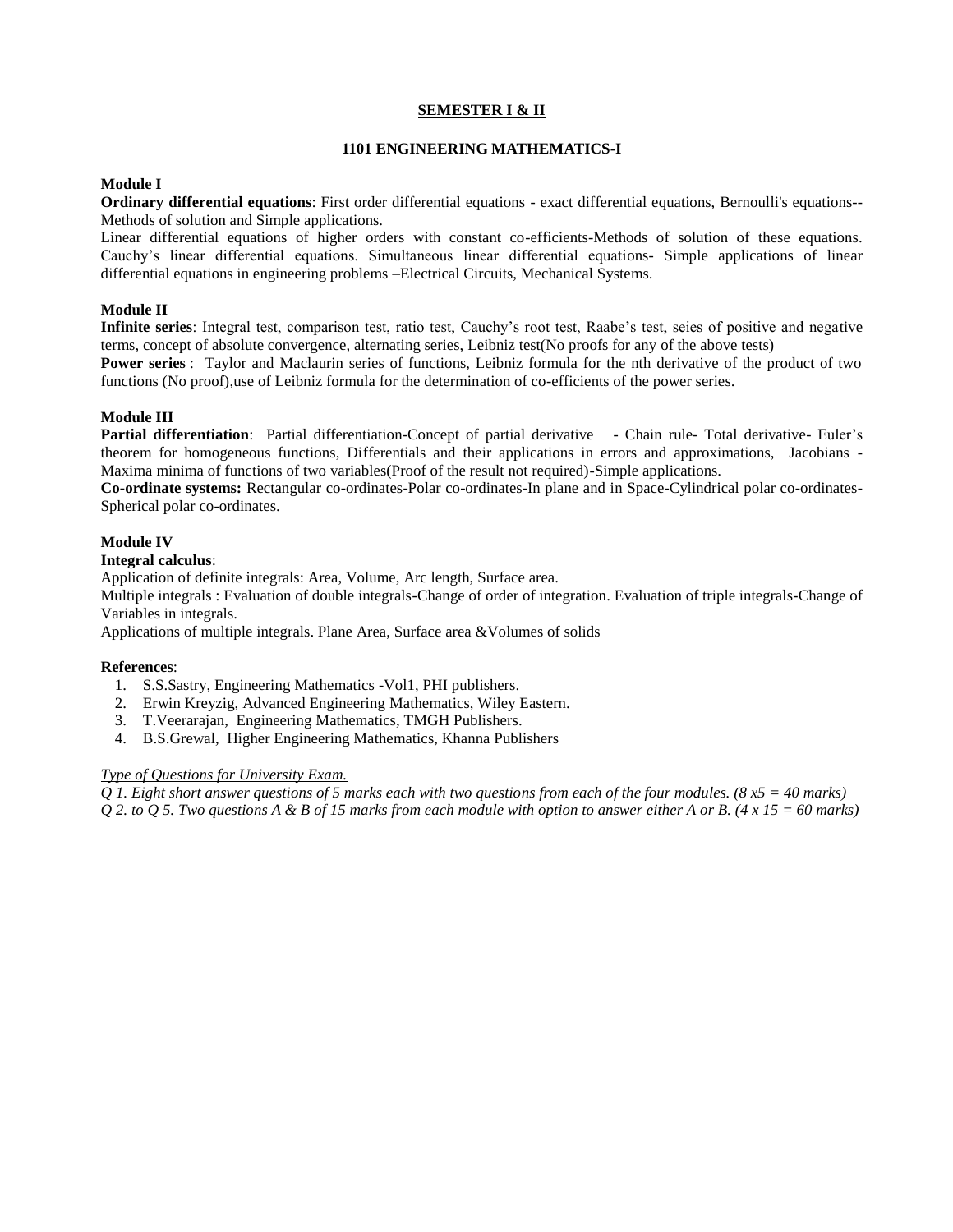#### **1102 ENGINEERING PHYSICS**

#### **Module 1**

**Laser-introduction**--spontaneous and stimulated emission-principle of laser- properties of laser-Einstein coefficients and the analysis of lasing conditions- Basic components of a laser-Different types of lasers- construction,working and applications of Ruby laser-Neodymium YAG laser- He-Ne laser- semiconductor laser-Applications of laser in medicine, industry, science and communication.

**Holography**-basic principle-Comparison with ordinary photography-Recording and reconstruction of hologramsapplications.

**Fibre optics** - Basic structure of an optical fibre - step-index fibre and graded index fibre- propagation of light in an optical fibre-acceptance angle and acceptance cone- Numerical aperture of a step-index fibre-Numerical aperture of a graded index fibre-modes of propagation-step index monomode fibre-Multimode stepindex fibre- Graded multimode fibre-Attenuation in optic fibres-fibre losses-material loss,scattering loss,absorption loss,leaky modes- dispersion in optical fibres- Applications.

#### **Module II**

**Crystallography** – Space lattice- Basis- Unit cell- Unit cell parameters- Crystal systems- Bravais lattices-Three cubic lattices-sc, bcc, and fcc- Number of atoms per unit cell- Co-ordination number- Atomic radius-Packing factor- Relation between density and crystal lattice constants- Lattice planes and Miller indices-Separation between lattice planes in sc-Bragg's law- Bragg's x-ray spectrometer- Crystal structure analysis.

**Liquid crystals**- Liquid crystals, display systems-merits and demerits- Metallic glasses- Types of metallic glasses (Metalmetalloid glasses, Metal-metal glasses) – Properties of metallic glasses (Structural, electrical,magnetic and chemical properties).

Shape memory alloys- Shape memory effect, pseudo elasticity.

#### **Module III**

**Introduction to nanoscale science and technology**- nanostructures-nanoring, nanorod, nanoparticle,

nanoshells- Properties of nanoparticles- optical, electrical, magnetic, mechanical properties and quantum

confinement- Classification of nanomaterials- C60, metallic nanocomposites and polymer nanocomposites-Applications of nanotechnology.

**Superconductivity**-Introduction--transition temperature-Meissner effect-properties of super conductors.Types of superconductors-type 1 and type 2- AC Josephsons effect- DC Jospehsons effect- Flux quantisation-Squid-High temperature superconductors-Applications of super conductivity.

**Special Theory of Relativity -** Michelson-Morley experiment. Einstein's postulates. Lorentz transformation equations (no derivation). Simultaneity. Length contraction. Time dilation. Velocity addition. Relativistic mass. Mass energy relation. Mass less particle.

#### **Module IV**

**Quantum mechanics**-Introduction-origin of quantum theory-black body radiation and photo electric effect (brief ideas only)-matter waves- wave packet-uncertainty principle-(two forms)Time dependent Shrodinger equation for a free particle-Particle in force field and time dependent Schrodinger equation-Time independent schrodinger equation-Physical intrepretation of wave function-application -Particle in a Box (one dimensional) –Energy eigen values and wave functions

**Ultrasonics**-piezo electric effect-Magnetostriction effect-production of ultrasonics-properties of ultrasonics- ultrasonic diffractometer and determination of velocity of ultrasonics in a liquid-Application of ultrasonics in non destructive testing - Accoustics of building-reverberation- Absorption Coefficient- Sabines formula for reverberation time(Derivation)- Accoustic intensity- loudness-decibel-phon-conditions for good acoustics(Qualitative study).

#### **References:**

- 1. S. Mani Naidu, A Text book of Engineering Physics, Pearson, 2010
- 2. M.C. Santosh Kumar, Engineering Physics, Nalpat Publishers.
- 3. B. Premlet, Advanced Engineering Physics, Phasor Books, Kollam.
- 4. A.S. Vasudeva, Modern Engineering Physics, S. Chand & Co.
- 5. Prabir K. Vasu and Hrishikesh Dhasmana, Engineering Physics, Ane books Pvt. Ltd., 2010.
- 6. S.O. Pillai & Sivakami, Applied Physics, New Age International (P) Ltd., Second Edition 2008.
- 7. G.S. Raghuvanshi, Engineering Physics, Prentice Hall of India.

#### *Type of Questions for University Exam.*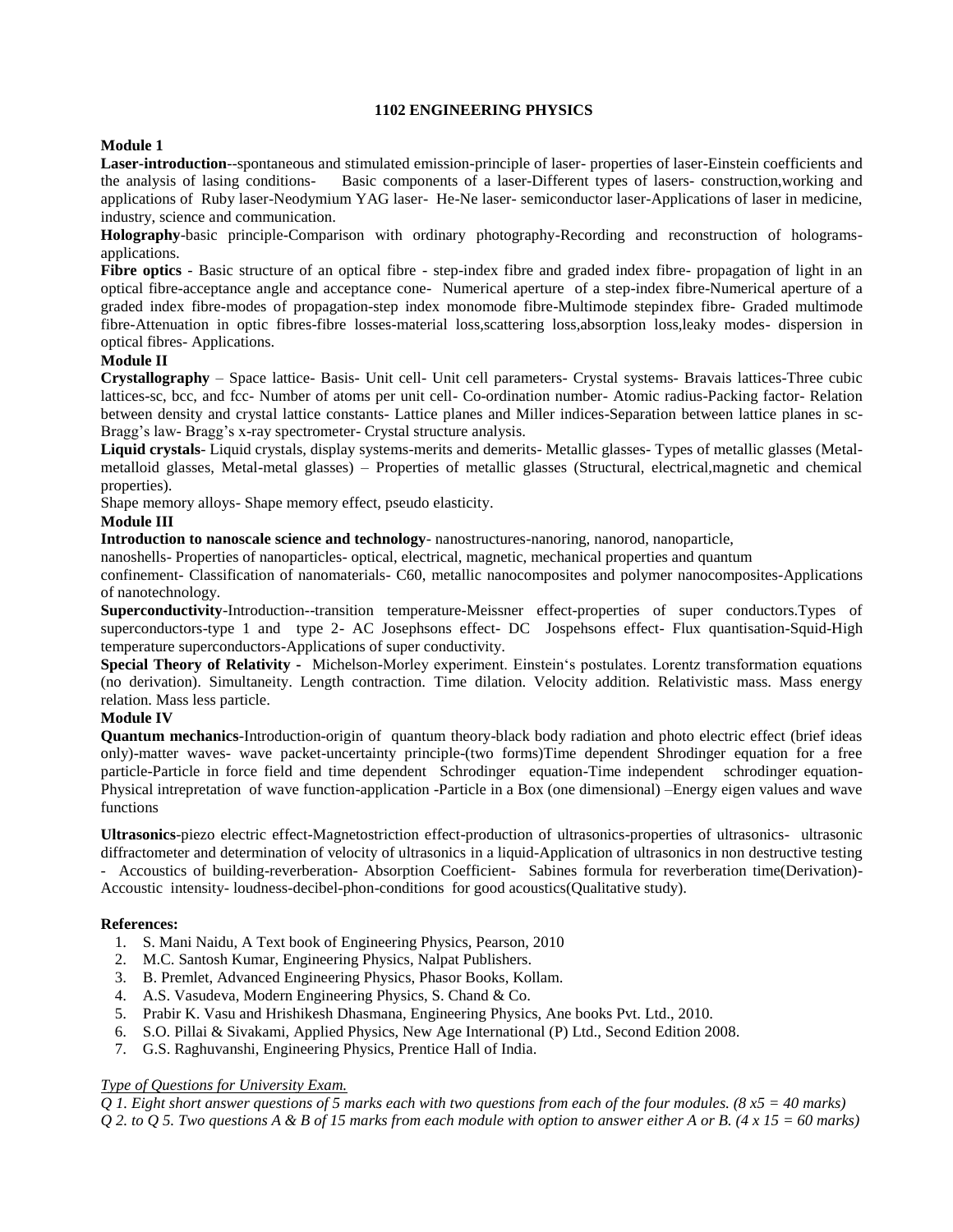#### **1103 ENGINEERING CHEMISTRY**

#### **Module I**

**Solid state chemistry**: Fundamentals, Bonding in solids, Born-Haber cycle, Point defects, Methods to improve reactivity of solids, Free electron theory, Band theory, Fermi level in semiconductors, Molecular field theory of magnetic materials. **Spectroscopy**: Molecular energy levels-Types of molecular spectra- Electronic spectra (Classification of electronic transitions- Beer Lamberts law, Vibrational spectra (mechanism of interaction and application), Rotational spectra (Determination of bond length and application). NMR spectra (Basic principle, chemical shift, spin-spin splitting) **Solid surface characterisation**: Electron spectroscopy for chemical analysis, Chemical shift, BET isotherm, Thermodynamics of adsorption.

#### **Module II**

**Electrochemistry**: Fundamentals, Electrode potential, Nernst's equation, Types of electrodes, Salt bridge, E.M.F measurement. Concentration cells, Calculation of E.M.F of a concentration cell.

Acids and bases, Arrhenius concept, Bronsted-Lowry concept of acids and bases, Lewis concept, Buffer solutions, pH measurement, Polarisation, Overvoltage.

Power generation: Secondary cells, Fuel cells, Photovoltaic effect, Solar cells.

Corrosion and its control: Theories of corrosion - Galvanic series- Types of corrosion - Factors affecting corrosion and different methods of corrosion control.

**Chemical Kinetics**: reaction rate, rate constant, rate law, reaction order, first order, second order, pseudo-first order reactions, integrated rate laws, half-life of a reaction and its relation to rate constant. Molecularity, simple unimolecular and bimolecular reactions. Arrhenius equation.

#### **Module III**

**Chemical Thermodynamics**: Fundamentals, Molecular interpretation of internal energy, enthalpy and entropy, Heat of reaction, Kirchhof's equation, Trouton's rule, Entropy changes accompanying different processes, Nernst heat theorem, Third-law.

**Free energy**: Dependence on pressure and temperature, Gibbs-Helmholtz equation, Free energy changes and equilibrium constant, chemical potential, Fugacity, Thermodynamics of biochemical reactions.

**Phase Rule**: Terms involved in phase rule and examples, Application of phase rule to one component water system, Application of phase rule to two-component systems.

#### **Module IV**

#### **Engineering materials**:

Polymers- Classifications- Mechanism of polymerisation (Addition, free radical, cationic, anionic and coordination polymerisation)- Thermoplastics and thermosetting plastics-Compounding of plastics-Moulding techniques of plastics (Compression, Injection, Transfer and Extrusion moulding)-Preparation, properties and uses of PVC, PVA, Nylon, PET - Silicon polymers- Biodegradable plastics. Elastomers- structure of natural rubber- vulcanisation- synthetic rubbers (Buna-S, Butyl rubber and Neoprene).

Lubricants- Introduction-Mechanism of lubrication- solid and liquid lubricant- Properties of lubricants-Viscosity indexflash and fire point- cloud and pour point- aniline value.

Refractories: Classification – Properties of refractories.

Cement- Manufacture of Portland cement- Theory of setting and hardening of cement.

#### **References:**

- 1. Peter Atkins, Julio de Paula, Elements of Physical Chemistry, Oxford University Press, 2005.
- 2. John E. McMurry and Robert C. Fay, Chemistry,  $5<sup>th</sup>$  Edition, Pearson, 2008.
- 3. O. G Palanna, Engineering Chemistry, Tata McGraw Hill Education Pvt. Ltd., New Delhi, 2009.
- 4. R.N. Goyal, Harmendra Goel, Textbook of Engineering Chemistry, 2<sup>nd</sup> Edition, Ane Books Pvt. Ltd., 2011.
- 5. R Gopalan, D Venkappayya, Sulochana Nagarajan, Textbook of Engineering Chemistry, 2nd Edition, Vikas Publishing House Pvt. Ltd., New Delhi, 2005.
- 6. Shashi Chawla, A Text Book of Engineering Chemistry, Dhanpat Rai & Co, New Delhi, 2003.
- 7. Kochubaby Manjooran, Modern Engineering Chemistry, Kannantheri Publication, Kochi.

#### *Type of Questions for University Exam.*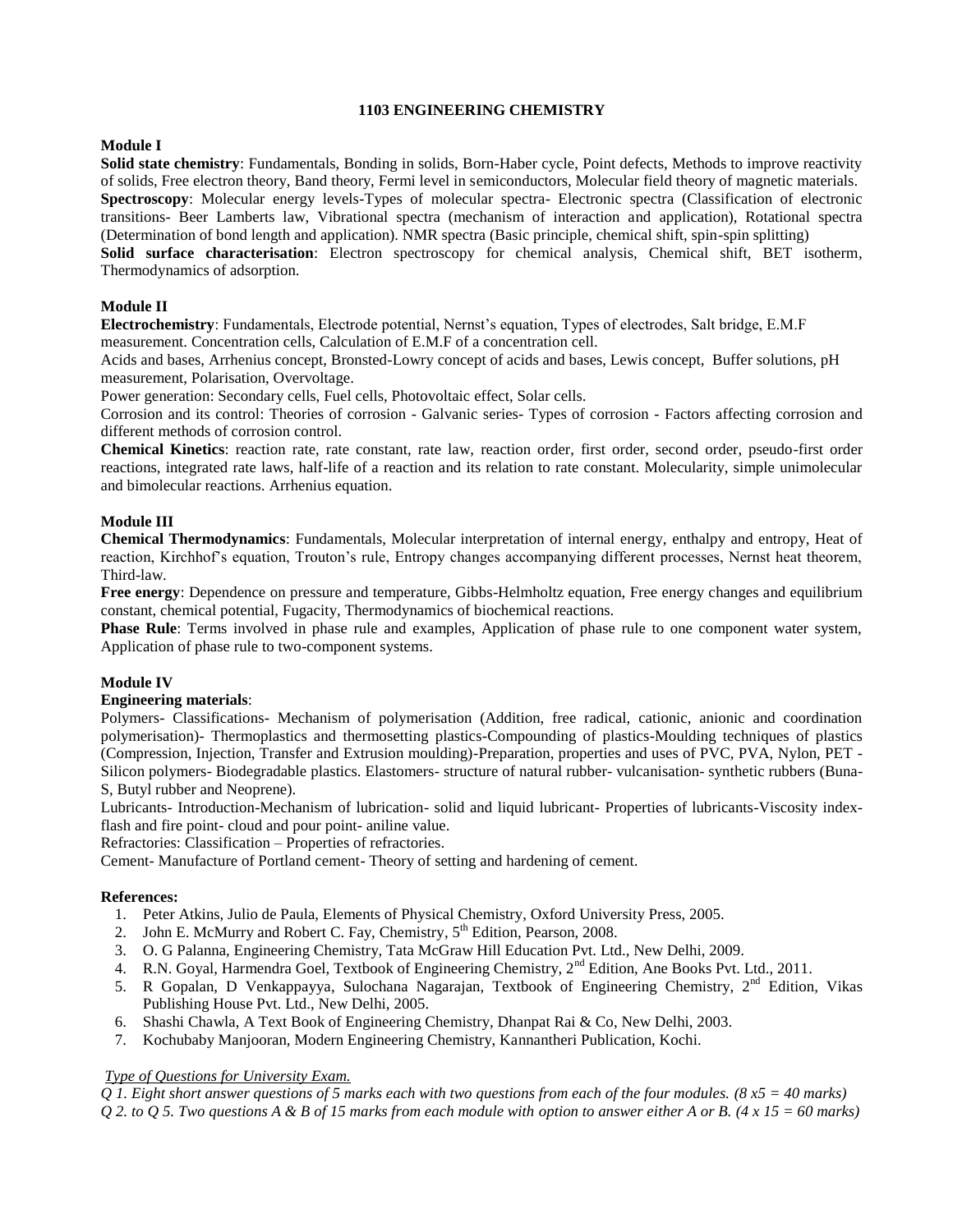#### **1104 ENGINEERING MECHANICS**

#### **A) STATICS**

#### **Module I**

**Concurrent forces in a plane:** Principles of statics. Composition and resolution of forces. Equilibrium of concurrent forces in a plane. Method of projection. Method of moments. Friction.

**Parallel forces in a plane:** Two parallel forces. General case of parallel forces in a plane. Centre of parallel forces and centre of gravity, Pappus theorems, centroids of composite plane figures and curves. Distributed forces in a plane.

#### **Module II**

**Properties of areas:** . Moment of inertia of a plane figure with respect to an axis in its plane. Polar moment of inertia. Product of inertia. Principal axes. Mass moment of inertia of material bodies.

**General case of forces in a plane:** Composition of forces in a plane. Equilibrium of forces in a plane. Plane trusses **-** Method of joints. Method of sections. Plane frames : Method of members. **Principle of virtual work:** Equilibrium of ideal systems, stable and unstable equilibrium.

#### **B) DYNAMICS**

#### **Module III**

**Rectilinear translation:** Kinematics of rectilinear motion. Differential equation of rectilinear motion. Motion of a particle acted upon by a constant force, by a force as a function of time and by a force proportional to displacement. Simple harmonic motion. D'Alembert's principle. Momentum and impulse. Work and energy, ideal systems, conservation of energy. Impact.

#### **Module IV**

**Curvilinear translation:** Kinematics of curvilinear translation. Differential equations of motion. Motion of a projectile. D'Alembert's principle in curvilinear motion. Moment of momentum. Work and energy in curvilinear motion.

**Rotation of a rigid body:** Kinematics of rotation. Equation of motion of a rigid body rotating about a fixed axis. Rotation under the action of a constant moment. Compound pendulum. General case of moment proportional to the angle of rotation. D'Alemberts principle of rotation. Resultant inertia force in rotation. Principle of angular momentum in rotation. Energy equation for rotating bodies.

#### **References:**

- 1. Timoshenko and Young, Engineering Mechanics, McGraw Hill Book Company.
- 2. Beer F. P. and Johnston E. R, Mechanics for Engineers (Vol. 1- Statics and Vol.2 -Dynamics), Tata McGraw Hill.
- 3. Merriam H. L. & Kraige L. G, Engineering Mechanics (Vol. 1- Statics and Vol.2 -Dynamics), John Wiley and Sons.
- 4. Biju N, Engineering mechanics, Educational Publications.

#### *Type of Questions for University Exam.*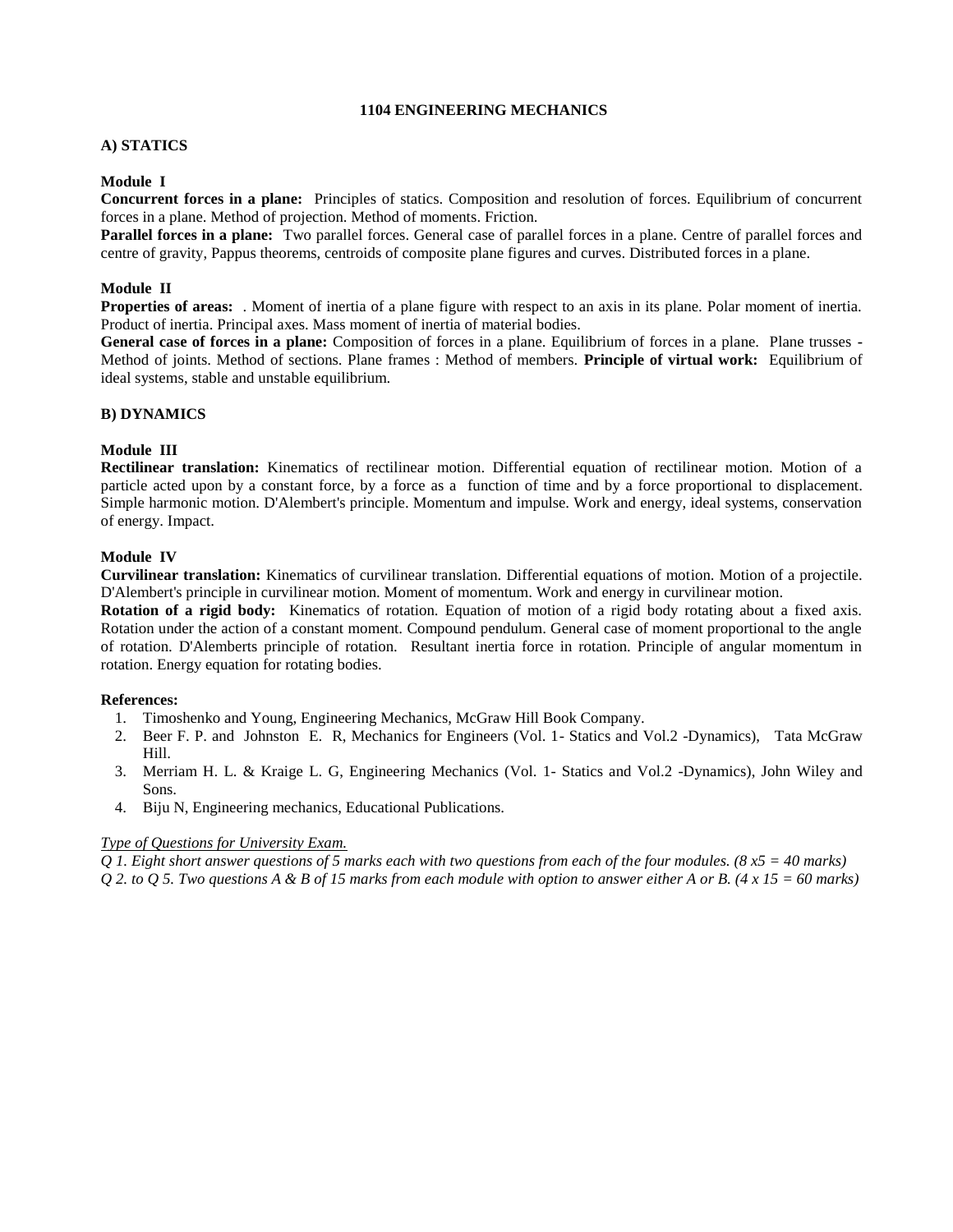#### **1105 ENGINEERING GRAPHICS**

#### **Module I**

**Introduction to engineering graphics**. Drawing instruments and their use. familiarisation with current Indian Standard Code of Practice for general engineering drawing.

Scales- plain scale ,vernier scale, diagonal scale.

Conic sections- Construction of ellipse, parabola, hyperbola - construction of cycloid, involute, archimedian spiral and logarithmic spiral- drawing tangents and normals to these curves.

#### **Module II**

**Introduction to orthographic projections**- plane of projection- principles of first angle and third angle projections, projection of points in different quadrants.

Orthographic projection of straight lines parallel to one plane and inclined to the other plane- straight lines inclined to both the planes- true length and inclination of lines with reference planes- traces of lines.

Projection of plane laminae of geometrical shapes in oblique positions.

#### **Module III**

**Projection of polyhedra and solids of revolution**- frustum, projection of solids with axis parallel to one plane and parallel or perpendicular to other plane- projection of solids with axis inclined to both the planes- projection of solids on auxiliary planes.

Section of solids by planes inclined to horizontal or vertical planes- true shape of sections.

#### **Module IV**

**Development of surface** of cubes, prisms, cylinders, pyramids and cones

**Intersection of surfaces**- methods of determining lines of intersection - intersection of prism in prism and cylinder in cylinder.

#### **Module V**

**Introduction to isometric projection**- isometric scales, isometric views- isometric projections of prisms, pyramids, cylinders, cones and spheres.

**Introduction to perspective projections**: visual ray method and vanishing point method- perspective of circlesperspective views of prisms and pyramids.

#### **References:**

- 1. K.C. John. Engineering Graphics, PHI Learning
- 2. P.I. Varghese and K.C. John, Engineering Graphics, JET Publishers
- 3. N.D.Bhat , Elementary Engineering Drawing, Charotar publishing house
- 4. P.S.Gill , Geometric Drawing, B.D Kataria &Sons, Ludhiana
- 5. P I Varghese , Engineering Graphics, VIP Publishers.

#### *University Examination Question Paper pattern*

*Two questions of 20 marks each from all the five modules. Answer one question from each module. (5x20 = 100 marks)*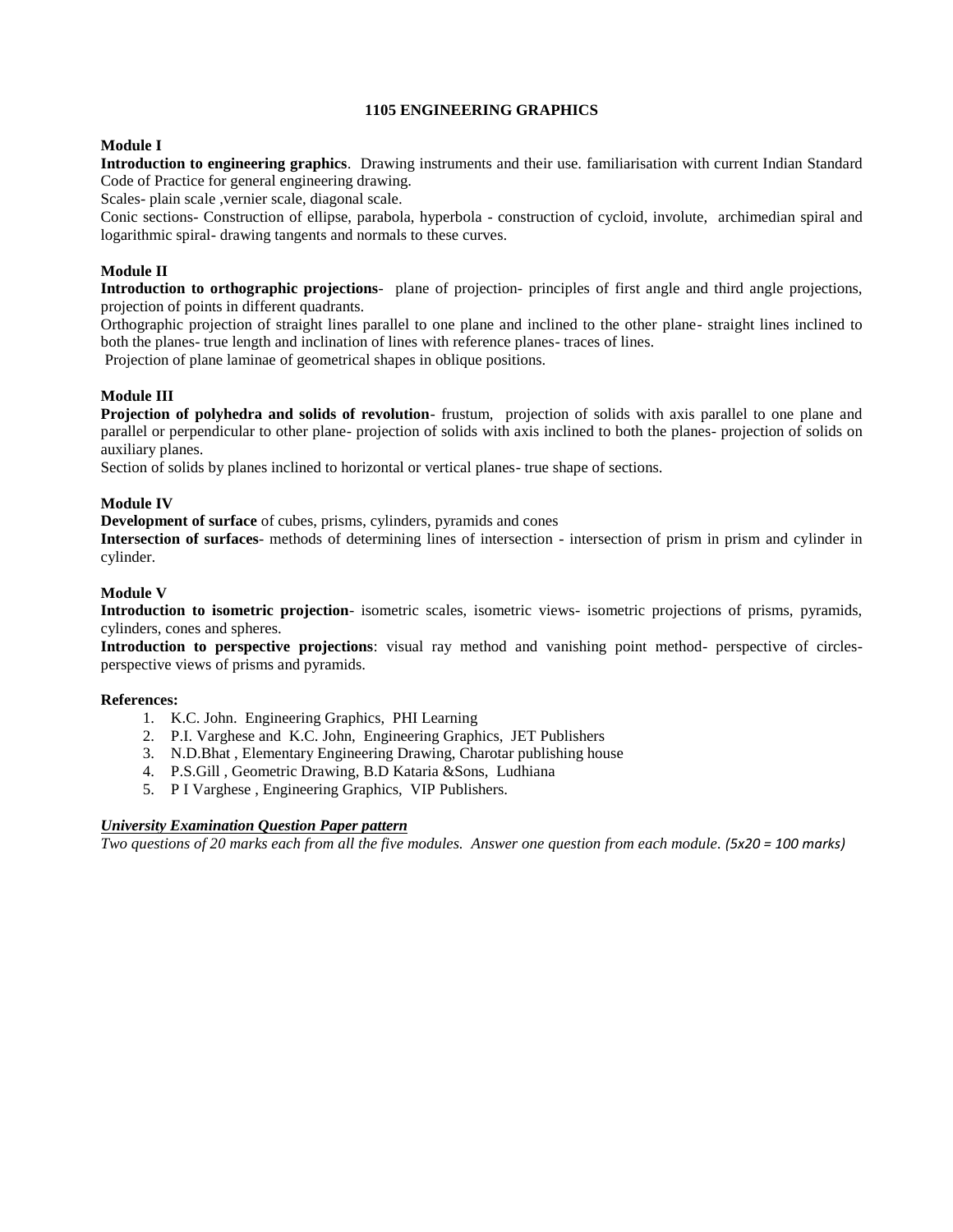#### **1106 BASIC CIVIL AND MECHANICAL ENGINEERING**

#### **PART- A BASIC CIVIL ENGINEERING**

#### **Module I**

**Engineering Materials:** Cement - varieties and grade of cement and its uses. Cement mortar- Steel- types of steel for reinforcement bars, steel structural sections. Brick- varieties and strength, tests on bricks.

**Aggregates**- types & requirements. Concrete- grades of concrete as per IS code, water cement ratio, workability, mixing, batching, placing, compaction and curing.

**Construction**: Foundation- types of foundations- isolated footing, combined footing, raft, pile & well foundations-Foundation for Machinery

#### **Module -II**

Super structure: Brick masonry, English bond and Flemish bond, Stone masonry-Ashlar masonry- Rubble masonry. Roofing- Steel trusses, roofing for industrial buildings

**Surveying:** Principles, instruments, ranging and chaining of survey lines, errors in chaining, field work, field book, selection of survey stations, reconnaissance.

**Leveling**: Leveling instruments, different types, temporary adjustments, mean sea level, reduced level of point, booking of field notes, reduction of levels by height of collimation method.

#### **References:**

- 1. S.C. Rangawala, Engineering Materials, Charotar Publishing House, Anand.
- 2. Roy M. Thomas, Fundamentals of Civil Engineering, Educational Publishers,Ernakulam
- 3 Surendra Singh, Building Materials, Vikas Publishing Company, New delhi.
- 4 S.C. Rangawala, Building Construction, Charotar Publishing House, Anand.
- 5. P. Kanetkar, Surveying and Levelling, Volumes 1 and 2, United Book Corporation, Poona.

*PART A - Type of Questions for University Exam. (Maximum Marks: 50) (To be answered in separate answer book)*

*Q 1. Four short answer questions of 5 marks each with two questions from each module. (4x5 = 20 marks)*

*Q 2 to Q 5. Two questions A & B of 15 marks from each module with option to answer either A or B. (2 x 15 = 30 marks)*

#### **PART – B BASIC MECHANICAL ENGINEERING**

#### **Module I**

**Thermodynamics**: Thermodynamics systems – open, closed and isolated systems, equilibrium state of a system, property and state, process, cycle, Zeroth law of thermodynamics- concept of temperature, temperature scales. First law – internal energy, enthalpy, work and heat, Different processes, isobaric, isochoric, isothermal and adiabatic processes Second law – Kelvin-plank and Claussius statements, Carnot Cycle.

**Internal Combustion Engines**: Air standard cycles – Otto and Diesel cycles, working of two stroke and four stroke Petrol and Diesel engines, Carburatted and MPFI engines, fuel pump, fuel injector, ignition system, cooling system, lubricating system.

#### **Module II**

**Refrigeration and Air conditioning**: Vapour compression and vapour absorption refrigeration systems, summer, winter and comfort air conditioning.

**Manufacturing processes** – Casting (sand and die casting processes), Forging (open &closed die forging), Rolling, Extrusion, Welding (resistance, arc and gas), brazing and soldering

Elementary ideas of **simple reaction and impulse turbines**, compounding of turbines.

**Transmission of power:** Belt drives (open and closed), Chain drives.

#### **References:**

- 1. P.K. Nag, Engineering Thermodynamics, Tata McGraw Hill
- 2. J.P. Holman, Thermodynamics, Mc Graw Hill
- 3. Rogowsky, Elements of Internal combustion Engines, Tata McGraw Hill
- 4. Gill, Smith & Ziurys, Fundamentals of Internal Combustion Engines, Oxford & IBH
- 5. Stoecker, Refrigeration and Air Conditioning, Tata McGraw Hill
- 6. Raghavan : Material Science and Engineering, Prentice Hall of India

*PART B - Type of Questions for University Exam. (Maximum Marks: 50) (To be answered in separate answer book)*

*Q 1. Four short answer questions of 5 marks each with two questions from each module. (4x5 = 20 marks)*

*Q 2 to Q 5. Two questions A & B of 15 marks from each module with option to answer either A or B. (2 x 15 = 30 marks)*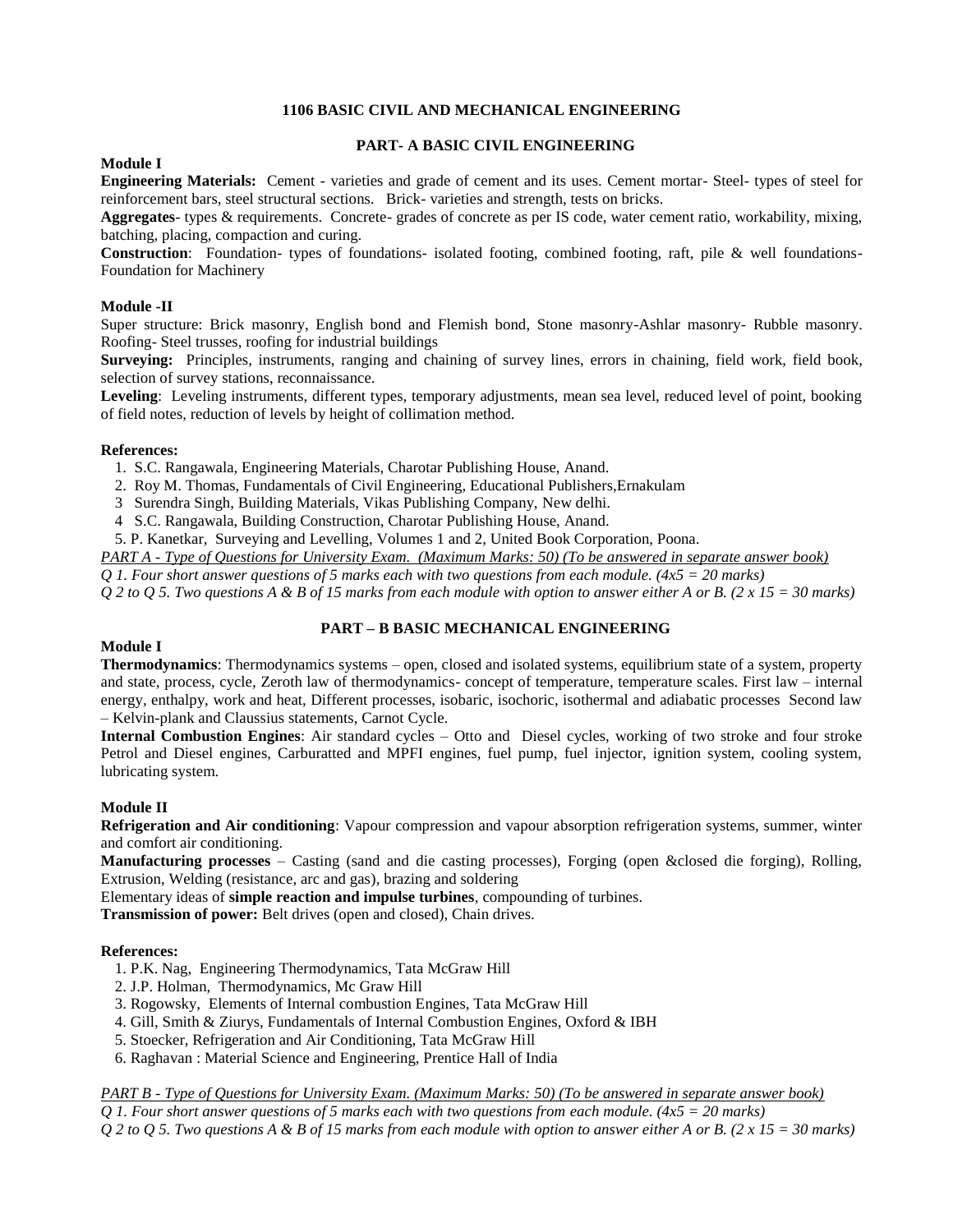#### **1107 BASIC ELECTRICAL AND ELECTRONICS ENGINEERING (A) ELECTRICAL ENGINEERING**

#### **Module I**

**Resistance :** Circular wires – Wire Tables – Temperature Effects – Types of Resistors – Colour Coding and Standard Resistor Values – Conductance – Ohmmeters – Metric Units –The Memristor.

**Ohm's Law, Power and Energy** : Ohm's Law – Plotting Ohm's Law – Power – Energy – Efficiency – Circuits Breakers, GFCI's and Fuses – Applications .

**Series dc Circuits:** Series Resistors – Series Circuits – Power Distribution and Series circuit – Voltage Sources in a Series – Kirchoff's Voltage Law – Voltage Division in a Series Circuit – Interchanging Series Elements – Notation – Voltage Regulation and the Internal Resistance of Voltage Sources.

**Parallel dc Circuits:** Parallel Resistors – Parallel Circuits – Power Distribution in a Parallel Circuit – Kirchhoff's Current Law – Current Divider Rule – Voltage Sources in Parallel – Open and Short Circuits.

**Capacitors:** The Electric Field – Capacitance – Capacitors.

**Inductors:** Magnetic Field – Inductance.

#### **Module II**

**AC Fundamentals:** Sinusoidal Alternating Waveforms - Sinusoidal ac Voltage Characteristics and Definitions – Frequency Spectrum – The Sinusoidal Waveform – General format for the sinusoidal Voltage of current – Phase Relations – Average Value – Effective (rms) Values – ac Meters and Instruments. Elementary Concepts of Energy Meter Watt Meter, Volt Meter and Ammeter.

**The Basic Elements and Phasors:** Response of Basic R,L and C Elements to a Sinusoidal Voltage or Current – Frequency Response of the Basic Elements – Average Power and Power Factor – Complex Numbers – Rectangular Form – Polar Form – Conversion between Forms.

**Series and Parallel ac Circuits:** Impedance and the Phasor Diagram- Series Configuration – Voltage Divider Rule – Frequency Response for Series ac Circuits –Admittance and Susceptance – Parallel ac Networks – Current Divider Rule – Frequency response of Parallel Elements.

#### **Introduction to 3 phase Systems:** StarΔ Connection

**Elementary Concepts of Generation, Transmission, and Distribution:** Various Levels of Power Transmission – Conventional Sources of Electrical Energy, Hydro, Thermal, Nuclear and Diesel Power Station - Introduction to Primary and Secondary distribution - Basic Concepts of Transformers - Principle of Operation – Applications to Power Systems.

#### **(B) ELECTRONICS ENGINEERING**

#### **Module III**

**The Diode** - Biasing the Diode, Voltage - Current Characteristic of a Diode, Diode Models, Testing a Diode.

**Diode Applications -** Half Wave and Full Wave Rectifiers, Power supply Filters and Regulators

**Special Purpose Diodes -** Zener Diodes- Applications, Varactor Diodes, Optical Diodes-Other Types of Diodes- system application.

**Bipolar Junction Transistors (BJTs) -** Transistor Structure - Basic Transistor Operation, Transistor characteristics and parameters, Transistor as an Amplifier, Transistor as a Switch.

#### **Module IV**

**Sensors-**Temperature, light, force and sound sensors; **Actuators** – Heat, Light, force and sound actuators.

**Electronic measurements** - measurements of voltages and currents, voltmeter, ammeter, multimeter, CRO (Block level treatment only)

**Introduction to Electronic Communication systems:** Modulation and Demodulation, Analog communication system, Electromagnetic frequency spectrum, Bandwidth and information capacity, Principles of Amplitude and angle modulation, Bandwidth requirements of angle modulated waves.

**Optical communication:** Fundamental concepts, Block diagram of an optical fibre communications system.

**Cellular Telephone**: Fundamental concepts, Frequency reuse, Block diagram of a simplified cellular telephone system, Roaming and handoffs

**Satellite communication:** Block diagram of Satellite system link models – Uplink, Transponder Downlink.

#### **References:**

- 1. Boylestad, *Introductory Circuit analysis*, Pearson Education, 12/e, 2012.
- 2. Thomas L. Floyd, Electronic Devices, Pearson Education Inc. 7th edition.
- 3. Neil Storey, Electronics A systems approach, Pearson Education Inc. 2011

4. Wayne Tomasi, *Electronic Communication Systems: Fundamentals through Advanced,* Pearson Edn. Inc. 5th edn. *Type of Questions for University Exam.*

*Q 1. Eight short answer questions of 5 marks each with two questions from each of the four modules. (8 x5 = 40 marks)*

*Q 2. to Q 5. Two questions A & B of 15 marks from each module with option to answer either A or B. (4 x 15 = 60 marks)*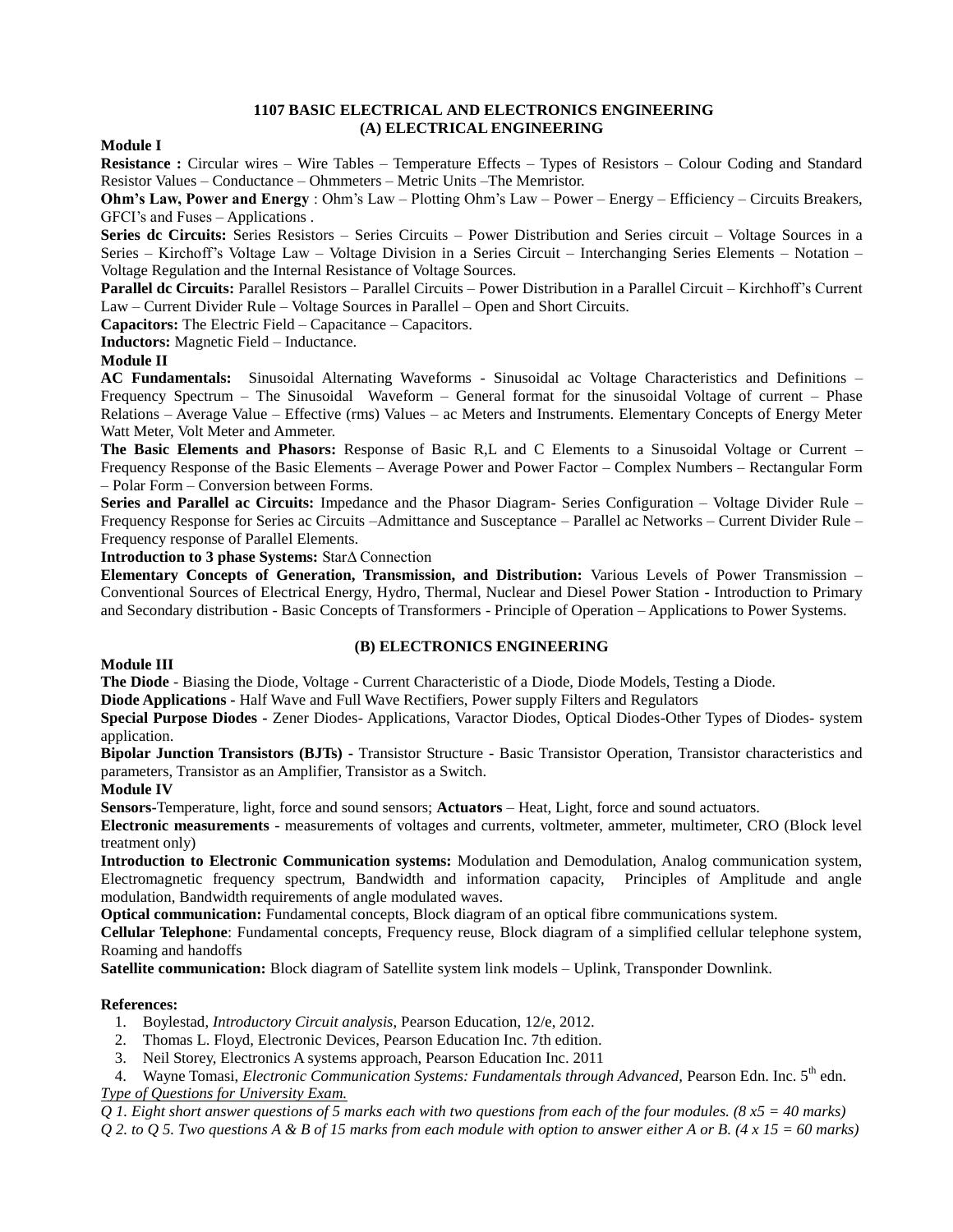#### **1108 COMPUTER PROGRAMMING**

#### **Module I**

**Basics of Computer and Information Technology:** Digital Computer System (CPU, Memory, I/O devices)- Working of a digital computer- Hardware and Software : Definition - Categories of Software, Application of Computers – Role of Information Technology – Internet Services

**Problem Solving Methodology:** Program - Programming Process ( Problem statement, Analysis, Design a solution, Implement/Coding the solution, Test the solution, Iteration through the phases to refine/correct the program)- Design tools (Algorithm, Flow-chart, Pseudo-code)- Develop algorithms for simple problems.

#### **Module II**

**Programming Languages:** Types and generation of programming languages- Compiler – Interpreter-Linker –Loader – Execution of Program

**Basics of C:** Character set-Identifier- Keywords- Constants –Data Types- Variables and declaration –Operators and Expressions – Operator precedence and associativity – Expression Evaluation (Simple Examples) - Input and output functions – Simple computational problems involving the above constructs.

#### **Module III**

**Control Statements:** Selection, Conditional operator, Iteration (for, while, do-while), Branching (switch, break, continue, goto), Nesting of control statements- Problems using control statements.

**Arrays and Strings:** 1D and 2D arrays –Searching (Linear and Binary) - Sorting (Bubble, Selection) – Matrix manipulation programs – Strings and basic operations on strings – Strings functions - Programs on string manipulation **Functions:** Definition – Calling – Declaration – Parameter Passing (by value and by reference) – Recursion – Library functions –Programs based on functions

#### **Module IV**

**User defined data types:** Structure – Union - Enumerated data type - Programs involving structure and union. **Pointers:** Declaration, Initialization – Pointers and arrays – Pointers and structures – Pointers and functions – Command line arguments – Dynamic memory allocation – Operations on pointers – Programs involving the above concepts **Files:** File concept – File pointer – File handling operations (open, close, read, write etc) on sequential and random access files. Programs on file manipulations using fgetc(), fgets), fseek.

#### **References:**

- 1. Pradip Dey and Manas Ghosh, Computer Fundamentals and Programming in C, Oxford.
- 2. Samarjit Ghosh, All of C, PHI Learning
- 3. Byron Gottfried, Programming with C,  $2<sup>nd</sup>$  edition, TMH publication.
- 4. B.W. Kernighan and D.M. Ritchie, The C Programming Language, Pearson Education.
- 5. R G Dromey , How to solve it by Computer, Prentice Hall
- 6. D.E. Knuth, The Art of Computer Programming Volume  $1,2, 8, 3$ , Addison Wesley.
- 7. Yashwant P. Kanetkar, Let Us Use C,  $8<sup>th</sup>$  Edition (Paperback).
- 8. Sukhendu Dey , Complete Knowledge in C, Narosa
- 9. Varghese Paul, Computer Fundamentals, EPD.

#### *Type of Questions for University Exam.*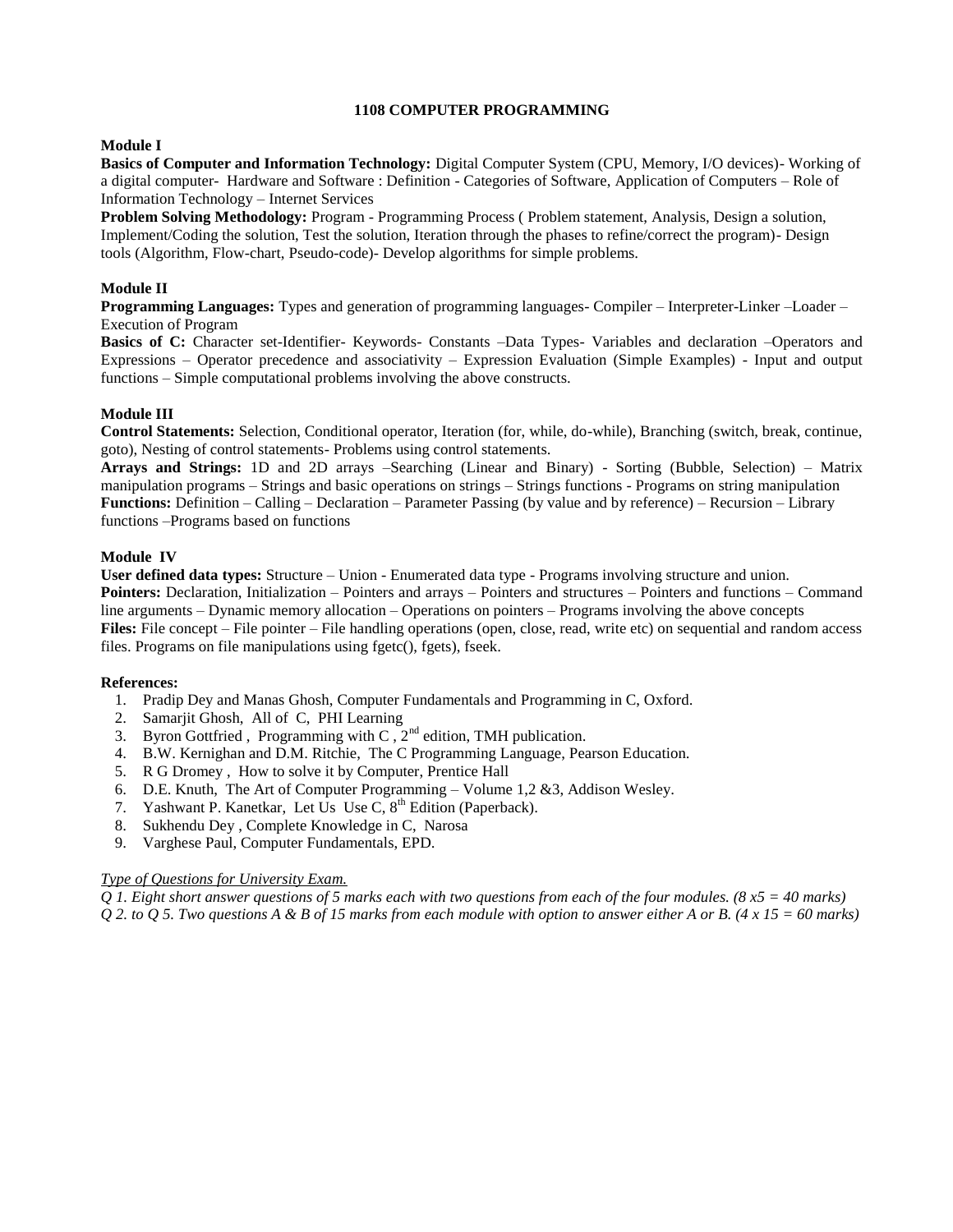#### **1109 ENVIRONMENTAL STUDIES AND TECHNICAL COMMUNICATION**

#### **PART - A ENVIRONMENTAL STUDIES (1 hour/ week)**

#### **Module I**

**Natural resources** - issues related to the use and over exploitation of forest resources, water resources, mineral resources, food resources, energy resources and land resources- role of an individual in conservation of natural resources - equitable use of resources for sustainable life styles.

**Concept of an ecosystem** - structure and function - energy flow in the ecosystem - ecological succession - food chains, food webs and ecological pyramids - structure and functions of a forest ecosystem and an aquatic eco system.

**Definition of biodiversity** - genetic, species and ecosystem diversity - biogeographical classification of India - Value of biodiversity: consumptive use, productive use, social, ethical, aesthetic and option values. Threats to biodiversity, Conservation of biodiversity.

#### **Module II**

**Environmental Pollution** - Causes, effects and control measures of air pollution, water pollution, soil pollution, noise pollution, marine pollution, thermal pollution and nuclear hazards - Causes, effects and control measures of urban and industrial solid wastes -Role of an individual in prevention of pollution - An overview of the various environmental legislations in India - Issues involved in enforcement of environmental legislation. Disaster Management: Floods, earth quake, cyclone and landslides. Role of public awareness in disaster management.

**The concept of sustainable development** - Urban problems related to energy - Water conservation, rain water harvesting, water shed management - Resettlement and rehabilitation of people; its problems and concerns - Climate change, global warming, acid rain, ozone layer depletion, nuclear accidents and holocaust, case studies - Population growth and problems of population explosion – Environment and human health – Human rights – Value education – Role of Information Technology in environment and human health - Environmental ethics: issues and possible solutions.

#### **References:**

- 1. Rajagopalan. R, Environmental Studies: From Crisis to Cure, Oxford University Press, 2005
- 2. Erach Bharucha, Textbook of Environmental Studies and Ethics, Universities Press (India), Hyderabad, 2005.
- 3. Jayashree A. Parikh, V.M. Balsaraf, P.B. Dwivedi, Environmental Studies, Ane Books Pvt. Ltd., 2010.
- 4. Anindita Basak, Environmental Studies, Pearson, 2009.
- 5. Gouri Suresh, Environmental Studies and Ethics, I.K. International Publishing House Pvt. Ltd., New Delhi, 2007.
- 6. S.P. Misra, Essential Environmental Studies, 3<sup>rd</sup> Edition, Ane Books Pvt. Ltd., 2011.
- 7. Benny Joseph, Environmental Science & Engineering, Tata McGraw Hill Education Pvt. Ltd., New Delhi, 2010.
- 8. Meenambal T , Uma R M and K Murali, Principles of Environmental Science and Engineering, S. Chand & Company Ltd, 2005

#### **PART - B TECHNICAL COMMUNICATION (1 hour/ week)**

**This is a practice oriented, need based, and functional – communicative course**. It is intended to develop the student's skill of communication in listening, speaking, reading and writing. The student is advised to cultivate the habit of reading newspapers, magazines and books in a free, extensive manner to consolidate the skill already achieved. A more inter-active process of teaching/learning is called for in order to achieve effective communication.

#### **Questions at the class tests and semester end examination will be largely problem solving and application oriented in nature.**

#### **Module I**

**Communicative Grammar**: Time, tense and aspect; Verbs of state and event; Use of preposition; Expressing emotions and attitudes: Hope, anticipation of pleasure, disappointment, approval, disapproval, surprise.

**The sounds of English**: (it is not a course in phonetics. Technical terms will not be used except when absolutely necessary.)

Length of vowels-long and short vowels

 $/ \frac{1}{7}$ ,  $/ 3$ :  $/$ ,  $/ a$ : $/$ ,  $/$ :  $/$ ,  $/ U$ :  $/ \frac{1}{7}$   $/ 2$   $/$ ,  $/$ ,  $/ O$ ,  $/ U$   $/ U$   $-$  Consonants :  $/ f$ , v, o, o, s, z,  $/ 3$   $-$  Stress pattern -

#### Intonation: failing and rising.

**Oral Communication**: starting and ending a conversation; telling and asking people to do things; expressing opinions and ideas, decisions and intentions, offers and invitations, feelings, right and wrong, numbers and money.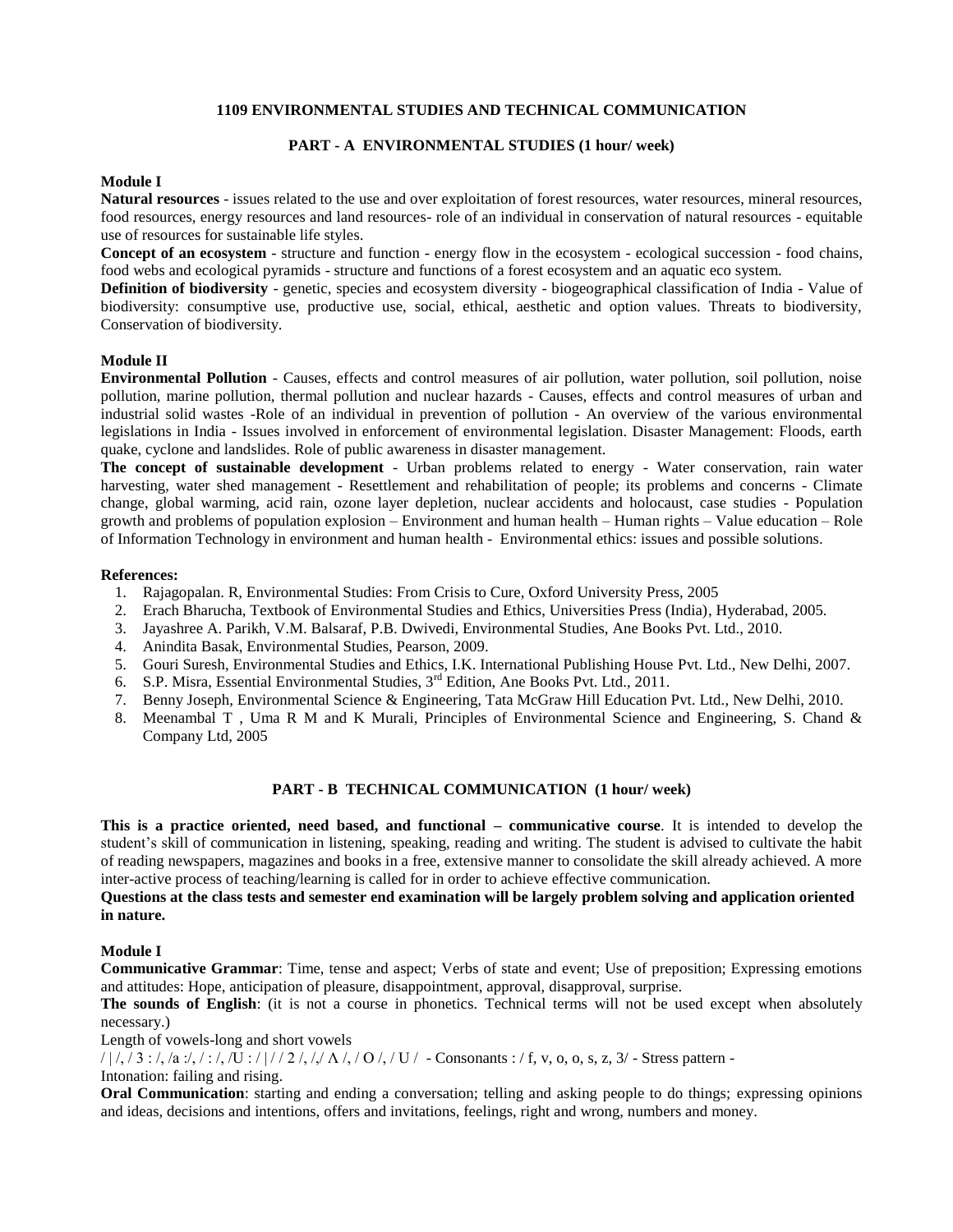Purpose and audience; dealing with customers and clients; face-to-face discussions; interviews; group discussions; meetings and attending meetings; checking understanding; raising questions; giving and receiving feedback; using body language; leading and directing discussions; concluding discussions; using graphics in oral presentations

**Reading Comprehension and reference skills**: skimming and scanning; factual and inferential comprehension; prediction; guessing meaning of words from context; word reference; comprehending graphics in technical writing. Reading strategies; reading speed; reading between the lines for hidden meaning; interpreting graphics; using a dictionary; using an index; using a contents list to find information; choosing the right reference source.

#### **Module II**

**Written Communication**: note making and note taking; summarizing; notes and memos; developing notes into text; organization of ideas: cohesion and coherence; Preparing notes – writing business letters and E-mail messages. Organizing a meeting, preparing an agenda, chairing a meeting, drafting motions and resolutions, writing minutes. Paragraph writing: Paragraph writing – Topic sentence, cohesion and coherence- sentence liners

(so, but, however etc), ordering information in space and time; short essays: description and argument; comparison and contrast; illustration; using graphics in writing: tables and charts; diagrams and flow-charts; maps, plans and graphs. Preparation of a business report-writing a business proposal - format, length,structure.

Spelling rules and tips; writing a rough draft; editing and proof reading; writing the final draft; styling text; filling in complex forms; standard letters; Writing a curriculum vitae (both chronological & functional) along with an application for a job; Public relation – Concept and relevance – PR in a business organization-handing the media; writing a report; writing leaflets and brochures; writing references; essay writing: expository writing; description of processes and products; classification; the instructional process; arguments and presentation of arguments; narrating events chronologically.

#### **References:**

- 1. John Seely, Oxford Guide to Writing and Speaking, Oxford University Press.
- 2. C. Muralikrishna and Sunita Mishra, Communication Skills for Engineers,  $2<sup>nd</sup>$  Edition, Pearson, 2011.
- 3. Meenakshi Raman and Sangeetha Sharma, Technical Communication: Principles and Practice, Oxford University Press, 2004.
- 4. Krishna Mohan and Meenakshi Raman, Effective English Communication,Tata Mc-GrawHill,2000.
- 5. William Sanborn Pfeiffer, T.V.S. Padmaja, Technical Communication A Practical Approach, Pearson, 2007.
- 6. R.C. Bhatia, Business Communication,  $2^{nd}$  Edition, Ane Books Pvt. Ltd., 2008.
- 7. Krishna Mohan and Meera Banerji, Developing Communication Skills, Mac Millan India Ltd, 2000.

#### *University Examination Pattern*

*The question paper will have two parts. Part A and Part B will have a weightage of 50 marks each and they will have to be answered in separate answer books.*

#### *Question Paper Pattern for Part A (Environmental Studies)*

*Q I. – 6 short type questions of 3 marks each, with three questions from each module. (6 x 3 = 18 marks)*

*QII. – 2 questions A and B of 16 marks from Module I with choice to answer one. Both A and B should have a minimum of two sub – sections. (1 x 16 = 16 marks)*

*QIII. - 2 questions A and B of 16 marks from Module II with choice to answer one. Both A and B should have a minimum of two sub – sections. (1 x 16 = 16 marks)*

#### *Question Paper Pattern for Part B (Technical Communication)*

*Q I. – 10 short answer questions of 2 marks each, with five questions from each module. The questions shall be problem solving and application oriented in nature. (10 x 2 = 20 marks)*

*QII. – 2 questions A and B of 15 marks from Module I with choice to answer one. Both A and B should have a minimum of two sub – sections. The questions shall be problem solving and application oriented in nature. (1 x 15 = 15 marks) QIII. - 2 questions A and B of 15 marks from Module II with choice to answer one. Both A and B should have a minimum of two sub – sections. The questions shall be problem solving and application oriented in nature. (1 x 15 = 15 marks)*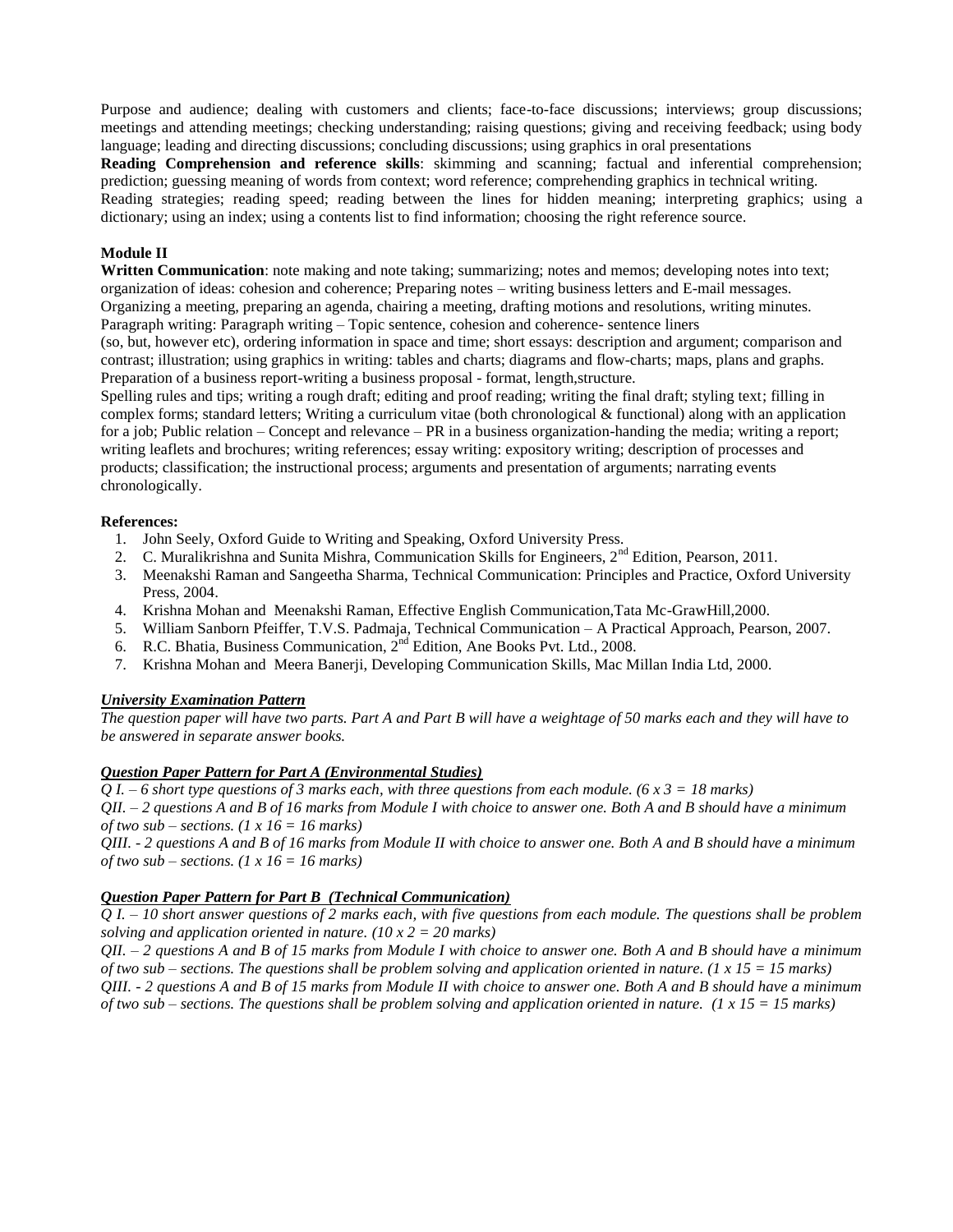#### **11 L1 ELECTRICAL AND MECHANICAL WORKSHOP**

#### **ELECTRICAL WORKSHOP**

- 1. One lamp controlled by one switch
- 2. Series and parallel connections of lamps.
- 3. Stair case wiring.
- 4. Hospital Wiring.
- 5. Godown wiring.
- 6. Fluroscent lamp.
- 7. Connection of plug socket.
- 8. Different kinds of joints.
- 9. Transformer winding.
- 10. Soldering practice.
- 11. Familiarisation of CRO.

#### **MECHANICAL WORKSHOP**

Preliminary exercises for beginners in all the following shops. Specific models may be designed by the teachers.

- 1. Fitting Shop.
- 2. Sheet Metal Shop
- 3. Foundry Shop
- 4. Welding Shop
- 5. Carpentry Shop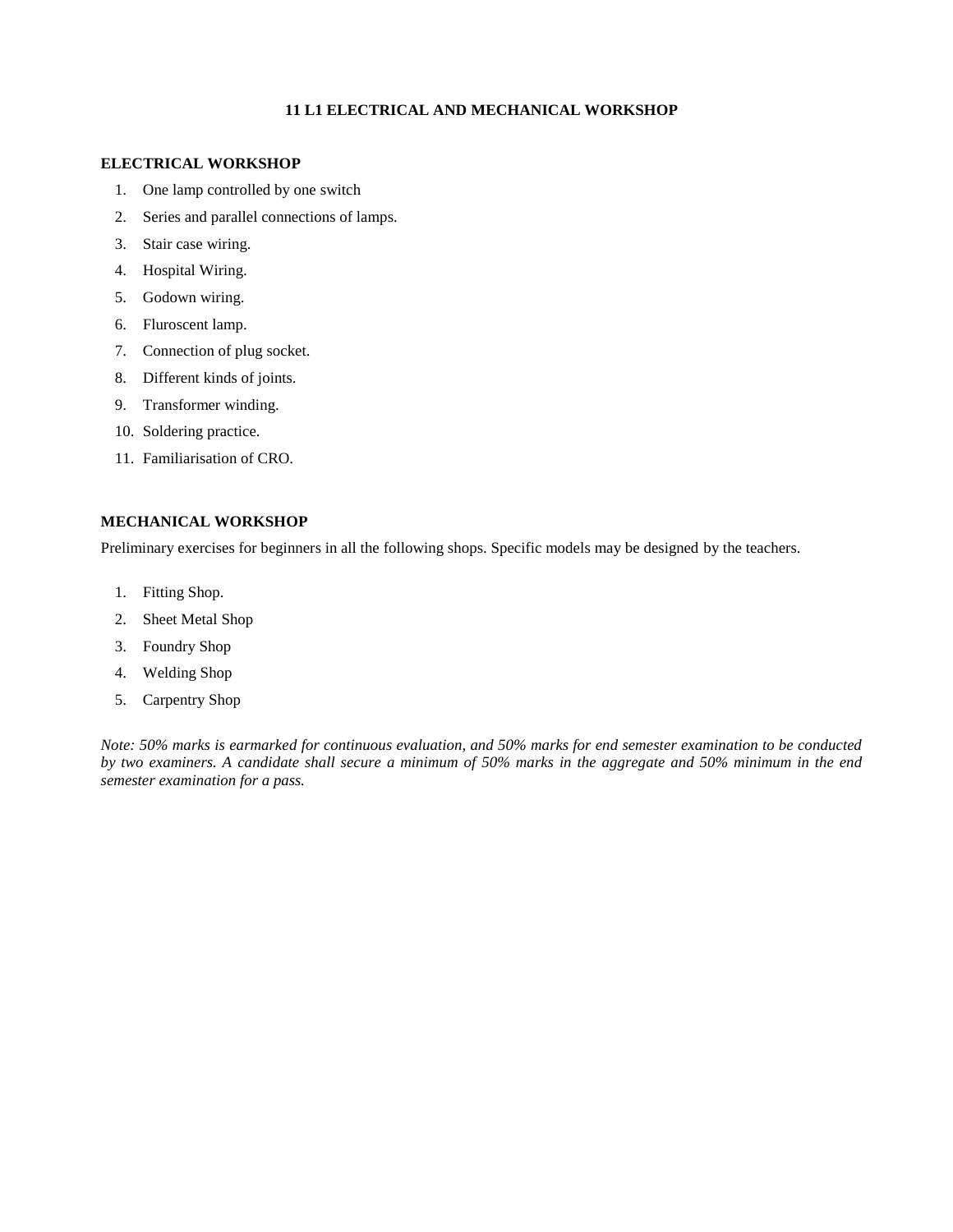#### **11 L2 COMPUTER PROGRAMMING LABORATORY**

#### **Application packages**

| Word                | 1. To create an advertisement in Word.<br>2. To illustrate the concept of mail merging in word.                       |  |
|---------------------|-----------------------------------------------------------------------------------------------------------------------|--|
| <b>Spread Sheet</b> | 3. To create a spread sheet to analyze the marks of the students of a class and also to<br>create appropriate charts. |  |
| Power Point         | 4. To create the presentation for the department using Power Point.                                                   |  |

#### **C Programming Basics**

| Operators & Expressions | 5. To write a simple menu driven calculator program using switch statement                                                                                                                  |
|-------------------------|---------------------------------------------------------------------------------------------------------------------------------------------------------------------------------------------|
| <b>IO</b> Formatting    | 6. To write a program to print Pascal's triangle.                                                                                                                                           |
| Decision Making         | 7. To write a program for electricity bill preparation.                                                                                                                                     |
| Looping                 | 8. To write a program to print the <i>sine</i> and <i>cosine</i> series.                                                                                                                    |
| Arrays                  | 9. To write a program to perform Matrix multiplication.<br>10. To write a program to prepare and print the sales report.                                                                    |
| <b>String</b>           | 11. To write a program to perform string manipulation manipulations function like<br>string concatenations, comparison, find the length and string copy without using<br>library functions. |
|                         | 12. To write a program to arrange names in alphabetical order.                                                                                                                              |
| <b>Functions</b>        | 13. To write a C program to calculate the mean, variance and standard<br>deviation<br>using functions.                                                                                      |
|                         | 14. To write a C program to perform sequential and binary search using functions.                                                                                                           |
| Recursion               | 15. To write a program to print the Fibonacci series and to calculate the factorial of<br>the given number using functions.                                                                 |
| <b>Structures</b>       | 16. To print the mark sheet of n students using structures.                                                                                                                                 |
| Pointers                | 17. To write a program using pointers to access the elements of an array and count the<br>number of occurrences of the given number in the array.                                           |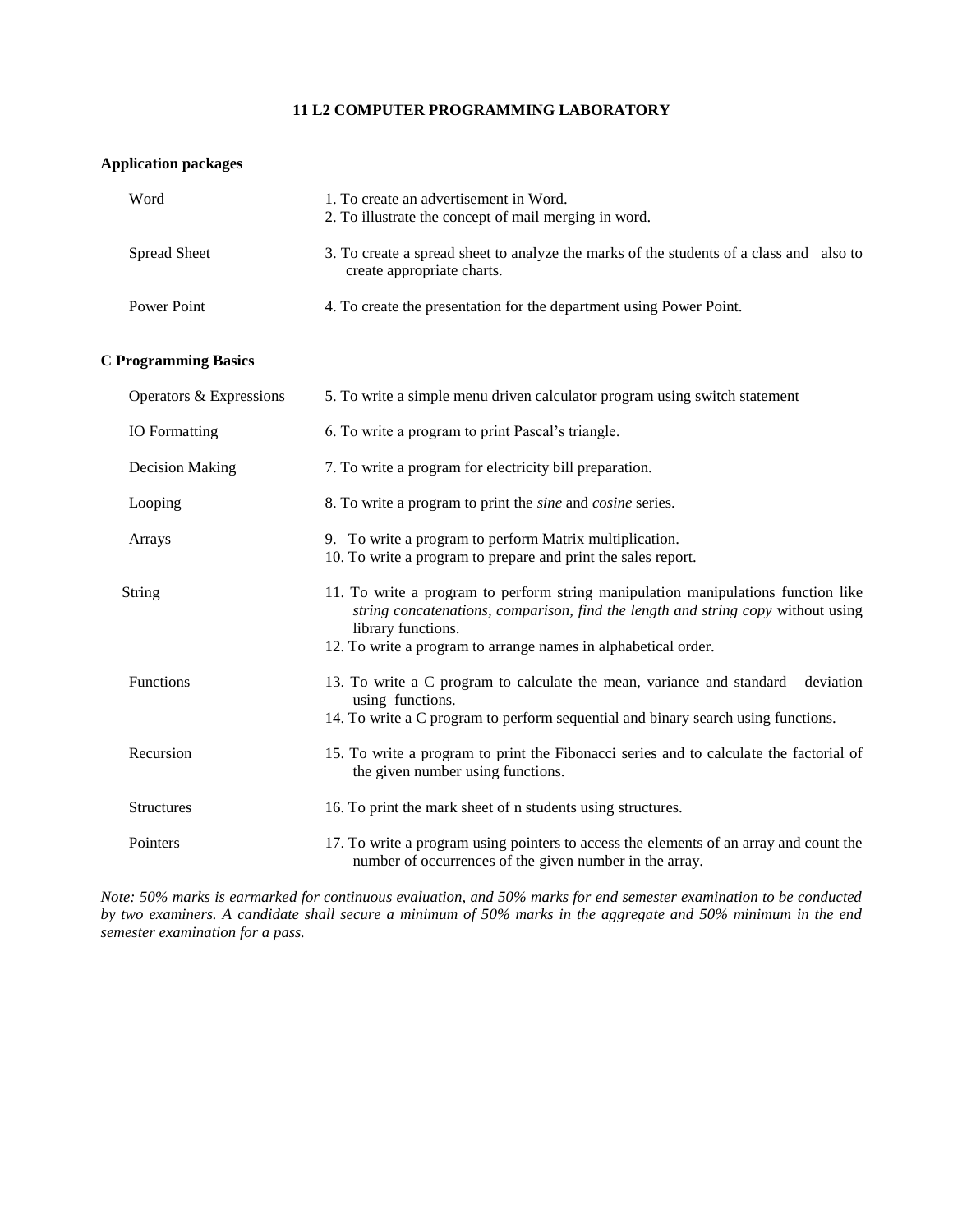#### **11 L3 LANGUAGE LABORATORY**

The **Language Lab** focuses on the production and practice of sounds of language and familiarizes the students with the use of English in everyday situations and contexts.

#### **Objectives:**

- 1. To expose the students to a variety of self-instructional, learner-friendly modes of language learning.
- 2. To help the students cultivate the habit of reading passages from the computer monitor, thus providing them with the required facility to face computer-based competitive exams.
- 3. To enable them to learn better pronunciation through stress on word accent, intonation, and rhythm.
- 4. To train them to use language effectively to face interviews, group discussions, public speaking.
- 5. To initiate them into greater use of the computer in resume preparation, report writing, format-making etc.

#### **Syllabus:**

The following course content is prescribed for the **English Language Laboratory** sessions:

- 1. Introduction to the Sounds of English- Vowels, Diphthongs & Consonants.
- 2. Introduction to Stress and Intonation.
- 3. Situational Dialogues / Role Play.
- 4. Oral Presentations- Prepared and Extempore.
- 5. 'Just A Minute' Sessions (JAM).
- 6. Describing Objects / Situations / People.
- 7. Information Transfer
- 8. Debate
- 9. Telephoning Skills.
- 10. Giving Directions.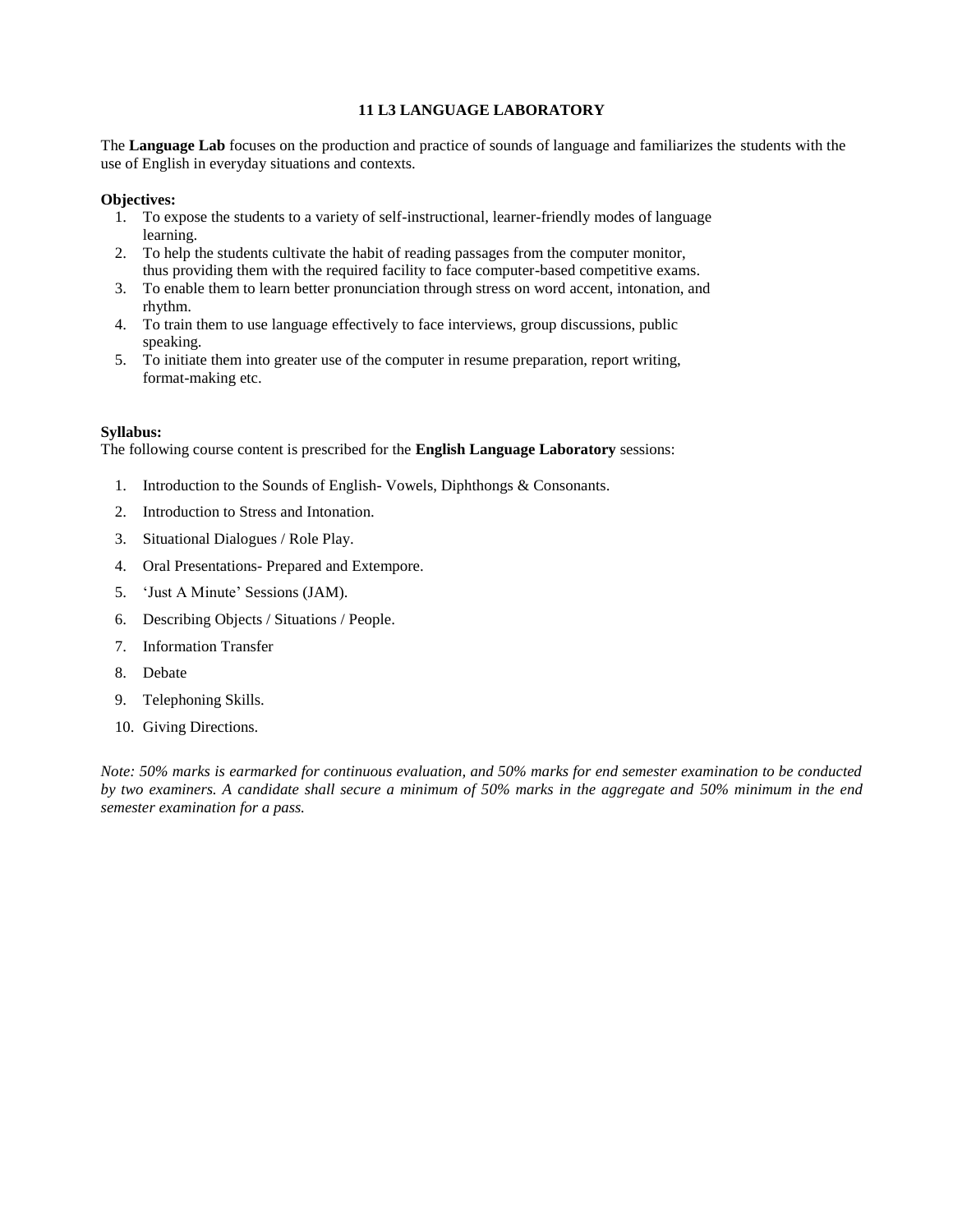#### **SEMESTER III**

#### **CE/CS/EB/EC/EE/EI/FT/IT/ME/SE 1301 ENGINEERING MATHEMATICS - II**

#### **Module I**

Matrices and Vector spaces: Rank of matrix, Echelon and normal form, Solutions of linear systems of algebraic equations, Eigen values and Eigen vectors, Cayley Hamilton theorem (non proof).

Vector Spaces – Subspaces, - Linear Independence of vectors-Linear span-Dimension and Basis. Linear transformations.

#### **Module II**

Fourier series and Fourier integrals: Forier series of Periodic functions- Euler formulae for Fourier coefficients- functions having period  $2\pi$ , arbitrary period-even and odd functions-half range expansions, Fourier integral, Fourier cosine and sine transformations, linearity property, transform of derivatives, convolution theorem (no proof)

#### **Module III**

Laplace transforms: Linearity property, transforms of elementary functions, Laplace transforms of derivatives and integrals, differentiation and integration of transforms, convolution theorem (no proof) use of Laplace transforms in the solution of initial value problems, unit step function, impulse function - transform of step functions, transforms of periodic functions.

#### **Module IV**

Vector calculus: Scalar and Vector point functions-Gradient and directional derivative of a scalar point function-Divergence and Curl of a vector point functions-their physical meanings.

Evaluation of line integral, surface integral and volume integrals, Gauss's divergence theorem, Stoke's theorem (No Proof of these theorem), conservative force fields, scalar potential.

#### **References:**

- 1. R.K.Jain, S.R.K.Iyengar, Advanced Engineering Mathematics: Narosa Publishers.
- 2. C.R.Wilie & L.C.Barrett, Advanced Engineering Mathematics, Mc-Graw Hill
- 3. Larry C Andrews, Ronald C Philips, Mathematical Techniques for Engineers & Scientists, PHI Publishers
- 4. 2. M.C.Potter, J.L.Goldberg, Advanced Engineering Mathemartics, Oxford Unversity Press.
- 5. B.S.Grewal, Higher Engineering Mathematics:, Khanna Publishers.

#### *Type of Questions for University Exam.*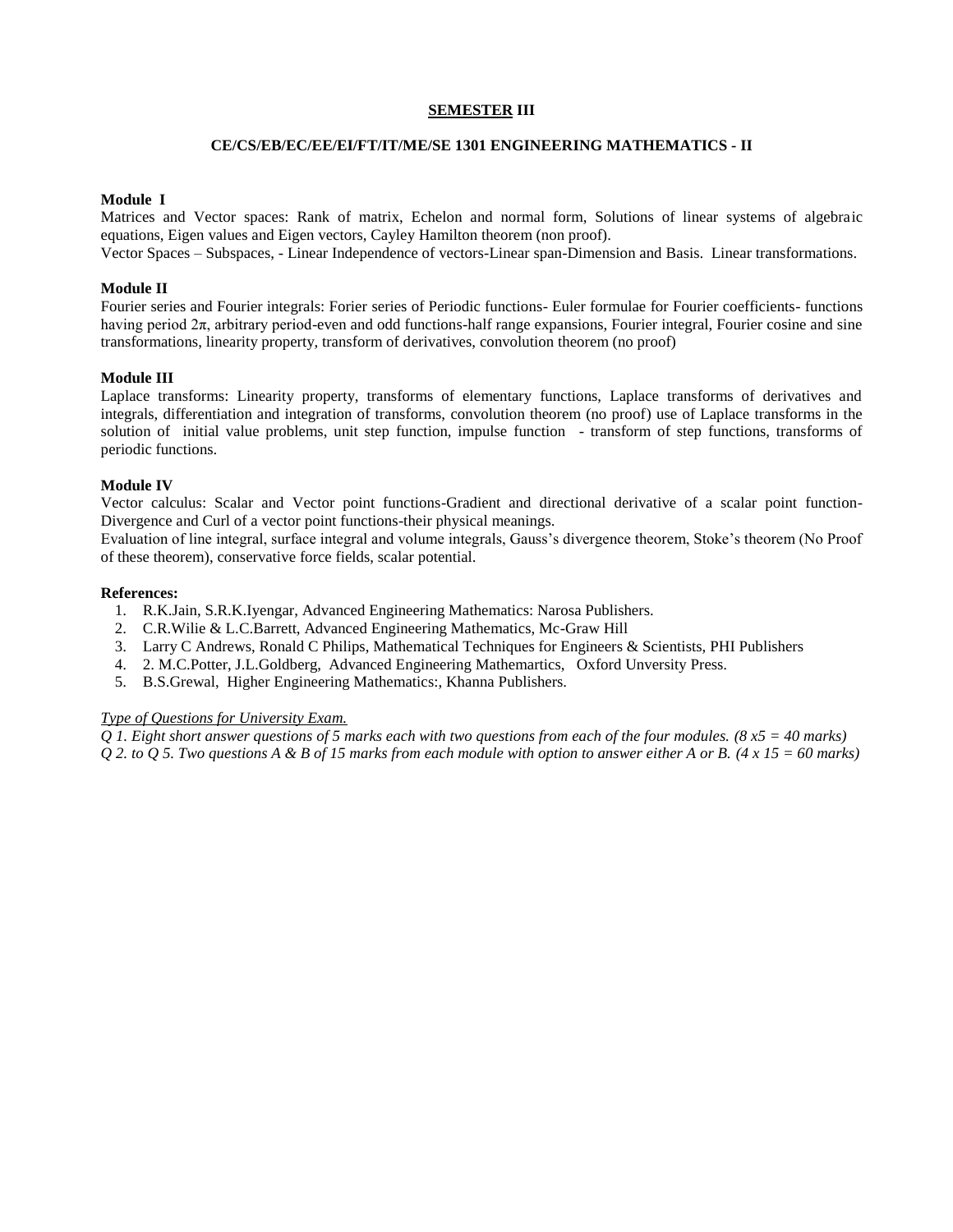#### **EB 1302 ELECTRICAL MACHINES AND CIRCUITS**

#### **Module I**

*Generation, transmission & distribution of electrical energy:* Different methods of power generation- thermal, hydroelectric and nuclear (general idea only). *Transformers:* Working principle and elementary theory of an ideal transformer, Constructional features of single phase transformer, emf equation, turns ratio, vector diagram, equivalent circuit, impedance transformation, transformer losses, flux leakage, efficiency, open circuit and short circuit test, load test. Auto transformer - working principle, basic idea of current transformer and potential transformer.

#### **Module II**

*Basic principles of electrical machines:* Concepts of motoring and generating action. *DC machines:* Main constructional features, principles of operation, types of generators, emf equation, characteristics, applications, armature reaction and commutation, types of motors, torque, speed, and power, characteristics, applications, starting, losses and efficiency, speed control, testing, load test of dc machines.

#### **Module III**

*AC Machines:* Alternator- rotating field, speed and frequency, effect of distribution of winding, coil span, emf equation, regulation (emf method only),applications, Synchronous motor- principle of operation, over excited and under excited, starting, applications. *Induction Motor:* Three phase induction motor - principles of operation, constructional features of squirrel cage and slip ring motors, torque-slip characteristics, starting, speed control, losses and efficiency. Single phase induction motor – Double field revolving theory, making single phase induction motor self starting-split phase and capacitor start induction run. *Special Motors:* Construction, principle of operation and applications of BLDC, Stepper Motor and PMSM.

#### **Module IV**

*Network Analysis: Transients* - DC and sinusoidal response of RL, RC and RLC circuits, Initial and final conditions, Rise and decay of current, Time constant; Application of Laplace Transforms in circuit analysis – circuit elements in S domain. *Two port networks* : Characterization of two port networks using Z, Y, Hybrid and Transmission parameters, T and π representations. *Passive filters* – Filter fundamentals, Classification of Filters, Characteristic impedance, Design of Constant K - Low Pass, High Pass & Band Pass - T and  $\Box$ .

#### **References:**

- 1. P. S. Bimbra, *Electrical Machines*, 7<sup>th</sup> ed., Khanna publications.
- 2. A. Sudhakar and Shyam Mohan. S. Pillai, *Circuits and Networks: Analysis and Synthesis* , Tata McGraw Hill, 2010
- 3. B.L. Theraja. *Textbook of electrical technology in S.I. system of units : volume 2: AC and DC machines* : S. Chand and Company Ltd., 1997.
- 4. H.Cotton, *Advanced Electrical Technology*, Wheeler publications. 1984.
- 5. Nagarath & Kothari *Electrical Machines*, Tata Mc Graw Hill.1999.
- 6. Smarajit Ghosh, Network Theory: *Analysis and Synthesis,* PHI, 2010.
- 7. D. Roy Choudhury, *Networks and systems*, New Age International, 2006.

#### *Type of Questions for University Exam.*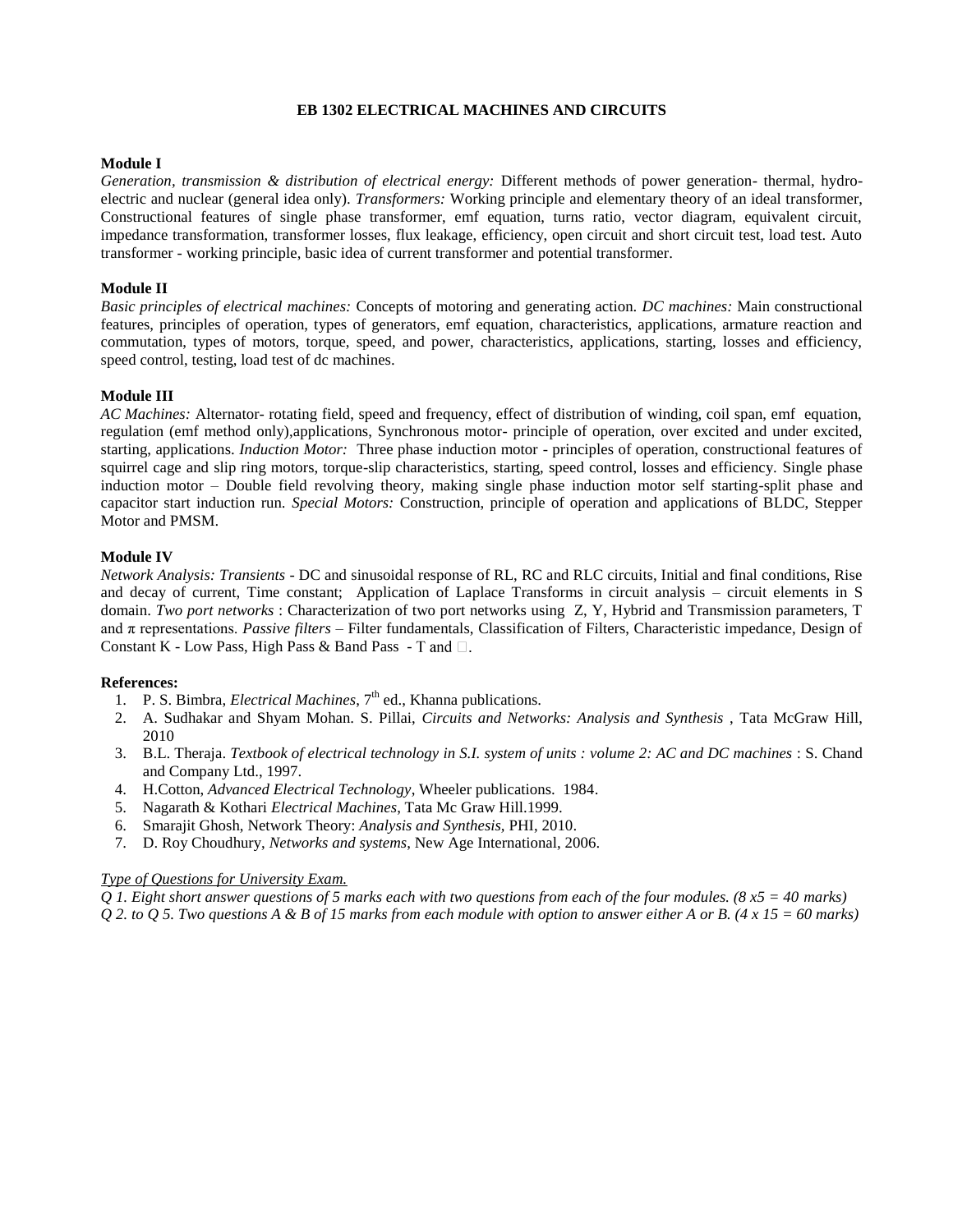#### **EB 1303 PRINCIPLES OF ANATOMY AND PHYSIOLOGY**

#### **Module I**

*Functional organization of human body -* cells - cell structure and function, types, homeostasis – tissues, types - organs systems. *Skin* – structure and functions. *Muscular system* – structure & mechanism of contraction of skeletal muscles, smooth muscles and cardiac muscles, principal groups of muscles in human body. *Skeletal system* – Bones – composition & structure, - classification of bones & joints in human body. *Teeth* – Functional parts.

General awareness of common diseases associated with the each system (detailed study not required).

#### **Module II**

*Nervous system* – Organization – Structure of neuron, nerve centres – cerebrum, cerebellum, thalamus, hypothalamus, brainstem and spinal cord, nerves - cranial and spinal. Autonomic nervous system. Central nervous system – receptors, ascending tracts and descending tracts, sensory perception with special reference to touch, heat, pain, muscle tone, regulation of posture and equilibrium. *Special senses* – organs of vision, hearing, taste & smell - mechanisms of each. *Endocrine system* – Functions of major endocrine glands and their hormones - Pituitary, thyroid and parathyroid, adrenocortical, insulin, glucagon, hormones of the male and female reproductive systems.

General awareness of common diseases associated with the each system (detailed study not required).

#### **Module III**

*Digestive system* – structure of digestive tract, organs and associated glands – saliva, gastric & intestinal digestion & motility of gastrointestinal tract - Enzymes – mode of action -Basic principles of metabolism – carbohydrate, fat and protein metabolism – Liver – Basal Metabolic Rate – Body Temperature - Regulation. *Urinary system* – Structure and function of organs– Kidneys - nephron – Renal function – process involved in urine formation, micturition, composition of urine, Body fluids - Water and electrolytes, acid - base balance & regulation. *Reproductive system* – Structure and function of reproductive organs in male and female, monthly ovarian cycle, spermatogenesis.

General awareness of common diseases associated with the each system (detailed study not required).

#### **Module IV**

*Respiratory system* – concepts of organs concerned with the respiration and their structure and organization – Mechanics of respiration, physical principles of gaseous exchange, transport of gases and control of respiration, lung volumes & capacities. *Cardiovascular system* – Heart – Structure of heart and major blood vessels, rhythmic excitation of heart – cardiac cycle - ECG , heart rate, heart sounds & phonocardiogram cardiac outputs. Circulatory system – systemic circulation and pulmonary circulation, blood pressure, arterial pulse, blood flow, measurement of blood flow & blood pressure. *Blood* – The composition of blood, functions, blood groups, lymphatic systems, reticuloendothelial system & defence mechanism of the body - Infection and immunity.

General awareness of common diseases associated with the each system (detailed study not required).

#### **References:**

- 1. Arthur C. Guyton, *Textbook of Medical Physiology, 11th ed*, Prism Books (Pvt) Ltd & W.B. Saunders Company. 2006.
- 2. Samson Wright, Cyril A. Keele (editor), Eric Neil (editor): *Applied Physiology*, Oxford University Press. 1990.
- 3. J.B.West.: *Best and Taylor's Physiological Basis of Medical Practice*, Williams and Wilkins, Baltimore. 1992
- 4. W.F.Ganong: *Review of Medical Physiology*, Prentice-Hall, Connecticut. 1990
- 5. Kathleen J.W. Wilson, Ross and Wilson, *Anatomy And Physiology In Health And Illness*, ELBS/Churchill Livingstone.1995.

#### *Type of Questions for University Exam.*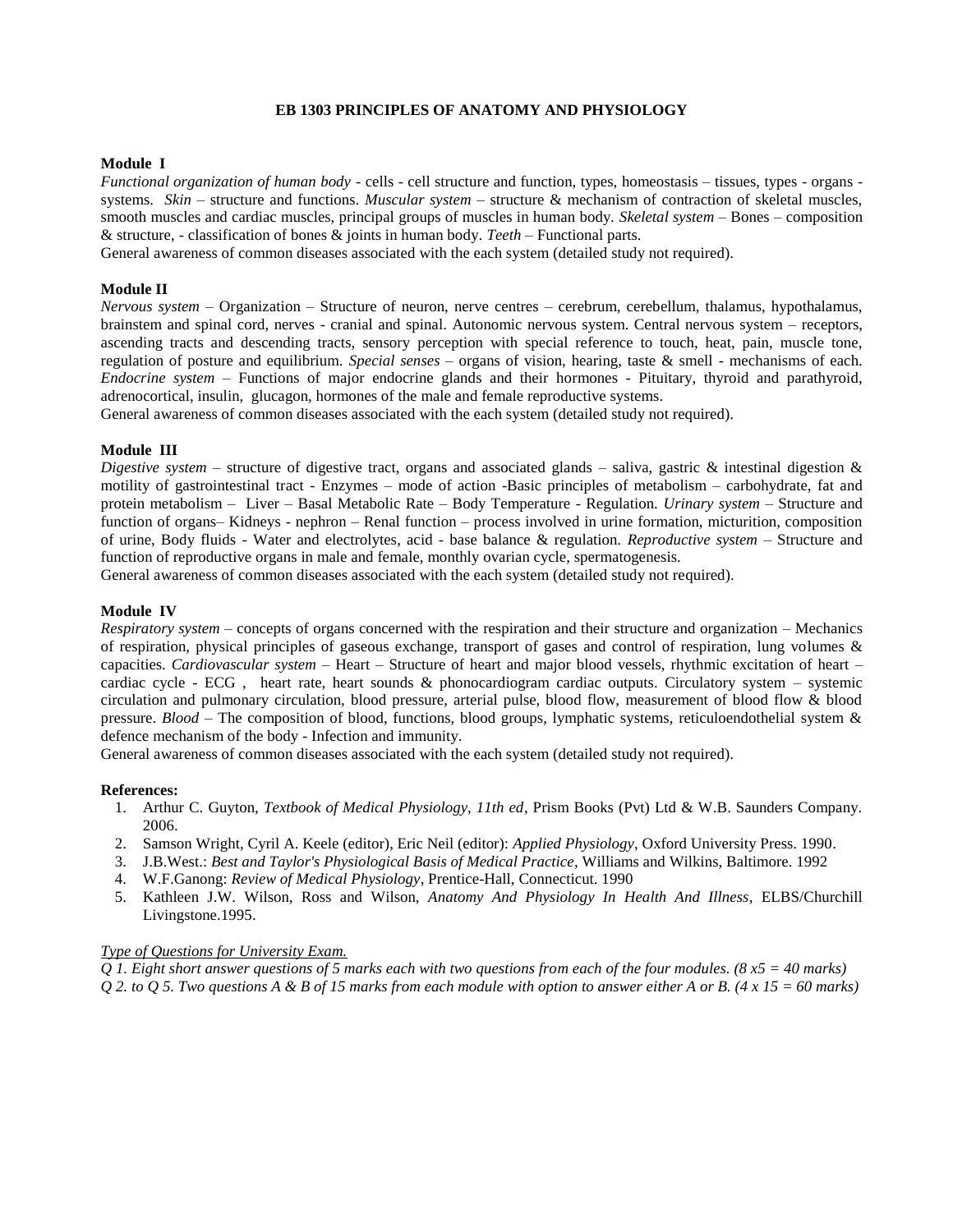#### **EB/EC 1304 DIGITAL ELECTRONICS**

#### **Module I**

Number system and codes: Binary, Octal, and Hexa-decimal number systems - Binary arithmetic. Binary coded Decimal, Excess - 3 code, Gray Code, Error detection and correction: Parity, CRC, 7 bit Hamming code.

Boolean algebra -Minimization of Boolean function using Karnaugh Map (upto 6 variables) and Quine - McClusky methods – Formation of switching functions from word statements , realization using basic gates and universal gates.

#### **Module II**

Combinational circuits: Half adder, Full adder , Subtractor, Binary parallel addition - Carry look ahead adder – BCD adder. Multiplexer demultiplexer, decoder & encoder circuits. Implementation of simple combinational circuits using ROM and PLA.

#### **Module III**

Sequential circuits : Flip-flops - RS, JK, T & D flip- flops , Shift registers - Counters - Asynchronous and synchronous counters , Up-Down counter, Ring counter, Johnson counter - Sequence generators - state tables and diagrams. Arithmetic circuits: Serial Adder, Difference between parallel adder and serial adder, Binary multiplication, Binary division circuits.

#### **Module IV**

Logic families: Standard logic levels - Current and voltage parameters - fan in and fan out - Propagation delay, noise consideration. Basic idea of DCTL, RTL and DTL families. TTL family NAND gate working principle, need for totem pole configuration, TTL inverter characteristics, Open collector gate and tri- state logic gate. CMOS: characteristics of basic CMOS inverter - interfacing of CMOS to TTL and interfacing of TTL to CMOS, Merits and demerits of TTL family and CMOS family. ECL family OR-NOR gate working principle.

#### **References:**

- 1. Taub & Schilling, Digital Integrated Electronics, Tata Mc Graw Hill,2008, ISBN-13: 978-0-07- 026508-0.
- 2. A. Anand Kumar, Fundamentals of Digital Circuits, PHI learning, 2/e, 2010, ISBN: 978-81-203-3679-7.
- 3. Thomas L Floyd, Digital Fundamentals, Pearson, 10/e, 2011.
- 4. R P Jain, Modern Digital Electronics, Tata Mc Graw Hill, 4/e,2009.

#### *Type of Questions for University Exam.*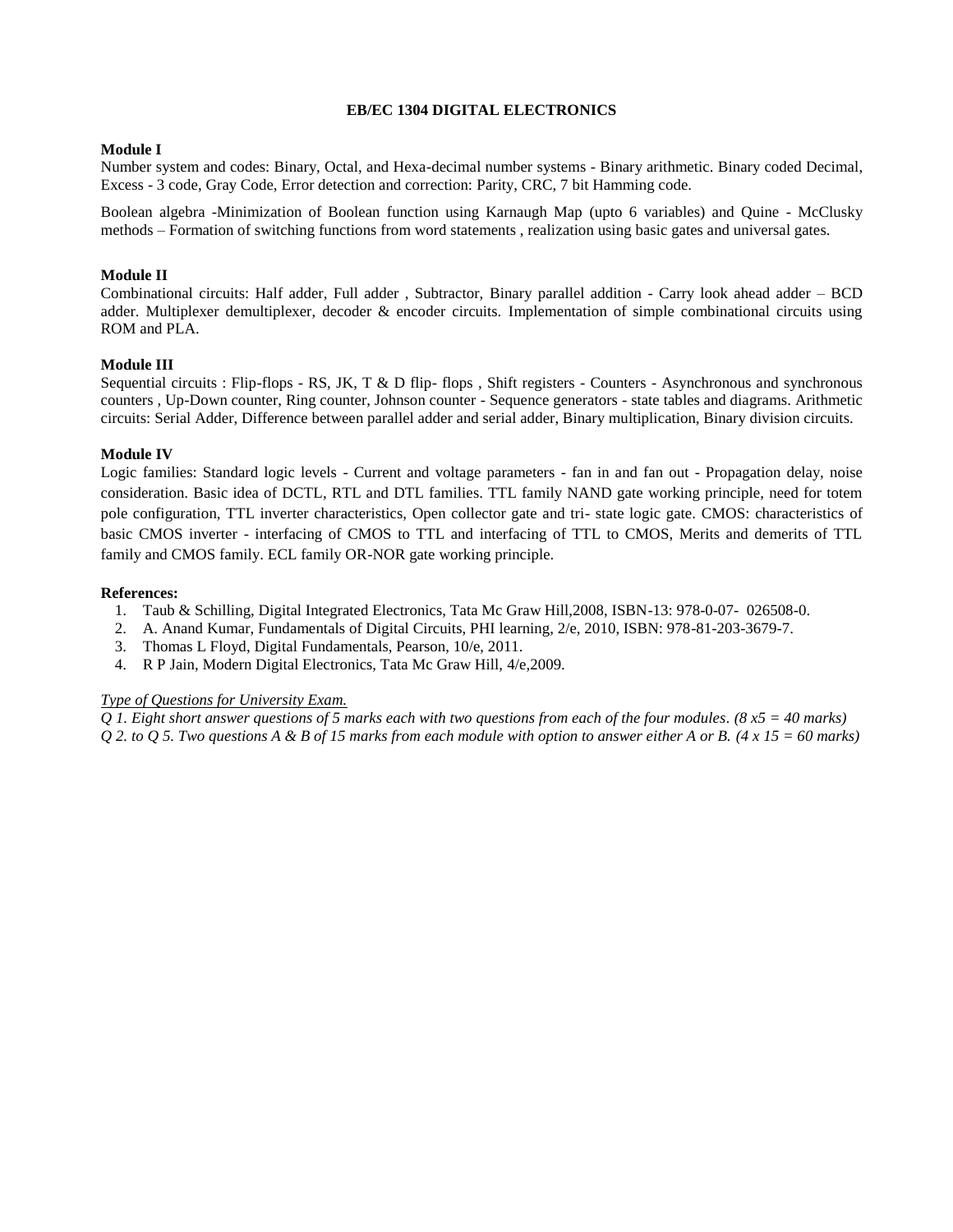#### **EB 1305 MEDICAL PHYSICS**

#### **Module I**

Radioactivity - Units - radio emission - law of radioactive decay, half life period - production of radio isotopes for medical use, Production of x rays – discharge tube and Coolidge tube method, x-ray spectra – continuous and line spectra, factors determining the x-ray emission, Efficiency of x ray production, distribution of x-rays in space. Radiation units detection and measurements of x-rays.

#### **Module II**

Interaction of radiation with matter - exponential attenuation - half value thickness – Photon scattering – elastic and Compton scattering, Photon disappearance - photo electric, pair production process and photonuclear reactions and their significance in radiology. Transmission and absorption. Effects of x-rays. Radiation protection – units  $\&$  Limits, Instrumentation, Radiation Protection in Diagnostic radiology, radiotherapy & nuclear medicine, radiation accidents.

#### **Module III**

Introduction to electrical simulation – impedance  $\&$  current distribution – dielectric properties of biological materials – skin impedance – total body impedance – impedances at high frequencies – high voltage  $\&$  transient properties. Patient safety – electrical shocks and hazards – micro and macro shocks – effects of electrical current on human body – ventricular fibrillation - leakage currents – types  $\&$  measurements. Precautions and devices to protect against electric shock hazards – Patient isolation – methods. Equipment safety - regulations - Protection against shock, burn  $\&$  explosion hazards.

#### **Module IV**

Basic principles of magnetic resonance – magnetic moment, FID, excitation and emission, Useful and harmful effects of magnetic fields. Basic physics of ultrasound – characteristic impedance, wavelength, frequency and velocity of propagation, Absorption, beam width, resolution, generation and detection. Applications in medicine. Radio waves, micro waves , ultra violet radiation and infrared radiation on human beings - Applications. Effect of hypothermia and hyperthermia. Production of ultra low and low temperature for medical use.

#### **References:**

- 1. W.J. Meredith & J.B. Massey, *Fundamental Physics of radiology*, Varghese Publishing House, Bombay, 1992.
- 2. Geddes & Baker, *Principles of Applied Biomedical Instrumentation*, John Wiley 3rd edition 1989.
- 3. Webb, S. (ed) *The Physics of Medical Imaging*, Institute of Physics Publishing, Bristol, 1992.
- 4. John G. Webster (ed.), *Medical Instrumentation - Application and Design*, Houghton Mifflin Co., Boston, 1992.
- 5. Khandpur R S, *Handbook of Medical Instrumentation*, Tata Mc Graw Hill, New Delhi, 2005.
- 6. B. H. Brown & R H Smallwood, *Medical Physics & Physiological Measurements*, Blackwell Scientific Publications, 1981.
- 7. John R Cameron, J.G. Skofronick, *Medical Physics*, John Wiley & sons 1997.

#### *Type of Questions for University Exam.*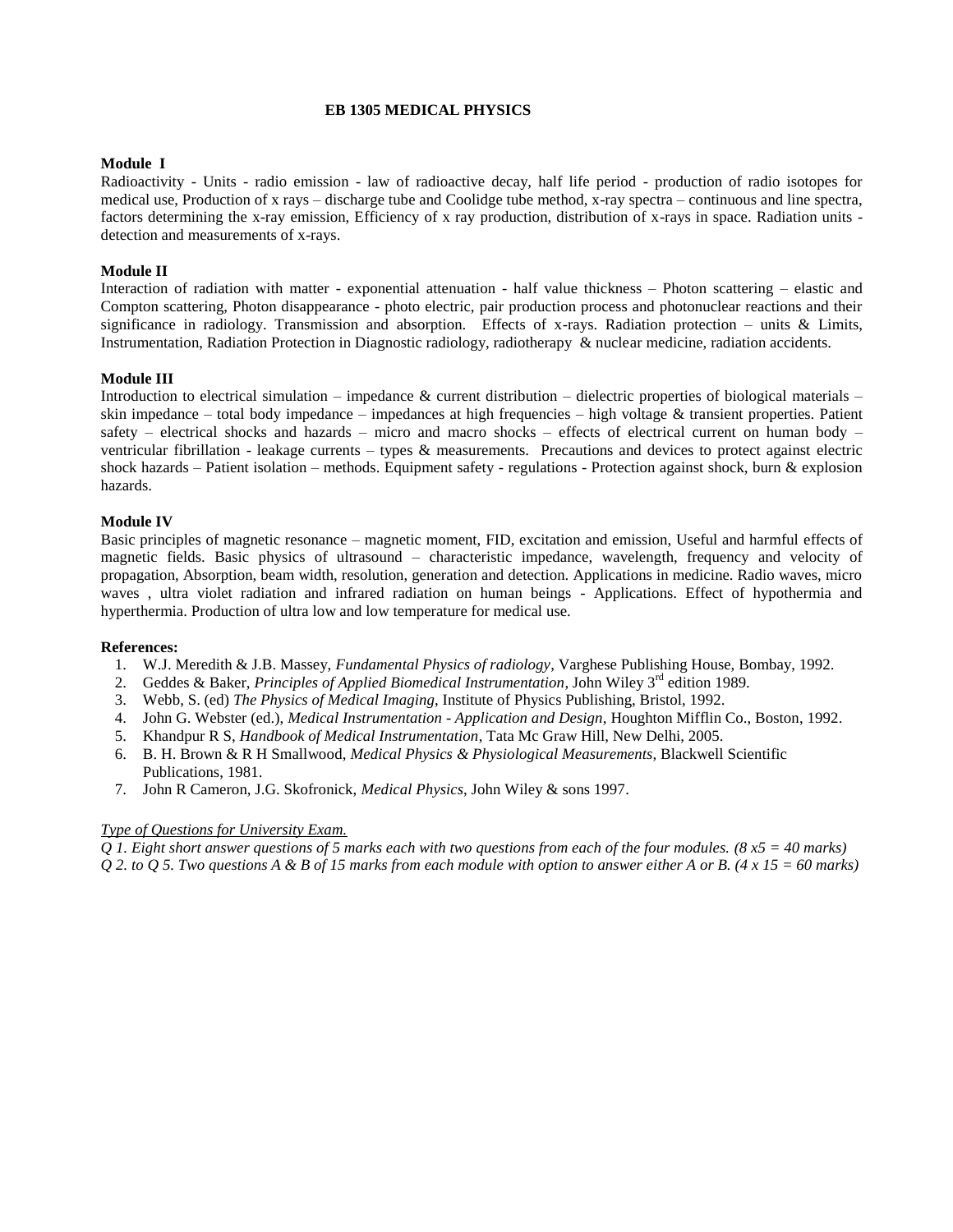#### **CS/EB/EE 1306 ELECTRONIC DEVICES AND CIRCUITS**

#### **Module I**

DC power supplies - power transformers - rectification - half wave , full wave, bridge - expression for ripple factor, efficiency, comparison, diode ratings. filters - capacitor - inductor LC filters- use of bleeder resistor - voltage multipliers - dual power supplies - zener and avalanche diodes - simple and series voltage regulator. *Special semiconductor devices:* Principles and operation of photodiodes, PIN diodes, phototransistors, LED, UJT. MOSFET - enhancement & depletion types - NMOS, PMOS & CMOS - basic principles & characteristics.

#### **Module II**

*Small Signal amplifiers: Bipolar junction transistor* – configurations, characteristics - current amplification factors relations between alpha & beta – comparison. *BJT amplifiers*: Biasing techniques of BJT- stabilization of operating point - h-parameters - CE RC coupled amplifier - concept of load lines- frequency response of RC coupled amplifier frequency analysis of R C coupled amplifier - lower cut-off frequency - upper cut-off frequency - 3 db bandwidth.

*FET Amplifiers*: Principle of operation, characteristics, Common source amplifier- design, frequency responseapplications

#### **Module III**

*Power amplifier* - classification - class A, B, AB and C power amplifiers-tuned amplifier- push-pull and complementary symmetry power amplifier –Harmonic distortion – Heat sinks.

*Feed-back amplifiers*: concept of Negative and positive feedback – Bark Hausen criteria -low frequency sinusoidal oscillators

*High frequency oscillators* – types- LC, Crystal oscillators –circuit diagram-description-applications

#### **Module IV**

*Pulse Circuits***:-**Different types Pulse circuits - pulse characteristics - Pulse shaping using RC circuits - Differentiating and integrating circuits –applications. Clipping and clamping circuits using diodes - *Transistor as a switch*– simple sweep circuits-bootstrap sweep.

*Multivibrators*-astable, monostable and bistable ciruits using BJTs-applications

#### **References:**

- 1. Boylestead & Neshelsky, *Electronic Devices & Circuit Theory*, Prentice Hall of India.2003
- 2. Millman & Halkias, *Electronic Devices & Circuits*, Tata McGraw Hill, New Delhi.1996
- 3. Taub &Schilling, *Pulse,digital and Switching ciruits*,Tata Mc Graw Hill 2002
- 4. Bapat Y N, *Electronic Devices & Circuits*, Tata McGraw Hill, New Delhi.1995
- 5. Allan Mottorshed, *Electronic Devices & Circuits*, Prentice Hall of India, New Delhi.2003
- 6. Schilling & Belove, *Electronic Circuits, Discrete & Integrated*, TMH, New Delhi 1989
- 7. Theodore F.Bogart, *Electronic Devices & Circuits* Universal Book Stall, New Delhi 1992.

#### *Type of Questions for University Exam.*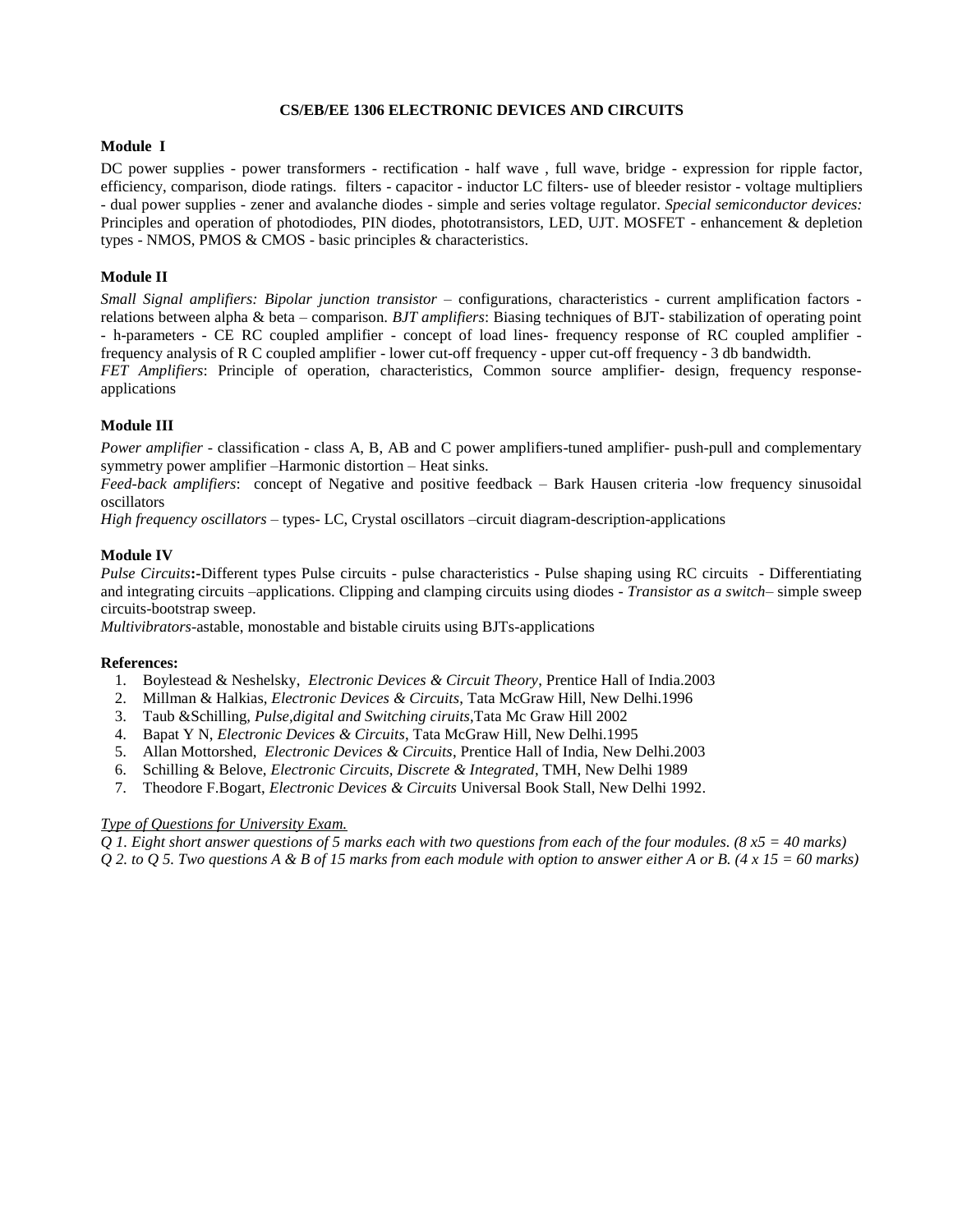#### **EB 13 L1 ANALOG CIRCUITS LABORATORY-I**

- 1. Study of Multimeters, Signal generators & CRO and measurement of electrical quantities (Voltage, Current, Frequency & Phase)
- 2. Testing of Passive and Active components Resistors, Capacitors, Inductors, Transformers, Diodes, Transistors, etc.
- 3. Characteristics of Active devices
	- i) Characteristics of diodes Si & Ge diodes, zener diode & LED.
	- ii) Characteristics of transistors CE & CB
- 4. Rectifying circuits
	- i) HW rectifier ii) Centre tapped FW rectifier iii) FW Bridge rectifier iv) Filter circuits - Capacitor filter, inductor filter and Pi section filter
- 5. Biasing of BJT Voltage, current and feedback biasing
- 6. Regulators zener, series voltage regulator using transistors.
- 7. Design of power supplies.
- *Note: 50% marks is earmarked for continuous evaluation, and 50% marks for end semester examination to be conducted by two examiners. A candidate shall secure a minimum of 50% marks in the aggregate and 50% minimum in the end semester examination for a pass.*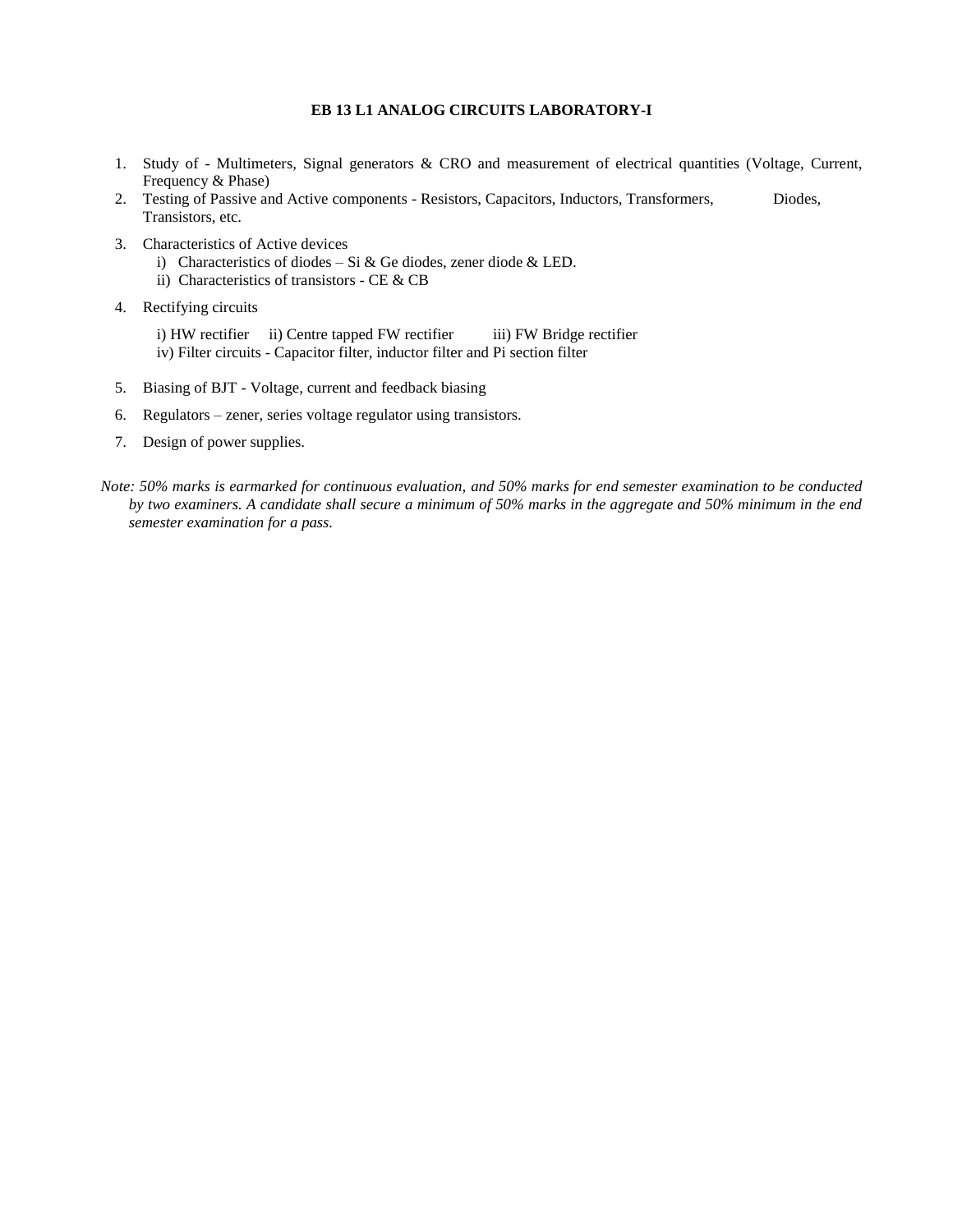#### **EB 13 L2 ELECTRICAL MACHINES LABORATORY**

#### **Compulsory experiments**

- 1. (a) Preliminary study of AC and DC Power supplies in the laboratory. (b) Study of instruments and their mode of use
- 2. Open circuit characteristics of (a) Self excited generator (b) Separately excited generator.
- 3. Load characteristic of compound generator
- 4. Load characteristic of shunt generator
- 5. Study of face plate starter and starting of DC motors
- 6. Load characteristics of DC series motor.
- 7. Swinburn's test
- 8. Polarity and transformation ratio test on single phase transfer.
- 9. O.C & SC test on single phase transformer equivalent circuit
- 10. Load test on single phase transformer.
- 11. Study of starting methods of squirrel cage and slip ring induction motor.
- 12. Load test on slip ring induction motor and study of characteristics.

#### **Optional Experiments**

- 1. Study of single-phase motors.
- 2. Load test of DC shunt motor.
- 3. Poly phase connection of single phase transformer.
- 4. Load test on squirrel cage induction motor
- 5. Study of alternators.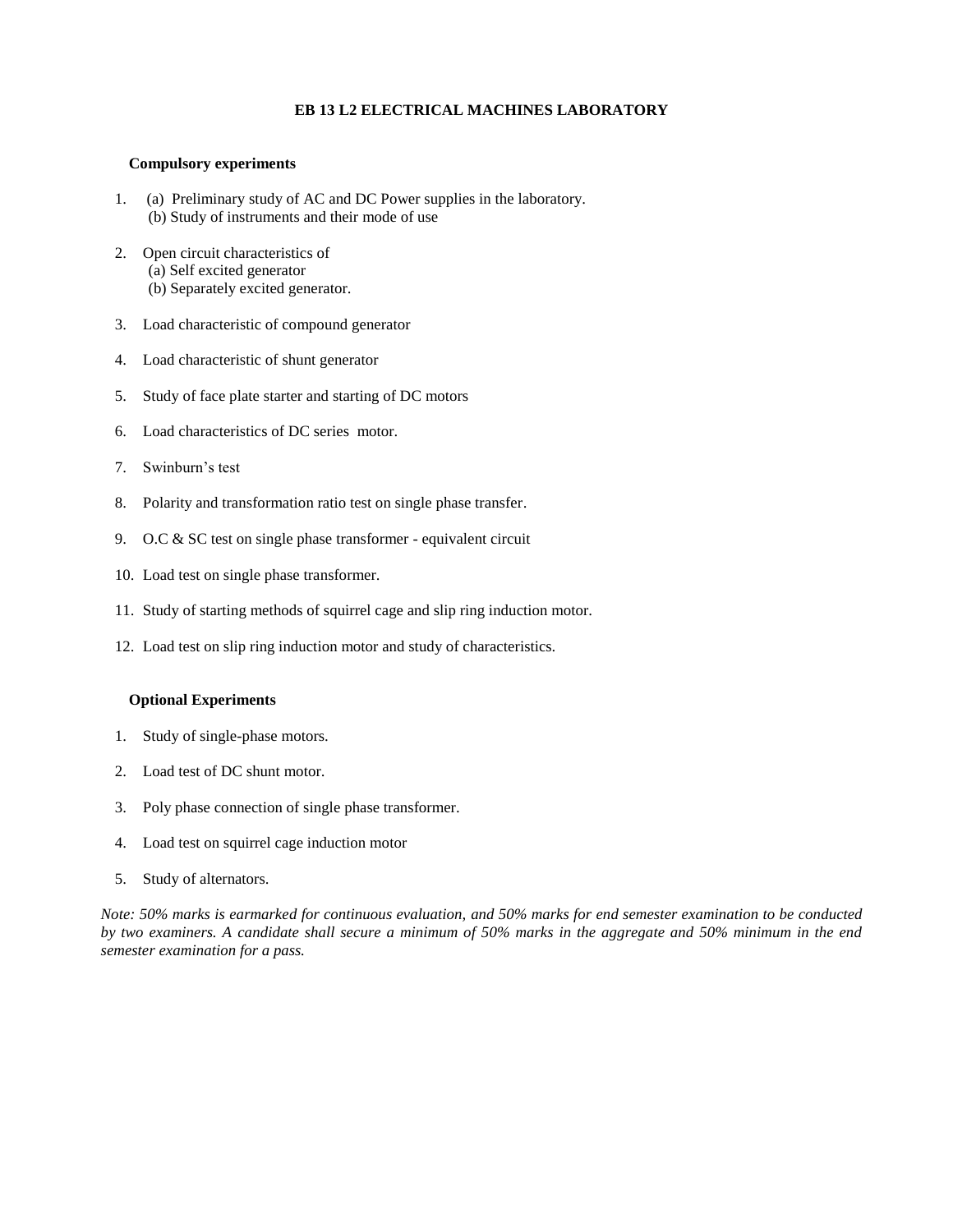#### **SEMESTER IV**

#### **CE/CS/EB/EC/EE/EI/FT/IT/ME/SE 1401 ENGINEERING MATHEMATICS-III**

#### **Module I**

Complex Analytic functions and conformal mapping: curves and regions in the complex plane, complex functions, limit, derivative, analytic function, Cauchy – Riemann equations, Elementary complex functions such as powers, exponential function, logarithmic, trigonometric and hyperbolic functions.

Conformal mapping: Linear factional transformations, mapping by elementary function like  $Z^2$ ,  $e^z$ , sinz, cosz, sinhz, and  $coshz$ ,  $Z + 1/Z$ 

#### **Module II**

Complex integration: Line integral, Cauchy's integral theorem, Cauchy's integral formula, Taylor's series, Laurent's series, residue theorem, evaluation of real integrals using integration around unit circle, around the semi circle, integrating contours having poles, on the real axis.

#### **Module III**

Partial differential equations:

Formulation of partial differential equations.

Solutions of equations of the form  $\overline{F}(p,q) = 0$ ,  $F(x,p,q) = 0$ ,  $F(y,p,q) = 0$ ,  $F(z,p,q) = 0$   $F1(x,p) = F2(y,q)$ , Lagrange's form  $Pp+Oq = R$ 

Linear homogeneous partial differential equations with constant co-efficient

#### **Module IV**

Vibrating string: one dimensional wave equation, D'Alembert's solution, solution by the method of separation of variables

One dimensional heat equation, solution of the equation by the method of separation of variables,

Solutions of Laplace's equation over a rectangular region and a circular region by the method of separation of variables.

#### **References:**

- 1. R.K.Jain, S.R.K.Iyengar, Advanced Engineering Mathematics, Narosa Publishers.
- 2. C.R.Wilie and L.C.Barrett Advanced Engineering Mathematics, Mc-Graw Hill.
- 3. Erwin Kreyszig, Advanced Engineering Mathematics, Wilsey Eastern.
- 4. Churchill R.V, Complex Variables & Applications, Mc-Graw Hill.
- 5. M.C.Potter, J.L.Goldberg. Advanced Engineering Mathematics, Oxford Unversity Press.
- 6. B.S.Grewal, Higher Engineering Mathematics, Khanna Publishers.

#### *Type of Questions for University Exam.*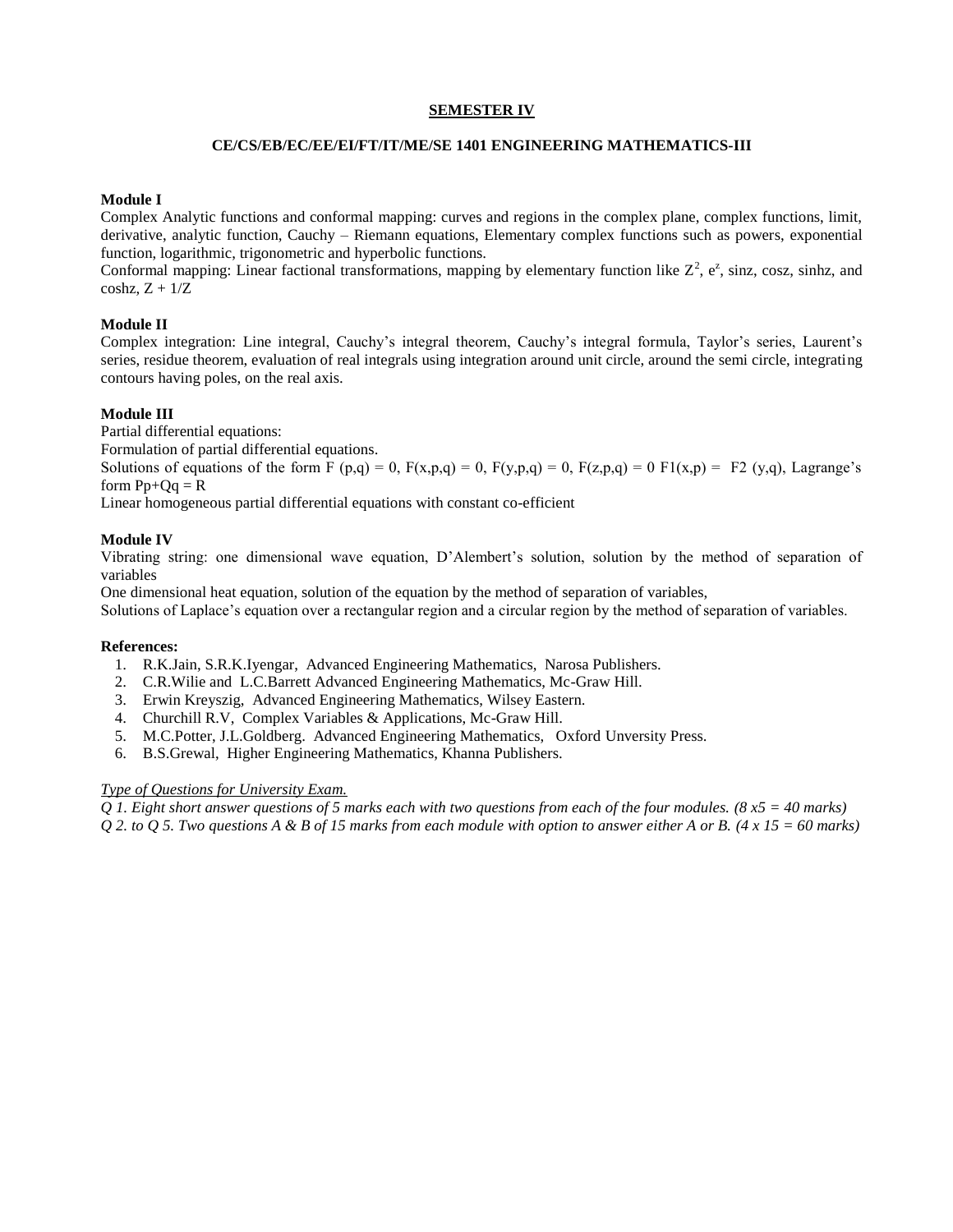#### **CS/EB 1402 MICROPROCESSORS**

#### **Module I**

**Introduction to 8 bit microprocessor:** Microcomputers and microprocessors, 8/ 16/ 32/ 64-bit microprocessor families; Internal architecture of Intel 8085 microprocessor: Block diagram, Registers, Internal Bus Organization, Functional details of pins, Control signals, External Address / Data bus multiplexing, Demultiplexing, I/ O mapped I/ O, and memory mapped I/ O techniques. Interrupts, Serial communication and DMA features.

#### **Module II**

**Assembly Language Programming:** 8085 instruction set: Instructions, Classifications, Addressing modes, Stack and Subroutines, Delay routines, Counters etc. Programming examples.

#### **Module III**

**Instruction Timing and Interrupts:** Timing Diagrams (of various instructions): T- state, Machine cycle (Opcode fetch, Read / Write, Interrupt Acknowledge, Bus Idle, etc), Interrupts: -types (h/w and s/w), Maskable / Non maskable, their organization.

#### **Module IV**

**Interfacing concepts and devices:** Memory interface: Concept of memory chip/ chips interface to 8085 with appropriate examples Programmable interfacing devices: - Programmable peripheral interface (Intel 8255), Programmable timer interface (Intel 8253/ 54), Programmable display / Keyboard interface (Intel 8279), Programmable serial communication interface (Intel 8251)-(their architecture, register organization, initialization, hardware and software interface to 8085.

#### **References:**

- 1. Gaonkar, *Microprocesors, Architecture, Programming and Applications*, Wiley Eastern, 4<sup>th</sup> ed.
- 2. K. Udayakumar, B. S. Umasankar, " The 8085 microprocessor Architecture, Programming & Interfacing,", 5ed.
- 3. A. Nagoor Kani, *Microprocessors,architecture and programming,*RBA Publications,2004.
- 4. Douglas V. Hall , *Microprocessors, Interfacing and Peripherals*, Tata McGraw Hill, 2<sup>nd</sup> ed.
- 5. Ghosh and Sridhar, *0000 to 8085 Microprocessors for Engineers and Scientists,* PHI, 2nd ed.
- 6. S. P. Chowdhary, Sunetra chowdhary, Microprocessors & peripherals, SCITECH, 2004.

#### *Type of Questions for University Exam.*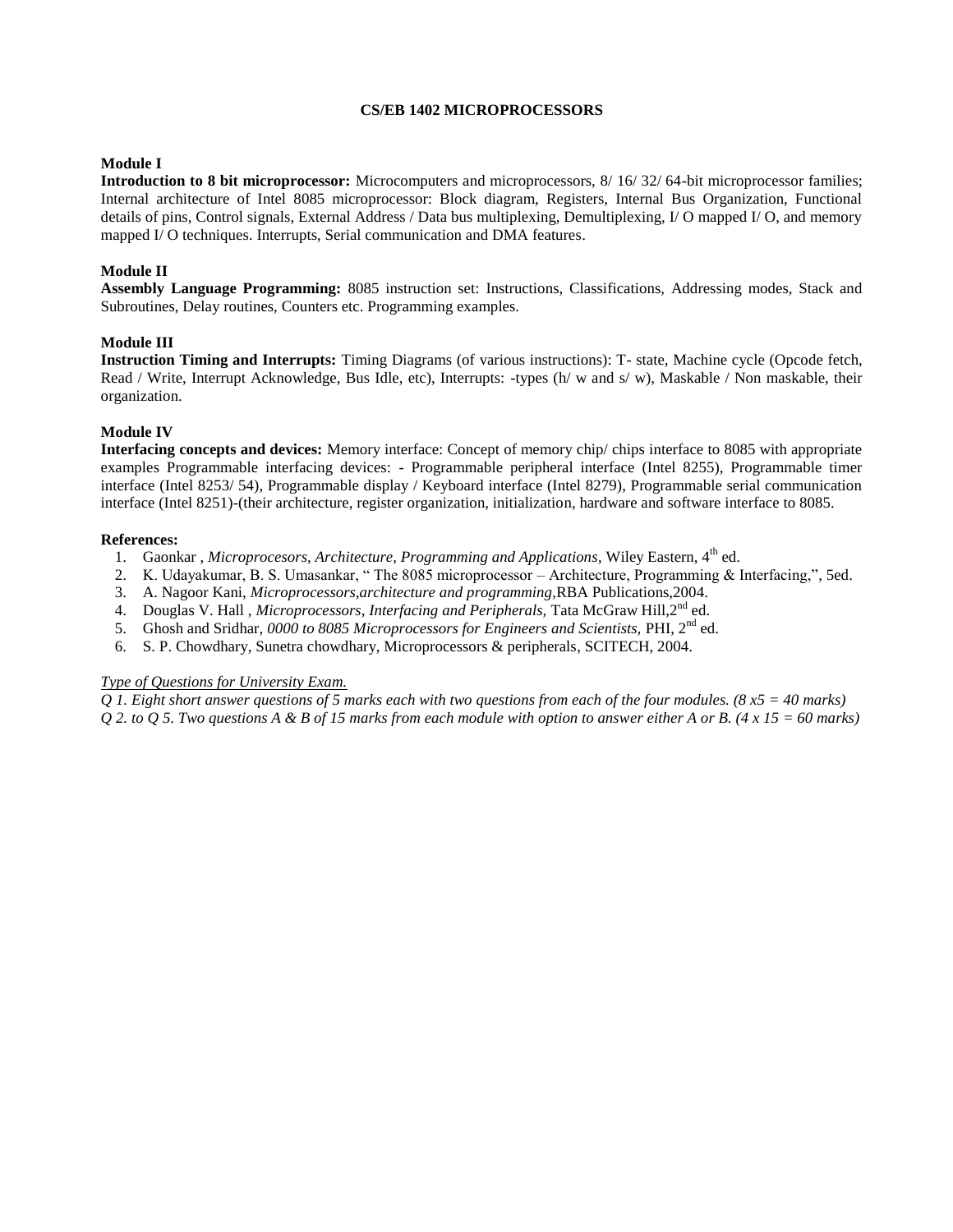#### **EB 1403 INTEGRATED CIRCUITS AND SYSTEMS**

#### **Module I**

**Brief overview of microelectronic fabrication technology** - Epitaxial Growth, Diffusion, Ion Implantation Processes - Description - Fabrication of BJT, MOSFETs. **Introduction to operational amplifiers** – Basic differential amplifier dual input balanced output and unbalanced output - Internal block schematic of op amp - Power supply requirements - Op-amp parameters - ideal op amp open loop gain – input and output impedence – frequency response, frequency compensation. Slew rate, Input bias current – offset - drift - compensating networks CMRR, SVRR, finite gain bandwidth and its effect in op amp circuit performance. *Open loop and closed loop op amp configurations*: Feed back configurations - Voltage series feedback and voltage shunt feedback - concept of virtual ground - voltage follower - V/I & I/V converters and its applications.

#### **Module II**

Difference amplifiers with one op amp and 3 op amps - Use of offset minimizing resistor  $(R_{OM})$  and its design. Instrumentation amplifier - IC and its application. Op amp applications - Summing - Difference – Log and Antilog amplifiers - Integrator and differentiator. Comparators: zero crossing – with reference voltage - regenerative (Schmitt trigger) comparators, window detector. Peak detector circuit. Precision rectifiers. Sample and hold circuit. ADC successive approximation, flash, integrating types. DAC – weighted, R-2R types, ADC &DAC - performance specifications.

#### **Module III**

**Active Filters :** Transfer functions – LPF, HPF, BPF, BRF Approximation methods –Butter worth – Chebyshev -Active Filters - I order and II order filters, Quality factor –Design- Gyrator- Negative Impendence Converter-Universal Active Filters –All Pass filters. Switched Capacitive Filters.

*Multivibrators*- Astable and monostable - Design,working. *Wave generators*- Triangular and saw tooth - RC phase shift and Wien bridge oscillators.

#### **Module IV**

**Specialized ICs and applications:** IC regulators - 723 (block diagram, typical low voltage regulator circuit), 78XX, 79XX, 317 - applications. Timers - 555 – Functional block diagram- Astable and monostable multivibrators using 555 applications. VCO – 566. PLL - Block diagram and derivation of capture range, lock range and pull in time capture and lock range - 565 – applications.

#### **References:**

- 1. Coughlin & Driscoll: *Op amps and Linear Integrated circuits* Pearson Education Asia.2000
- 2. Sergio Franco, *Design with operational Amplifiers & Analog ICs*, Tata McGraw Hill.1998
- 3. Millman & Grabel: *Microelectronics*, McGraw Hill International, 2nd edition.1988.
- 4. Ramakant A. Gayakwad, *Op-Amp and Linear Integrated Circuits*", Pearson Education Asia. 4<sup>th</sup> ed.
- 5. K R Botkar: *Integrated circuits*, Khanna Publishers, Delhi. 1991
- 6. Gray: *Analog Integrated Circuits*, John Wiely.
- 7. Horstian: *Micro Electronics*, Prentice Hall of India.
- 8. Sedra & Smith: *Microelectronic circuits*, Oxford University Press. 5<sup>th</sup> ed.
- 9. D A Bel, *Opamps and Linear integrated Circuits*, Prentice Hall of India.
- 10. Clayton: *Operational Amplifiers*, Butterworth & Co. (Publishers) Ltd.

#### *Type of Questions for University Exam.*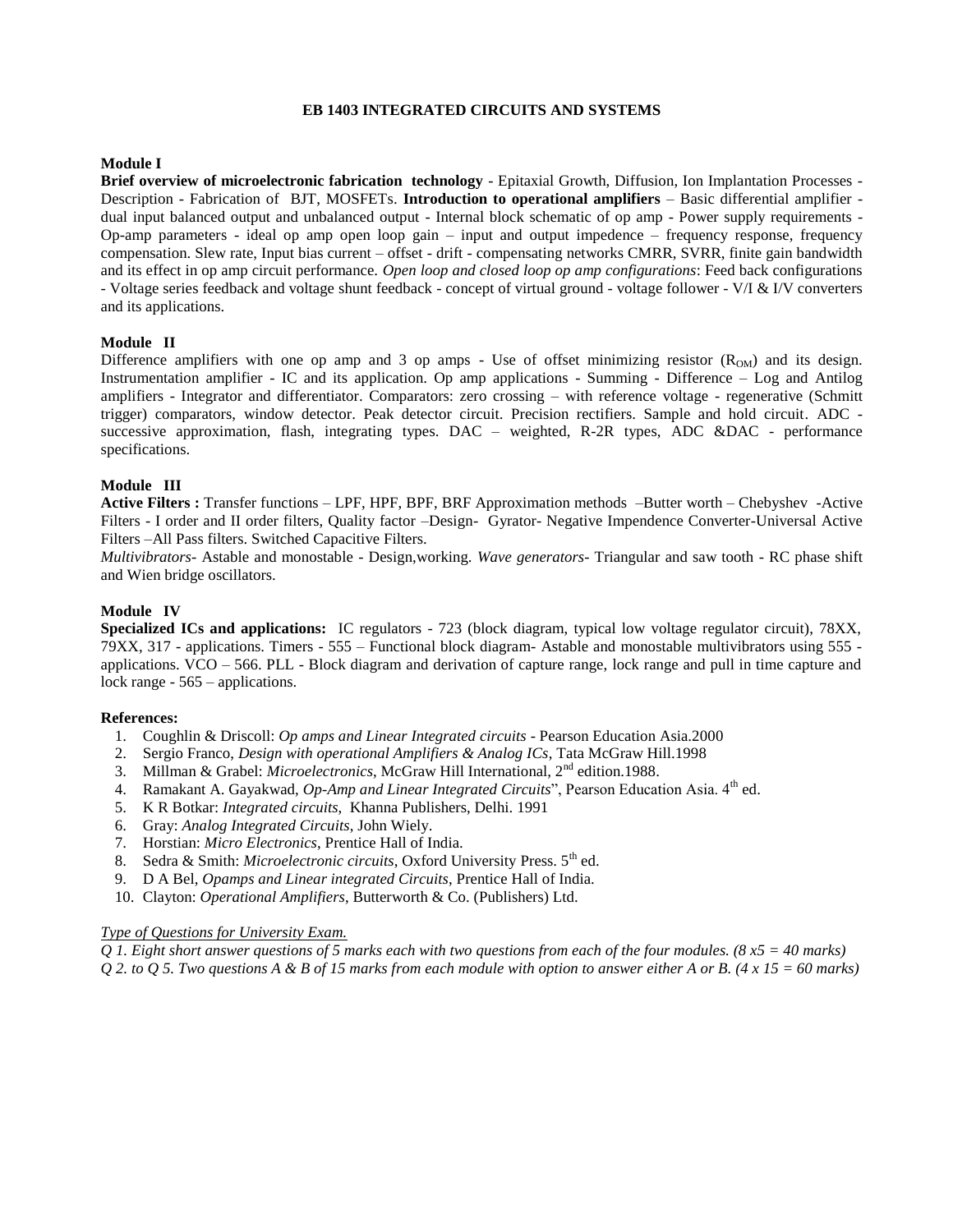#### **EB 1404 BIOELECTRIC PHENOMENA**

#### **Module I**

*Cell membrane*: Structure, Excitable cells, Nernst potential, Resting membrane potential, Polarised state, Goldman Hodgkin Katz equation, Action potential – Features, ionic basis, depolarization, re-polarization and hyper polarization-Propagation of nerve impulses – length constant, time constant, passive decay, Refractory period – absolute, relative, mono-phasic and bi-phasic recordings - Hodgkin Huxley model of squid gait axon membranes, Modes of transport of substances across the cell membranes.

#### **Module II**

*Electrical activity of the heart: C*ardiac muscle, Action potentials in cardiac muscle, SA node, Origin and propagation of rhythmical excitation & contraction, refractoriness, regular and ectopic pace makers, electrocardiogram – lead systems waveforms and their significance – ECG in diagnosis – Arrhythmias, abnormal rhythms, heart blocks, premature contractions, flutter, fibrillation, vulnerable period.

#### **Module III**

*Electrical activity of brain* – Sleep stages, Brain waves, waveforms & measurements, 10-20 electrode system – montage - Evoked potentials – visual, auditory and somatosensory EPs, *Magnetoencephalogram*, *Electrogastrogram*, *Electroretinogram*, *Electroocculogram.*

#### **Module IV**

*Electrical activity of muscles* – neuromuscular junction, synaptic potentials, motor unit, motor unit action potentials, Electromyogram, *Electroneurogram* – nerve conduction studies.

*Electrodes for measurement of biopotentials*– Types, Recording and stimulating electrodes, electrode-tissue interfaces – electrode-electrolyte and electrolyte-skin interfaces, Polarizable and non polarizable electrodes - Silver-silver chloride electrodes, skin contact impedance.

#### **References:**

- 1. Arthur C. Guyton : *Textbook of Medical Physiology*, Prism Books (Pvt) Ltd & W.B. Saunders Company.1991
- 2. D.J. Aidley: *The Physiology of Excitable cells*, 3rd Ed., Cambridge University Press. 1998
- 3. John G. Webster: *Medical Instrumentation - Application and Design*; Houghton Mifflin Co., Boston.1992
- 4. Richard Aston: *Principles of Biomedical Instrumentation and Measurement*, Merril Publishing Co., Columbus 1990.
- 5. Khandpur R S*: Handbook of Medical Instrumentation*, Tata Mc Graw Hill, New Delhi.2005
- 6. B. Katz : *Nerve, Muscle, and Synapse*, Mc-Graw Hill, New York. 1990.

#### *Type of Questions for University Exam.*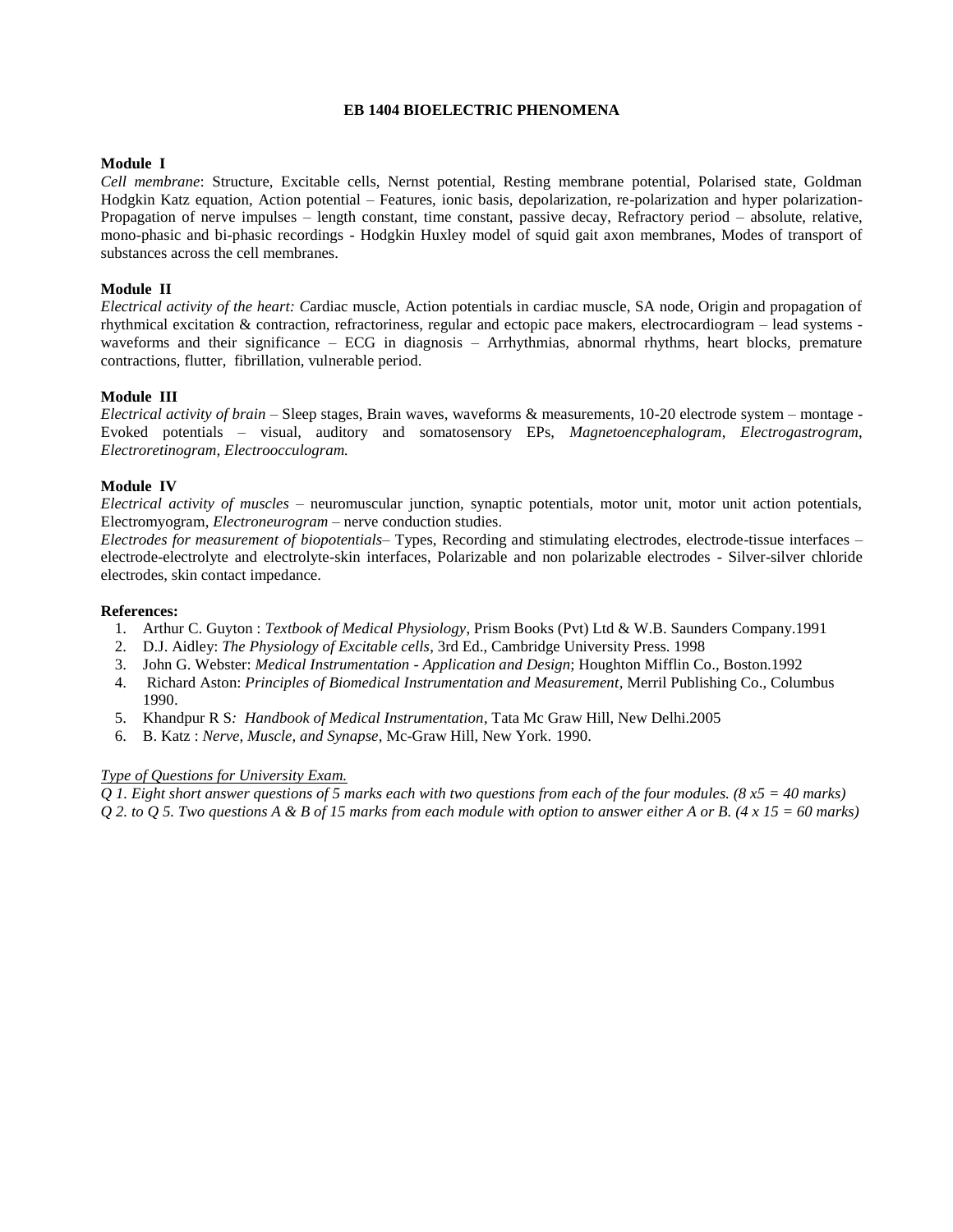#### **EB 1405 COMMUNICATION TECHNIQUES**

#### **Module I**

*Introduction to communication systems* – Definition of communication- Information – transmitter – receiver - Analog and digital communication systems – comparison. Channel – noise – white noise – narrow band noise – noise figure calculation – equivalent noise resistance – pre emphasis & de emphasis filtering. *Modulation*: Need for modulation different types - amplitude modulation, frequency modulation and phase modulation.

#### **Module II**

*Amplitude modulation*: Frequency spectrum – representation of AM – modulation index - power relations in AM wave - AM Generation – modulated transistor amplifier (one example). Evolution and description of SSB – Balanced modulator - suppression of unwanted sideband – extension of SSB - ISB, VSB – system evaluation and comparison - AM Transmitter and receiver (Block level ).

#### **Module III**

*Angle modulation:* Frequency modulation - mathematical representation, waveforms, frequency deviation, bandwidth requirement, phasor representation, transmission bandwidth. Generation of FM – direct & indirect methods – FM transmitters. FM receivers - block diagram – demodulators – Tuned circuit frequency discriminators, slope detector, balanced slope detector (Block level). Phase modulation - FM &PM comparison.

*Pulse modulation* – Need for pulse modulation – different types – Pulse Width Modulation, Pulse Position Modulation and Pulse Code Modulation – principles of operation.

#### Module IV

*Introduction to digital communication*: Emergence of data communication systems – characteristics – digital codes – error detection and correction – constant ratio codes, redundant codes, parity check codes, rate transmission, forward error correcting codes. Data sets and interconnection requirements – Modems – classification, modes of operation, modem interconnection, modem data transmission speed – modem interfacing.

#### **References:**

- 1. George Kennedy & Davis: *Electronic communication Systems*, Tata Mc Graw Hill, 1999.
- 2. Dennis Roody and John Coolen: *Electronic Communication*, Prentice Hall of India, New Delhi.
- 3. Taub and Schilling: *Principles of Communication Systems*, Mc Graw Hill.1987
- 4. Sam shanmugham: *Digital and Analog Communication Systems*, John Wiley & Sons, 1985.
- 5. William Schweber: *Electronic Communication Systems – A complete course*" 4th edition, Prentice hall of India, 2002.

#### *Type of Questions for University Exam.*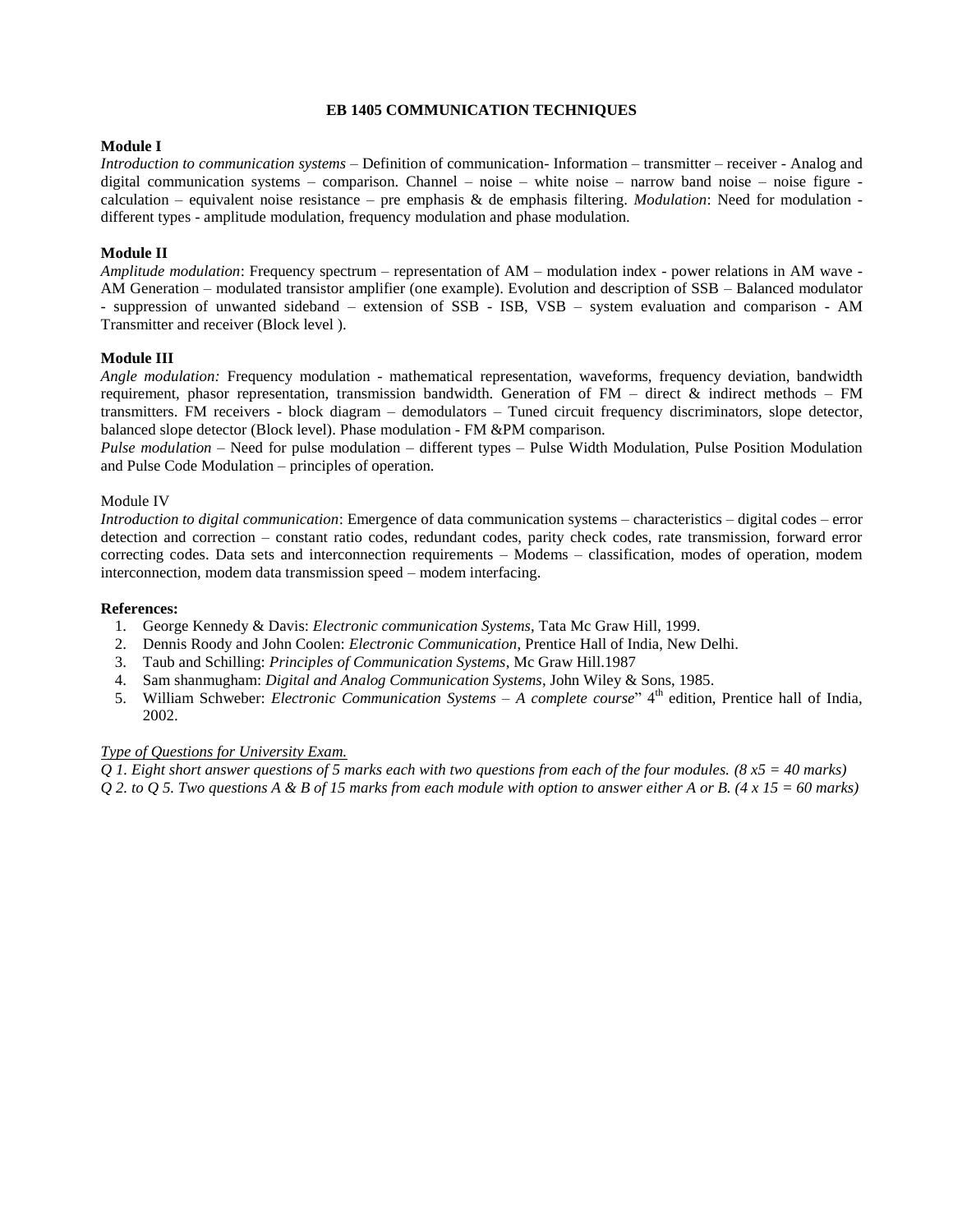#### **EB 1406 POWER ELECTRONICS**

#### **Module I**

*Power transistors*: Structure and characteristics, Parallel operation of transistors, Switching and amplification applications, *Power MOSFET:* Structure and characteristics.

*Thyristors*- Classification , *SCR*: Working principle, V – I, turn on, turn off and gate characteristics, ratings, Series and parallel operation of SCRs, Trigger circuits- half- wave and full-wave operation , Thyristor protection - over current, over voltage, di/dt, dv/dt, gate protection. *TRIAC* : characteristics, modes of operation.

#### **Module II**

Single phase controlled rectifiers - half-wave, full-wave, half-controlled and fully controlled - typical waveforms with R, RL, RL with diode and RL with voltage source - voltage and current equation for half-wave controlled rectifier. Three phase half-wave and full-wave controlled rectifier with R load, waveforms. DC motor speed control - various schemes multiquardrant operation - simple circuits for speed control of series, PM and separately excited motors.

#### **Module III**

Commutation schemes - (different classes) waveforms - single-phase invertors - series, parallel and bridge -PWM invertor - square wave and sin wave input. Chopper circuits using SCR/transistor -step up, step down, step up/down (detailed analysis not required) - Jones Chopper. Induction Motor speed control - various schemes for electronic control.

#### **Module IV**

Static switches: dc & ac (1 $\varphi$  and 3 $\varphi$ ) switches, Solid state relays., Switching regulators - Basic concepts, analysis and design of Buck, Boost and Buck-Boost converters . SMPS - Configuration – Application. UPS - Configuration – Application. Batteries - charging circuit.

Industrial applications: dielectric heating and induction heating.

#### **References:**

- 1. Muhammed H. Rashid, *Power Electronics – Circuits, Devices and Applications*, PHI Ltd, 3rded.
- 2. Ned Mohan, Tore M. Undeland, William P. Robbins , *Power electronics converter, applications and design*, John Wiley and Sons, Inc.
- 3. P S Bimbhra, Power Electronics, Khanna Publishers, 3rd ed.
- 4. B. K. Bose, *Modern Power Electronics And AC Drives*, Pearson Education/ Prentice-Hall India Ltd, 2003
- 5. Biswanath Paul, *Industrial Electronics and Control,* Prentice Hall of India, New Delhi, 2002
- 6. Singh & Khanchandani , *Power Electronics*, Tata Mc Graw Hill, 2nd ed.
- 7. Asghar M syed , *Power Electronics*, Prentice Hall of India, 2003.

#### *Type of Questions for University Exam.*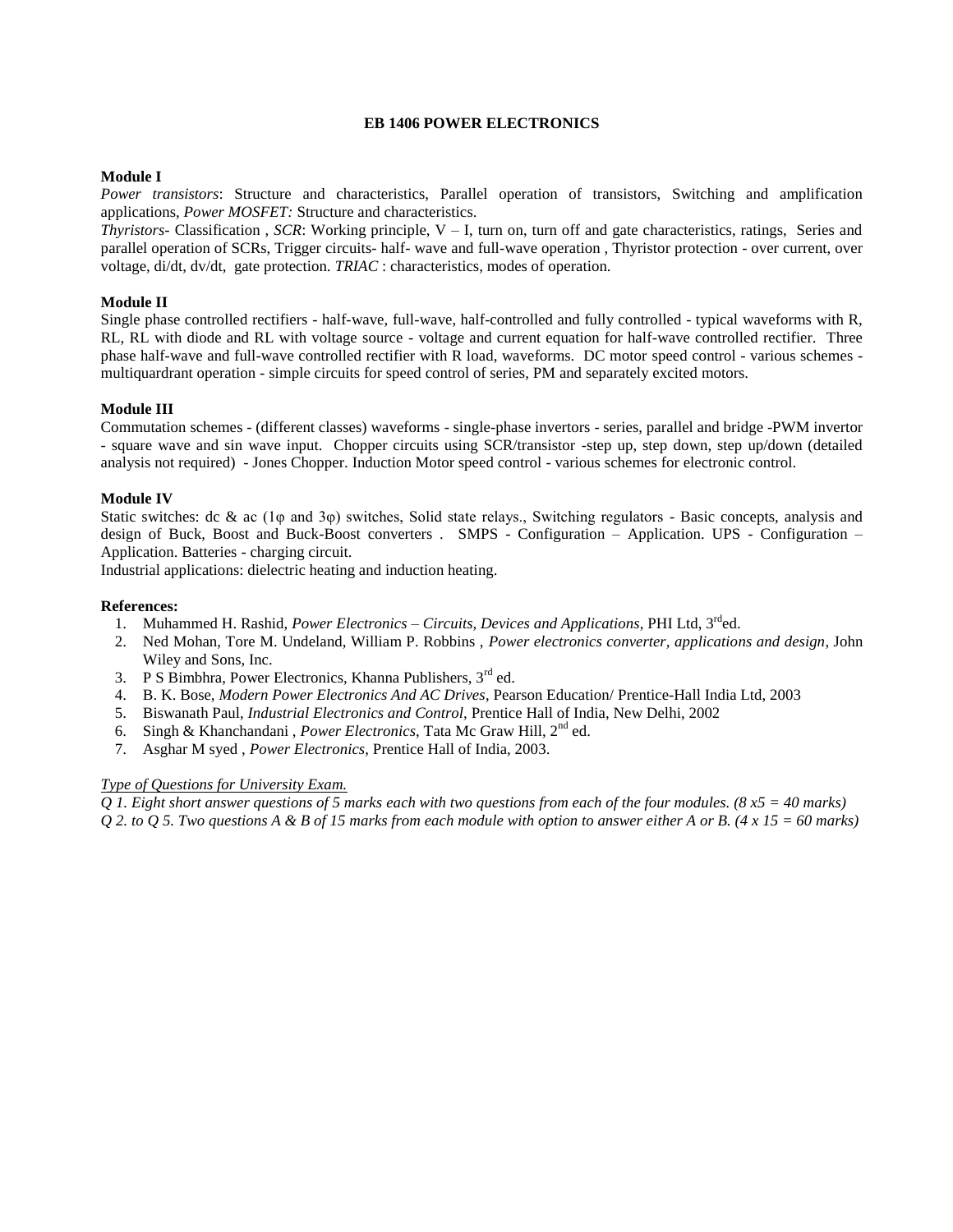#### **CS/EB 14 L1 DIGITAL ELECTRONICS LABORATORY**

- 1. Study of standard logic gates and universal gates.
- 2. Arithmetic circuits
	- i. Adders & subtractors using standard logic & universal gates.
	- ii. Study of 7483 & binary addition & subtraction using 1's & 2's complement.
	- iii. BCD adder using 7483.
- 3. Code converters with mode control, Parity generator/ checkers.
- 4. Study of MUX, DEMUX, decoder & encoder circuits & their ICs.
- 5. Flip flops: RS, JK, T, D, master-slave JK flip flops using universal gates.
- 6. Counters
	- i. Asynchronous UP, DOWN, UP/DOWN counter using JK Flip flops
	- ii. Design and realization of sequence generators.
	- iii. Study of IC counters 7490, 7492, 7493 and 74193.
- 7. Study of shift registers and design of Johnson and Ring counter using it.
- 8. Study of seven segment display & decoder driver (7447)
- 9. Astable and monostable multi-vibrators using TTL gates
- 10. Transfer characteristics and specifications of TTL gates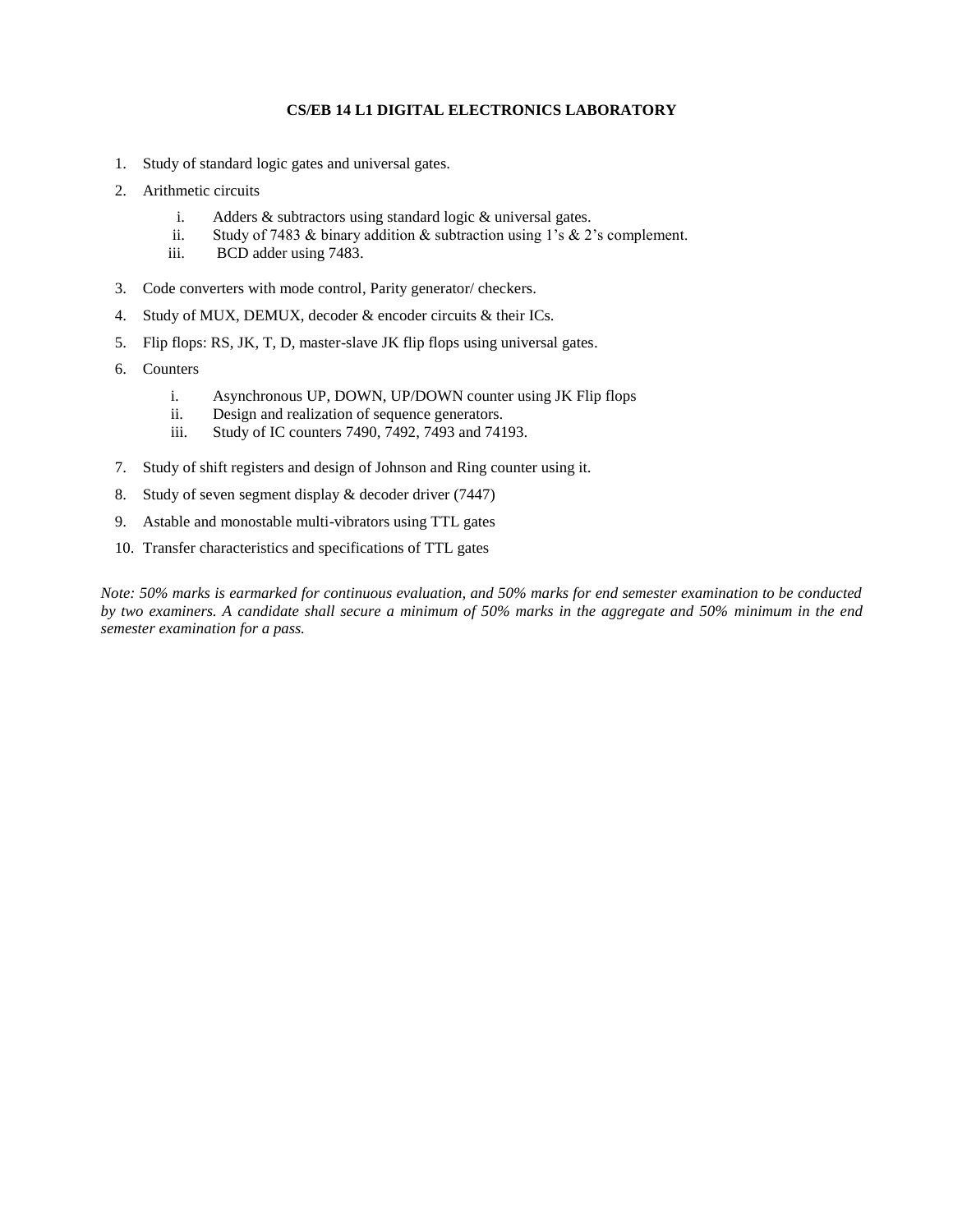#### **EB 14 L2 ANALOG CIRCUITS LABORATORY-II**

- 1. Clipping and clamping circuits
- 2. Frequency responses of RC low pass & high pass filters
- 3. RC differentiating and integrating circuits.
- 4. RC coupled amplifiers using BJT with and without feedback gain, frequency response & bandwidth.
- 5. Oscillators RC phase shift, Wein Bridge & Crystal oscillators
- 6. Multivibrators Astable , Bistable, Monostable.
- 7. Swithch & sweep circuits Simple transistor sweep, bootstrap sweep.
- 8. Series & parallel RLC resonant circuits
- 9. Study of 741 op amp and implementation of basic circuits using 741 Inverting, non inverting, voltage follower, summing, difference amplifiers, comparators, active high pass & low pass filters, integrator & differentiator.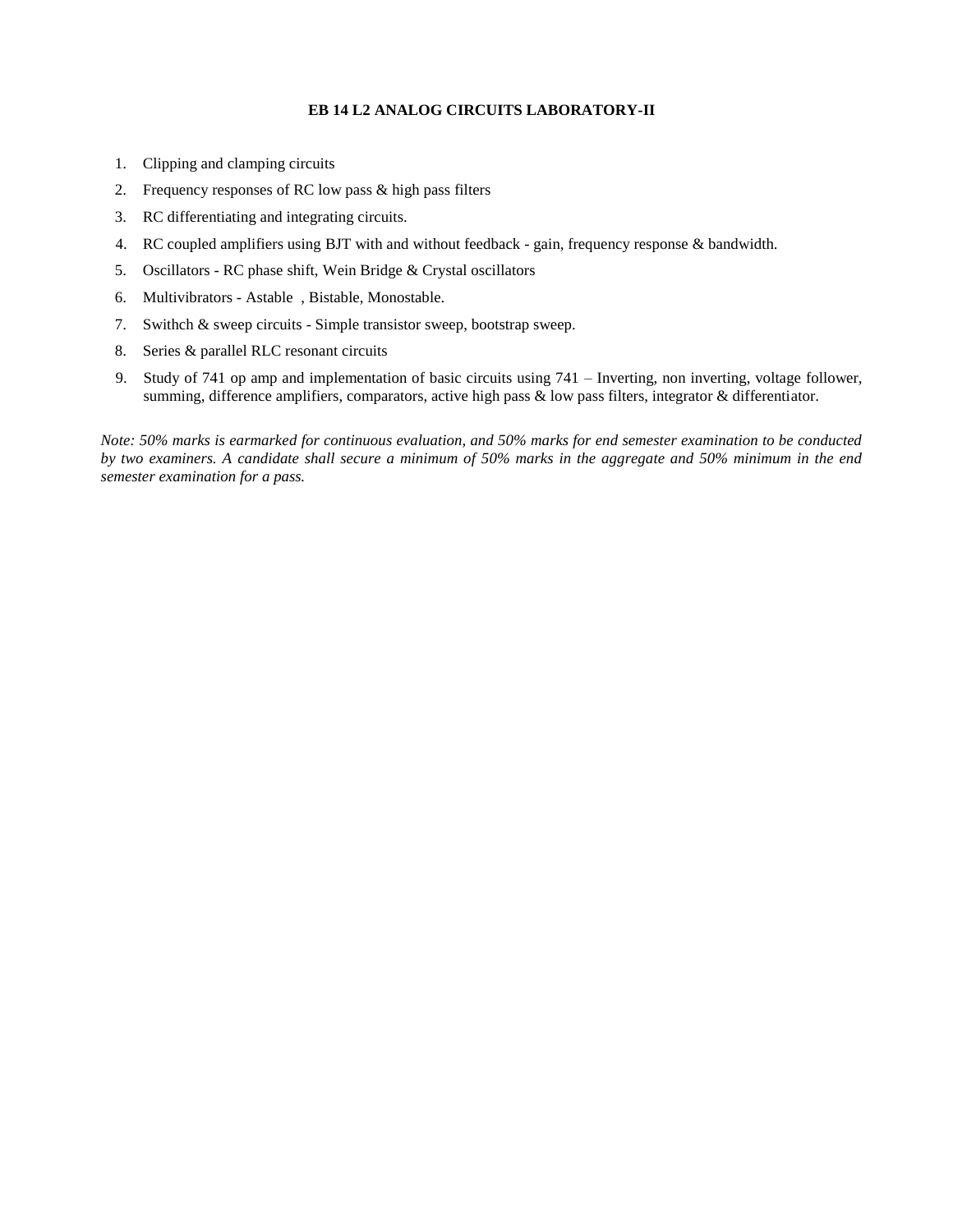#### **SEMESTER V**

#### **CE/CS/EB/EC/EE/EI/FT/IT/ME/SE 1501 ENGINEERING MATHEMATICS-IV**

#### **Module 1**

**Probability distributions**: random variables (discrete & continuous), Probability density, mathematical expectation, mean and variance of a probability distribution, binomial distribution, Poisson approximation to the binomial distribution, uniform distribution, normal distribution.

Curve fitting: method of least squares, correlation and regression, lines of regression.

#### **Module II**

**Sampling distributions**: Population and samples, the sampling distribution of the mean unknown(σ known), the sampling distribution of the mean (σ)the sampling distribution of the variance, point estimation, interval estimation, tests of hypotheses, null hypotheses and significance tests, hypothesis concerning one mean, type I and type II errors, hypotheses concerning two means. The estimation of variances: Hypotheses concerning one variance – Hypotheses concerning two variances.

#### **Module III**

#### **Finite difference Operators:**  $\blacktriangledown$ ,  $\Delta$  E,  $\delta$ ,  $\mu$ ,  $x^{(n)}$

Newton's Forward and Backward differences interpolation polynomials, central differences, Stirlings central differences interpolation polynomial. Lagrange interpolation polynomial, divided differences, Newton's divided differences interpolation polynomial.

**Numerical differentiation**: Trapezoidal and Simpson's rules, compounded rules, errors of interpolation and integration formulae. Gauss quadrature formulae (No derivation for 2 point and 3 point formulae)

#### **Module IV**

**Numerical solutions of ordinary differential equations**: Taylor series method, Euler's method, modified Euler's method, Runge-Kutta formulae  $4<sup>th</sup>$  order formula,

**Numerical solution of boundary value problems**: Methods of finite differences, finite difference methods for solving Laplace's equation in a rectangular region, finite differences methods for solving the wave equation and heat equation.

#### **References**:

- 1. Irvrin Miller & Freiend, Probability And Statistics For Engineers, Prentice Hall of India.
- 2. S.S.Sastry, Numerical Methods, PHI Publishers.
- 3. P.Kandaswamy.K.Thilagavathy, K.Gunavathy, Numerical Methods, S.Chand & Co.
- 4. Papoulis, Probability, Random Variables and Stochastic Processes, Mc-Graw Hill.

#### *Type of Questions for University Exam.*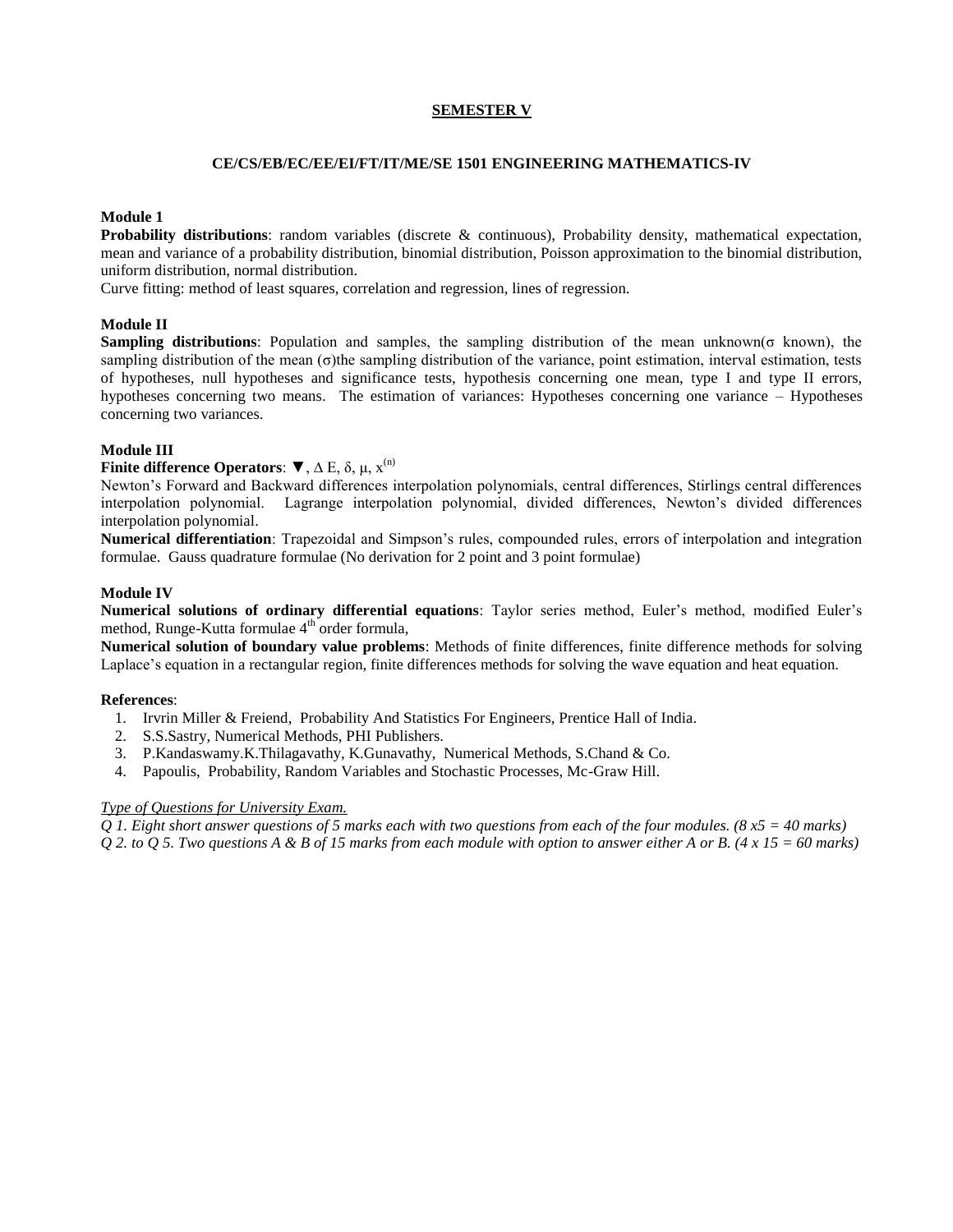#### **EB 1502 BIOSENSORS AND TRANSDUCERS**

### **Module I**

Transducers and sensors: Transducers- sensors- active and passive. Study of biological sensors in human body and their basic mechanism of action - organization of nervous system- neuronal mechanism and circuit processing - Study of various corpuscles like Pacinian - Chemoreceptors, hot and cold receptors, barro receptors, sensors for smell, sound, vision, osmolality and taste.

## **Module II**

Chemical Transducers: Transducers for the measurement of ions and dissolved gases. Reference electrodes - Hydrogen electrodes - silver-silver chloride electrodes- Calomel electrodes. Measurement of pH- Glass pH electrodes. Measurement of pO2, Measurement of pCO2 - catheter tip electrodes for the measurement of pO2 and pCO2. Blood gas analysers and autoanalysers.

### **Module III**

Bio sensors - Ion exchange membrane electrodes- oxygen electrodes- CO2 electrodes enzyme electrode - construction - ISFET for glucose, urea etc. Electrolytic sensors - optical sensor - fiber optic sensors.

### **Module IV**

Transducers: Temperature transducers - thermoresistive transducers, thermoelectric, p-n junction, chemical thermometry. Displacement transducers - potentiometric - resistive strain gauges - inductive displacement - capacitive displacement transducer. Pressure transducer - indirect method - measurement of blood pressure using sphygmomanometer -instrument based on Korotkof sound , strain gauge and LVDT transducers, capacitive and piezo electric type, catheter tip transducers - measurement of intracranial pressure -catheter tip - implantable type. Transducers for velocity and torque measurements

#### **References:**

- 1. Geddes & Becker: *Principles of Applied Biomedical Instrumentation*, John Wiley, 1989.
- 2. R S C Cobbold, *Transducers for Biomedcial Instruments*, John Wiley & Sons, 1974.
- 3. Brown & Gann: *Engineering Principles in Physiology Vol. I* Academic Press,1973
- 4. A V S De Reuck:, *Touch Heat & Pain*, J & A Churchill Ltd. London,1967.
- 5. Iberall & Guyton , *Regulation & Control in Physiological System*, Instruments Society USA
- 6. Harry Thomas , *Handbook of Bio medical Instrumentation* , Reston, Virginia 2000
- 7. R S Khandpur, *Handbook of Bio medical Instrumentation*, Tata McGraw Hill,2004
- 8. D L Wise , *Applied Bio Sensors*, Butterworth Publishers, London 1989
- 9. Keith Brindley, *Sensors & Transducers*, Heinemann Newnes, Great Britain, 1988.

#### *Type of Questions for University Exam.*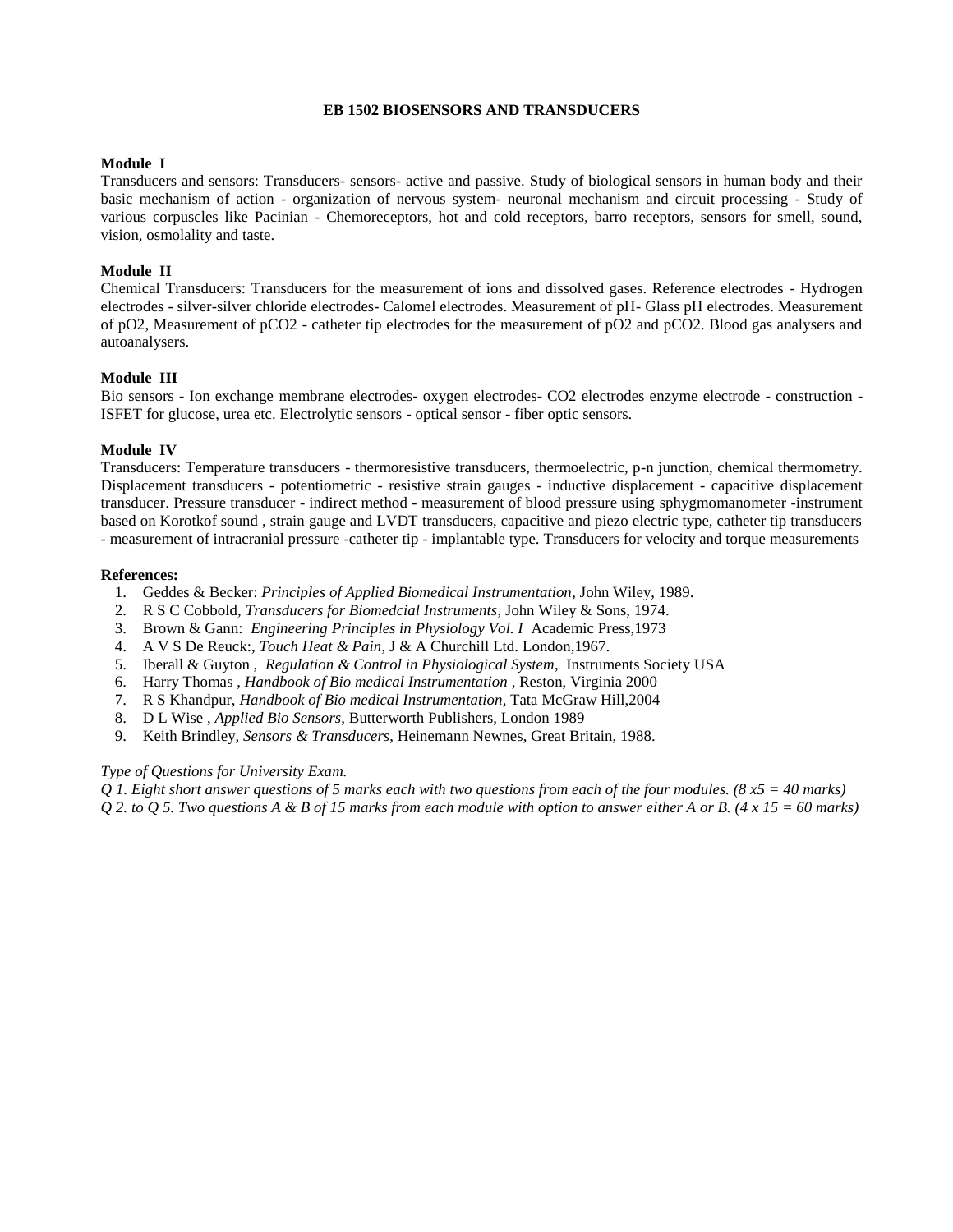# **EB 1503 HOSPITAL ENGINEERING**

### **Module I**

Definition of Bio-Engineering, Biomedical Engineering, Clinical engineering & Hospital engineering - functions, responsibilities and training requirements of hospital engineers and clinical engineers. Modern Hospital Architecture – Space distribution in a hospital building. Equipment management system - preparation of estimates, specifications , inviting tenders. Ordering, testing, acceptance & maintenance protocols for medical equipments. Computerized preventive maintenance planning. Importance of ISO Certification.

### **Module II**

Electrical power systems in hospitals - Design of sub stations, wiring in hospitals, protective systems – over voltage and over current protectors, circuit breakers , Surge protectors, EMI filters, Stabilised and uninterrupted power supply systems - Basics of air conditioning and refrigeration systems- De-odourisation and disinfections and dehumidification

### **Module III**

Sterilization systems in hospitals: Principles and techniques of sterilization - Steam & EO sterilization, Autoclaves, Incinerators. Design of operation theatres – theatre lighting, OT tables, power supply systems - Cryogenic systems for hospitals.

### **Module IV**

Hospital gas supply systems - Centralized supply of air, nitrous oxide, vacuum & oxygen – principle of production of liquid oxygen. Working of dry, oil free air compressor - small and big vacuum engines. Stretchers & wheel chairs.

### **References:**

- 1. C A Caceres ,*Clinical Engineering*, Acadmic Press, New York,1977
- 2. C S Ward ,*Aneasthetic Equipments*, W. B. Saunders, London, 1985.
- 3. Kutz Myer, *Standard Handbook of Biomedical Engineering, & Design*, McGraw Hill,2002.
- 4. B. N. Feinberg, *CRC Handbook of Clinical Engineering*, CRC Press, 1980.
- 5. [Richard L. Miller,](http://www.amazon.com/exec/obidos/search-handle-url/102-4748113-3231307?%5Fencoding=UTF8&search-type=ss&index=books&field-author=Richard%20L.%20Miller)[Earl S. Swensson](http://www.amazon.com/exec/obidos/search-handle-url/102-4748113-3231307?%5Fencoding=UTF8&search-type=ss&index=books&field-author=Earl%20S.%20Swensson) "Hospital and Healthcare Facility Design" W. W. Norton & Company; 2nd edition 2002
- 6. John Douglas McDonald "Electric Power Substations Engineering"– 2003 CRC Press
- 7. Alexander Kusko, *Emergency and Standby Power Systems* 1989 McGraw-Hill
- 8. Anantha Narayanan , *Basic Refrigeration and Air Conditioning*, 2<sup>nd</sup> edition, TMH 1996.

For EB 1503 Hospital Engineering course, the assignment shall be an in-plant training (at least one week) in a hospital where the students get familiarized with the administration, functioning  $\&$  management of the hospital with respect to the topics mentioned in the syllabus. The students shall fix up the hospital for training and prepare a document based on this training and present the details of the training attended during the course.

#### *Type of Questions for University Exam.*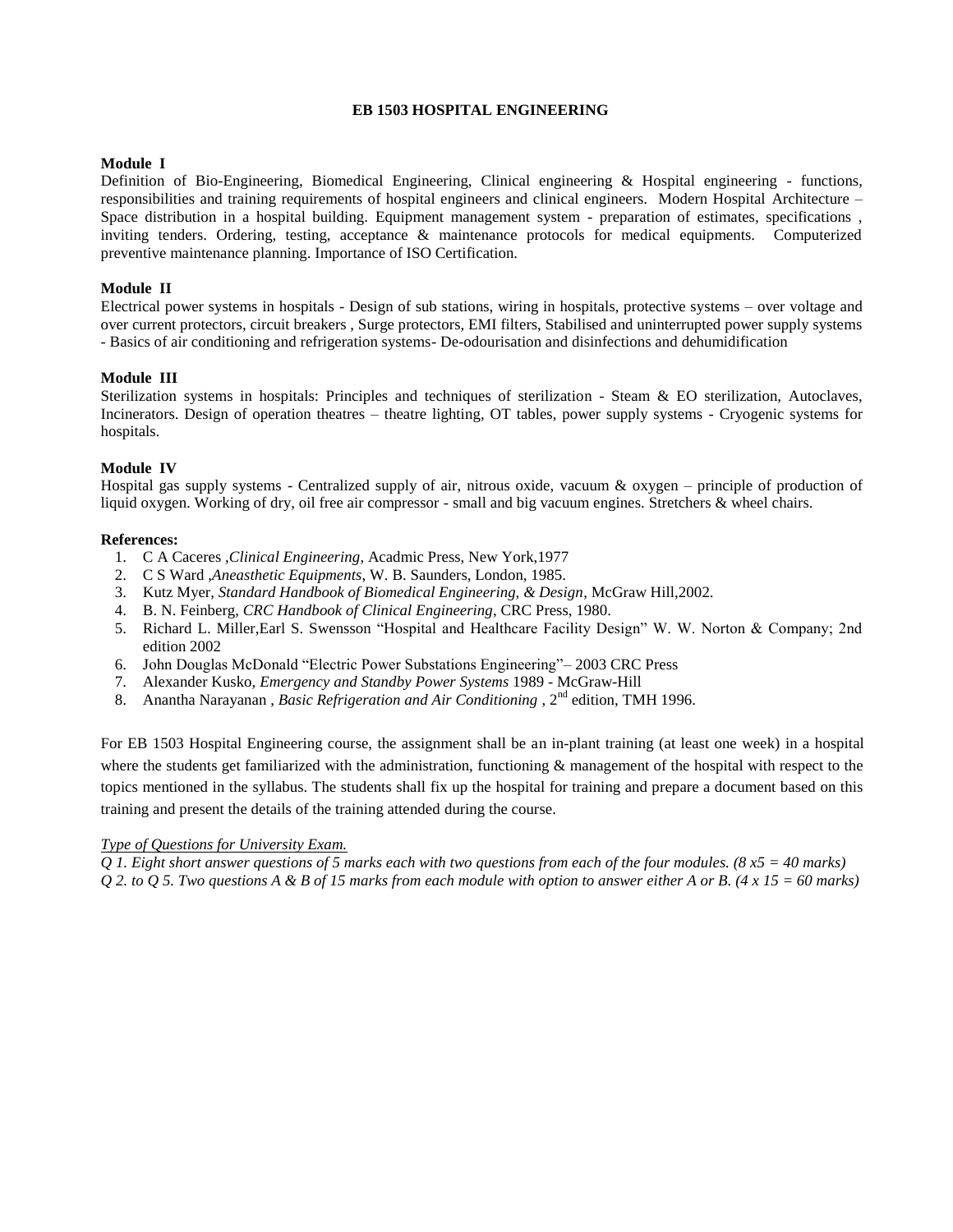#### **EB 1504 BIOSIGNAL PROCESSING-I**

#### **Module I**

Introduction to biomedical signals –nature- examples ECG, EMG, EEG, PCG, VAG, carotid pulse, speech signal, concurrent signals .Sampling theorem - Discrete time signals and systems - Properties of discrete systems - LTI system convolution correlation - difference equation representation of discrete systems - The Z transform - properties of Z transform - the inverse Z transform - Transfer function.

#### **Module II**

Frequency Domain Analysis of discrete time signals: Fourier Transform, Frequency response Function, Discrete Fourier series - Discrete Fourier Transform-properties- block convolution - Fast fourier Transform- FFT algorithms decimation in - time - decimation in - frequency - FFT algorithms for a composite number- Spectrum analysis of biosignals.- classical methods.

#### **Module III**

FIR Digital Filters Realizations - direct - cascade - lattice forms - FIR filter design using Fourier series - use of window functions like rectangular, raised Cosine, Kaiser, Triangular - frequency sampling design - Notch filter -Software implementation of filters.

#### **Module IV**

IIR Digital Filters Realizations - Direct - Cascade - Parallel forms - - Analog filter approximations - Butterworth and chebychev approximations - Frequency transformation techniques - The method of mapping of impulse transformation transformation -Matched transform technique software implementation of digital filters. Finite word length effects in FIR & IIR filters

#### **References:**

- 1. Rangaraj M Rangayyan: *Biomedical Signal Analysis*, John Wiley, 2002.
- 2. John G Proakis & Dimitris G Manolakis: *Digital Signal Processing – Principles, Algorithms and Applications*, Prentice Hall of India, 2005.
- 3. Andreas Antonion: *Digital Filters Analysis & Design*, Prentice Hall of India, 2002.
- 4. P. Ramesh Babu: *Digital Signal Processing*, Scitech Publications,India 2004.
- 5. R Rabiner & B. Gold: *Theory & Application of Digital Signal processing*, Prentice Hall of India, 2000.
- 6. Alan V. Oppenheim & Ronald W Schafer: *Digital Signal Processing*, Prentice Hall of India, 2004.
- 7. Andreas Antoniou: *Digital Signal Processing*, Prentice Hall of India. 2nd ed.
- 8. John L.Semmlow: *Biosignal and Biomedical Image Processing – Matlab Based Applications*" Marcel Dekker Inc., New York.2004
- 9. Steven W. Smith, *Digital Signal Processsing – A Practical Guide for Engineers and Scientists*, Elsevier India Pvt Ltd., 2006
- 10. Avtar Singh & Srinivas, *Digital Signal Processing*, Thomson Learning, 2004
- 11. Sanjit K.Mithra ,*Digital Signal Processing*, Tata Mc Graw Hill, 3rd ed.
- 12. Charles S.Williams, *Designing digital filters*, Prentice-Hall India Ltd, 1986
- 13. Vinay K. Ingle, John G. Proakis, *Digital Signal Processing using MATLAB*, Thomson Learning, 2007.

#### *Type of Questions for University Exam.*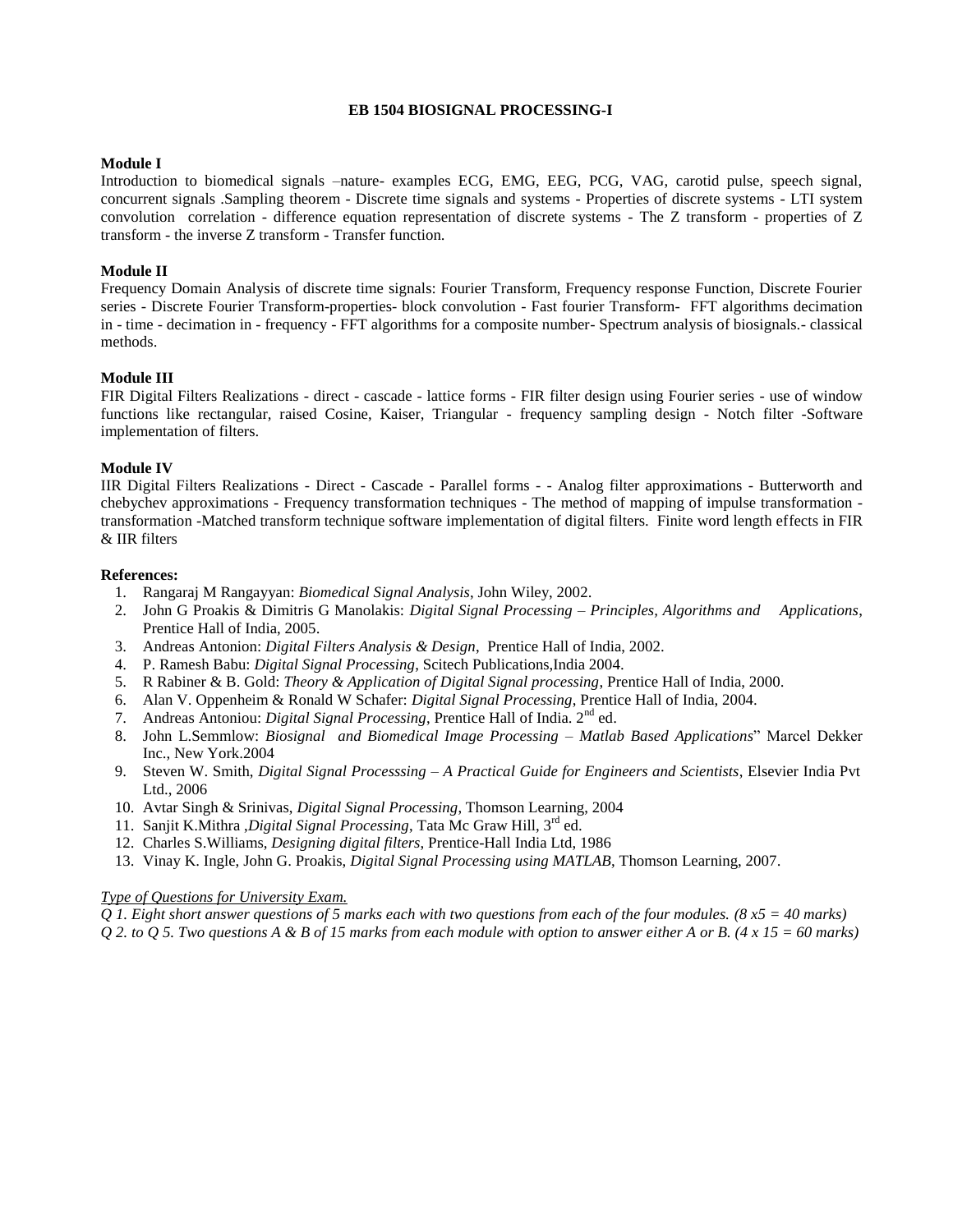#### **EB 1505 BIOINSTRUMENTATION-I**

#### **Module I**

**General measurement system:** Static characteristics - accuracy, precision, linearity, hysteresis, threshold, dynamic range, calibration, standards. Errors – measurement of errors, error reduction. Dynamic characteristics -Transfer function - first and second order instruments - first and second order response, dynamic errors and dynamic compensation - Loading effect. **Basic principles of test and measuring instruments:** Multimeters - analog and digital, CROs- analog and digital storage oscilloscope. **Basic medical Instrumentation system**: Block diagram – design and performance requirements – constraints in design – types of biomedical equipments – analytical, diagnostic, therapeutic, surgical – manual, microprocessor and PC based equipments – regulation of medical devices and testing of biomedical equipments.

### **Module II**

**Medical Recording and display systems**: General considerations, sources of noise, elimination methods, signal conditioning & preamplification – instrumentation amplifiers – patient isolation –and signal processing – main amplifier and driver stage, writing systems – direct writing recorders – inkjet recorders – potentiometric recorders – digital recorders – thermal array recorders – video printers – electrostatic recorders – instrumentation tape recorders, strip chart and x-y recorders. Medical display systems- – single and multicahnnel displays- nonfade displays.

#### **Module III**

**Analytical equipments used in clinical environment**: Beer-Lambert's Law - UV, visible and infra-red spectrophotometers- monochromators, detection systems and amplifiers - basic applications in biochemical analysis. Flame photometers, colorimeters, pH meter, Hb meter - principles and applications.

#### **ModuleIV**

**Analytical aids**: Electrophoresis – principles and applications, Densitometers – principle and applications, Chromatography - gas and liquid chromatographs - principle and applications, Flow cytometry. Fundamentals of NMR spectroscopy, X-ray spectrometers, Mass spectrometers, Raman & Moss Beer spectroscopy. Principles of simple, compound and phase contrast microscopes - scanning and transmission electron microscopy.

#### **References:**

- 1. Khandpur R S, *Handbook of Analytical Instruments*, Tata McGraw Hill,1989.
- 2. D. Patranabis, *Principles of Industrial Instrumentation*, Tata McGraw Hill.1999.
- 3. W.D. Cooper , Alber D Helfrick, *Modern Electronic Instrumentation and Measurement Techniques* PHI,1989.
- 4. Hobart H. Willard, Lynne H Merritt, *Instrumental Methods of Analysis*, Wadsworth Publishing Co., 1998.
- 5. Larry Jones, A. Foster Chin, *Electronic Instruments & measurements*, John Wiley & sons, 1983.
- 6. Joseph J Carr, *Elements of Electronic Instrumentation and measurement*, Pearson Edn.3rd edn.
- 7. John G. Webster: *Medical Instrumentation - Application and Design*; Houghton Mifflin Co., Boston.1992.

#### *Type of Questions for University Exam.*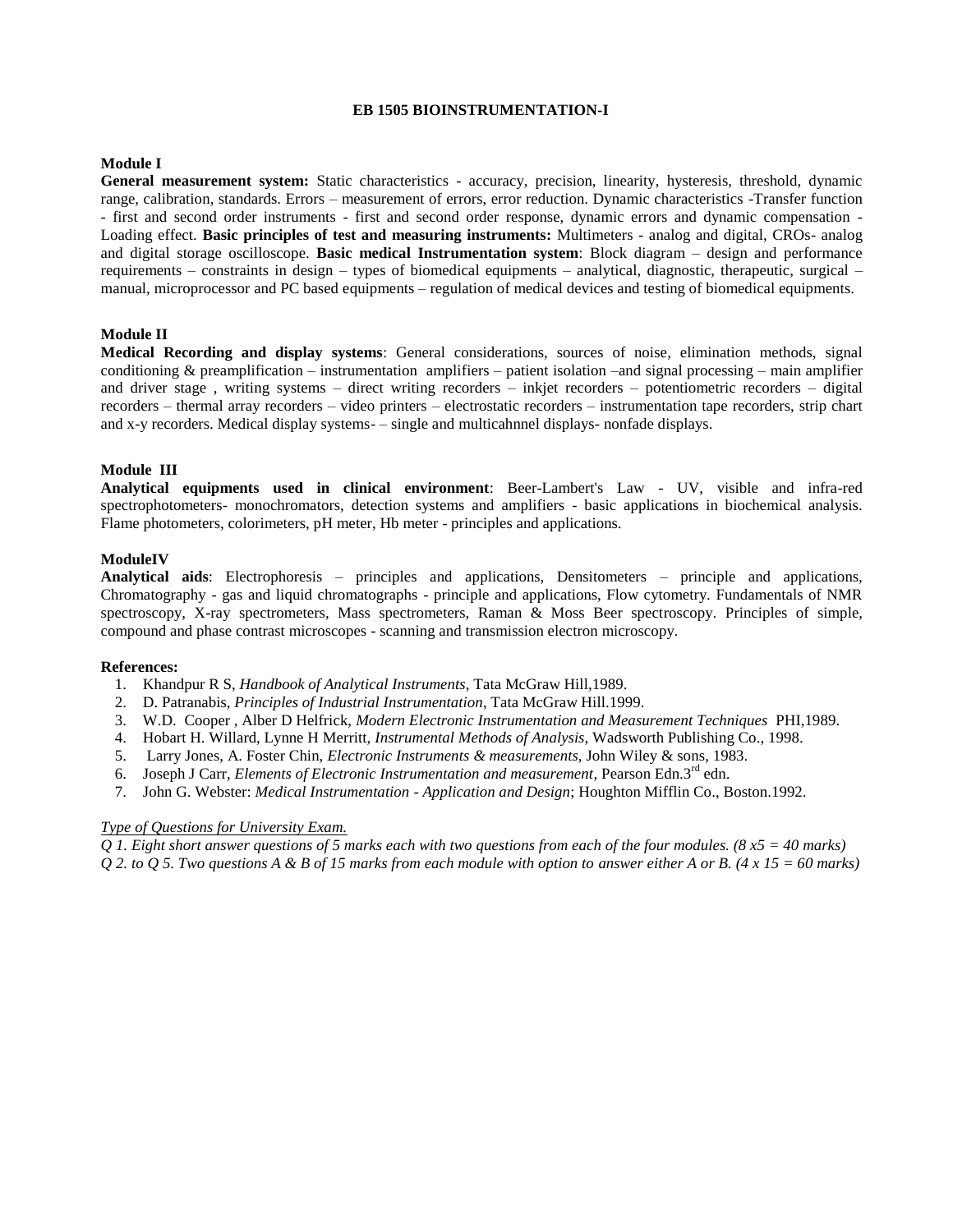#### **CS/EB 1506 MICROPROCESSOR BASED SYSTEM DESIGN**

#### **Module 1**

*Architecture of 16 bit microprocessors*: Architecture and Functional Block Diagram of Microprocessor 8086 –– Instruction Sets and Programming - Assembly Language programming – Interrupts: 8086 Interrupts and Interrupts Responses. *Modular programming*-Assembler instruction format, assembler directives and operators, assembly process, linking and relocation, debugging, stacks, procedures, macros

#### **Module 2**

*8086 hardware design*: minimum mode and maximum mode configurations, Bus structure, bus buffering, latching, system bus timing with diagram. Peripherals and their interfacing: Dynamic RAM interfacing, interfacing I/O ports, interfacing with Programmable Interrupt Controller 8259, Programmable DMA interface 8237, DMA transfer and operations. *Multimicroprocessor Systems*:Interconnection topologies-interconnection of 8087 with the CPU- architecture of 8087 - Design of a PC based multimicroprocessor system

#### **Module 3**

*Architecture of 32 bit Microprocessors:* Intel 80386 Architecture, Block Diagram, Addressing modes, Data Types 80386, Real address mode of 80386 Protected mode of 80386, Segmentation, Paging and Virtual modes. *Advanced microprocessor Architectures –* Advanced features, Architecture, register organization & Flag register of Pentium Processor - An Overview of Pentium Pro, Pentium III and Pentium IV processor. *RISC Architecture* : RISC & CISC Convergence – Advantages - Basic features of RISC Processors

#### **Module 4**

*Introduction to micro controllers* - comparison with microprocessors, study of micro controller (MCS 51 family- 8051) - Architecture, instruction set, addressing modes and programming. Interfacing to ADC and DAC using microcontrollers

#### **References:**

- 1. Ajoy Kumar Ray, Kishor M. Bhurchandi, Advanced Microprocessors and Peripherals, TMH, ISBN : 0 07 060658 – 7, New Delhi, 2000.
- 2. Nilesh B.Bahadure, MICROPROCESSORS, The 8086/8088, 80186/80286, 80386/80486 and the Pentium Family, ISBN : 978 – 81 – 203 – 3942 – 2, PHI Learning.
- 3. Muhammad Ali Mazidi, Janice Gillispie Mazidi, "The 8051 Microcontrollers & Embedded Systems", ISBN : 81 7808 – 574 – 7, 5e-Pearson Education.
- 4. Douglas V Hall, "MICROPROCESSORS & INTERFACING Programming and Hardware" 2 edition, ISBN : 0 -07 – 463639 – 1, Tata Mc GrawHill.
- 5. Kenneth Ayala", The 8051 Microcontroller", West Publishing Company.
- 6. Avtar Singh , " The 8088 and 8086 Microprocessors\_programming, Interfacing, Software, Hardware and Applications" PHI.
- 7. Barry B. Brey, "The INTEL Microprocessors 8086/8088, 80186/80188, 80286, 80386, 80486 Pentium and Pentium pro processor, Pentium II, Pentium III and Pentium IV – Architecture, Programming and interfacing", PHI, 6 Ed, 2003.
- 8. YU-Cheng Liu & Glenn A Gibson," Microprocessor System , Architecture Programming & Design".
- 9. Kenneth Hintz & Daniel Tabak "Microcontroller architecture implementation and programming", Mc Graw Hill.
- 10. Intel Users manual for 8086, 80386 & 80486, Pentium & Pentium pro
- 11. "Microprocessor Systems", Learning Material Series, ISTE, NewDelhi, 1997.
- 12. John B. Peatman, "Design with microcontrollers" McGraw Hill, Singapore.
- 13. Kenneth Ayala The 8086 Microprocessor: programming and interfacing the PC Thomson Learning.

#### *Type of Questions for University Exam.*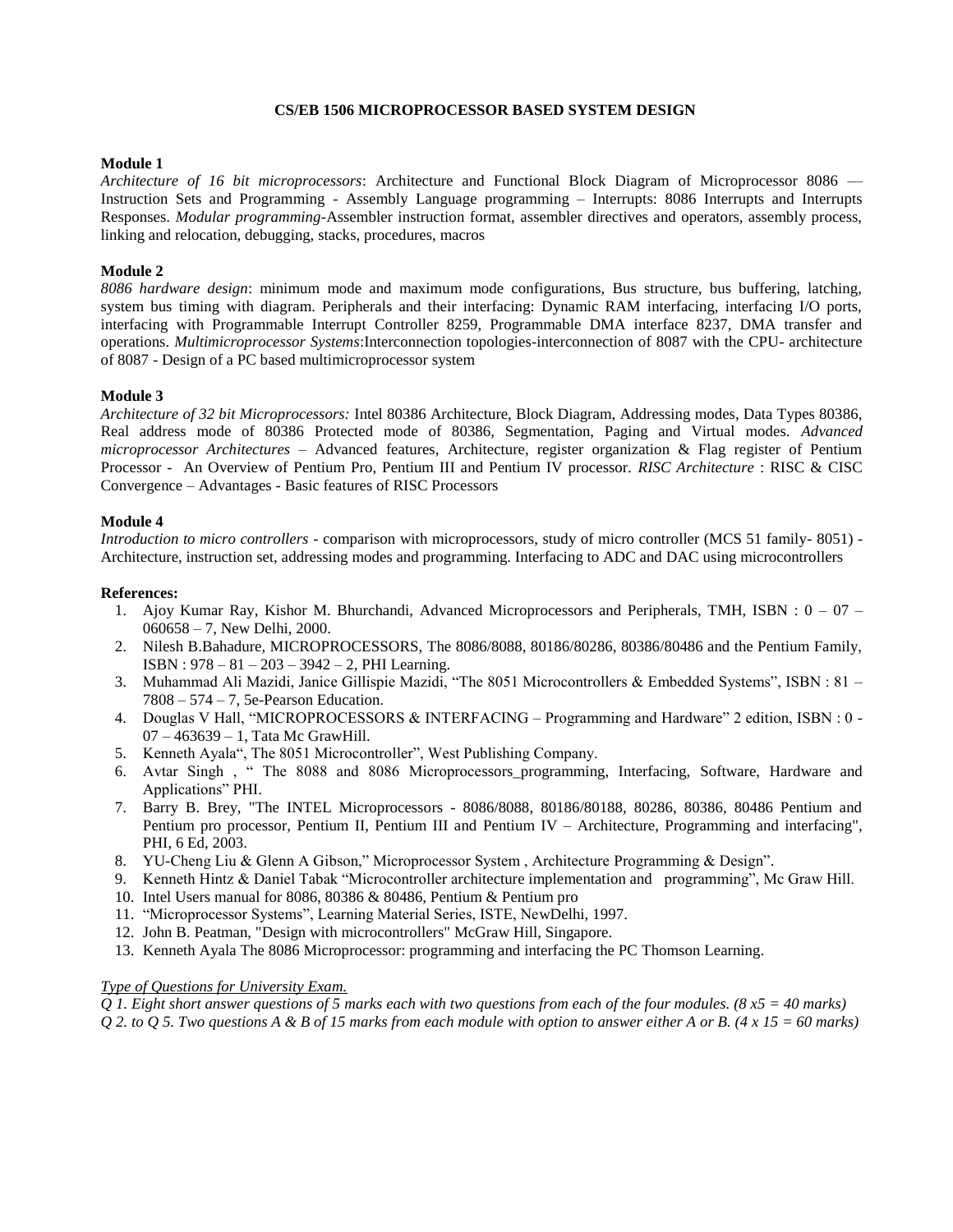## **EB 15 L1 MICROPROCESSOR LABORATORY**

#### **PART I – Programming of 8085 microprocessor (6 Lab sessions)**

- 1. Study of a typical microprocessor trainer kit and its operation.
- 2. Simple Programming examples using 8085 instruction set to understand the use of various instructions and addressing modes – at least 20 examples including code converters, counters (Up & Down Counters), real time clock.

#### **PART II – Interfacing of peripheral devices to 8085 (5 Lab sessions)**

- 1. Interfacing and programming of 8255.
- 2. Interfacing and programming of 8279.
- 3. Interfacing and programming of 8253.
- 4. A/D and D/A converter interface.
- 5. Stepper motor interface

### **PART III – 8086 programming (4 Lab sessions)**

- 1. Introduction to DEBUG program commands
- 2. Typical examples of assembly language programming using 8086
- 3. Interfacing of peripheral devices to 8086

*Note: 50% marks is earmarked for continuous evaluation, and 50% marks for end semester examination to be conducted by two examiners. A candidate shall secure a minimum of 50% marks in the aggregate and 50% minimum in the end semester examination for a pass.*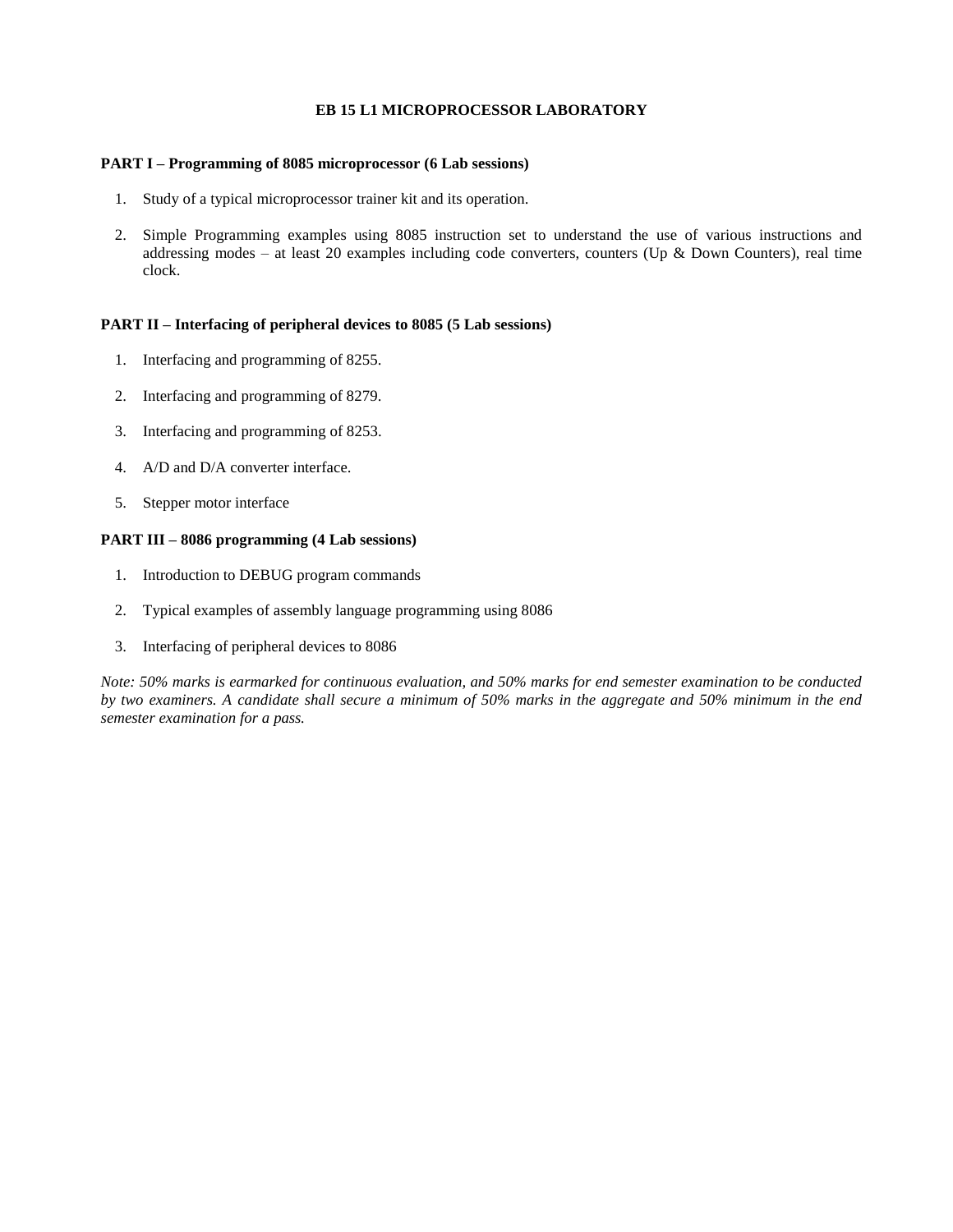### **EB 15 L2 MEDICAL ELECTRONICS LABORATORY-I**

- 1. Bioamplifier, Phase detector, Notch filter
- 2. Study of IC 555 and its applications
- 3. Study of IC 4051 and its applications
- 4. Design of pacemaker circuits & Characterization
	- i. Fixed type
	- ii. Demand type
- 5. Digital to analog converter
- 6. Thermistor characteristics
- 7. Skin contact impedance
- 8. Study of LDR & its characteristics
- 9. ECG filters
- 10. Study of medical equipments
	- i. ECG
	- ii. Sphygmomanometer
	- iii. Analytical equipments such as colorimeter, pH meter, HB meter

*Note: 50% marks is earmarked for continuous evaluation, and 50% marks for end semester examination to be conducted by two examiners. A candidate shall secure a minimum of 50% marks in the aggregate and 50% minimum in the end semester examination for a pass.*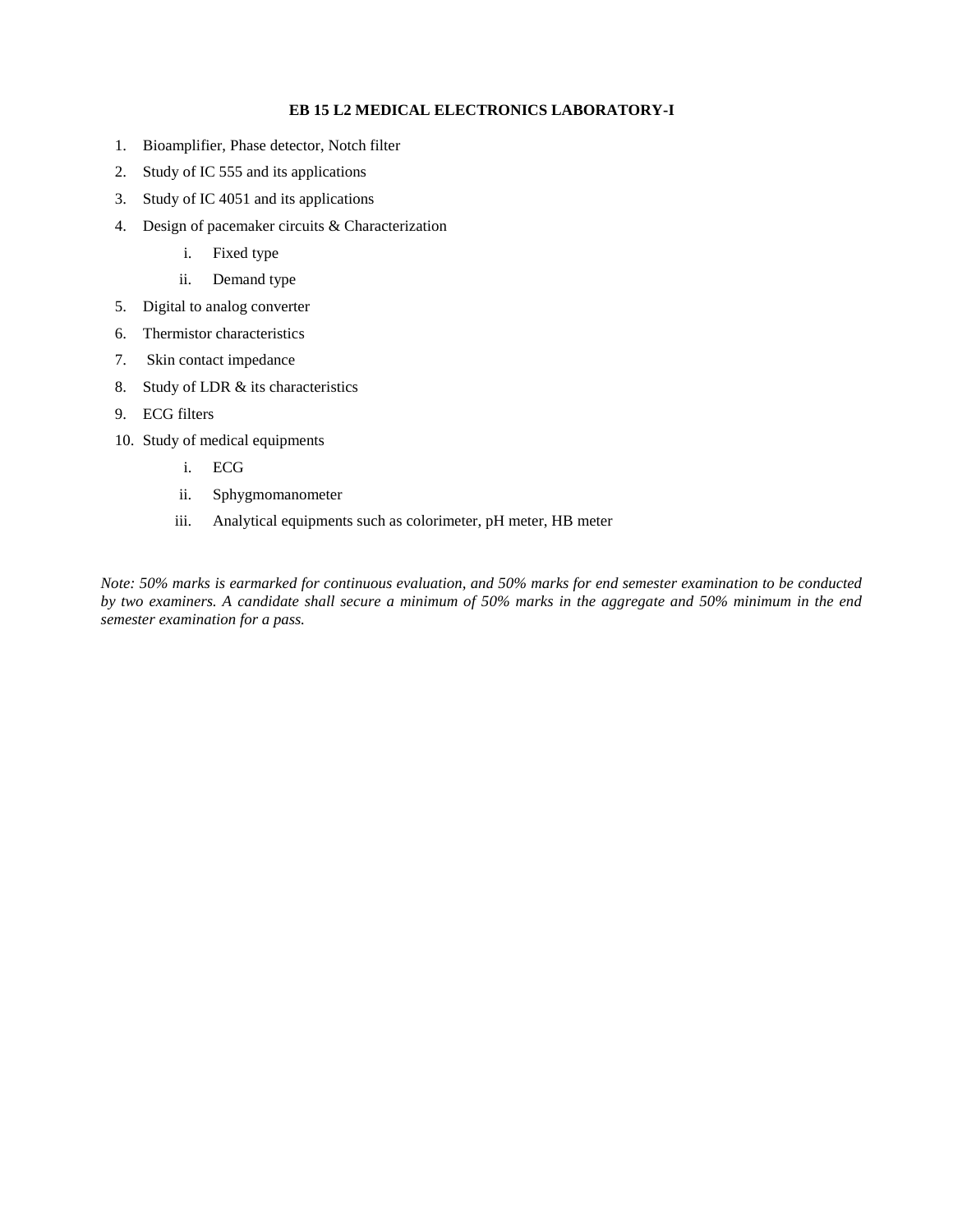## **SEMESTER VI**

#### **EB 1601 MEDICAL IMAGING TECHNIQUES**

#### **Module I**

Ultra Sound In Medicine - principles of image formation, capture and display - principles of A-mode, B-mode and Mmode displays - Doppler Ultrasound and Colour flow mapping - Applications of diagnostic ultra sound. Introduction to 3D and 4D ultrasound and its applications.

## **Module II**

X-Ray computed tomography - Principles of sectional imaging - scanner configuration - data acquisition system - image formation principles - conversion of x-ray data into scan image - Image reconstruction from projections CT reconstruction Radon transform-inverse radon transform back projection operator-convolution back projection- parallel beam geometry-Fan beam geometry. 2D image reconstruction techniques - Iteration and Fourier methods. Types of CT scanners – spiral CT, multi slice CT.

### **Module III**

Magnetic Resonance Imaging - principles of image formation, pulse sequence- image acquisition and reconstruction techniques -MRI Fourier reconstruction. MRI instrumentation – magnets – gradient system – RF coils- receiver system – Functional MRI - Application of MRI.

#### **Module IV**

Radio isotope imaging - Rectilinear scanners, Linear scanners - SPECT - PET –Gamma Camera – Radio nuclides for imaging, Emission Computed Tomography. Infrared Imaging - Physics of thermography Imaging systems - Pyroelectric vidicon camera – clinical themography.

#### **References:**

- 1. S Webb, *The Physics of Medical Imaging*, IOP Publishing Ltd., 1988.
- 2. Peter Fish, *The Physics of Diagnostic Ultrasound*, John Wiley & sons, England, 1990.
- 3. A C Kak, *Principle of Computed Tomography* ,IEEE Press New York
- 4. Douglas A Christensen: *Ultrasonic Bioinstrumentation*, John Wiley, New York, 1988.
- 5. M N Rehani: *Physics of Medical Imaging*, Macmillian India Ltd., 1991.
- 6. D L Hykes, W R Hedrick & D E Starchman: *Ultrasound Physics & Instrumentation*, Churchill Livingstone, Melbourne, 1985.
- 7. Atam Dhavan, *Medical Image Analysi* ,Wiley IEEE Press, 2003.
- 8. HH Schild *MRI made easy* 2003 Schering AG.

# *Type of Questions for University Exam.*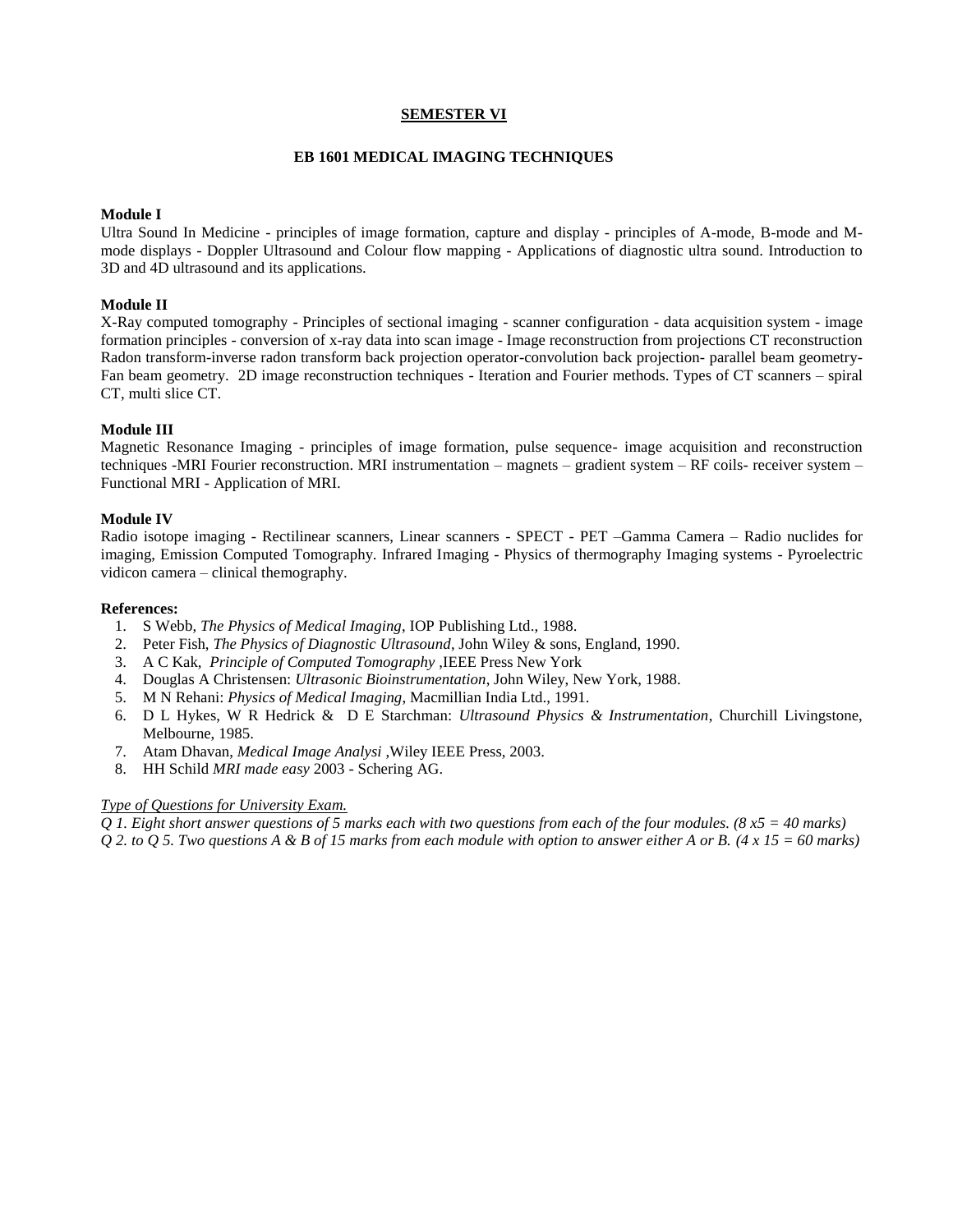### **EB 1602 BIOSIGNAL PROCESSING-II**

### **Module I**

Spectral analysis, Estimation of power density spectrum, Periodogram - Parametric model based spectral Linear prediction theory, estimation Auto regressive (AR), Moving average (MA) Autoregressive moving average (ARMA) models. Estimation of parameters- spectral error measure EEG analysis.

## **Module II**

Optimal and adaptive filters: Weiner filters, Adaptive signal processing Steepest descent algorithm LMS adaptive algorithm, Adaptive noise canceller – cancellation of 50 Hz signal in ECG- cancellation of maternal ECG in fetal electrocardiography.

ECG data reduction Techniques: Direct ECG data compression- transformation compression – comparison.

### **Module III**

Wavelets Introduction- Continuous wavelet transform, wavelet time-frequency characteristics, Discrete wavelet transform and orthogonal wavelet decomposition, orthonormal wavelets, filter banks-Applications- wavelet de-noising, discontinuity detection, feature detection : wavelet packets ,wavelet compression.

### **Module IV**

Introduction to DSP processors: [characteristic features of DSP processors](http://www.bores.com/courses/intro/chips/6_basics.htm) [,special features for arithmetic](http://www.bores.com/courses/intro/chips/6_maths.htm) [,I/O interfaces,](http://www.bores.com/courses/intro/chips/6_world.htm) [memory architectures](http://www.bores.com/courses/intro/chips/6_mem.htm) [,data formats,](http://www.bores.com/courses/intro/chips/6_data.htm) [some basic DSP chip designs](http://www.bores.com/courses/intro/chips/6_chips.htm) [,brief overview of some major DSP processors](http://www.bores.com/courses/intro/chips/6_dsp32c.htm) .The Architecture of TMS320C54xx Digital Signal Processors. Addressing Modes of the TMS320C54xx Processors. Memory Spaces of TMS320C54xx Processors. Program Control. TMS320C54xx Instructions and Programming. On-Chip Peripherals. Interrupts. Pipeline Operation of the TMS320C54xx Processors.

#### **References:**

- 1. D C Reddy: *Biomedical signal Processing*, Tata McGraw-Hill, New Delhi, 2005
- 2. John L.Semmlow: *Biosignal and Biomedical Image Processing – Matlab Based Applications*, Marcel Dekker Inc. New York, 2004.
- 3. Raghuveer M Rao et al: *Wavelet Transforms- Introduction To Theory And Applications,* Pearson Education Asia, 2003.
- 4. Rangaraj M Rangayyan: *Biomedical Signal Analysis*, John Wiley, 2002
- 5. Avtar Singh, S. Srinivasan *Digital Signal Processing Implementations : Using DSP Microprocessors (with examples from TMS320C54XX), Thomson-Engineering 1st Ed.2004*
- 6. Kuo,SenM.Gan, Woon-Seng S. *Digital Signal Processors: Architectures, Implementations, and Applications, Prentice Hall - PEARSON 1st Ed.2005*

# *Type of Questions for University Exam.*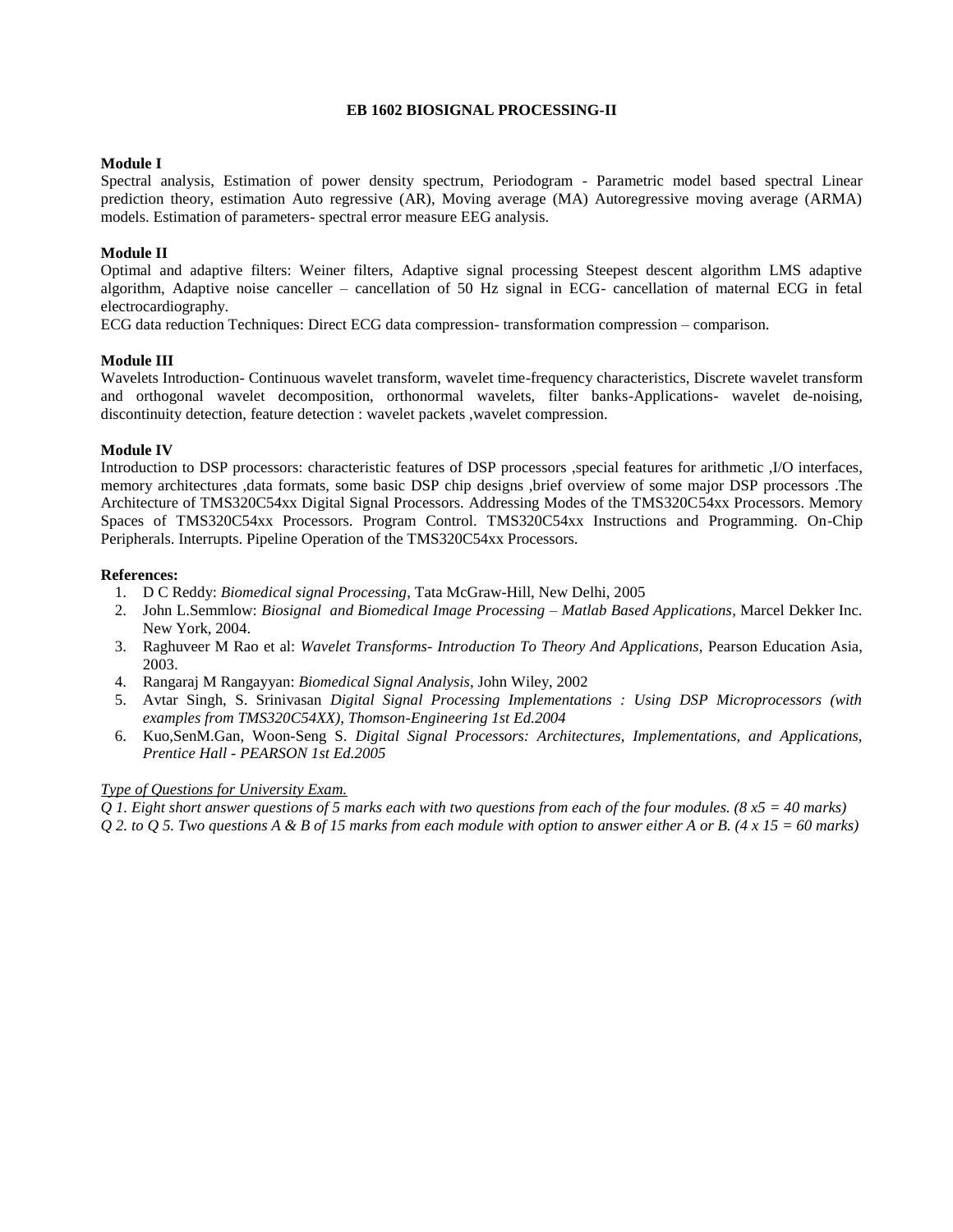## **EB 1603 BIOINSTRUMENTATION-II**

## **Module I**

ECG machine – Block diagram - Detection, amplification and recording of ECG, artifacts in ECG recording, types of ECG machines – Vectorcardiograph – Phonocardiograph – Patient monitoring systems – central station and bedside monitoring – cardioscope .Cardiotocograph – methods of monitoring fetal heart rate – arrhythmia monitors – arrhythmia detection methods , Holter monitoring and recording – data recording, replay and analysis , cardiac stress testing – bicycle and treadmill tests – protocols

#### **Module II**

Electroencephalograph – block diagram – amplifiers, filters – sensitivity control – applications of EEG. Evoked potential measurement system – types and stimulations – Recording - Amplifiers - Analysis and storage of VEP, AEP and Somatosensory EP – applications. Brain mappers - Magneto Encephalogram – principle of measurement and applications. Principles of electromyography – detection, signal processing, amplification and recording – applications, Myoelectric control system- use of myo electric signal for control

### **Module III**

Impedance Techniques : Bipolar and tetrapolar circuits , detection of physiological activities using impedance techniques - cardiac output, respiratory activity, Impedance Plethysmography- resistance and capacitance type.. Pulmonary function measurements and analysers– respiratory volumes, capacities, compliance and related pressures , dynamic respiratory parameters – Spirometry – basic system – types and applications. Cardiac output measurement- different techniques

### **Module IV**

Oximeters – types – Pulse oximeter- Audiometers – pure tone and speech audiometers. Blood cell counters- methods- Coulter Counters- automatic recognition and differential counting. Blood flowmeters electromagnetic – types – ultrasonic – types – NMR and Laser Doppler blood flowmeters.

#### **References:**

- 1. Geddes & Baker , *Principles of Applied Biomedical Instrumentation,* Wiley
- 2. Khandpur R S, *Handbook of Bio-Medical Instrumentation*, Tata McGraw Hill, 2<sup>nd</sup> edn 2003
- 3. Richard Aston, *Principles of Biomedical Instrumentation and Measurements*, Merril Publishing Co., 1990.
- 4. Myer Kutz, *Standard Handbook of Bimedical Engineering and Design*, McGraw Hill, 1993.
- 5. Joseph D. Bronzino, *The Biomedical Engineering Handbook*, CRC Press, 1995.
- 6. John G. Webster, *Encyclopedia of Medical Devices and Instrumentation*, 2nd edn, Wiley Interscience, 2006
- 7. A M Halliday, *Evoked Potential in Clinical Testing* (2nd ed), Churchill Livingstone, London 1993.

#### *Type of Questions for University Exam.*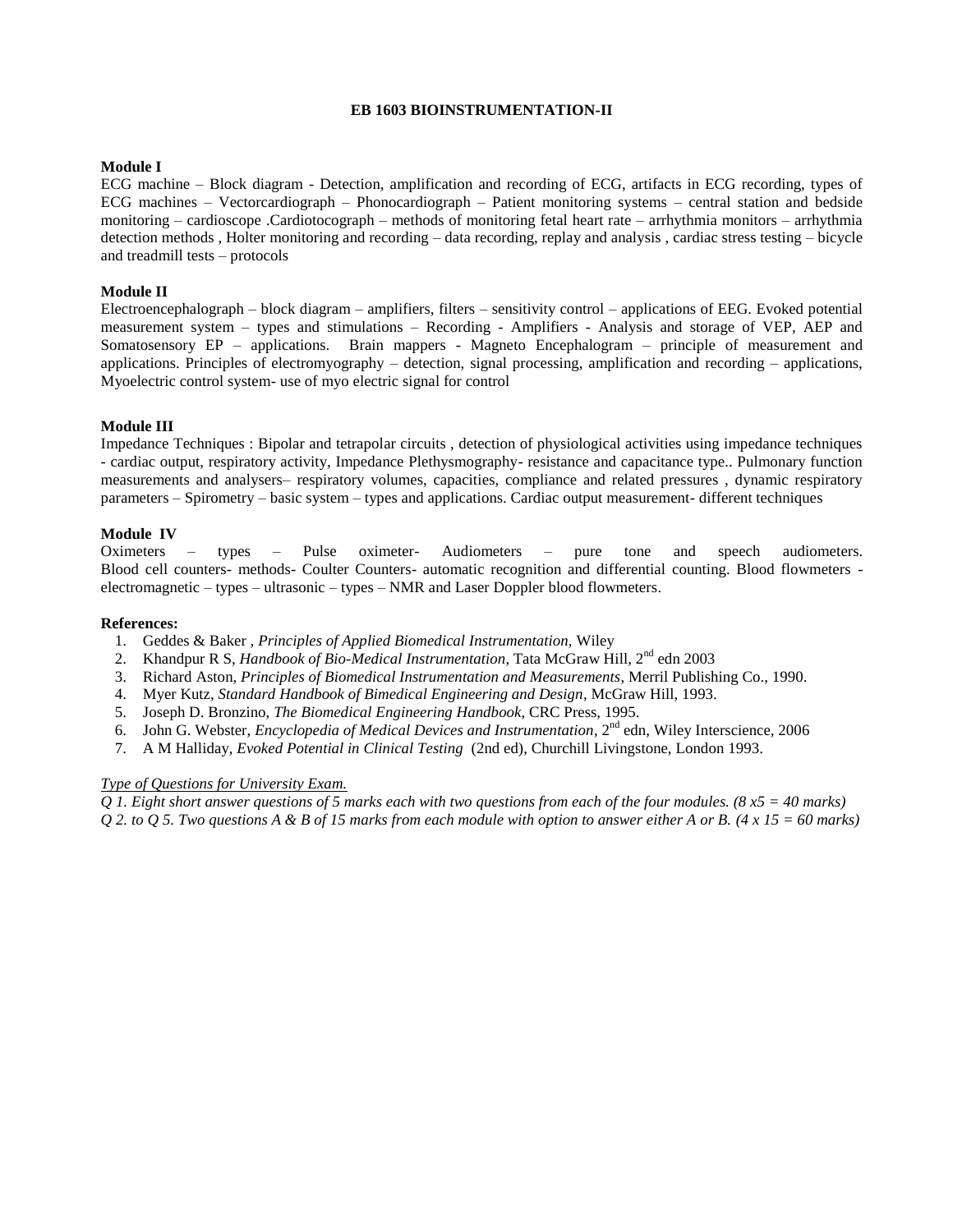### **EB 1604 PRINCIPLES OF OBJECT ORIENTED PROGRAMMING**

## **Module I**

Introduction to Object Oriented Programming - Overview of Java - Data types, Variables and Arrays - Operators – Control Statements – Introducing Classes - Methods and Classes - Overloading - Understanding static, final – Nested and Inner Classes - String class - Command Line Arguments - Inheritance – I/O Basics - Packages and Interfaces - Exception Handling.

### **Module II**

Multithreaded Programming, Java Thread Model, Creating Multiple Threads, Thread Priorities Synchronization, Event Handling Event classes, Event Listener Interfaces, Adapter Classes, Inner Classes.

### **Module III**

AWT /SWING - Window Fundamentals, Working with Frames and Windows, Graphics, colors, and Fonts, Layout managers, Menus and Control.

### **Module IV**

Internet Programming: HTML, Introduction to XML, DTD, XML Schema, XML Parsers, Introduction to JavaScript, Applet, Servlet, JDBC, Web Servers, Application Servers , Introduction to JSP.

#### **References:**

- 1. Herbert Schildt, "The Complete Reference Java 2", Fifth Edition, Tata McGraw Hill Edition, 2002.
- 2. Harvey M. Deitel, Paul J. Deitel, "Java: How to Program", 7th Edition, Deitel & Associates Inc., 2006.
- 3. Computing concepts with java 2 essentials by CAY HORSTMANN 2 Edn WILEY INDIA ISBN 81-265-0931-9.
- 4. Programming with JAVA Primer, E Balagurusamy 3rd Edition, Tata McGRAW –Hill, ISBN 0-07-061713-9.
- 5. Big java by CAY HORSTMANN, 2 Edition, WILEY INDIA ISBN 81-265-0879-5.
- 6. Chris Bates, Web Programming Building Internet Applications ,2 Ed. Wiley , Dreamtech.
- 7. Burdman, Collaborative Web Development, Addison Wesley.

# *Type of Questions for University Exam.*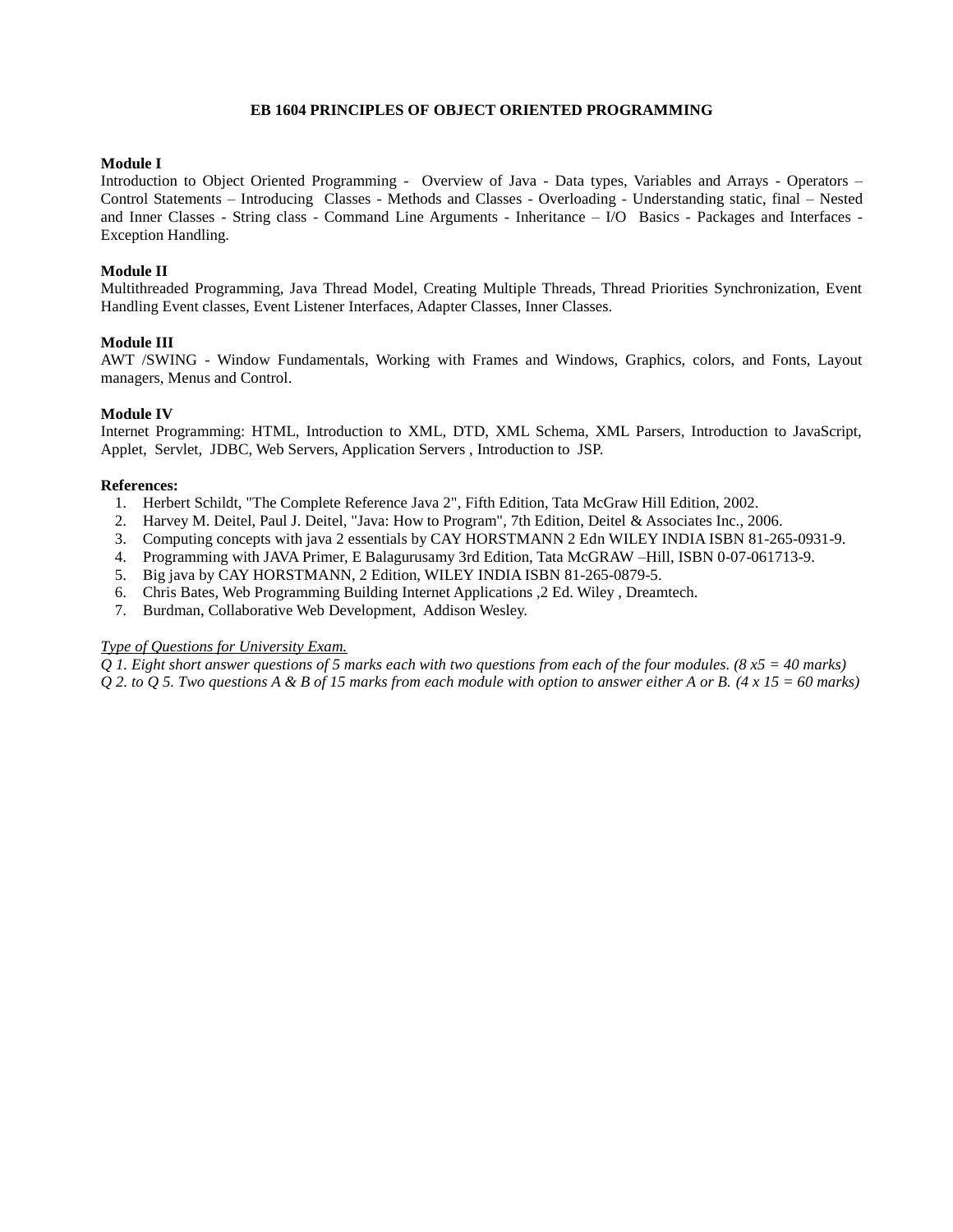#### **CS/EB 1605 MODERN CONTROL SYSTEMS**

#### **Module I**

Basic idea of control systems and their classification - differential equations of systems - linear approximation - Laplace transform and transfer function of linear system - Model of physical system (Electrical, mechanical and electromechanical)- block diagram - signal flow graph - Mason's gain formula.

### **Module II**

Time domain analysis - Representation of deterministic signals - First order system response - S-plane root location and transient response - impulse and step response of second order systems - performance - characteristics in the time domain - effects of derivative and integral control - steady state response - error constant - generalised definition of error coefficients - concepts of stability - Routh - Hurwitz criterion.

### **Module III**

Frequency domain analysis - frequency response, frequency domain performance characteristics. Stability in frequency domain - Bode plot, Polar plot, closed loop frequency response - Nyquist Plot. Root locus method - basic theory and properties of root loci - procedure for the construction of root loci - Design and compensation of feed back control system – lead,lag and lag-lead compensation - simple design in S-plane.

#### **Module IV**

Basic elements of a discrete time control system - sampling - sample and hold - Examples of sampled data systems – pulse transfer function - Review of Z-transforms - system function - mapping between s plane and z plane - analysis of discrete time systems –- examples - stability - Jury's criterion. Introduction to the state variable concept - state space models - solution of state equations - homogenous case - properties of state transition matrix - state space representation of discrete time systems.

#### **References:**

- 1. Ogata K, *Modern Control Engineering*, 4<sup>th</sup> Ed., Prentice-Hall India Ltd /Pearson Education
- 2. Ogata, *Discrete Time Control Systems*, 2nd edn., Pearson Education/ Prentice-Hall India Ltd
- 3. Nagarath & Gopal, *Control System Engineering*, Wiley Eastern, 2nd ed.
- 4. Dorf, *Modern Control system*, Pearson Education, 8<sup>th</sup> ed.
- 5. Franklin, *Feed back Control Systems*, Pearson Education
- 6. Kuo B. C, *Automatic Control System*, Prentice-Hall India Ltd, 8th ed.
- 7. Nagoor Kani, *Control Systems*, RB Publishers,1998
- 8. Ogata, *Discrete Time Control Systems*, 2<sup>nd</sup> edn., Pearson Education/ Prentice-Hall India Ltd
- 9. Ramkalyan, *Control Engineering*, Vikas Publications, 2007
- 10. M N Bandyopadhyaya, *Control Engineering- Theory& Practice* , Prentice-Hall India Ltd, 2003.

#### *Type of Questions for University Exam.*

*Q 1. Eight short answer questions of 5 marks each with two questions from each of the four modules. (8 x5 = 40 marks)*

*Q 2. to Q 5. Two questions A & B of 15 marks from each module with option to answer either A or B. (4 x 15 = 60 marks)*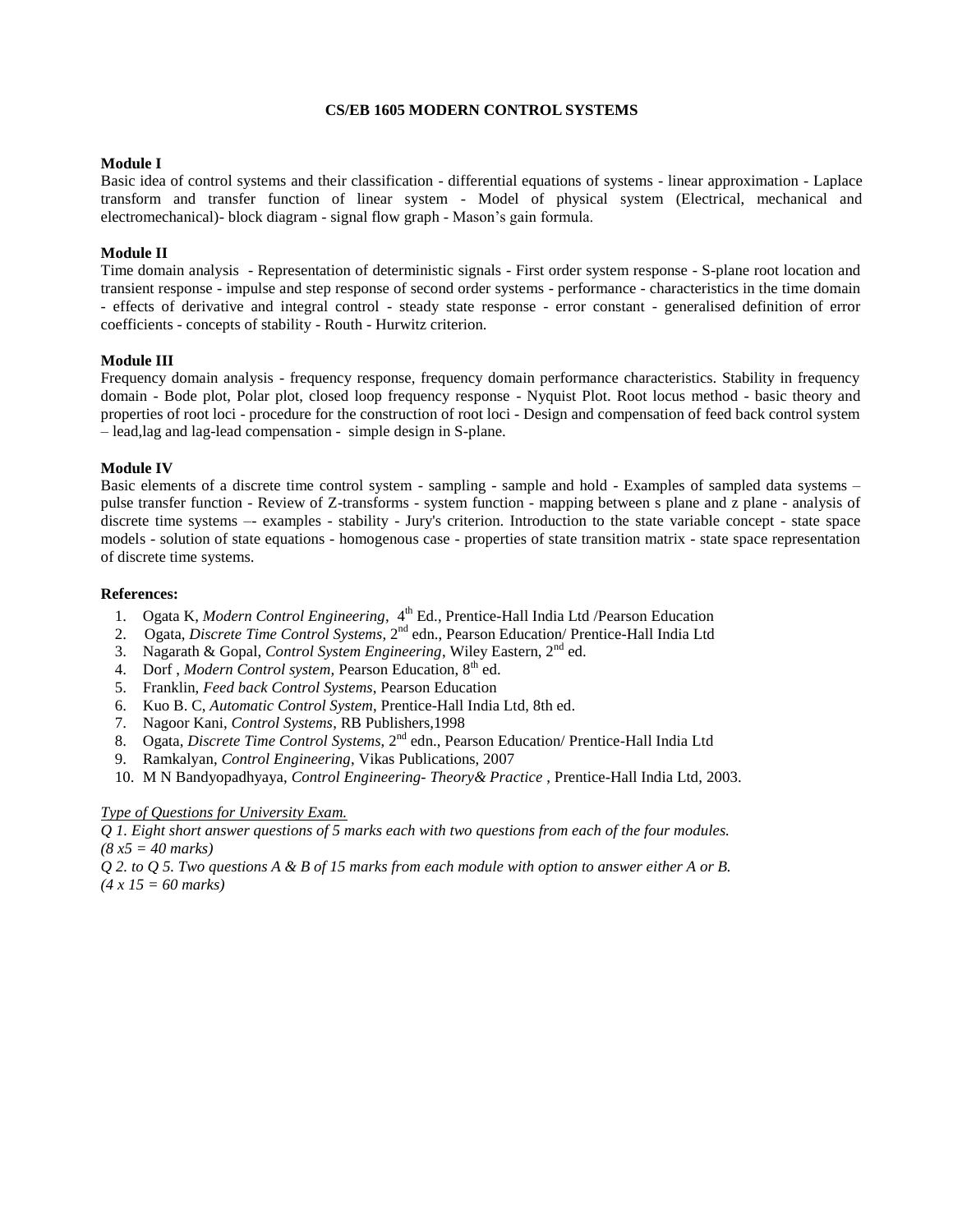### **EB 1606 E1 ARTIFCIAL NEURAL NETWORKS**

## **Module I**

Introduction to neural networks. Artificial neural networks. Biological neural networks- Comparison , Basic building blocks of ANN. Activation functions. McCulloch-Pitts Neuron Model, Hebb net. Learning Rules-Hebbian Learning Rules, Perceptron, Delta, Competitive, Boltzmann. Perceptron networks- single layer, multilayer –algorithm.

### **Module II**

Feedback Networks, Discrete Hopfield nets, Continuous Hopfield nets. Feed Forward Networks: Back Propagation Networks, Learning Rule, Architecture, training algorithm. Counter Propagation Network: Full CPN, Forward only CPN, architecture, training phases.

### **Module III**

Adaptive Resonance Theory, architecture, learning in ART, Self Organizing feature maps: Kohonen SOM, Learning Vector Quantization, Max net, Mexican Hat, Hamming net. Associative memory networks Algorithms for pattern association Hetero associative networks, Auto associative memory networks Bidirectional associative memory networks Energy Function.

### **Module IV**

Special networks: Probabilistic neural networks, Cognitron, Simulated Annealing, Boltzmann machine, Cauchy machine, Support Vector Machine Classifiers. Application of Neural networks In Image Processing and classification. Convolutional neural networks, Deep neural networks. Introduction to Fuzzy systems, Neuro fuzzy sytems.

#### **References:**

- 1. Dr. S N Sivanandam: *"Introduction to neural networks using "MATLAB 6.0"*, TataMcGrawHill New Delhi.,2012 ISBN 978-0-07-059112-7
- 2. Laurene Fausett: *"Fundamentals of neural networks"*, Prentice Hall, New Jersey, 2007. ISBN 81-317-0053-4.
- 3. James A. Freeman, David M. Skapure: Neural Networks Algorithms, Applications and Programming Techniques, Addison-Wesley, 2003 ISBN 81-7808-108-3.
- 4. Kevin Gruney: "An Introduction to neural networks", CRC Press,1997.
- 5. D. L.Hudson & M. E. Cohen: "*Neural Networks and Artificial Intelligence in Biomedical Engg."*, Prentice Hall Of India, New Delhi.,1999
- 6. James A. Anderson, "*An Introduction to Neural Networks", Prentice Hall of India,1995.*
- 7. Simon Haykin: "*Neural Networks"*, Pearson Education1 998.
- 8. Yegnanarayana: *Artificial Neural Networks*, Prentice Hall of India2004.
- 9. Jack M. Zureda, *Introduction to Artificial Neural Systems* West Publishing Company*, 1992*

# *Type of Questions for University Exam.*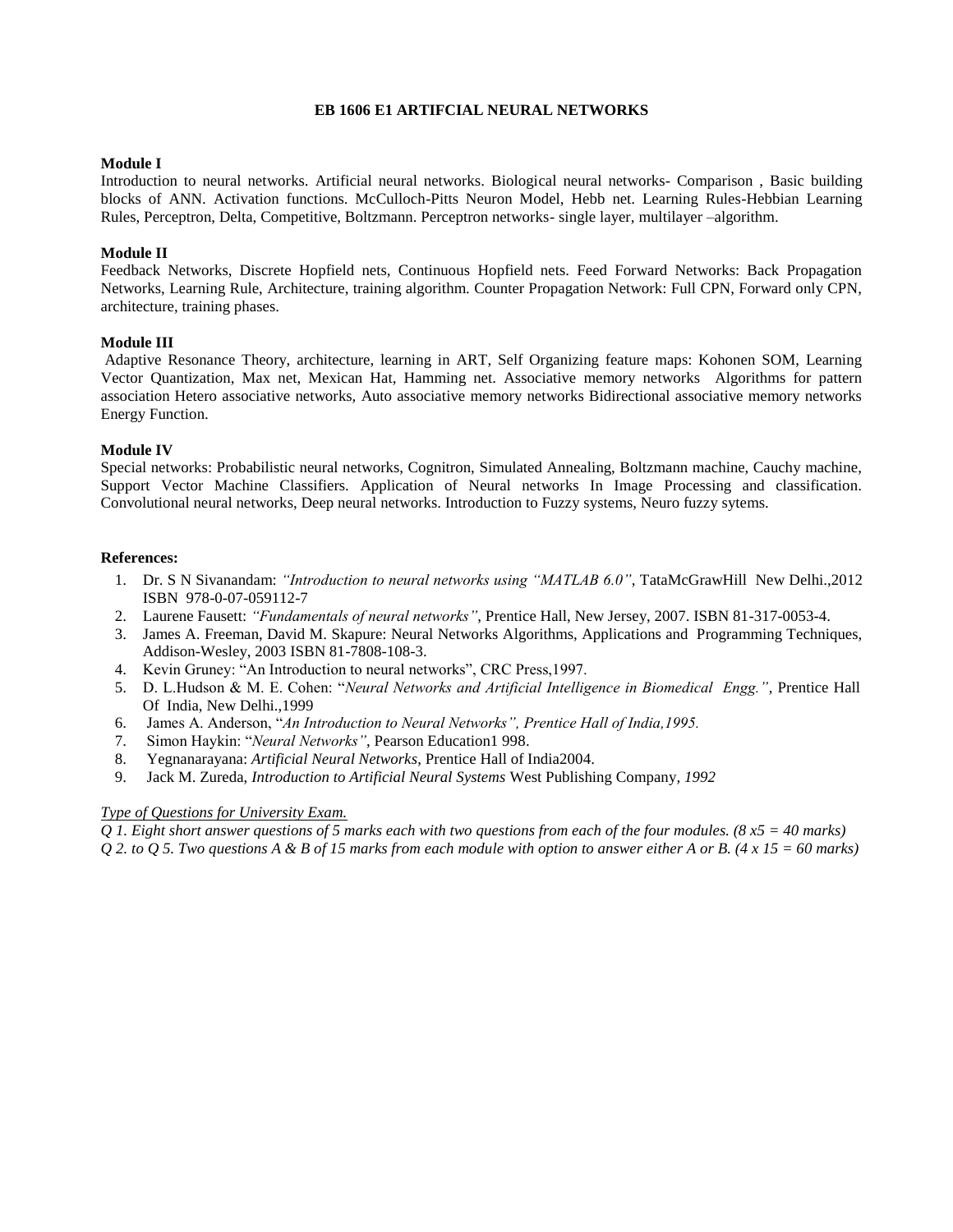#### E**B 1606 E2 COMPUTER COMMUNICATIONS**

### **Module I**

Introduction to computer networks – Types of Networks - Layered architecture- OSI reference model, TCP/IP reference model –Internet Protocol Stack – Network Entities in Layers- Connection oriented and Connection less services. Transmission media - description and characteristics - base band and broad band transmission - synchronous and asynchronous transmission - full duplex and half-duplex links. MODEMS serial communication standards - X-21 digital interface.X.25 Networks.

#### **Module II**

Need for data link layer - Error detection and correction Techniques- Elementary data link layer protocols-sliding window protocols - Multiple Access protocols -Random Access protocols: ALOHA-CSMA and CSMA/CD. Terminal handling polling, multiplexing and concentration. Local area Network: LAN addresses- Address Resolution Protocol-Reverse Address Resolution Protocol. Ethernet: Ethernet Technologies-IEEE standards- Hubs-Bridges and Switches.

### **Module III**

Network Layer: Virtual circuits and data grams -Datagram and Virtual circuit service- Routing - different types of congestion control – IP protocol – Subnets – Multicasting - Network layer in ATM.

Transport layer – Transport layer services - design issues – Elements of transport Layer – Internet Transport Protocols (TCP and UDP).

### **Module IV**

Session layer - design issue - data exchange – dialogue management - synchronisation - remote procedure call - client server model. Application layer - network security and privacy - cryptography – Domain Name System (DNS)- SMTP – SNMP - virtual terminal and file transfer protocols - electronic mail - WWW and HTTP.

#### **References:**

- 1. Andrew S Tannenbaum, *Computer Networks*, Prentice hall of India Pvt. Ltd, 2003.
- 2. Uyless Balack, *Computer Networks, Protocols Standards & Interfaces*, Prentice hall of India Pvt. Ltd, 2000.
- 3. Zheng, S Akhtar, *Networks for computer scientists and Engineers*, Oxford Press, 2004
- 4. S. Keshav, *An Engineering Approach to Computer Networkin*g, Pearson education, 2002
- 5. Uyless Black, *Computer Networks - Protocols, Standards and Interface*s, PHI Ltd., 1994
- 6. Stalling , *Local and Metropolitan Area Networks* Prentice Hall; 6th edition (April 15, 2000)
- *7.* Jean Walrand *Communication networks,* Richard D Irwin (May 1991) *2nd Edition.*

# *Type of Questions for University Exam.*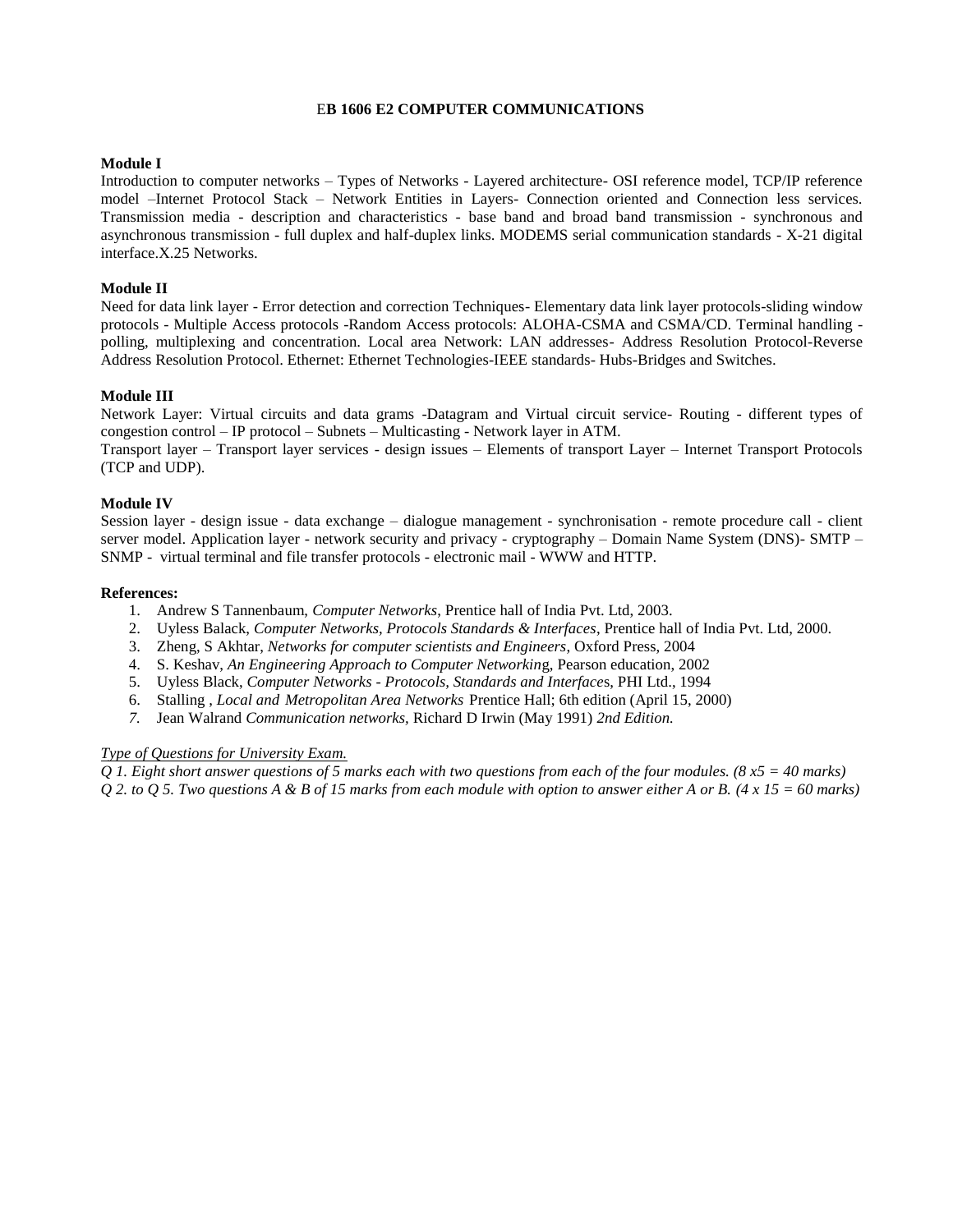### **EB 1606 E3 DIGITAL SYSTEM DESIGN**

#### **Module I**

Standard Combinational Modules: Binary Decoders – decoder networks, Binary Encoders, Priority Encoders, Multiplexers – multiplexer trees, Demultiplexers, Shifters – barrel shifter, Programmable Modules- PLA, PAL, ROM, Network of ROMs. Implementation of combinational systems with decoder, multiplexers, ROMs and PLAs.

#### **Module II**

Synchronous sequential systems- state description of finite state system – Mealy and Moore Machines, representation of the state transition and output functions, time behavior of finite sate machines, finite memory sequential systems, equivalent sequential systems and minimization of the number of states, Binary specification of sequential systems, Different types of sequential systems- modulo-p counter – pattern recognizer – block pattern recognizer – sequential decoders.

#### **Module III**

Sequential Networks: Canonical form of Sequential Networks, Timing characteristics of sequential networks – setup time – hold time – propagation delay – maximum clock frequency, analysis of canonical sequential networks, Design of canonical sequential networks, Flipflop modules, Analysis of network with flipflops, Design of networks with flipflops

#### **Module IV**

Standard Sequential Modules: Registers, Shift registers, Counters, Multimodule implementation of sequential systems – array of registers – Networks of shift registers - cascade counters – parallel counters, Design of sequential systems with standard sequential modules. Multimodule systems.

#### **References**:

- 1. Milos Ercegovac, Tomas Lang, Jaime H. Moreno, *Introduction to Digital Systems*, John Wiley & Sons, Inc.
- 2. John F Wakerly, *Digital Design Principles & Practices*, Pearson Education.
- 3. John M.Yarbough, *Digital Logic Applications and Design*, Thomson Learning.
- 4. Charles Roth, *Fundamentals of logic design*, Thomson Publishers, 5<sup>th</sup> Edition.

#### *Type of Questions for University Exam.*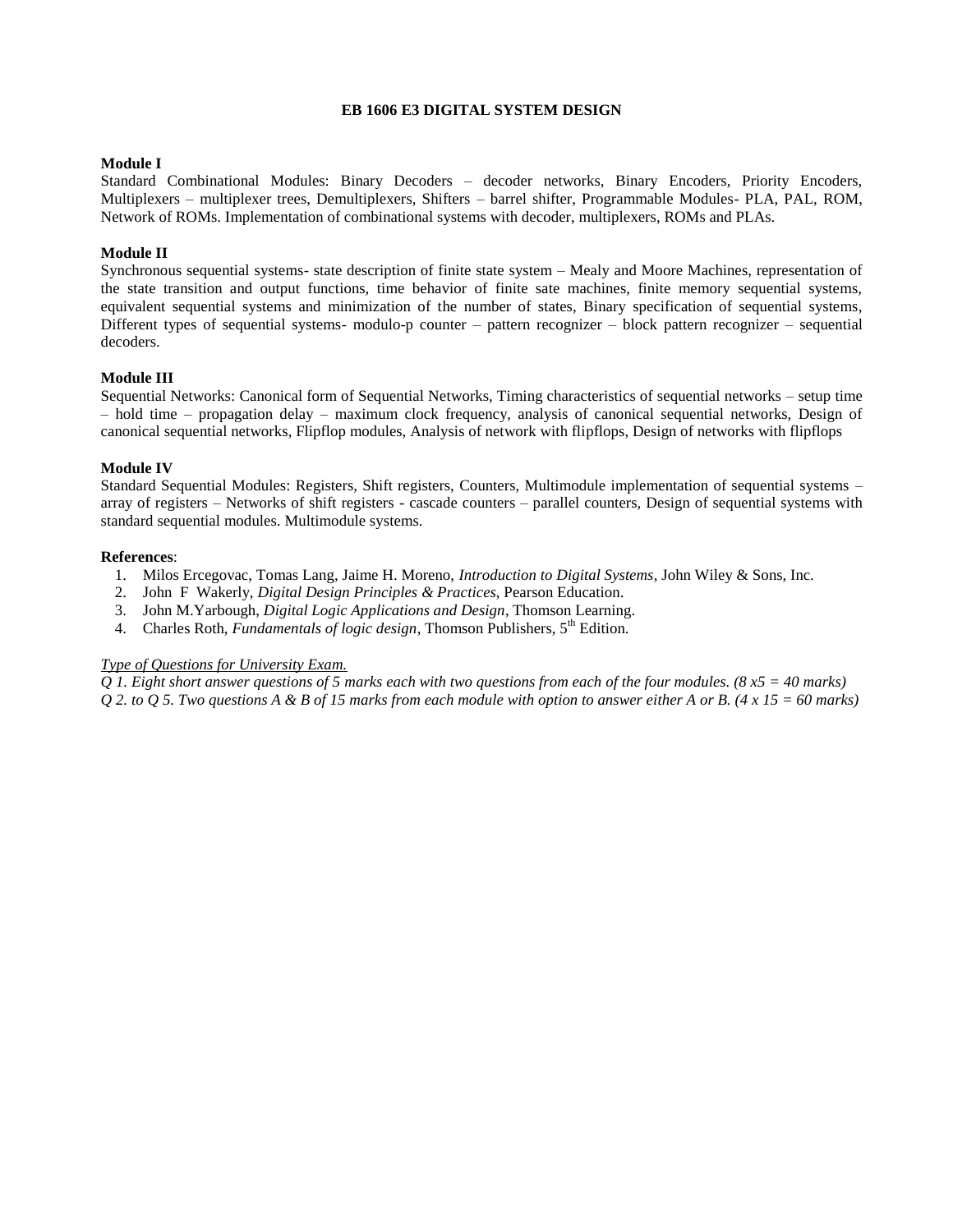### **EB 1606 E4 BIOMEMS AND NANOTECHNOLOGY**

### **Module I**

Introduction to Microsystems,MEMS and BioMEMS-Evolution of Microfabrication-Introduction to Nanotechnology-Comparison of these systems. *Silicon microfabrication techniques***-**photolithography(high resolution),Ion Implantation, oxidation, diffusion, sputtering, epitaxial growth, etching- Design of flow processes in bulk manufacturing-surface micro machining- the LIGA process –EFAB fabrication- Micro system packaging.

### **Module II**

*MEMS materials:*Polymer materials -common Bio MEMS polymers- micro fluids-micro arrays Polymerase Chain Reaction (PCR)-elements of PCR-specification of PCR. Microsystem approach to PCR-Batch system-PCR flow system;Lab-on-a-chip and micrototal analytical system. Nanostructure synthesis-functional polymersand Dendrimers-Microelectronic Array Devices DNA Diagnostics and nanofabrication applications- Nanotechnology Manufacturing.

#### **Module III:**

*MEMS Devices*:Pressure sensors, accelerometers, micromotors, micropumps, microvalves, thermal sensors and actuators, prosthetics made of MEMS.

### **Module IV**

Nanosensors and nanodevices for clinical diagnostics – nanostructures for drug delivery, nano arrays, use of nano analytical devices and systems – potential use of DNA and other biomolecules for computing and ultra high density data storage.Application of Nanotechnology to Medical Therapy.

#### **References:**

- 1. Ferrari , Mauro *BioMEMS and Biomedical Nanotechnology* Springer 2006
- 2. Steven S. Saliterman,*Fundamentals of BioMEMS and Medical Microdevices*,SPIE PressMonograph,2006
- 3. Tai-Ran Hsu *MEMS&Microsystems*,TMH ,New Delhi
- 4. S.Senturia, *Microsystem Design ,*Kluwer Academic Press,2000
- 5. G.Kovacs, *Micromachined Transducers Source book*, McGraw Hill,NY,1998
- 6. S.A.Camphell, *The Science and Engineering of Microelectronic Fabrication,Oxford University Press*,1996
- 7. Mark A Ratner, Daniel Ratner *Nanotechnology: A Gentle Introduction to the Next Big Idea* PHI
- 8. Sergery E. Lyshevski, *MEMS and NEMS: Systems, Devices and Strucures*, CRC Press,2002.

#### *Type of Questions for University Exam.*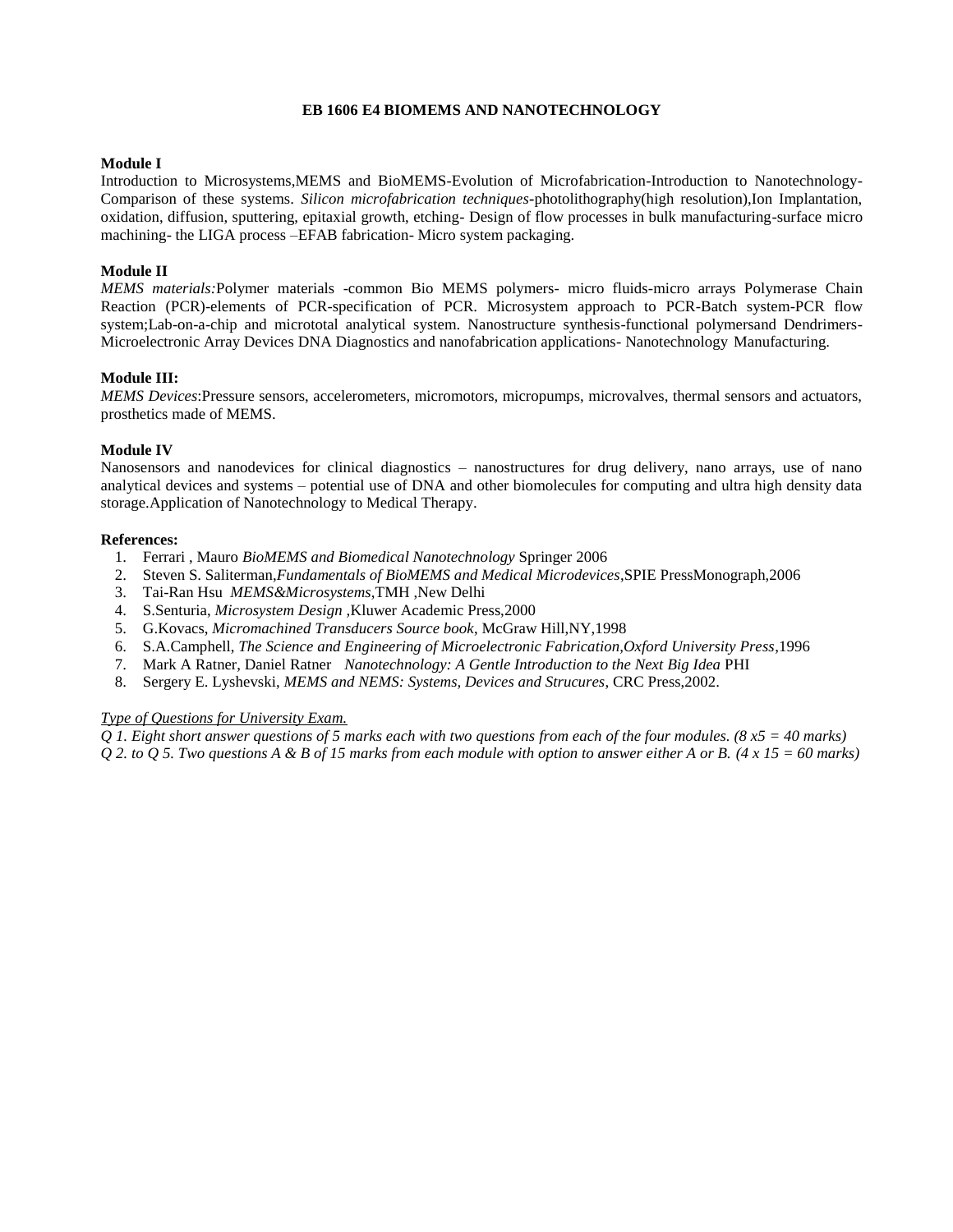### **EB 16 L1 MEDICAL ELECTRONICS LABORATORY-II**

- 1. First order and second order high pass and low pass filters.
- 2. Precision rectifiers (Half wave and Full wave).
- 3. UJT relaxation oscillator
- 4. Band pass filter
- 5. High voltage and low voltage regulators
- 6. DC power control using SCR.
- 7. ECG simulator.
- 8. Basic principle of biotelemetry using IC 4046.(Transmitting ECG signals)
- 9. Patient isolation circuits
- 10. Study of PLL IC 565.
- 11. Sample and hold circuit
- 12. Study of AD 590
- 13. Voltage to frequency converter
- 14. Systolic and diastolic pressure measurement.
- 15. Front end of ECG machine
- 16. Front end of plethysmograph
- 17. Study of medical equipments
	- i. Fetal monitor
	- ii. EEG
	- iii. EMG
	- iv. Spirometer
	- v. Plethysmograph
	- vi. Defibrillator

*Note: 50 % marks is earmarked for continuous evaluation, and 50% marks for end semester examination to be conducted by two examiners. A candidate shall secure a minimum of 50% marks in the aggregate and 50 % minimum in the end semester examination for a pass.*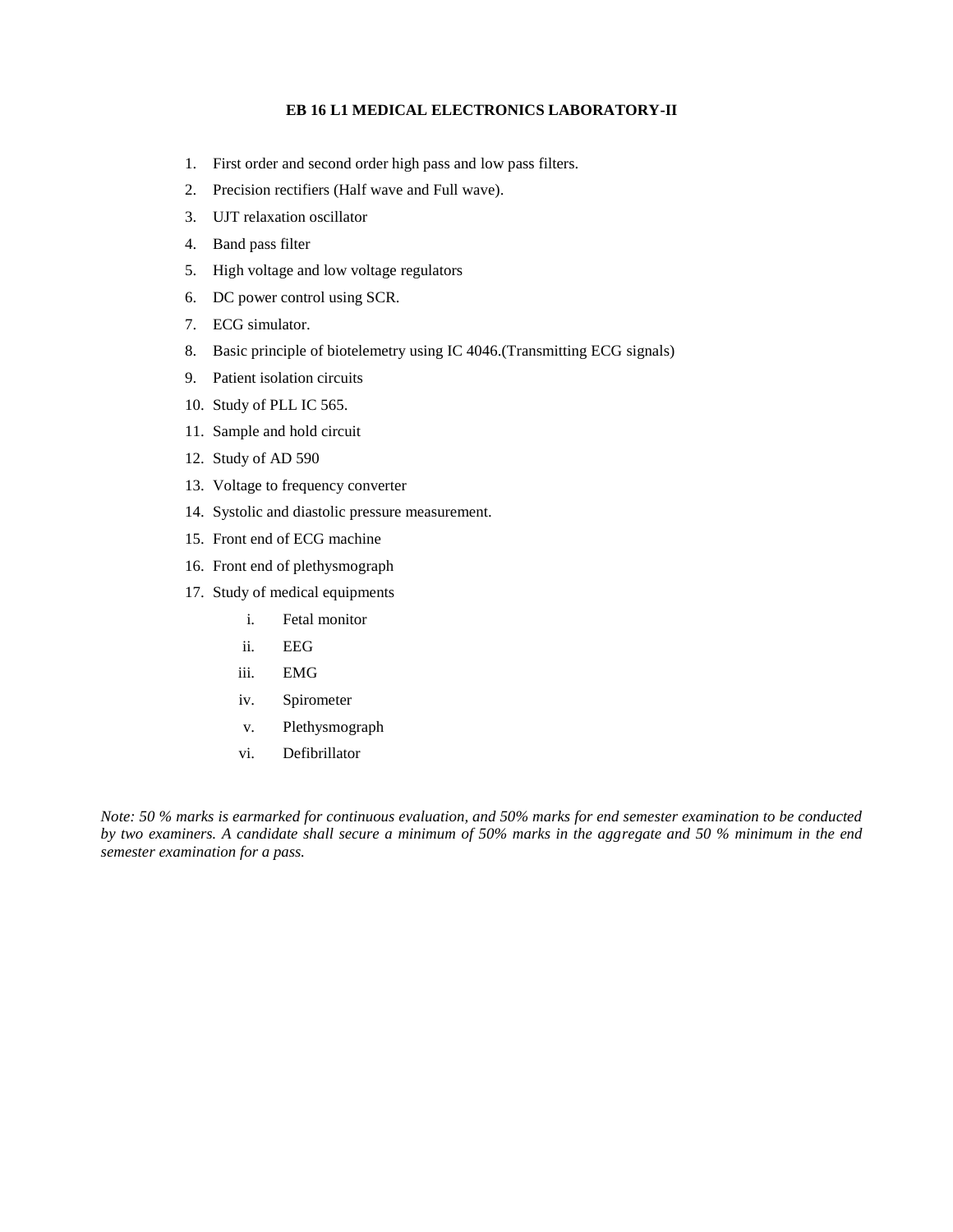#### **EB 16 L2 MINI PROJECT**

Each batch comprising of 3 to5 students shall design, develop and realize an engineering product which is having application in Biomedical field. Basic elements of product design must be considered. Fully software/simulation projects are not allowed. Each student shall submit a project report at the end of the semester. The project report should contain the design and engineering documentation including the bill of Materials and test results. Product has to be demonstrated for its full design specifications. Innovative design concepts, reliability considerations and aesthetics / ergonomic aspects taken care of in the project shall be given due weightage.

#### *Guidelines for evaluation*:

|                                              |                                                     | Total | 100 marks |  |
|----------------------------------------------|-----------------------------------------------------|-------|-----------|--|
|                                              | v) Project Report                                   |       | 15        |  |
|                                              | functionality/specifications                        |       |           |  |
| iv) Level of completion and demonstration of |                                                     |       | 25        |  |
|                                              | iii) End-Semester presentation $&$ Oral examination |       | 20        |  |
|                                              | ii) Work knowledge and Involvement                  |       | 30        |  |
|                                              | i) Attendance and Regularity                        |       | 10        |  |

*Note: External projects and R&D projects need not be encouraged at this level. Points (i) & (ii) to be evaluated by the project guide & co-ordinator and the rest by the final evaluation team comprising of 3 teachers including the project guide.*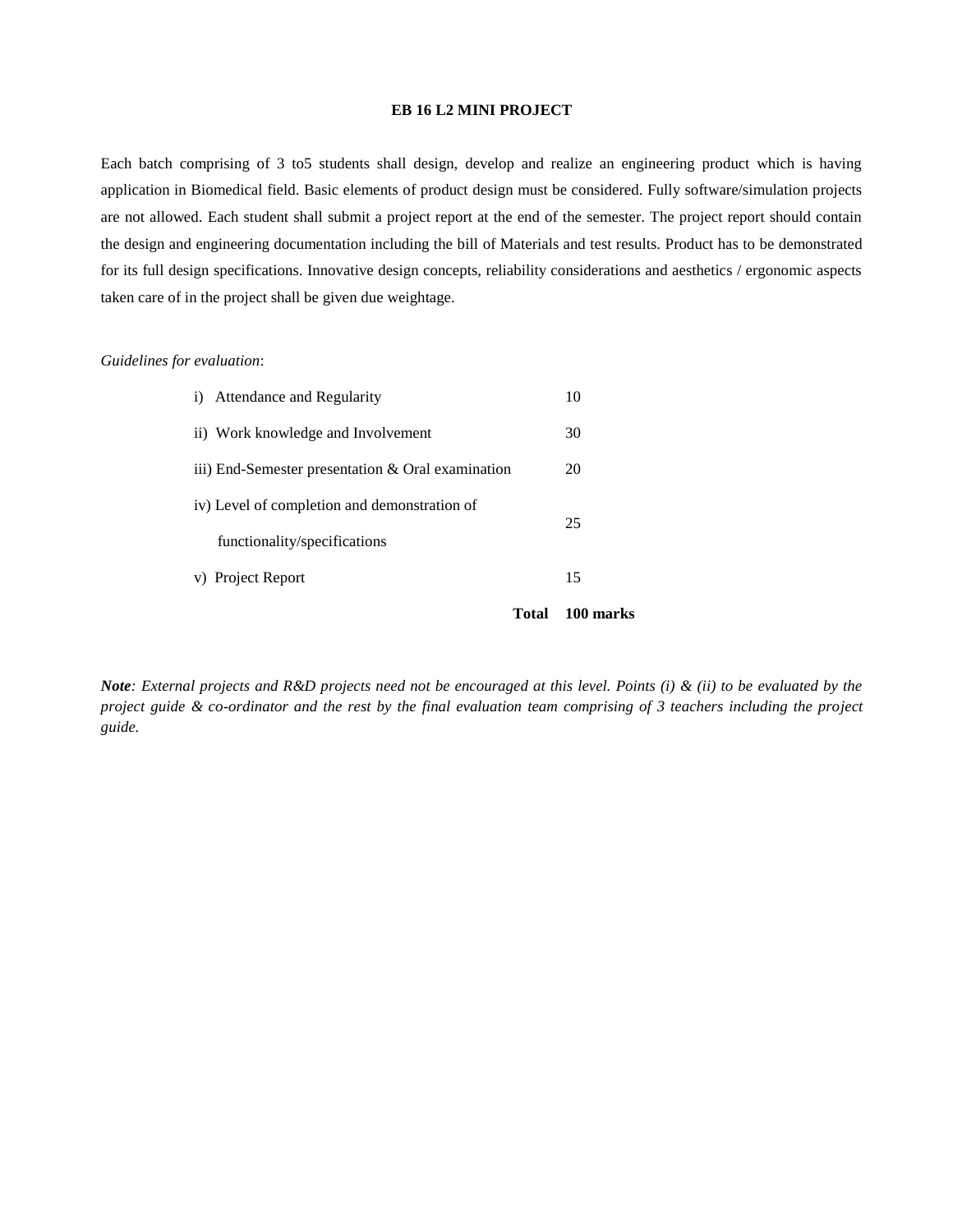# **SEMESTER VII**

#### **CS/EB/EC/EE/EI/IT 1701 INDUSTRIAL ORGANIZATION AND MANAGEMENT**

### **Module I**

Organisation: Introduction, definition of organization, system approach applied to organization, necessity of organization, elements of organization, process of organization, principles of organization, formal and informal organization, organization structure, types of organization structure.

Forms of business organization: Concept of ownership organization, types of ownership. Individual ownership, partnership, joint stock Company, private and public limited company, co-operative organizations, state ownership, public corporation.

### **Module II**

Basic concept of management: Introduction, definitions of management, characteristics of management, levels of management, management skills

Management theory: Scientific management, contribution of Gilbreth. Gantt, Neo-classical theory, modern management theories

Functions of management: Planning, forecasting, organizing, staffing, directing, motivating, controlling, co-coordinating, communicating, decision making.

### **Module III**

Personnel management: Introduction, definition, objectives, characteristics, functions, principles and organization of personnel management

Markets and marketing: Introduction, the market, marketing information, market segmentation, consumer and indusial markets, pricing, sales, physical distribution, consumer behaviour and advertisement.

Financial management: the basics , financial accounts, inflation, profitability, budgets and controls, cost accounting, valuation of stock, allocation of overheads, standard costing ,marginal costing.

#### **Module IV**

Productivity and production: Measurement of productivity, productivity index productivity improvement procedure Materials management and purchasing: Objectives, functions, importance of materials management. Stores and storekeeping

Inventory control: Classification, functions, inventory models, inventory costs, EOQ, Materials requirement planning

#### **References:**

- 1. Fraidoon Mazda, Engineering Management-, Addison -Wesley
- 2. Koontz and O'Donnell, Essentials of Management, Mc Graw Hill
- 3. Kotlar P, Marketing Management, Prentice Hall India
- 4. Prasanna Chandra, Finance Management, TMH.5<sup>th</sup> ed.,
- 5. Monks J.G Operations Management ,MGH

#### *Type of Questions for University Exam.*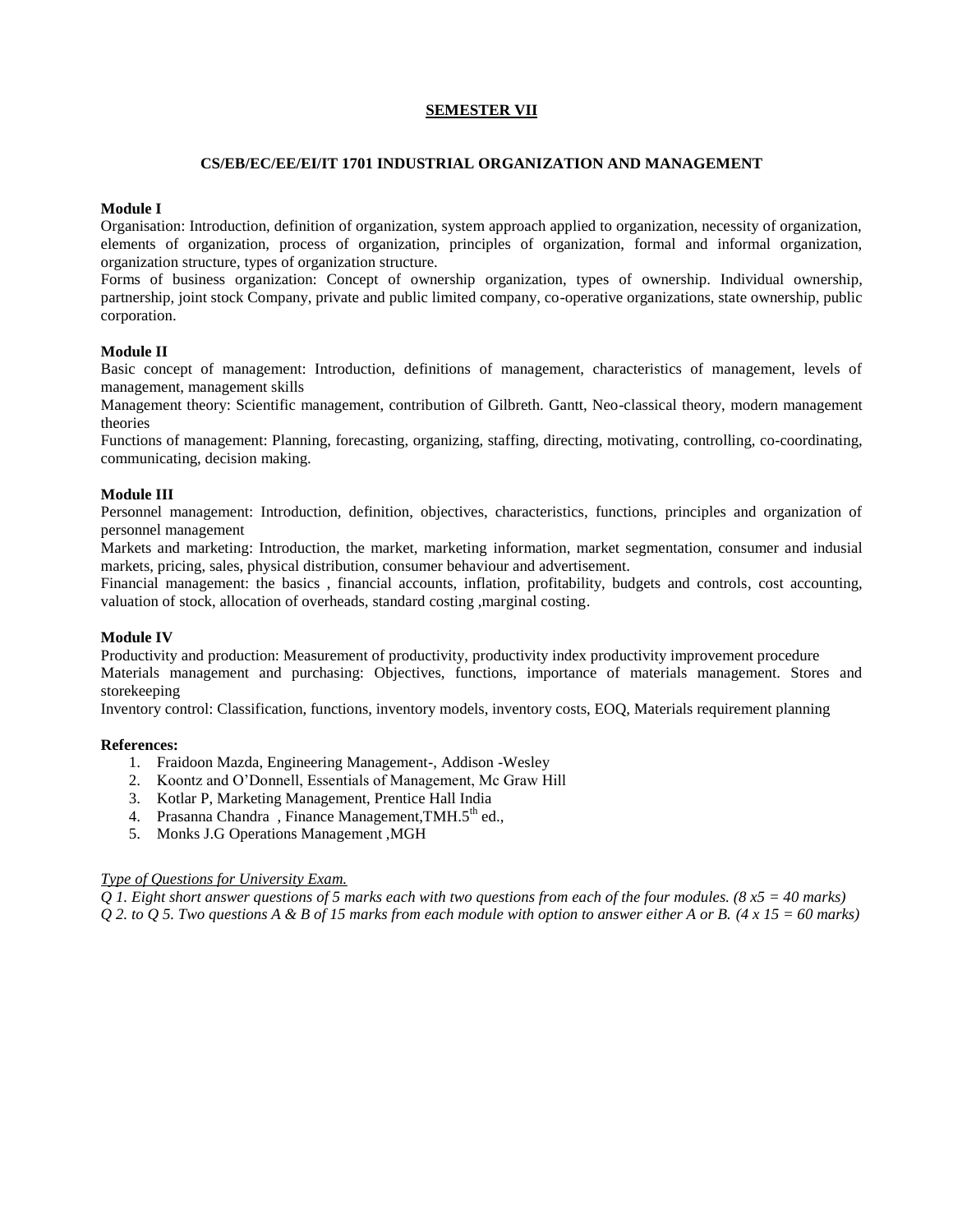# **EB 1702 BIOMECHANICS**

### **Module I**

Bone: structure & composition mechanical properties of bone viscoelastic properties – Maxwell & Voight models anisotropy – Electrical properties of bone – fracture mechanism and crack propagation in bones – fracture fixators – repairing of bones - mechanical properties of collagen rich tissues, teeth, Structure and functions of cartilages, tendons, ligaments.

## **Module II**

Cardiovascular biomechanics – Models of peripheral circulation – Concept of vascular resistance – capacitance – Lumped parameter model of peripheral circulation – Wind Kessel simplifications. Heart as a pump – sliding filament theory – p-v curve for ventricles – contractility – Electrical model of ventricles – cardiac cycle in p-v plane.

# **Module III**

Artificial heart valves- biological mechanical valves - Heterografts, Homografts – testing of valves. Total Hip Prosthesis - requirements – different types of components- Stress analysis & instrumentation, Knee Prosthesis. Human locomotion – gait analysis - Foot Pressure measurements - Pedobarograph - Force platform.

### **Module IV**

Muscle mechanics - Biomechanics of spine - Scoliosis - Measurement – biomechanical treatment- instrumentation. Monitoring Devices: Catheter Mathematical Model, response to a sinusoidal input. Tonometry- different types.

#### **References:**

- 1. D N Ghista , *Biomechanics of Medical Devices* , Macel Dekker , 1982
- 2. J B Park , *Biomaterials - Science and Engineering*, Plenum Press , 1984
- 3. Alexander R Mc Neill *, Biomechanics*, Chapman and Hall, London, 1975
- 4. A Z Tohen and C T Thomas , *Manual of Mechanical Orthopaedics*" ,1973
- 5. D N Ghista and Roaf , *Orthopaedic Mechanics*, Academic Press,1978
- 6. VC Mow and W C Hayes *Basic Orthopedic Biomechanics*, Lippincott Raven publishers,1997.
- 7. C. G. Caro, T. J. Pedley, R. C. Schroter, W. A. Seed, 2011, The mechanics of the circulation, Oxford University Press, 2<sup>nd</sup> Edition.
- 8. Fung Y. C., 1984, Biodynamics: Circulation, Springer Verlag

## *Type of Questions for University Exam.*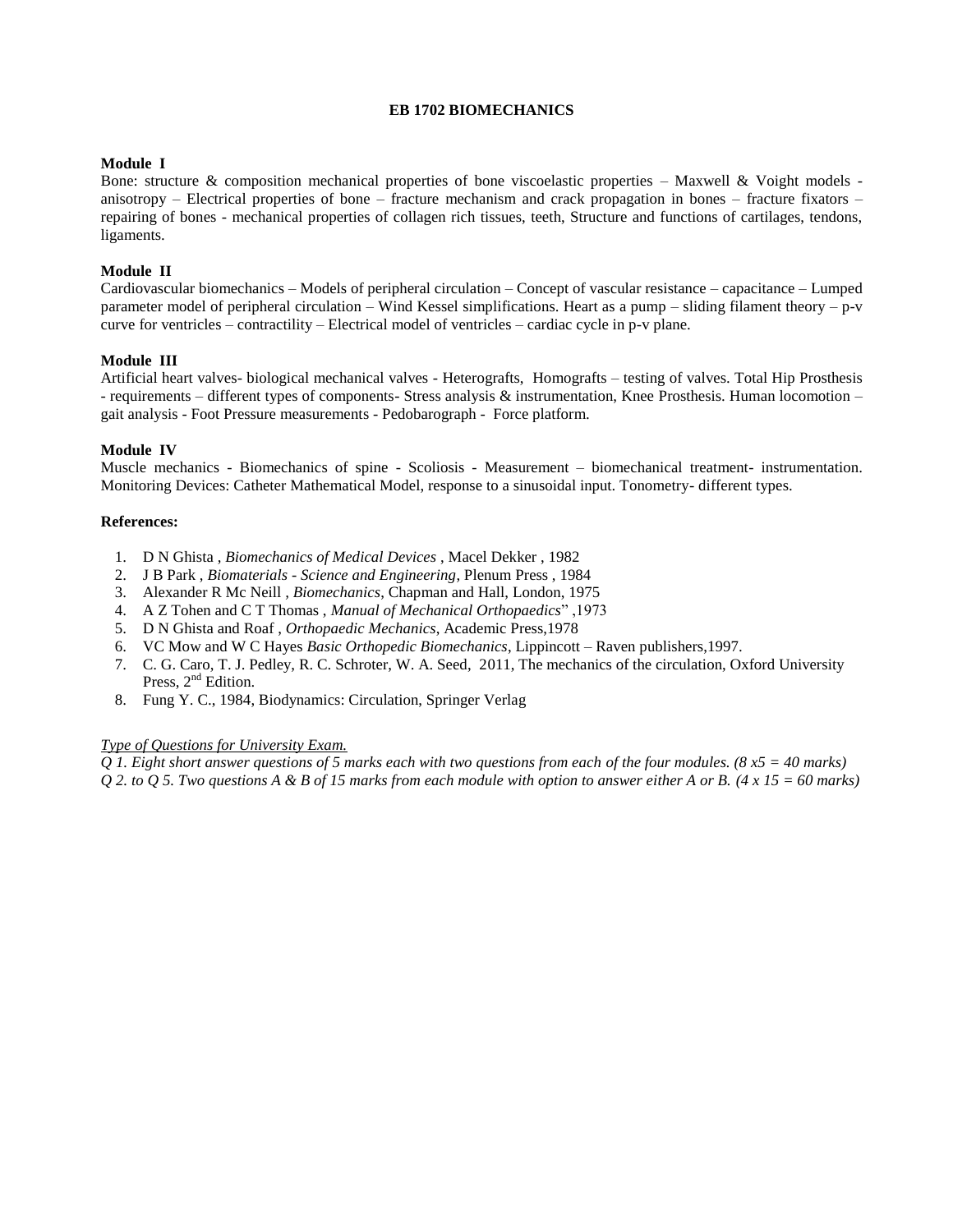## **EB 1703 MEDICAL IMAGE PROCESSING**

#### **Module I**

Image perception -MTF of the visual system - monochrome vision models - color vision model Image sampling and quantization - Two dimensional sampling theory - Practical limits in sampling reconstruction. Image quantization - visual quatization. Image transforms - Two dimensional orthogonal and unitary transforms - properties of unitary transforms onedimensional DFT-2D DFT - cosine,sine Hadamard ,Haar transforms, KLT ,slant transforms.

### **Module II**

Image enhancement - Point operations - contrast stretching - clipping and thresholding - digital negative intensity level slicing - bit extraction. Histogram modelling - histogram eqalization - modification. Spatial operations - smoothing techniques. Magnification and interpolation. Transform operations.Applications in medical imaging.

### **Module III**

Image filtering and restoration.Inverse and weiner filters –filtering using image transforms. Splines and interpolation. Maximum entropy restoration. Bayesian methods Image analysis- spatial feature extraction - transform features. Edge detection – boundary extraction, shape features image segmentation.

### **Module IV**

Applications of Medical Image processing: Fusion of PET and MRI for Hybrid Imaging: Hybrid PET Fusion System, PET/CT Systems, PET/MRI Systems, High-Resolution Fusion. Quantitative Medical Image Analysis: Examples: Assessment of Osteoarthritis, Carotid Atherosclerosis & Cancer.

#### **References:**

- 1. Jain Anil K: *Fundamentals of Digital Image Processing* , Prentice Hall of India. 1989
- 2. Rosenfield Azriel, Kak Avinash C: *Digital Picture Processing*, Academic Press Inc.1991
- *3.* Thomas M. Deserno *Biomedical Image Processing* Springer-Verlag Berlin Heidelberg 2011
- 4. Gonzalez Rafel C, Wintz Paul: *Digital Image Processing*, Addison Wesley.1993
- 5. Pratt William K: *Digital Image Processing*, John Wiley and Sons. 2001.

#### *Type of Questions for University Exam.*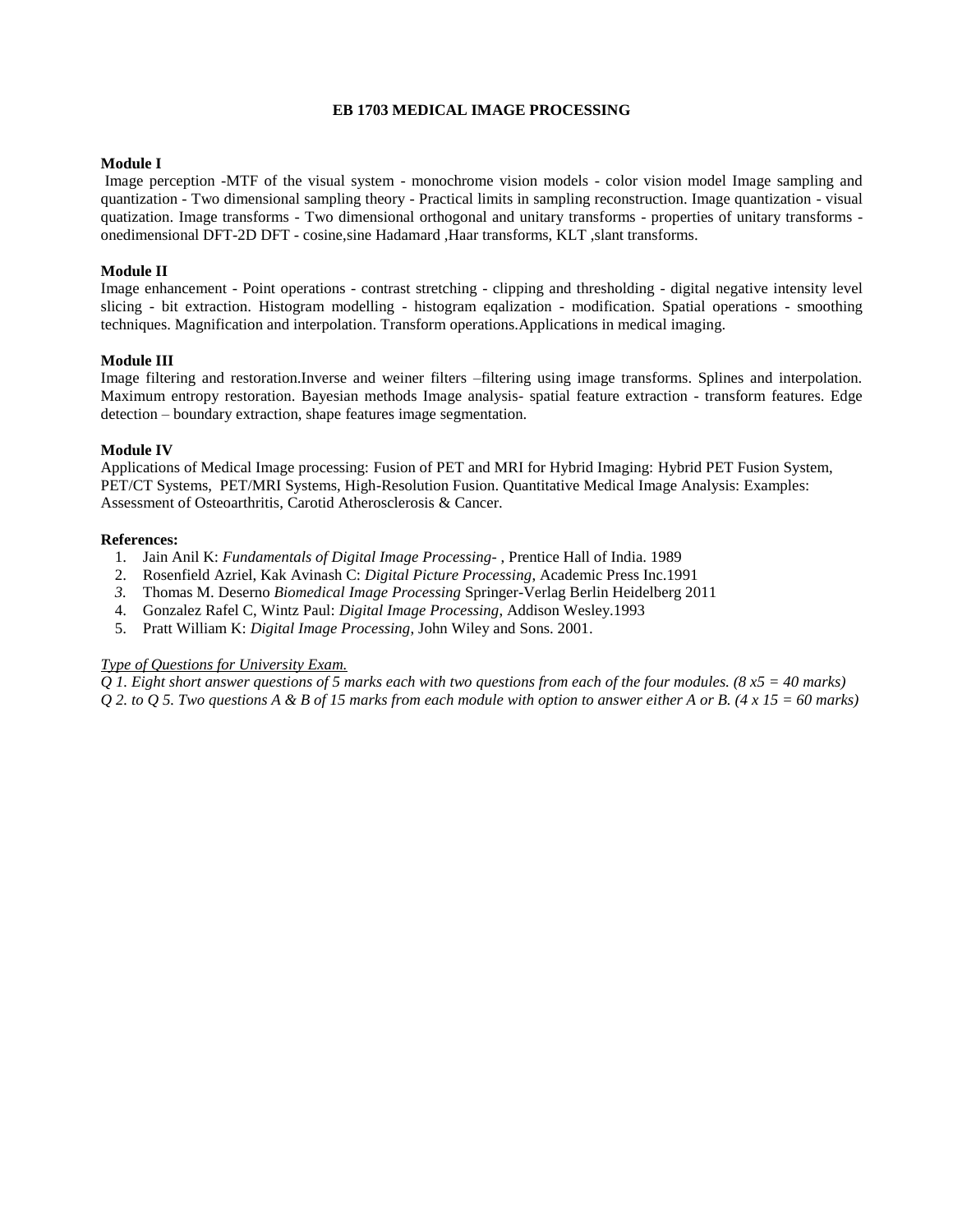# **EB 1704 THERAPEUTIC EQUIPMENTS**

### **Module I**

Cardiac Pacemakers & Defibrillators: Effects of electric field on cardiac muscles and laws of stimulation. External and internal pacemakers - programmable pacemakers - power sources - defibrillators - basic principle and comparison of output wave forms of different DC defibrillators - energy requirements - synchronous operation - implantable defibrillators - defibrillator analyzers - RF ablation treatment for arrhythmia.

#### **Module II**

Ventilators: Basic principles - Different generators, Inspiratory phase, Different cycling mechanism - Expiratory phase - Different ventillatory adjuncts - study of typical ventilator - Anesthetic machines.

### **Module III**

Surgical diathermy – principles, burn and shock hazards - electro surgical analyzers - Principles of short wave and microwave diathermy. Lithotripsy – principles of percutaneous, ultrasonic & extracorporeal shock wave lithotripters.

### **Module IV**

Principle of endoscopy-Types of endoscopes , cystoscopes , laproscopes - Fiber optic endoscopes and endoscopes with integral TV cameras - Infusion pumps, peristaltic pumps – Dialysis equipments - Heart lung machines.

### **References:**

- 1. Mushin, *Automatic Ventilation of Lung*, Black Well,1980
- 2. R S Khandpur, *Handbook of Bio medical Instrumentation*, Tata McGraw Hill,2004
- 3. Massey & Meredith , *Fundamental Physics of Radiology*, Wright, Bristol,1992
- 4. Geddes & Baker , *Principles of Applied Biomedical Instrumentation* Wiley,1989.

### *Type of Questions for University Exam.*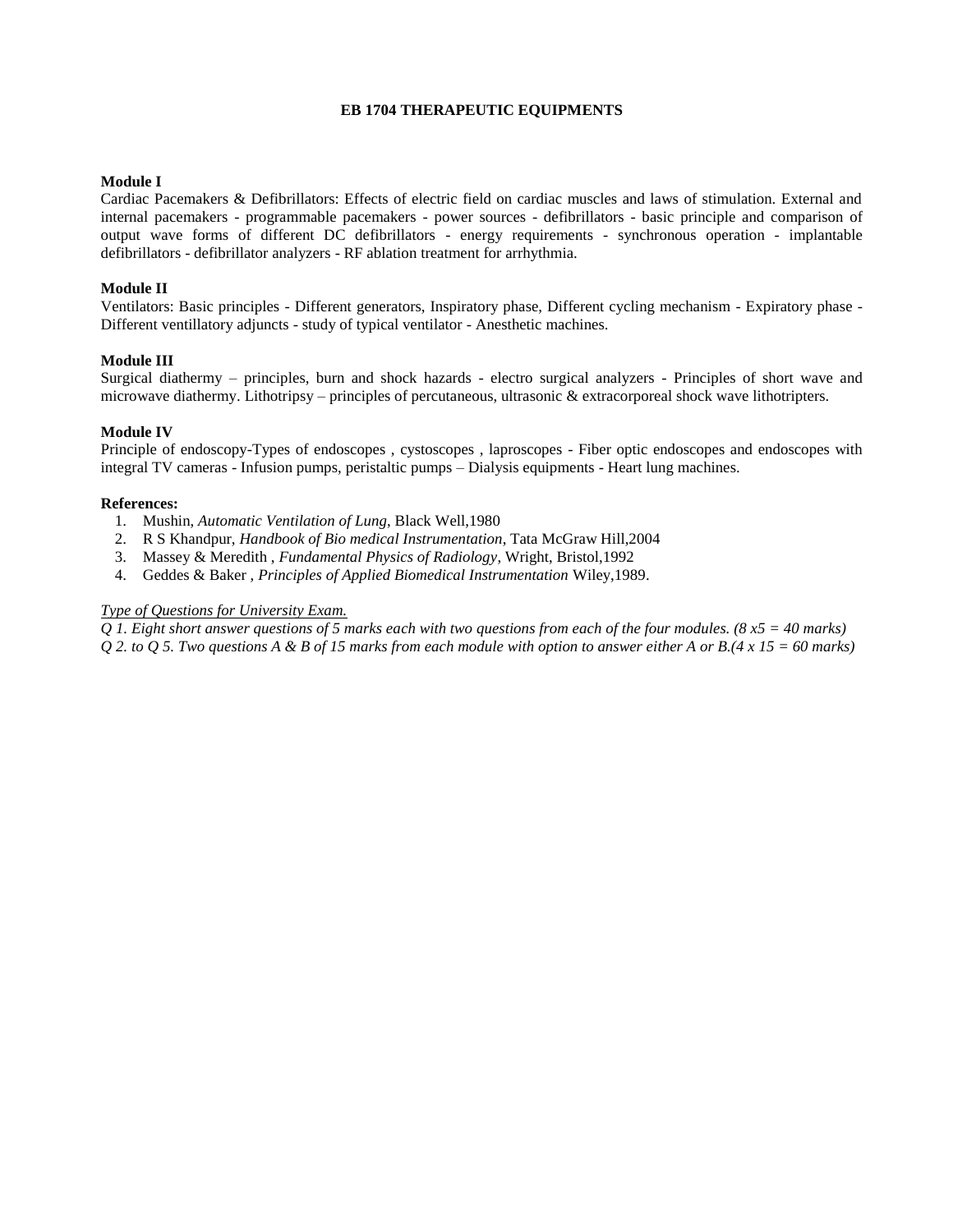#### **EB 1705 E1 MODELING OF PHYSIOLOGICAL SYSTEMS**

### **Module I**

Physiological complexity and the need for models: Complexity , Feedback and Control in Physiological Systems Models and the modeling process: Model Formulation , Identification Validation and Simulation Different approaches of modeling physiological systems Linear Modeling Distributed Modeling Nonlinear Modeling Time-varying Modeling Mathematical approach, electrical analogues, etc. Introduction to various process controls like cardiac rate, blood pressure, respiratory rate. Blood - Glucose regulation. Pharmacokinetic modeling-compartmental models, blood-tissue models.

#### **Module II**

Modeling of human thermal regulatory system: Parameters involved, control system model etc. Biochemistry of digestion, Loss of heat to the environment, Heat transfer within the body, Models describing heat transfer between core and skin, heat distribution in extremities.

#### **Module III**

Modeling of Respiratory system : Human Lungs: Anatomy and physiology of the respiratory system, mass balance in lungs, oxygen and carbon dioxide transport in blood Modeling oxygen uptake by RBC and pulmonary capillaries .

Modeling of Ultra filtration system : Anatomy and physiology of kidneys. Transport through cells and tubules, passive diffusion, facilitated diffusion and active transports. Methods of waste removal, counter current method of urine formation in nephron, model of Henle's loop.

### **Module IV**

Neuron Models: Electrical properties of Neurons, Single compartment models, voltage dependent conductances, Hodgkin Huxley model, Integrate fire neuron model, conductance based models, Cable equation, multi compartment models. Fitzhugh Nagumo models.

#### **References:**

- 1. David Cooney, *Advanced in Bio medical Engineering*, Marcel Decker Publications, 1980
- 2. David Cooney, *Biomedical Engineering Principles*, Marcel Decker Publications, 1976.
- 3. Arthur C Guyton, *Text Book of Medical physiology*, PRISM Books India, 2000
- *4.* Peter Dayan, *Theoretical Neuroscience: Computational and Mathematical modeling of Neural systems* MIT Press
- *5.* Vasilis Z Marmarelis, *Nonlinear Dynamic Modeling of Physiological systems* IEEE Press series in Biomedical Engineering,
- 6. Rushmer, *Medical Engineering*, Academic Press
- 7. Yukihito Nose: *The Artificial Kidney*, The C V Mosby Co., 1969.
- 8. Kennedy & Blackie, *Electromedcial Engineering*
- 9. Webstar, *Electronic Devices for Rehabilitation*
- 10. Myers, *Engineering in Heart and Blood Vessels*, Wiley International
- 11. Ibrall & Guytion , *Regulations and Control in Physiological Systems* , Instruments Society USA
- 12. Brown & Gann, *Engineering in Physiology Vol 1 & Vol 2*
- 13. Michael C.K. Khoo, *Physiological Control System,* PHI, New Delhi, 2001.

#### *Type of Questions for University Exam.*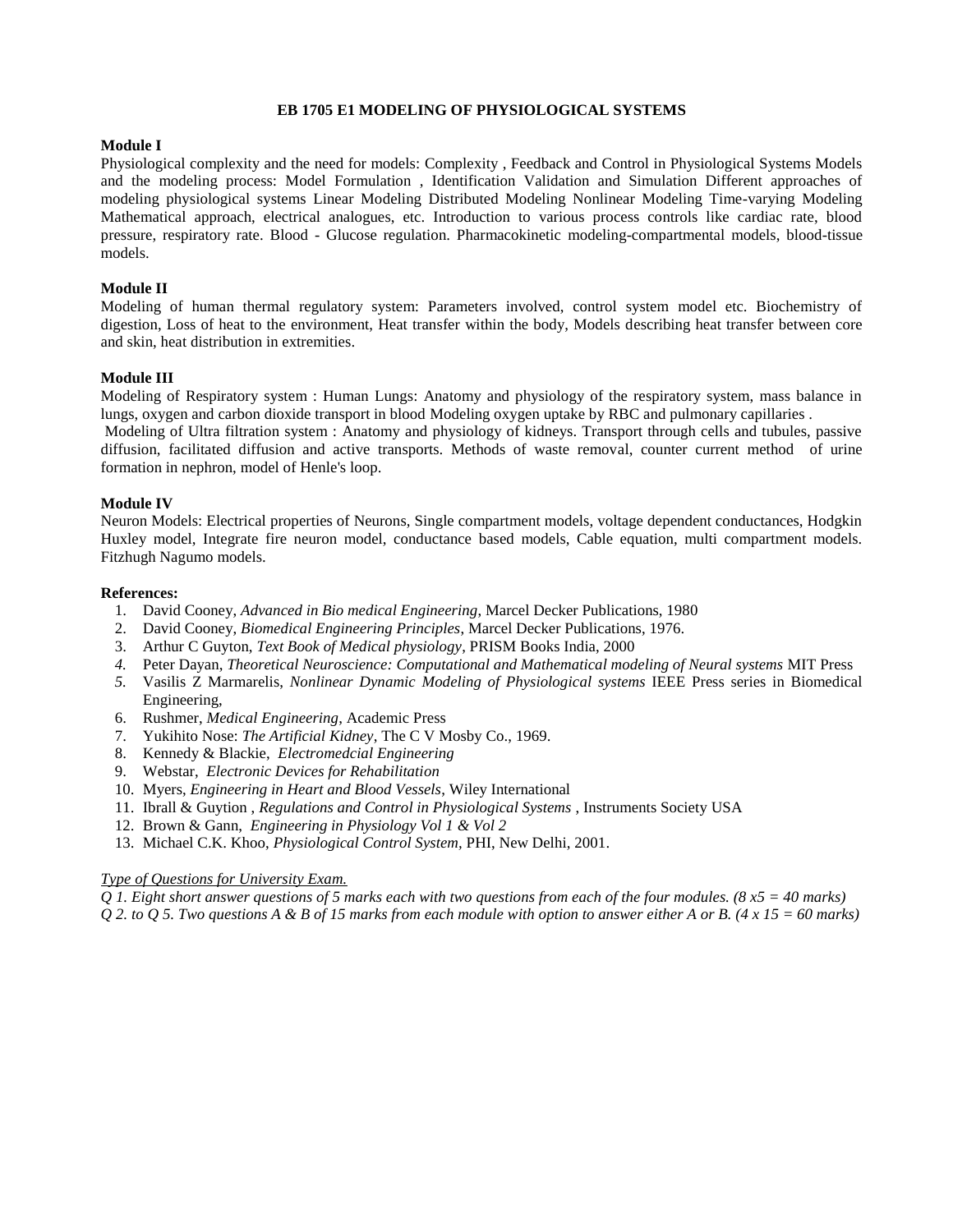#### **EB 1705 E2 BIOSTATISTICS AND DESIGN OF EXPERIMENTS**

#### **Module I**

Basic concepts: Measures of central tendency – measure of dispersion – properties. Random variables – discrete and continuous – probability density function – binomial, Poisson and normal distributions – Joint probability density function – marginal and conditional distributions.

### **Module II**

Statistical inference: Interval estimation – mean and variance – testing of hypothesis – single population mean – difference between two population means. Hypothesis testing for categorical data – Fisher exact test – chi square distribution – Goodness of fit. Non parametric tests – sign test – Wilcoxon sign rank test – Wilcoxon rank sum test.

#### **Module III**

Multisample inference –Introduction to analysis of variance – one way analysis of variance (fixed effects model) – hypothesis testing in one way anova (fixed effects model) – comparison of specific groups in one way anova. Regression and correlation: Fitting of regression line ( least squares method) – linear regression – statistical inference on parameters from regression line – correlation coefficient – statistical inference on correlation coefficient – multiple regression – partial and multiple correlation – rank correlation coefficient.

#### **Module IV**

Scope of statistics in biomedical data analysis - Statistical design of experiments for clinical and laboratory data – Study design - Measure of effect for categorical data – confounding and standardization – methods of inference for stratified categorical data – power and sample size estimation for categorical data – multiple logistic regression – meta analysis – equivalence studies - Crossover designs – clustered binary data – measurement-error method – missing data.

#### **References:**

- 1. Wayne Daniel: *Biostatistics: Foundation for Analysis in the Health Sciences*, *5th ed*., John Wiley & Sons, New York.
- 2. Bernard Rosener: *Foundations of Biostatistics, 6th edition*,Thomas Brooks, USA.

#### *Type of Questions for University Exam.*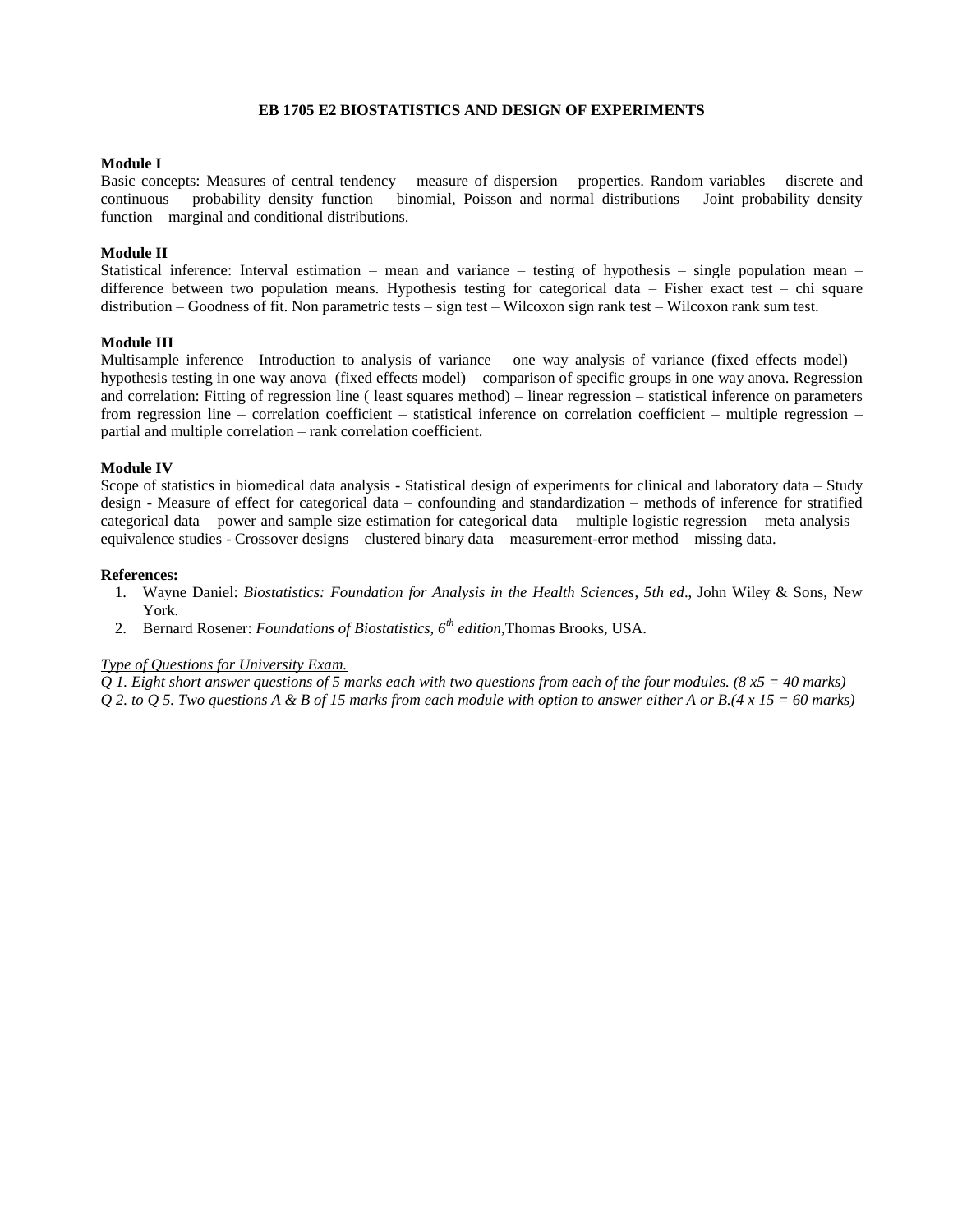### **EB 1705 E3 EMBEDDED SYSTEMS AND APPLICATIONS**

## **Module I**

Overview of Embedded System: Embedded System-Features-Categories-Requirements- Challenges and Issues Applications of Embedded Systems in Consumer Electronics, Control System, Biomedical Systems, Handheld computers, Communication devices.

# **Module II**

Embedded Hardware & Software Development Environment :- Hardware Architecture, Communication Interface Standards-SPI,I<sup>2</sup>C,USB,Firewire,Bluetooth,Zigbee,IrDA, Embedded System Development Process, Embedded Operating systems, Types of Embedded Operating systems.

### **Module III**

Real Time & Database Applications :- Real-Time Embedded Software Development, Sending a Message over a Serial Link, Simulation of a Process Control System, Controlling an Appliance from the RT Linux System, Embedded Database Applications using examples like Salary Survey, Energy Meter Readings.

### **Module IV**

Microchip PIC16 family – PIC16F873 processor – features – architecture – memory organization – register file map – I/O ports – PORTA - PORTB – PORTC – Data EEPROM and flash program memory – Asynchronous serial port – SPI mode – I2C mode.

Introduction to ARM family of microcontrollers- General features of ARM7,ARM9,ARM Cortex (Basic features only).

#### **References:**

- 1. Dreamtech Software Team , *Programming for Embedded Systems*-, Wiley Dreamtech 2002.
- 2. Rajkamal, *Microcontrollers- Architecture, programming, Interfacing and system Design*, Pearson Education, 2005.
- 3. John B Peatman *Design with PIC micro-controllers*:, Pearson Education.
- 4. Daniel W Lewis *Fundamentals of Embedded Software where C and Assembly Meet* PHI Ltd, 2003.
- 5. DS101374: *National Semiconductor reference manual*.
- 6. SoftwareTeam, Wiley Dreamtech, *Embedded / RealTime systems: Concepts, Design and programming, Dreamtech*  1993.
- 7. *1187D: Atmel semiconductor reference manual.*
- 8. *Atmel semiconductor web site –* [www.atmel.com.](http://www.atmel.com/)
- 9. *Microchip semiconductor web site* [www.microchip.com](http://www.microchip.com/)**.**

# *Type of Questions for University Exam.*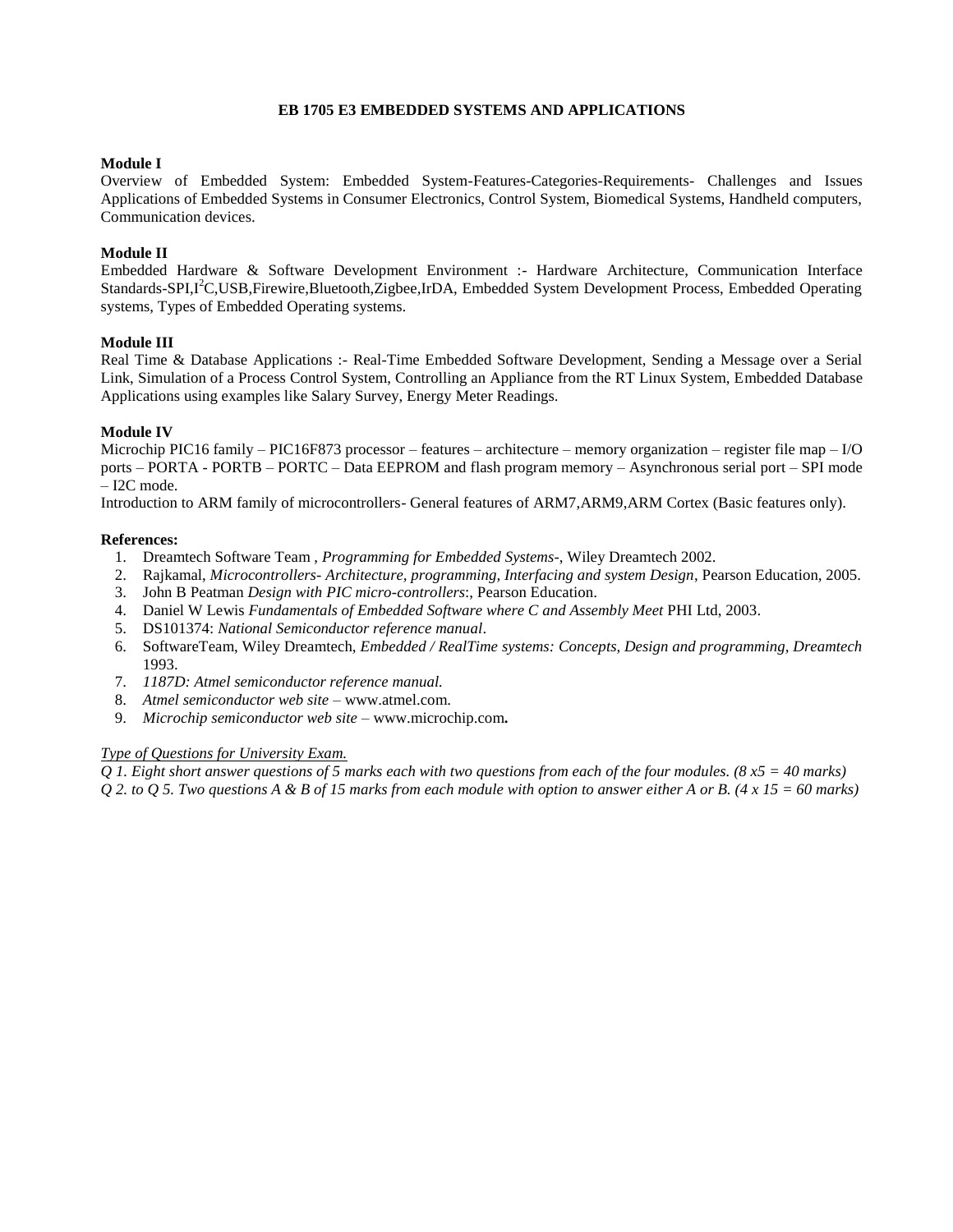#### **EB/EC 1705 E4 MECHATRONICS**

## **Module I**

**Introduction to Mechatronics** - Elements of Mechatronic Systems. Mechatronics in manufacturing - Mechatronics in products - Scope of Mechatronics. **Mathematical modeling of Engineering Systems:** System Building blocks for Mechanical, Electrical, Fluid and Thermal systems. **General Engineering System Modeling:** Rotational - Translational, Electromechanical, Hydraulic\_ Mechanical systems - System Transfer Function - Dynamic response of systems for standard test signals (Detailed mathematical analysis not required).

## **Module II**

**Actuation Systems:** Pneumatic & Hydraulic Systems: Process Control Valves, Directional and Pressure Control valves, Linear and Rotary actuators. **Mechanical Actuation Systems:** Translational and Rotational motions, Kinematic Chains, Cams, Gear Trains, Ratchet and Pawl, Belt and Chain drives, Bearings. **Electrical Actuation Systems:** Mechanical and Solid State Relays, Solenoids, DC & AC motors, Servo & Stepper motors- feedback devices - encoders - pulse digitizers resolvers - inductosyn – tachometers.

### **Module III**

**Fundamentals of numerical control** - advantages of NC systems - classification of NC systems - point to point and contouring systems - NC and CNC - incremental and absolute systems - open loop and closed loop systems - features of NC machine tools - fundamentals of machining - design consideration of NC machine tools - methods of improving machine accuracy and productivity. **Industrial robotics** - basic concepts - robot anatomy - robotics and automation specification of robots - resolution - repeatability and accuracy of manipulator - classification of robots.

### **Module IV**

**MEMS:** Internal Structure, advantages, manufacturing, applications - Fibre Optic Devices in Mechatronics. **Mechatronic System Controllers:** ON/OFF, P, I, D, PI and PID Controllers, Digital controllers, Intelligent Controllers in Mechatronics. **Programmable Logic Controllers:** Structure, I/O processing, Programming, applications – Selection Criteria.

#### **References:**

- 1. Bolton. N, *Mechatronics - Electronic Control systems in Mechanical and Electrical Engineering,* Pearson Education,4/e, 2008
- 2. M.D. Singh, J.G. Joshi, *Mechatronics*, Prentice Hall India, New Delhi, 2006
- 3. Dradly. D.A, Dawson.D, Burd N.C and Loader A.J, *Mechatronics Electronics in Products & Processes*, Chapmen & Hail, 1993.
- 4. HMT Limited, *Mechatronics*, Tata McGraw Hill,1998.
- 5. James Harter, *Electromechanics- Principles concept and Devices*, Prentice Hall, 1995.
- 6. Michel P. Groover*, Industrial Robots-Technology, Programming and Applications*, McGraw Hill,1986
- 7. Yoram Koren & Ben Yuri*, Numerical Control of Machine Tools*, Khanna Publishers,1984
- 8. A.Smaili, F.Mrad, *Mechatronics-Integrated Technologis for Intelligent Machines*,Oxford,2009
- 9. Appukuttan .K. K, *Introduction To Mechatronics*,Oxford University,Press,1/e, 2007
- 10. David G Alciatore, Micheal, *Introduction to Mechatronics and Measurement Systems*,TMH,3/e,2007
- 11. Nitaigour P Premchand, *Mechatronics-Principles,Concepts and Applications,*TMH,11/e,2011.

#### *Type of Questions for University Exam.*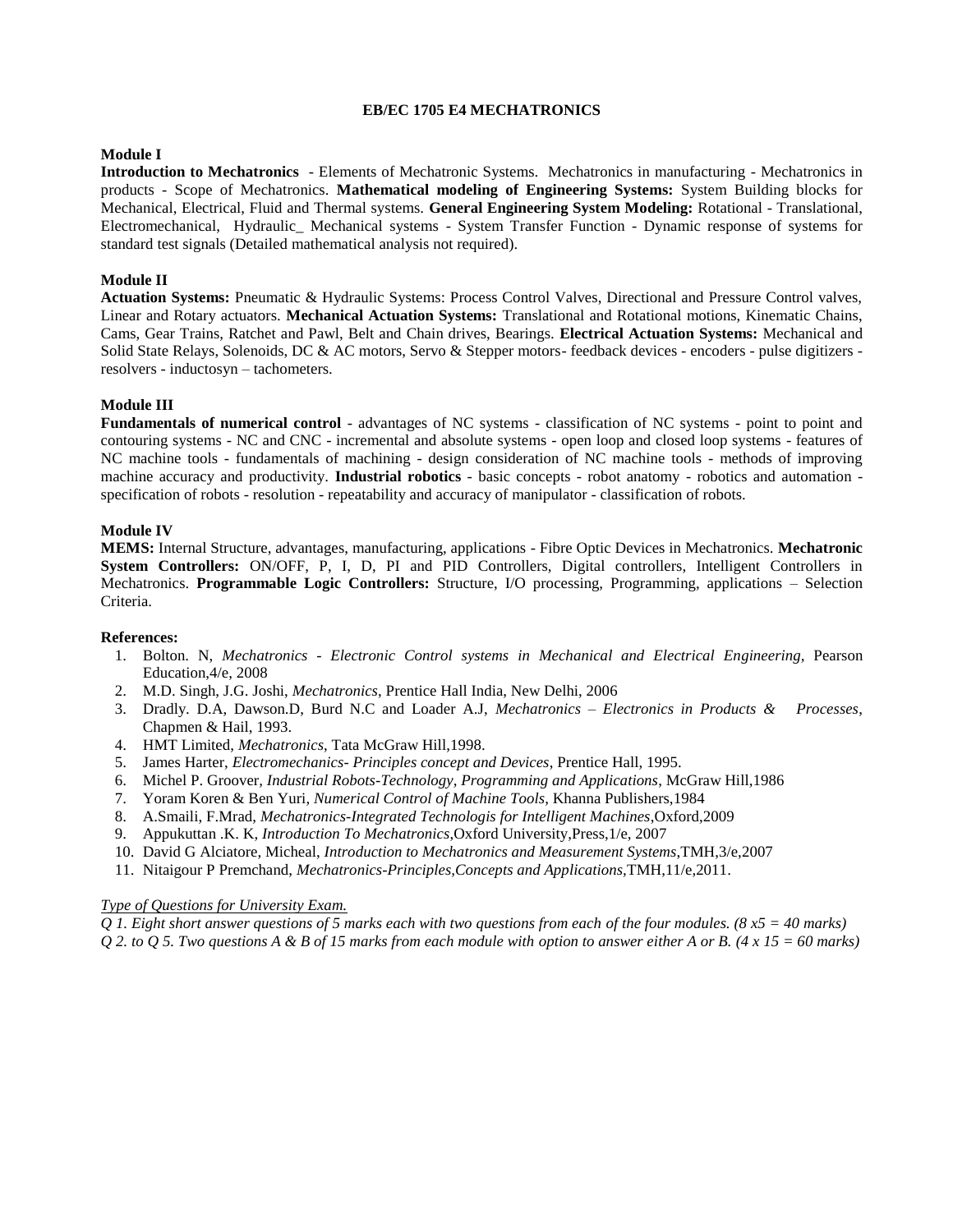# **EB 17 L1 BIOSIGNAL PROCESSING LABORATORY**

- 1. MATLAB familiarization
- 2. Acquisition of biosignals to the system
- 3. Implementation of filters.
- 4. Processing of ECG signals for acquiring parameters like heart rate, QRS complex, P wave etc
- 5. Arrhythmia analysis.
- 6. Analysis of plethysmographic signal.
- 7. Automated detection of systolic and diastolic pressure from cuff pressure and peripheral pulse.
- 8. Signal Classification using neural networks.
- 9. 50 Hz interference rejection in ECG signals.
- 10. Event detection in EEG signals
- 11. Spectral analysis of EEG, EMG signals.

*Note: 50% marks is earmarked for continuous evaluation, and 50% marks for end semester examination to be conducted by two examiners. A candidate shall secure a minimum of 50% marks in the aggregate and 50 % minimum in the end semester examination for a pass.*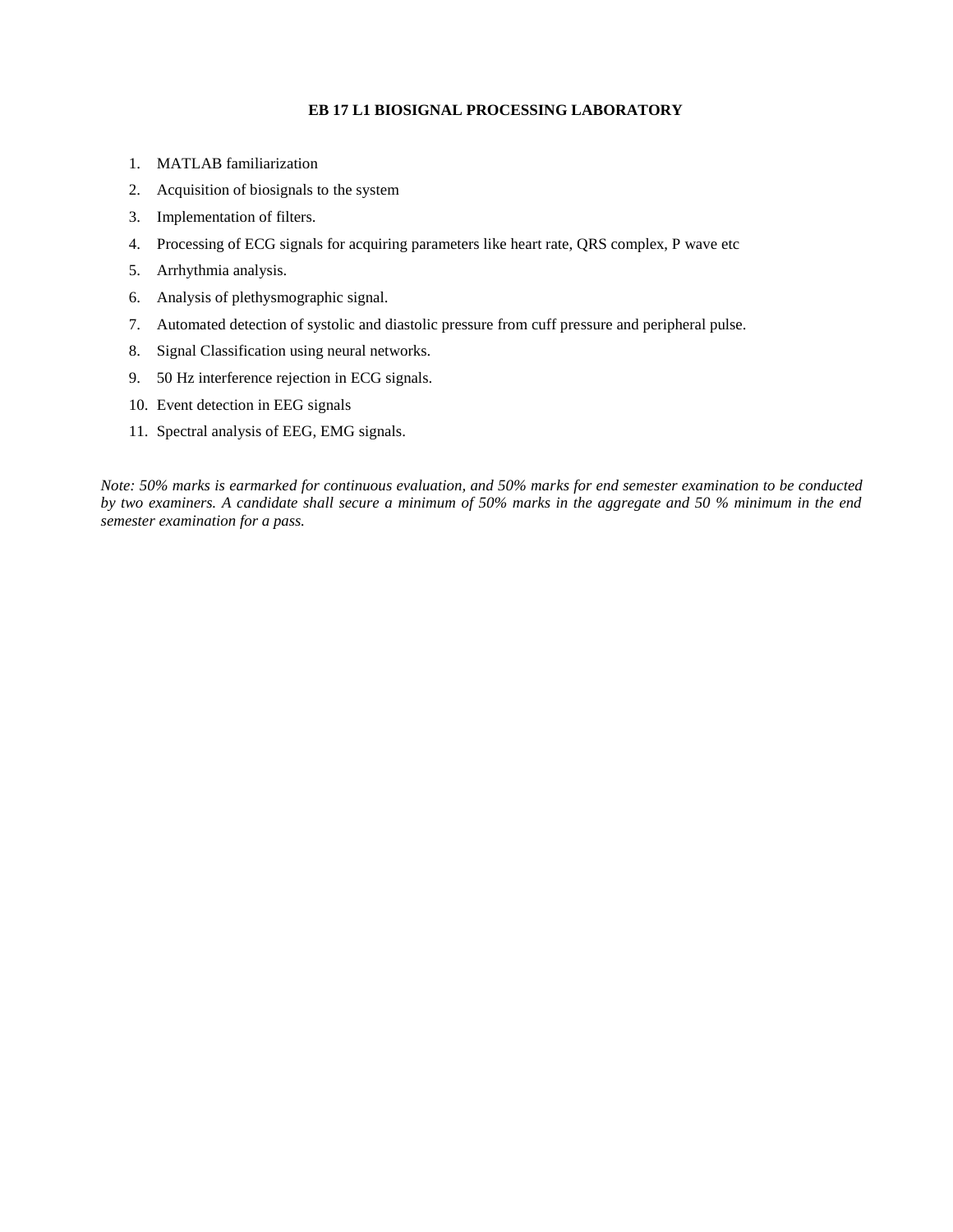#### **EB 17 L2 BIOENGINEERING LABORATORY**

- 1. Flash ADC
- 2. Automatic gain compensator
- 3. Power amplifier of stylus movement
- 4. X-ray timer circuit
- 5. ESU waveform generator
- 6. Chart drive circuit.
- 7. QRS detector circuit.
- 8. Study of IC 7107
- 9. ECG monitor circuit.
- 10. Study of
	- i. ECG monitor and recorder
	- ii. Defibrillator
	- iii. ESU
	- iv. X-Ray Machine
	- v. Tread Mill
	- vi. Holter Recorder

*Note: 50% marks is earmarked for continuous evaluation, and 50% marks for end semester examination to be conducted by two examiners. A candidate shall secure a minimum of 50% marks in the aggregate and 50% minimum in the end semester examination for a pass.*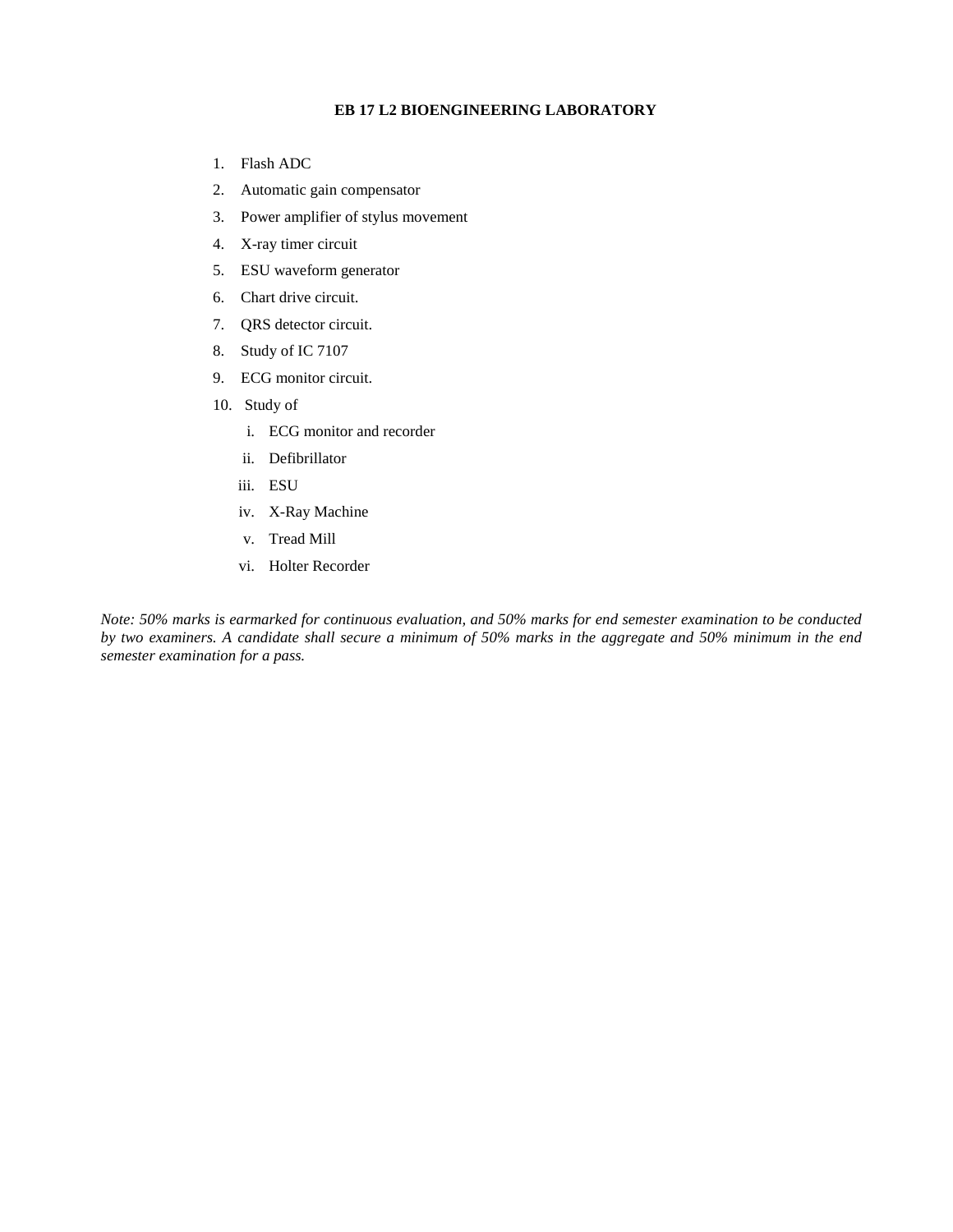#### **EB 17 L3 PROJECT DESIGN**

Each batch comprising of 3 to 5 students shall identify a project related to the curriculum of study. At the end of the semester, each student shall submit a project synopsis comprising of the following.

- Application and feasibility of the project
- Complete and detailed design specifications.
- Block level design documentation
- Detailed design documentation including circuit diagrams and algorithms/ circuits
- Project implementation action plan using standard presentation tools

#### **Guidelines for evaluation:**

| $\ddot{1}$ | Attendance and Regularity                            |    |
|------------|------------------------------------------------------|----|
| $\rm ii)$  | Quality and adequacy of design documentation         | 10 |
|            | iii) Concepts and completeness of design             | 10 |
|            | iv) Theoretical knowledge and individual involvement | 10 |
| V)         | Quality and contents of project synopsis             | 10 |
|            |                                                      |    |

 **Total 50 Marks**

*Note: Points (i) - (iii) to be evaluated by the respective project guides and project coordinator based on continuous evaluation. Points (iv) - (v) to be evaluated by the final evaluation team.*

The first phase of the main project including the literature survey, schematic block or algorithms, design of the project and implementation of the initial phase of the project shall be completed. A report on the work done in this phase shall be submitted by each student by the end of the VIII semester. There will be an internal examination of the project that includes oral presentation regarding the overall project and demonstration, if any, of the completed work. The evaluation panel shall consist of at least three faculty members including the project coordinator, guide and one senior faculty member of the department.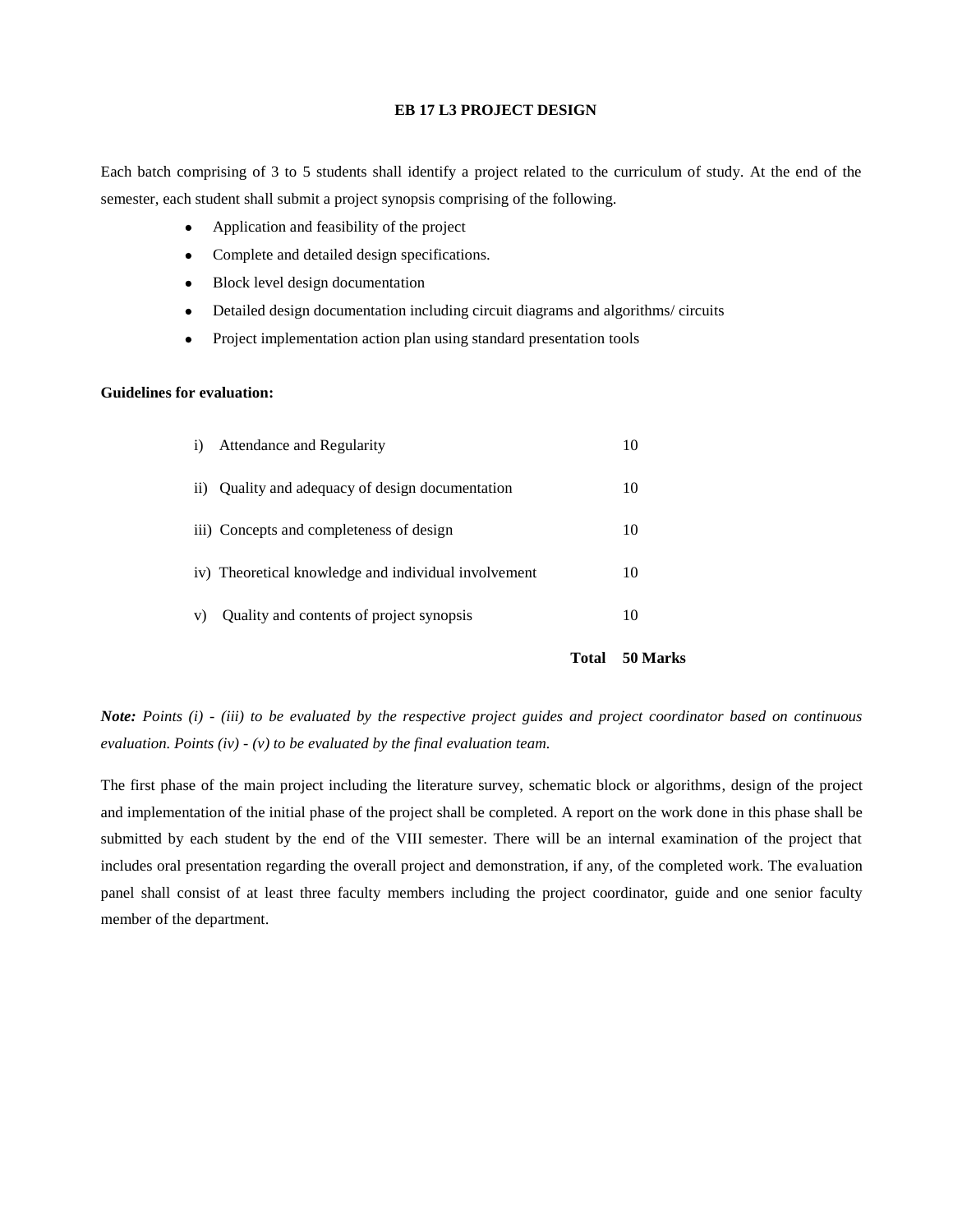#### **EB 17 L4 SEMINAR**

Students shall individually prepare and submit a seminar report on a topic of current relevance related to the field of Electronics & Biomedical Engineering. The reference shall include standard journals, conference proceedings, reputed magazines and textbooks, technical reports and URLs. The references shall be incorporated in the report following IEEE standards reflecting the state-of-the-art in the topic selected. Each student shall present a seminar for about 30 minutes duration on the selected topic. The report and presentation shall be evaluated by a team of internal experts comprising of 3 faculty members based on style of presentation, technical content, adequacy of references, depth of knowledge and overall quality of the seminar report.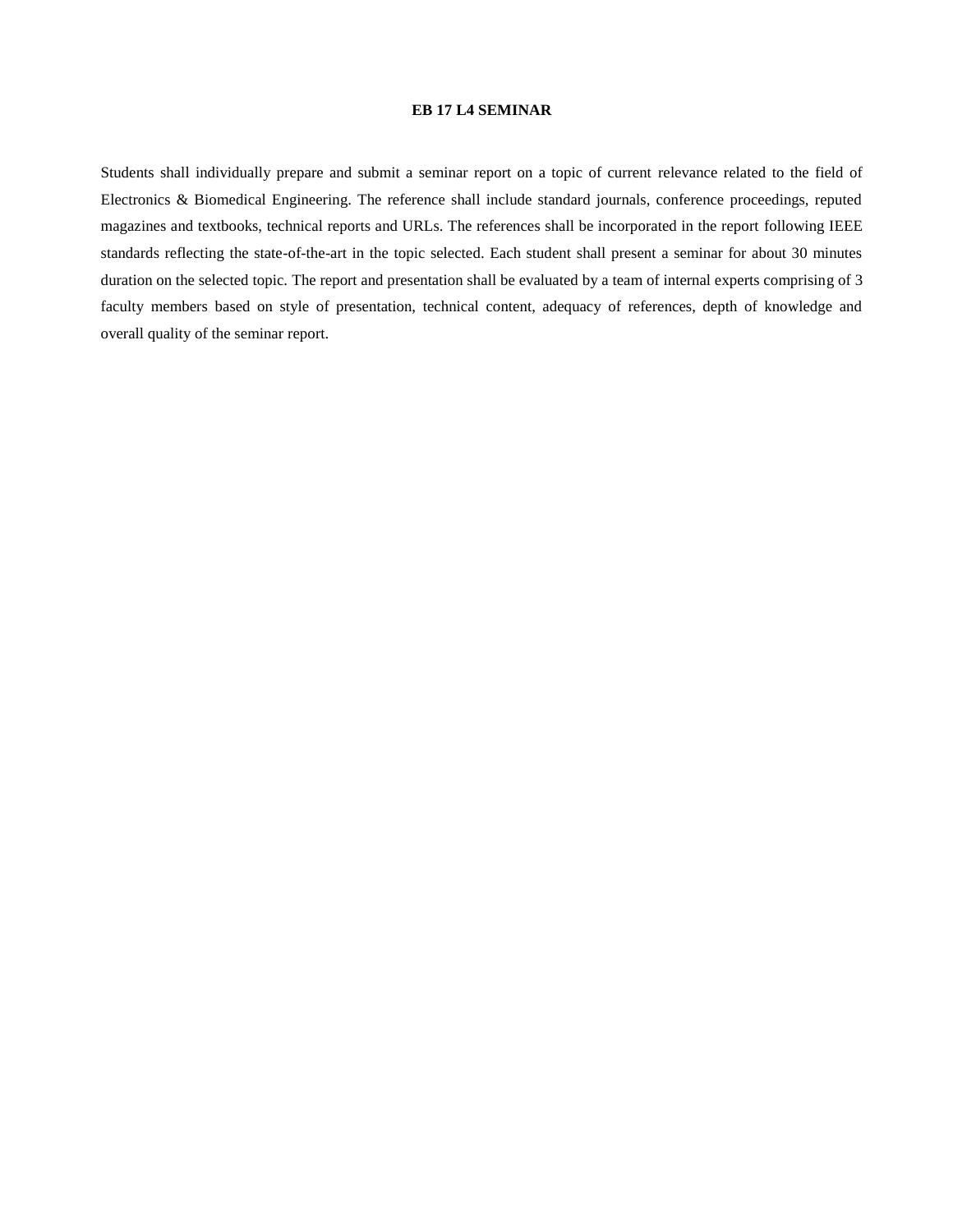# **SEMESTER VIII**

### **EB 1801 PRINCIPLES OF RADIO DIAGNOSIS AND RADIOTHERAPY**

# **Module I**

Various components of radiographic systems – Electrical circuit for X-ray unit – Filament circuit and mA control- HT circuit & KV control – Safety devices - X-ray tubes for various medical applications – fixed anode, rotating anode, x-ray tubes for specialised applications - Rating charts of X-ray tubes.

## **Module II**

Exposure switching and control of exposure time – Types of timer circuits - Automatic exposure control – Photo electric and ionisation timers –-limitations - performance - Guard timers. Scattered radiation – effects & control in radiography – collimators – grids – types and characteristics, bucky grids – Absorbed dose and Rad - Basics of tables & arms.

# **Module III**

X-ray films and its processing, properties of X-ray films, intensifying & fluorescent screens -properties. Fluoroscopy systems – Direct and indirect fluoroscopy, Image intensifier & TV chain for fluoroscopy, Automatic brightness control – Camera tubes for x-ray TV chains. Serial film chargers – types - radiographic considerations - film exposure time - Basics of digital radiography & digital subtraction angiography.

### **Module IV**

Physical principles of radiotherapy. Dosage data for clinical applications – kV  $\&$  MV radiations – output and percentage depth dose values. Measurement of output and use of ISODOSE charts - Radiation therapy planning. Collimators and beam direction devices. Teletherapy sources - Principles of linear accelerators for radiation therapy.

### **References:**

- 1. Sybil M Stockley, *A Manual of Radiographic Equipments*, Churchill Livingstone, New York.,1986
- 2. Meredith & Massey, *Fundamental Physics of Radiology*, Varghese Publishing House, Bombay.1972
- 3. Thomas T. Thompson, *A Practical Approach to Modern Imaging Equipment* Little Brown & Co., 2nd edition,1978
- 4. T S Curry, J E Dowdey & R C Murrey: *Christensen's Introduction to Physics of Diagnostic Radiology*, Lea & Febiger, Philadelphia,1984
- 5. D N & M O Chesney, *Radiographic Imaging*, CBS Publishers,1990.
- 6. D N & M O Chesney, *X-ray equipment for student Radiographers*, CBS Publishers,1975.

# *Type of Questions for University Exam.*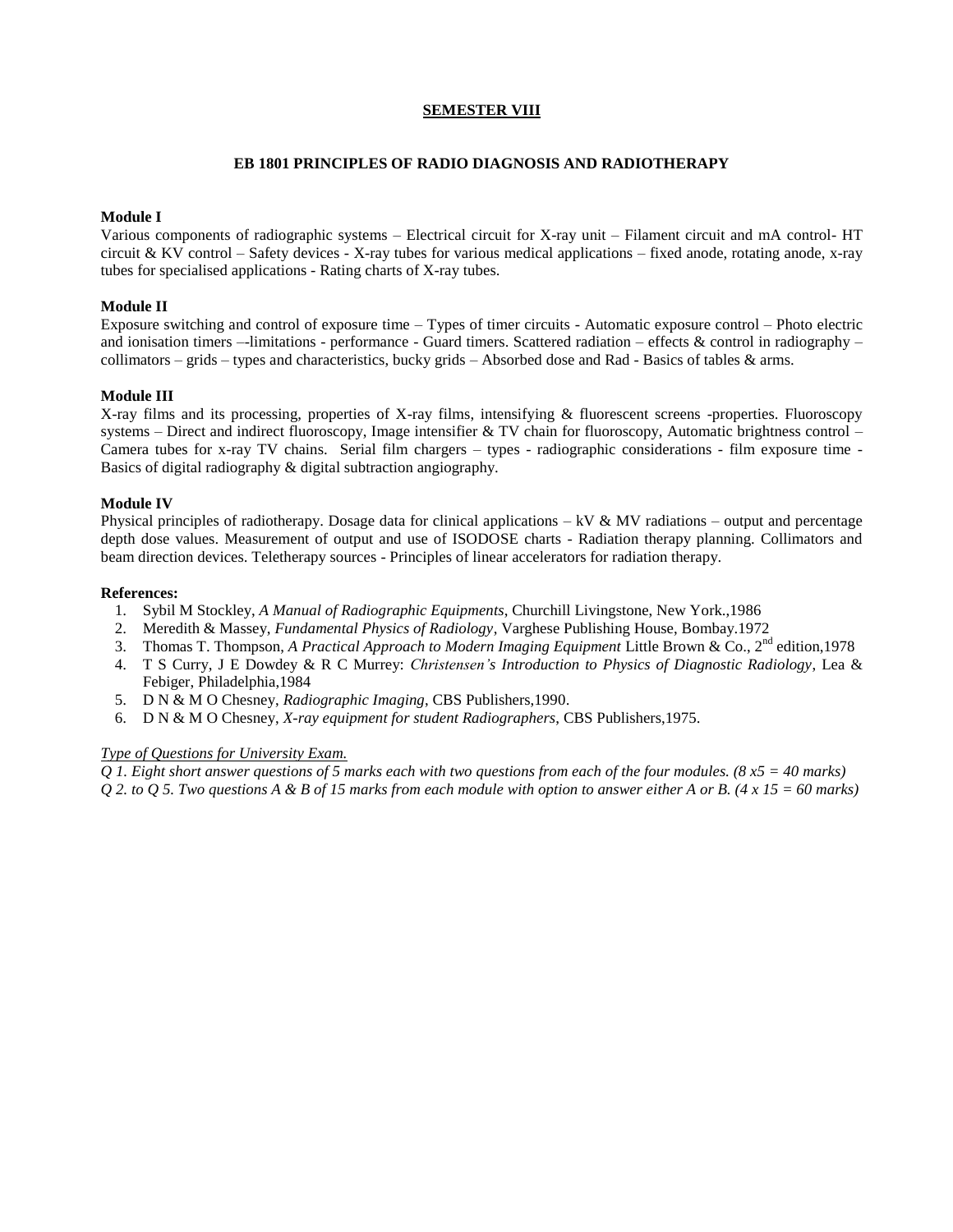# **EB 1802 BIOMATERIALS**

# **Module I**

Definition and classification of biomaterials: Applications of polymers, metals, ceramics and composite as biomaterials for implantation. Surface properties of materials, mechanical properties. Metallic implant materials: Stainless steel, Cobased alloys, Ti and Ti-based alloys .Ceramic implant materials: Aluminium oxides, Glass ceramics, Carbons, Bioactivity, bioactive glasses and applications.

# **Module II**

Polymeric implant materials: Polyolefins, polyamides, acrylic polymers, fluorocarbon polymers. Rubbers, Thermoplastics . Physiochemical characteristics of biopolymers. Biodegradable polymers for medical purposes. Synthetic polymeric membranes and their biological applications. Biopolymers in controlled release systems. Artificial skin. Dialysis membrane.

# **Module III**

Hard tissue replacement implant: Orthopedic implants, Dental implants. Soft tissue replacement implants: Percutaneous and skin implants, Vascular implants, Heart valve implants- Strength and strengthening mechanisms of metals, ceramics and polymers. Tailor made composites, Bio-composites and nano bio-composites.

# **Module IV**

Biocompatibility: Definition, Wound healing process-bone healing, tendon healing. Material response: Function and Degradation of materials in vivo. Host response: Tissue response to biomaterials, Effects of wear particles. Testing of implants: Methods of test for biological performance- In vitro implant tests, In vivo implant test methods.

# **References:**

- 1. J B. Park, Roderic S. Lakes: *Biomaterials: an Introduction*, Plenum Press, New York, 1992
- 2. Jonathan Black, *Biological Performance of materials*, Marcel Decker, 1981
- 3. Piskin and A S Hoffmann, *Polymeric Biomaterials(Eds)*, Martinus Nijhoff Publishers, Dordrecht, 1986.
- 4. Eugene D. Goldbera & Akio Nakajima: *Biomedical Ploymers*, Academic Press, 1980
- 5. A . Rembaum & M. Shen, *Biomedical Polymers* , Mercel Dekker Inc., New York, 1971.
- 6. L. Stark & G. Agarwal, *Biomaterials*, Plenum Press, New York, 1969.
- 7. Donald L. Wise...[et al.] eds. :*Encyclopedic handbook of biomaterials and bioengineering* (4 vols.), Marcel Dekker, New York,1995
- 8. Fredrick H.Silver: *Biomaterials, Medical Devices & Tissue Engineering: An integrated approach.* Chapman & Hall, 1994.
- 9. Julien F V Vincent: *Structural Biomaterials*, Macmillan Press, 1982.

# *Type of Questions for University Exam.*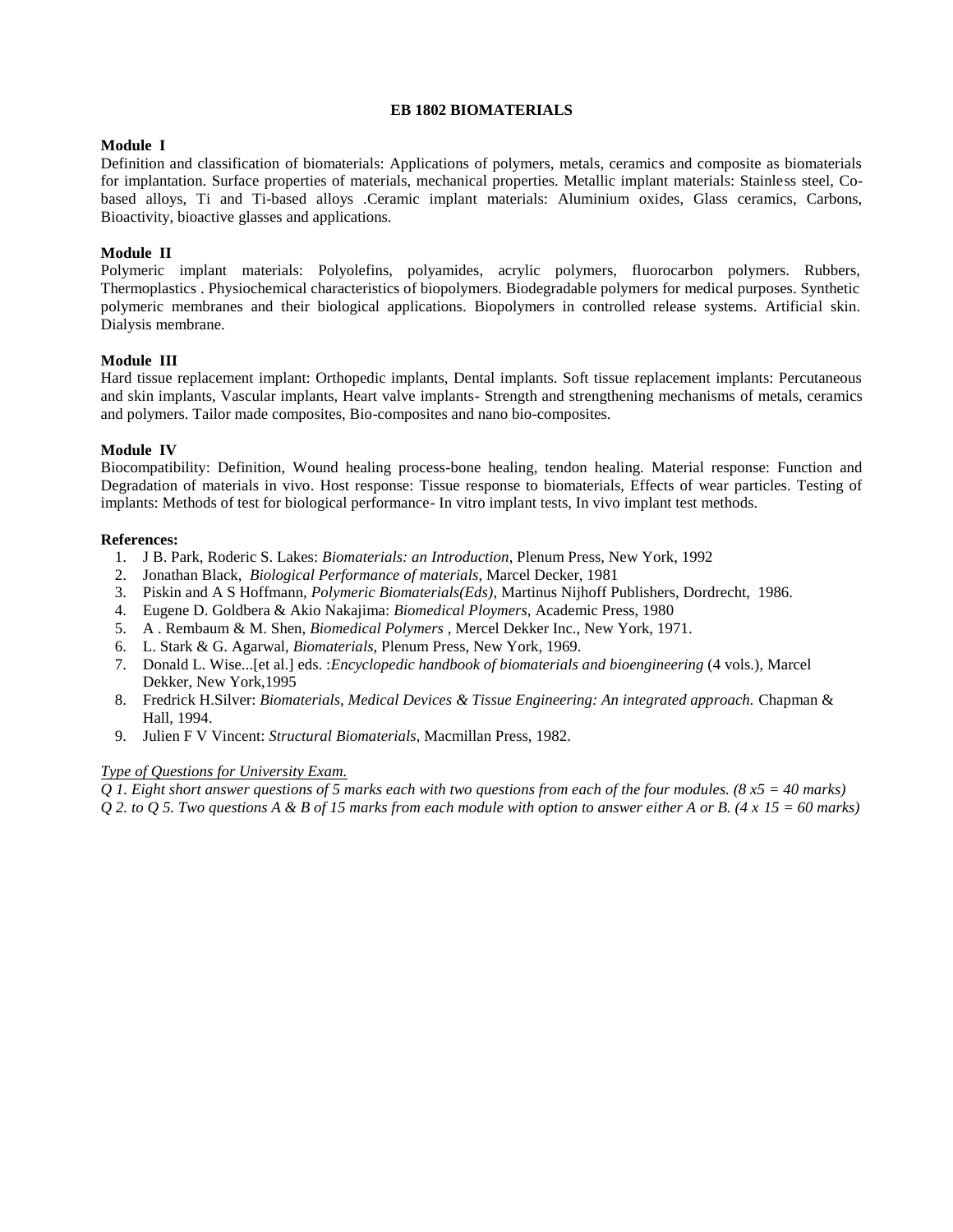# **EB 1803 BIOPHOTONICS**

# **Module I**

*Principles of operation and characteristics & properties of common continuous and pulsed lasers used in medicine* – He-Ne, Nd-YAG, Argon, CO<sub>2</sub>, free electron and semiconductor lasers.

## **Module II**

*Optical properties of tissues*: Introduction – fundamental optical properties – refraction, scattering, absorption – light transport in tissue – preliminaries to radiation transport – time resolved propagation of light pulses – tissue properties – refractive indices, scattering and absorption properties. Light tissue interactions – light interactions with a strongly scattering tissue – continuous wave light, polarized light, short light pulses, diffused photon density waves. Optothermal interaction – temperature rise and tissue damage – optothermal and optoacoustic effects.

### **Module III**

*Biophotonic diagnostics:* Near IR spectroscopy for biological glucose analysis, flow cytometry – basic operation, optical response,– applications - optical biosensors – principles, biorecognition, optical transduction – Bioimaging – cellular, tissue imaging and in vivo imaging. Introduction to Optical Coherence tomography.

### **Module IV**

*Biophotonic Therapy:* Photodynamic therapy- basic principle, photosensitizers, mechanism of photodynamic action, applications – Laser tissue welding, lasers in dermatology, neurosurgery, ophthalmology, urology.

### **References:**

- 1. William T Silfwast: *Laser fundamentals*, Cambridge University Press, 1998.
- 2. Tuan Vo-Dinh: *Biomedical Photonics Handbook*, CRC Press, 2003.
- 3. Paras N Prasad: *Introduction to Biomedical Photonics*, John Wiley.2003
- 4. Leon Goldman, *The Biomedical laser Technology and Clinical Applications* Springer-Verlag.
- 5. Leon Goldman, *Lasers in Medicine*, Springer-Verlag.

# *Type of Questions for University Exam.*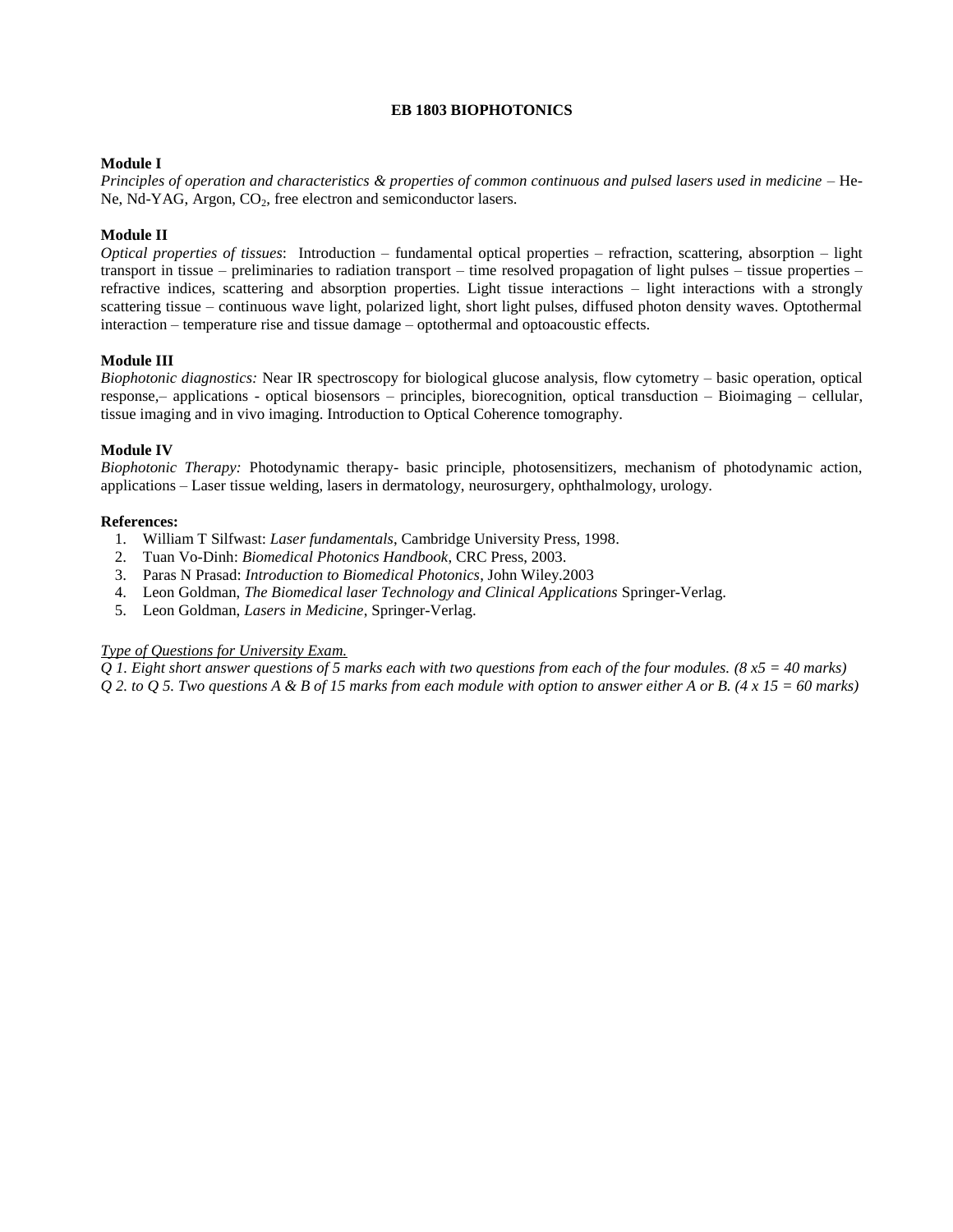## **EB 1804 E1 TELEMEDICINE**

## **Module 1**

Definitions of telemedicine telehealth and telecare**.** History of telemedicine: Main phases of telemedicine Pre electronic telemedicine Electronic telemedicine Technical Requirements , Type of information and standards, audio, data, Fax, Video Types of communications and networking- networking architecture, POTS, ISDN, ATM Other Fixed networks, Air/aireless communications.- RF,Microwaves, Satellite, GSM, CDPD (Cellular Digital Packet Data) Acquisition/ displays: Acquisition systems Cameras, Scanners, Other medical specialized acquisition system

*Display systems*: Analogue devices, LCD, Laser displays, Holographic representations, Virtual screen devices Computation / storage systems: Magnetic, Mixed, Optical (laser) devices (only brief description required)

### **Module 1I**

Telemedicine applications: Teleradiology: Basic parts of a teleradiography system, Image acquisition and management, display, communication, interpretation Telepathology: Applications, requirements, security and confidentiality tools, telequantitation at distance. Telecytology: Applications, Telecardiology: requirements, portable solutions Telehome-Care Home based applications, Teleoncology : Applications, Telesurgery, telepsychiatry, Teledermatology : Techniques.

### **Module III**

Internet in telemedicine 1) The internet 2) Basic concepts 3) Security – secure socket layer – Firewalls – proxies. Personal Communication, Medical data sharing needs for telemedicine- -Internet problems Distant training, teleworking and telecasting.

### **Module IV**

Ethical and legal aspects of telemedicine-confidentiality, patient rights and consent-ehtical and legal aspects of internettelemedical malpractice. Constraints for the wide spread use of telemedicine-constraints linked to economy, social acceptance Strategic planning for telemedicine implementation. Analysis of the present situation and the demand Objectives and strategies - Plan of implementation Forces affecting technology transfer scenarios for telemedicine.

#### **References:**

- 1. Olga (EDT), Ferrer Roca, M. Sosa (EDT), Marcelo C, *Handbook of telemedicine*, IOS Press 1998.
- 2. A. C. Norris *Essentials of Telemedicine and Telecare*, John Wiley & Sons 2002.
- 3. Ling Guan, *Multimedia image and video processing*, CRC Press 2000
- 4. Thorsten M Buzug, Heinz Handels, Dietrich Holz, *Telemedicine: Medicine and Communication*", Springer Verlag 2001
- 5. Douglas V.Goldstein, " *E Healthcare: Harness the power of Internet, e-commerce and e-care"*, Jones and Barlett Publishers

#### *Type of Questions for University Exam.*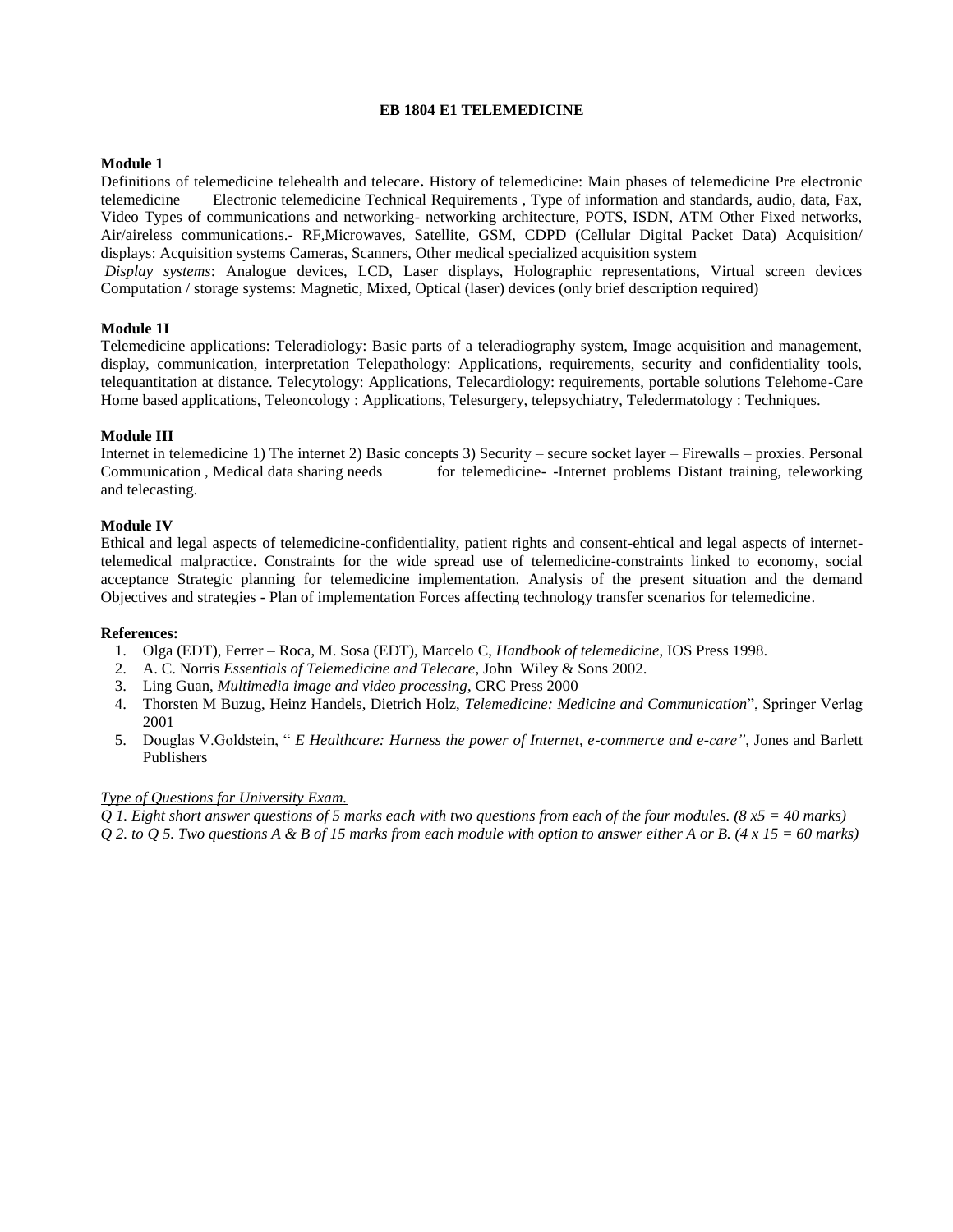### **EB 1804 E2 BIOINFORMATICS**

#### **Module I**

Basic Concepts of Molecular Biology: Cells - Chromosomes, DNA, RNA, Proteins, Central dogma of molecular biology, Genomes and Genes - Genetic code, Transcription, Translation and Protein synthesis. Web based genomic and proteomic data bases: NCBI, Gen Bank

## **Module II**

Sequence alignments – Dot plot-Pair-wise sequence alignments - local and global -Sequence similarity and distance measures - Smith-Waterman algorithm, Needleman-Wunch algorithm, Multiple sequence alignment –Sum-of-Pairs measure - Star and tree alignments – PAM and BLOSUM, Phylogenetic analysis

### **Module III**

Informational view of Genomic data, Genomic Signal Processing, DNA Spectrograms, Identification of protein coding regions, Gene expression, Microarrays, Microarray image analysis

#### **Module IV**

Gene structure in Prokaryotes and Eukaryotes: Molecular Structure Prediction: Basic concepts and terminologies related to molecular structures, Basic molecular Visualization, RNA secondary structure prediction, Protein folding problem, Protein Threading, Protein Visualization, Introduction to Drug Discovery.

### **Case Study**

Software Tools: Use of Tools for basic and specialized sequence processing such as: BLAST, FASTA, RasMol, Phylip, ClustalW

#### **References:**

- 1. Setubal & Meidanis, *Introduction to Computational Molecular Biology*, Thomson: Brooks/Cole, International Student Edition, 2003
- 2. Claverie & Notredame, *Bioinformatics - A Beginners Guide*, Wiley- Dreamtech India Pvt Ltd, 2003.
- 3. Lesk, *Introduction to Bioinformatics*, Oxford University Press, Indian Edition, 2003
- 4. Higgins and Taylor, *Bioinformatics: Sequence, structure and databanks*, Oxford University Press, Indian Edition, 2003
- 5. Bergeron, *Bioinformatics Computing*, Prentice hall of India, 2003
- 6. Jiang, Xu and Zhang, *Current topics in Computational Molecular Biology*, Ane Books, New Delhi, 2004
- 7. S.C Rastogi & Namitha Mendiratta, *Bioinformatics method and application Genomics,Protinomics & drug discovery*
- 8. Dov Stekel, *Microarray Bioinformatics*, Cambridge University Press

#### *Type of Questions for University Exam.*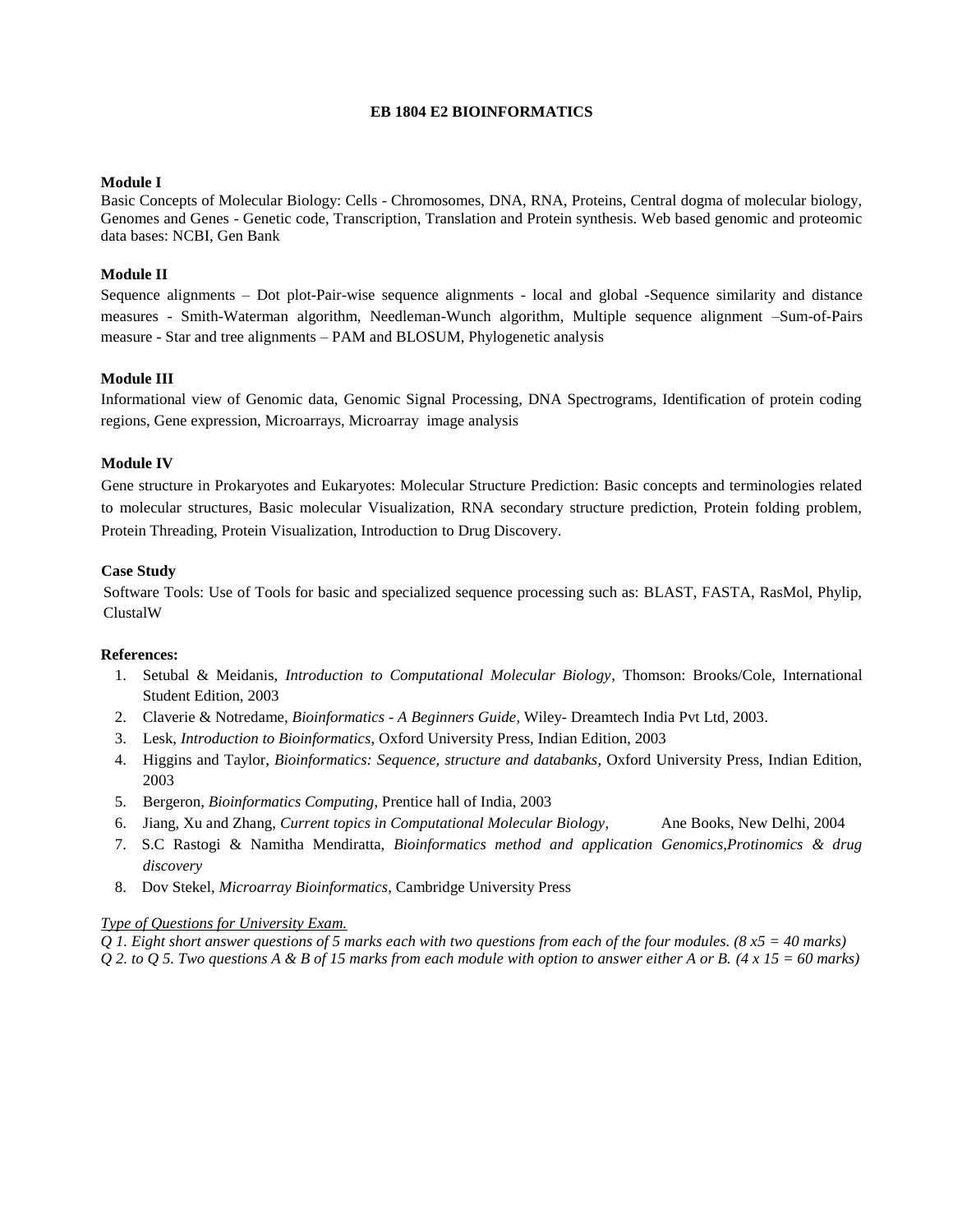### **EB 1804 E3 COMPUTER GRAPHICS AND VOLUME VISUALIZATION**

#### **Module I**

Overview of graphics systems. Video display devices – raster scan systems – random scan systems – input devices. Hardcopy devices – graphic software. Output primitives – points and lines. Line drawing algorithms – circle generating algorithms – polygon filling algorithms.

# **Module II**

Two dimensional transformations, basic transformations – translation – rotation – scaling, matrix representation and homogeneous co-ordinates – composite transformations. Transformation between co-ordinate systems – affine transformations. Two dimensional viewing – viewing pipeline – windows to viewport transformations – clipping operations – point clipping – line clipping – polygon clipping.

### **Module III**

Three dimensional object representations, polygon surfaces – three dimensional transformations, Three dimensional viewing. Visible surface detection. Depth buffer. Scan line algorithms – BSP trees – octrees – Ray casting.

### **Module IV**

Volume visualization – visualization pipeline – reconstruction - 3D voxel image – enhancement – classification – mapping – Viewing and shading. Volumetric shading techniques. Introduction to shading. Illumination models – light sources – basic illumination models. Surface shading. Image space shading.

Volume representation. Viewing algorithms, Marching cube algorithm.

### **References:**

- 1. Allan Watt, Mark Watt, *Introduction to animation and Rendering* Addison Wesley Publishing Co, 1994.
- 2. Arie Kauffman*, Volume Visualisation* IEEE Computer Society Press Tutorial, Washington, 1990.
- 3. Donald Hearn, M.Pauline Baker, *Computer Graphics*, Prentice Hall of India Pvt. Ltd.,1993.
- 4. James D. Foley et.al., *Introduction to computer Graphics*, Addison Wesley Publishing Co., 1994.

# *Type of Questions for University Exam.*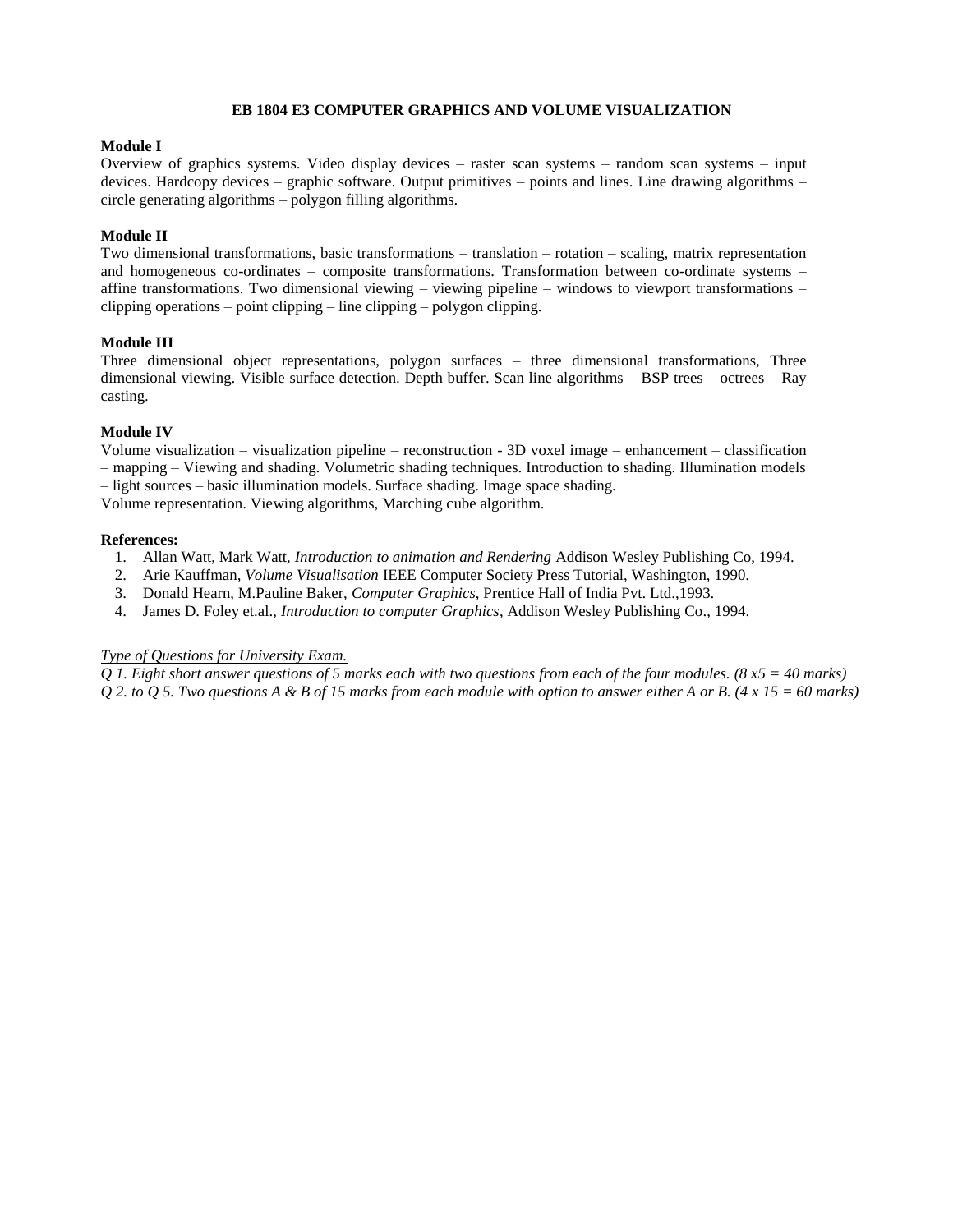# **EB 1804 E4 VLSI DESIGN**

# **Module I**

**VLSI process integration**: The MOS device - (n - channel & p- channel) - capacitance of MOS structure - accumulation, depletion and inversion, threshold voltage, current equations - characteristics, channel pinch-off. Second order MOS device effects: short-channel effect, narrow width effect, sub-threshold current, device saturation characteristics. Fundamental considerations in IC processing - NMOS and PMOS IC technology - CMOS IC technology - BiCMOS IC technology. -Introduction to GaAs technology. Design technology-design flow-Y chart.

# **Module II**

Switch logic- pass transistors and transmission gates, Gate logic-The basic inverter using NMOS-circuit - current equations - pull up to pull down ratio- transfer characteristics- Alternate forms of pull up. Basic NAND, NOR circuits. The CMOS inverter, characteristics – NAND, NOR and compound circuits using CMOS. Other forms of CMOS logic : pseudo CMOS, CMOS domino logic, n-p logic. Layout design rules for MOS circuits – Lamda based rules-general principles & steps of lay-out design - use of stick diagrams - design rules - Layout examples of Inverter, NAND and NOR.

# **Module III**

Basic circuit concepts: sheet resistance, area capacitance, delay unit, inverter delays – driving large capacitive loads, cascaded inverters, super buffers, BiCMOS drivers. Combinational circuits -parity generator-bus arbitration logicmultiplexers-gray to binary code converter- clocked sequential circuit - drivers for bus lines. Scaling of MOS circuits: scaling models and scaling factors for device parameters.

### **Module IV**

**Timing issues in VLSI system design**: timing classification- synchronous timing basics – skew and jitter- latch based clocking- self timed circuit design - self timed logic, completion signal generation, self timed signaling–synchronizers and arbiters.

### **References:**

- 1. Douglas A Pucknell, Kamran Eshraghian , *Basic VLSI Design*, PHI
- 2. Jan M. Rabaey, A. Chandrakasan, B. Nikolic *Digital Integrated Circuits- A Design perspective* 2/e, Pearson education.
- 3. Thomas E. Dillinger , *VLSI Engineering* , PH International editions.
- 4. S M Sze, *VLSI Technology,PHI.*
- 5. Weste and Eshraghian, *Principles of CMOS VLSI Design, A Systems Perspective*,2/e, Pearson Education.
- 6. Mead & Conway, *Introduction to VLSI System Design*-Addison Wesley.
- 7. Fabricius, *Introduction to VLSI Design,*Pearson.
- 8. Charles H Roth Jr *Fundamentals of Logic Design 4 Ed*, Jaico Publishers.
- 9. Wayne Wolf: Modern *VLSI Design Systems on Chip*-Pearson Education, 2<sup>nd</sup> ed.

### *Type of Questions for University Exam.*

*Q 1. Eight short answer questions of 5 marks each with two questions from each of the four modules. (8 x5 = 40 marks) Q 2. to Q 5. Two questions A & B of 15 marks from each module with option to answer either A or B. (4 x 15 = 60 marks)*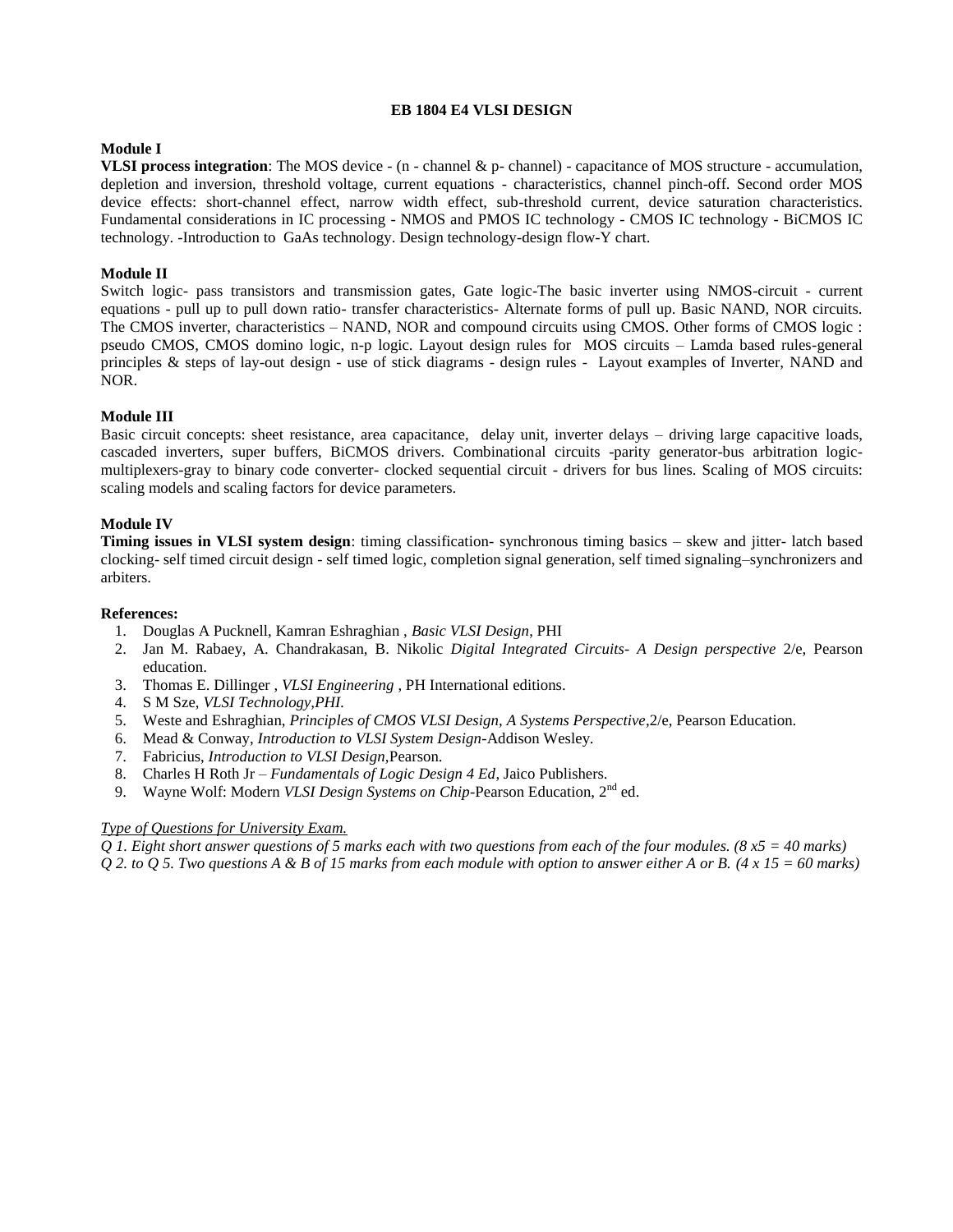# **EB 18 L1 MAIN PROJECT**

Each batch of students shall develop the project designed during the VII semester. The implementation phase shall proceed as follows:

- For hardware projects, practical verification of the design, PCB design, fabrication, design analysis and testing shall be done.
- For software projects, a proper front end (GUI) if applicable, shall be designed. A detailed algorithm level implementation, test data selection, validation, analysis of outputs and necessary trial run shall be done.
- Integration of hardware and software, if applicable, shall be carried out.
- A detailed project report in the prescribed format shall be submitted at the end of the semester. All test results and relevant design and engineering documentation shall be included in the report.
- The work shall be reviewed and evaluated periodically

A committee consisting of the Project Coordinator (appointed by the Head of the Department/ Division), project guide and at least one senior faculty member will carry out the assessment based on at least one interim review and a final review just before the submission of the project report. The final evaluation of the project shall include the following.

- Presentation of the work
- Oral examination
- Demonstration of the project against design specifications
- Quality and content of the project report

# *Guidelines for evaluation***:**

| Total                                                                 | 300 marks |
|-----------------------------------------------------------------------|-----------|
| Project Report – Presentation style and content                       | 60        |
| Level of completion and demonstration of functionality/specifications | 60        |
| End semester presentation and oral examination                        | 60        |
| Work knowledge and Involvement                                        | 60        |
| Regularity and progress of work                                       | 60        |

*Note: Points (i) and (ii) to be evaluated by the respective project guide and the project coordinator based on continuous evaluation. (iii) - (v) to be evaluated by the final evaluation team.*